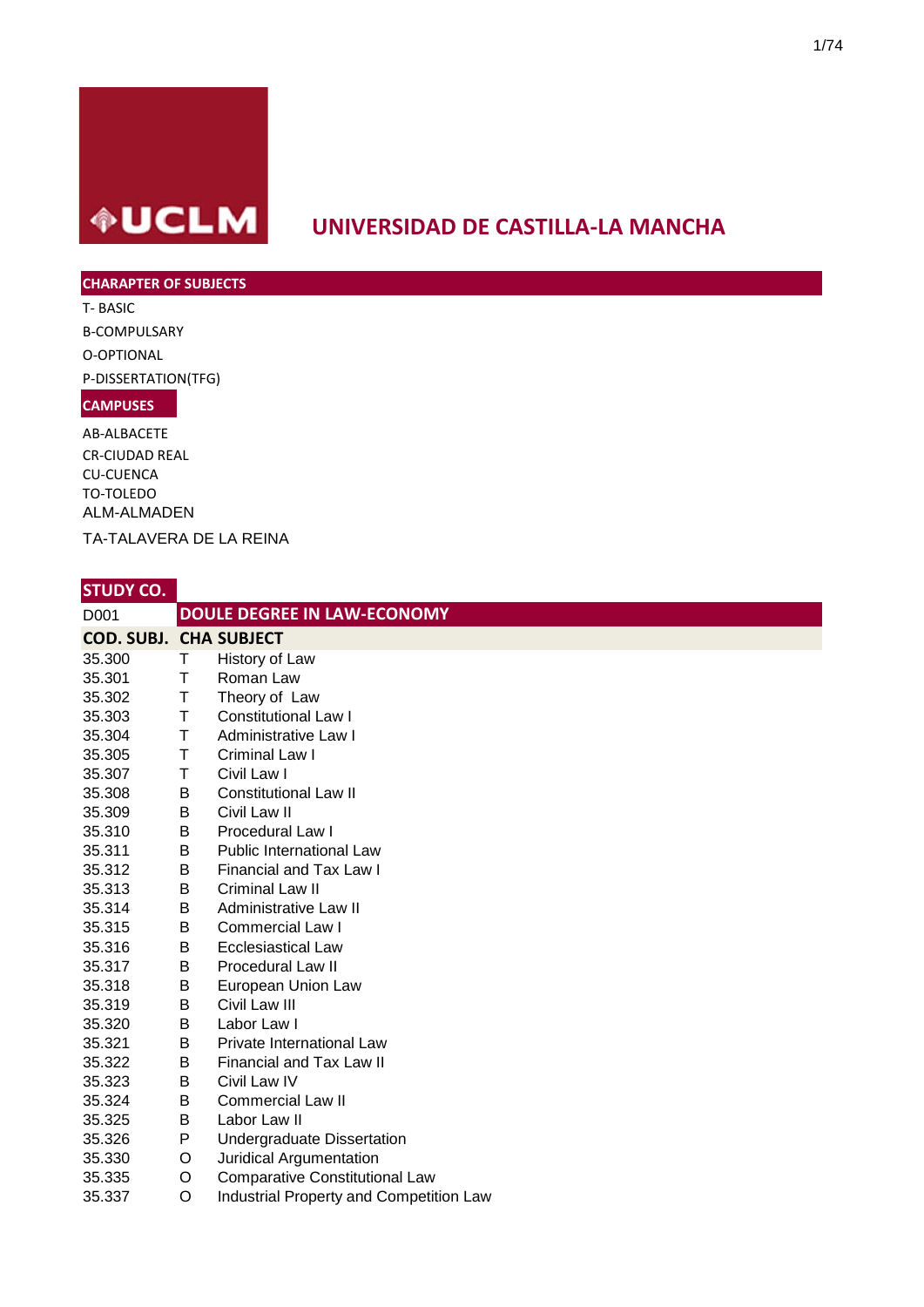| 35.338                        | O      | Construction and Housing Law                       |
|-------------------------------|--------|----------------------------------------------------|
| 35.339                        | O      | Law on International Cooperation in Matters of Dev |
| 35.341                        | O      | <b>Health Care Law</b>                             |
| 35.342                        | O      | <b>Financial Markets Law</b>                       |
| 35.343                        | O      | Law on Political Parties                           |
| 35.344                        | O      | <b>International Trade Law</b>                     |
| 35.347                        | O      | International and European Tax Law                 |
| 35.349                        | O      | Religious Matrimonial Law                          |
| 35.350                        | O      | <b>Corporate Criminal Liability</b>                |
| 35.353                        | O      | Penitentiary Law and Criminology                   |
| 35.354                        | O      | Administrative Procedural Law                      |
| 35.355                        | O      | Public Law of the Economy                          |
| 35.361                        | O      | Arbitration in Roman Law                           |
| 35.365                        | O      | Regional and Local Finances                        |
| 35.366                        | O      | <b>Administration History</b>                      |
| 35.369                        | O      | Extra-Contractual Responsibility in Roman Law      |
| 35.371                        | O      | Nationality and Alienage                           |
| 35.373                        | O      | Land Management, Urbanism and Environment          |
| 35.375                        | O      | <b>Tax Procedures</b>                              |
| 35.376                        | O      | <b>Intelectual Property</b>                        |
| 35.377                        | O      | Judicial Protection of Fundamental Rights          |
| 35.381                        | O      | <b>Work Placement</b>                              |
| 53.300                        | Τ      | <b>General Accounting I</b>                        |
| 53.301                        | Τ      | <b>World Economic History</b>                      |
| 53.303                        | В      | Principles of Economics                            |
| 53.304                        | Τ      | <b>Mathematics for Economics I</b>                 |
| 53.305                        | Τ      | <b>Basic Accounting II</b>                         |
| 53.306                        | Τ      | <b>Statistics for Economics</b>                    |
| 53.307                        | В      | Principles of Applied Economics                    |
| 53.308                        | Τ      | Spanish Economic History                           |
| 53.309                        | Τ      | Mathematics for Economics II                       |
| 53.310                        | Τ      | Principles of Management and Marketing             |
| 53.311                        | В      | World Economy                                      |
| 53.312                        | B      | <b>European Union Economics</b>                    |
| 53.313                        | B      | Intermediate Microeconomics                        |
| 53.314                        | В      | Intermediate Macroeconomics                        |
| 53.315                        | B      | <b>Statistical Inference</b>                       |
| 53.316                        | В      | <b>Public Economics I</b>                          |
| 53.317                        | В      | Introduction to Econometrics                       |
| 53.318                        | B      | Spanish Economy                                    |
| 53.319                        | В      | <b>Public Economics II</b>                         |
| 53.320                        | В      | <b>Economic Policy I</b>                           |
| 53.321                        | B      | <b>Advanced Microeconomics</b>                     |
| 53.322                        | B      | <b>Econometric Methods and Modelling</b>           |
| 53.323                        |        | <b>International Trade and Financial Markets</b>   |
| 53.325                        |        |                                                    |
|                               | B      |                                                    |
|                               | B      | <b>Economic Policy II</b>                          |
| 53.326                        | B      | <b>Advanced Macroeconomics</b>                     |
| 53.327                        | B      | <b>Financial Management</b>                        |
| 53.328                        | O<br>P | <b>External Practical Training</b>                 |
| 53.329                        |        | Undergraduate Dissertation                         |
| <b>STUDY CO.</b>              |        |                                                    |
| D <sub>001</sub>              |        | <b>DOULE DEGREE IN LAW-ECONOMY</b>                 |
| <b>COD. SUBJ. CHA SUBJECT</b> |        |                                                    |
| 35.300                        | т      | History of Law                                     |
| 35.301                        | Τ      | Roman Law                                          |
| 35.302<br>35.303              | Τ<br>т | Theory of Law<br><b>Constitutional Law I</b>       |

35.304 T Administrative Law I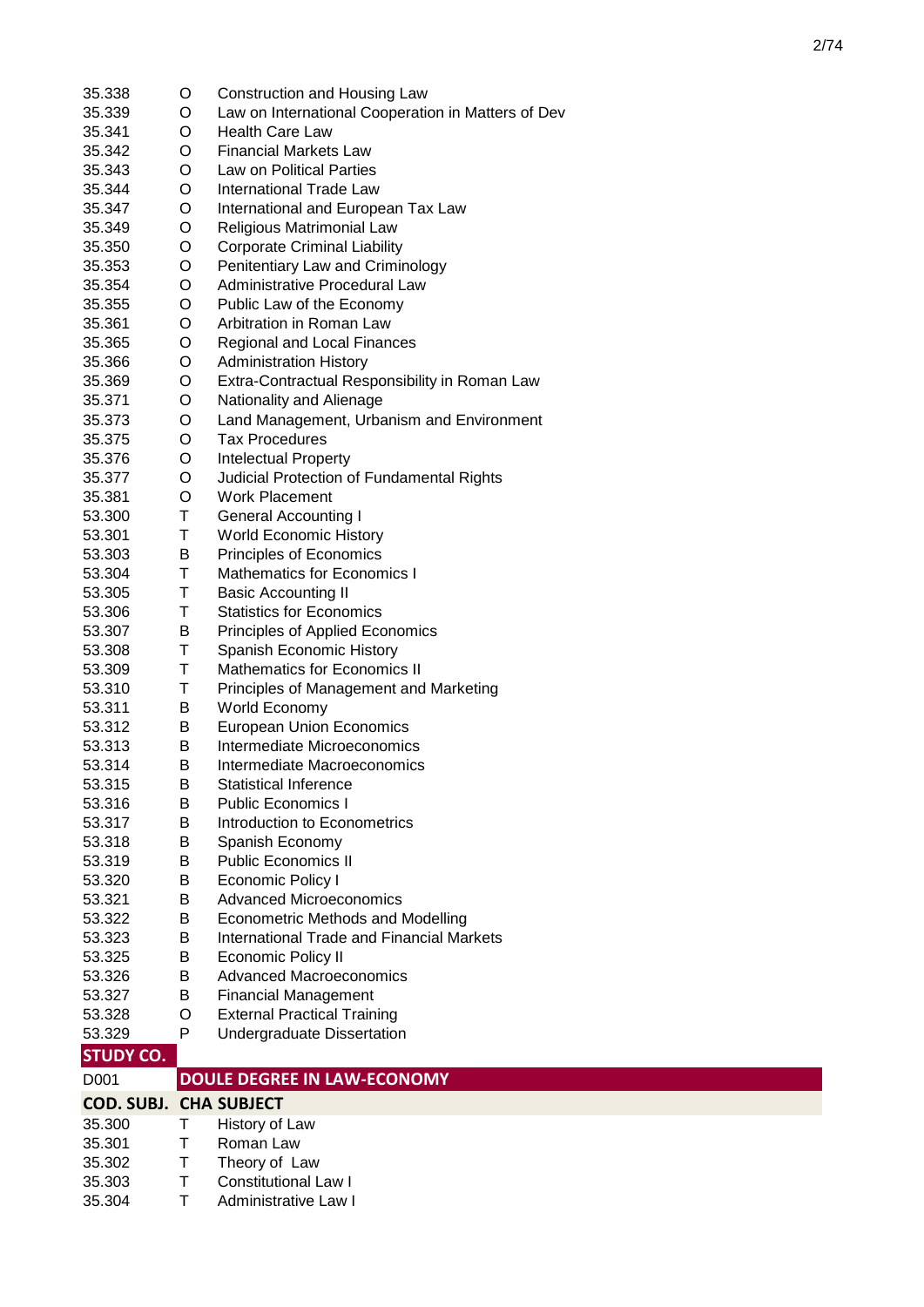| 35.305 | т | Criminal Law I                                     |
|--------|---|----------------------------------------------------|
| 35.307 | т | Civil Law I                                        |
| 35.308 | B | <b>Constitutional Law II</b>                       |
| 35.309 | B | Civil Law II                                       |
| 35.310 | В | <b>Procedural Law I</b>                            |
| 35.311 | В | Public International Law                           |
| 35.312 | B | <b>Financial and Tax Law I</b>                     |
| 35.313 | B | Criminal Law II                                    |
| 35.314 | B | Administrative Law II                              |
| 35.315 | B | Commercial Law I                                   |
| 35.316 | B | <b>Ecclesiastical Law</b>                          |
| 35.317 | B | <b>Procedural Law II</b>                           |
| 35.318 | B | European Union Law                                 |
| 35.319 | B | Civil Law III                                      |
| 35.320 | B | Labor Law I                                        |
| 35.321 | B | <b>Private International Law</b>                   |
| 35.322 | B | <b>Financial and Tax Law II</b>                    |
| 35.323 | B | Civil Law IV                                       |
| 35.324 | B | <b>Commercial Law II</b>                           |
| 35.325 | B | Labor Law II                                       |
| 35.326 | P | Undergraduate Dissertation                         |
| 35.330 | O | Juridical Argumentation                            |
| 35.335 | O | <b>Comparative Constitutional Law</b>              |
| 35.337 | O | Industrial Property and Competition Law            |
| 35.338 | O | Construction and Housing Law                       |
| 35.339 | O | Law on International Cooperation in Matters of Dev |
| 35.341 | O | <b>Health Care Law</b>                             |
| 35.342 | O | <b>Financial Markets Law</b>                       |
| 35.343 | O | Law on Political Parties                           |
| 35.344 | O | <b>International Trade Law</b>                     |
| 35.347 | O | International and European Tax Law                 |
| 35.349 | O | Religious Matrimonial Law                          |
| 35.350 | O | <b>Corporate Criminal Liability</b>                |
| 35.353 | O | Penitentiary Law and Criminology                   |
| 35.354 | O | Administrative Procedural Law                      |
| 35.355 | O | Public Law of the Economy                          |
| 35.361 | O | Arbitration in Roman Law                           |
| 35.365 | O | Regional and Local Finances                        |
| 35.366 | O | <b>Administration History</b>                      |
| 35.369 | O | Extra-Contractual Responsibility in Roman Law      |
| 35.371 | O | Nationality and Alienage                           |
| 35.373 | O | Land Management, Urbanism and Environment          |
| 35.375 | O | <b>Tax Procedures</b>                              |
| 35.376 | O | Intelectual Property                               |
| 35.377 | O | Judicial Protection of Fundamental Rights          |
| 35.381 | O | <b>Work Placement</b>                              |
| 53.300 | T | <b>General Accounting I</b>                        |
| 53.301 | Τ | <b>World Economic History</b>                      |
| 53.303 | B | Principles of Economics                            |
| 53.304 | Τ | <b>Mathematics for Economics I</b>                 |
| 53.305 | Τ | <b>Basic Accounting II</b>                         |
| 53.306 | Т | <b>Statistics for Economics</b>                    |
| 53.307 | B | Principles of Applied Economics                    |
| 53.308 | T | Spanish Economic History                           |
| 53.309 | Т | <b>Mathematics for Economics II</b>                |
| 53.310 | Т | Principles of Management and Marketing             |
| 53.311 | В | World Economy                                      |
| 53.312 | В | <b>European Union Economics</b>                    |

53.313 B Intermediate Microeconomics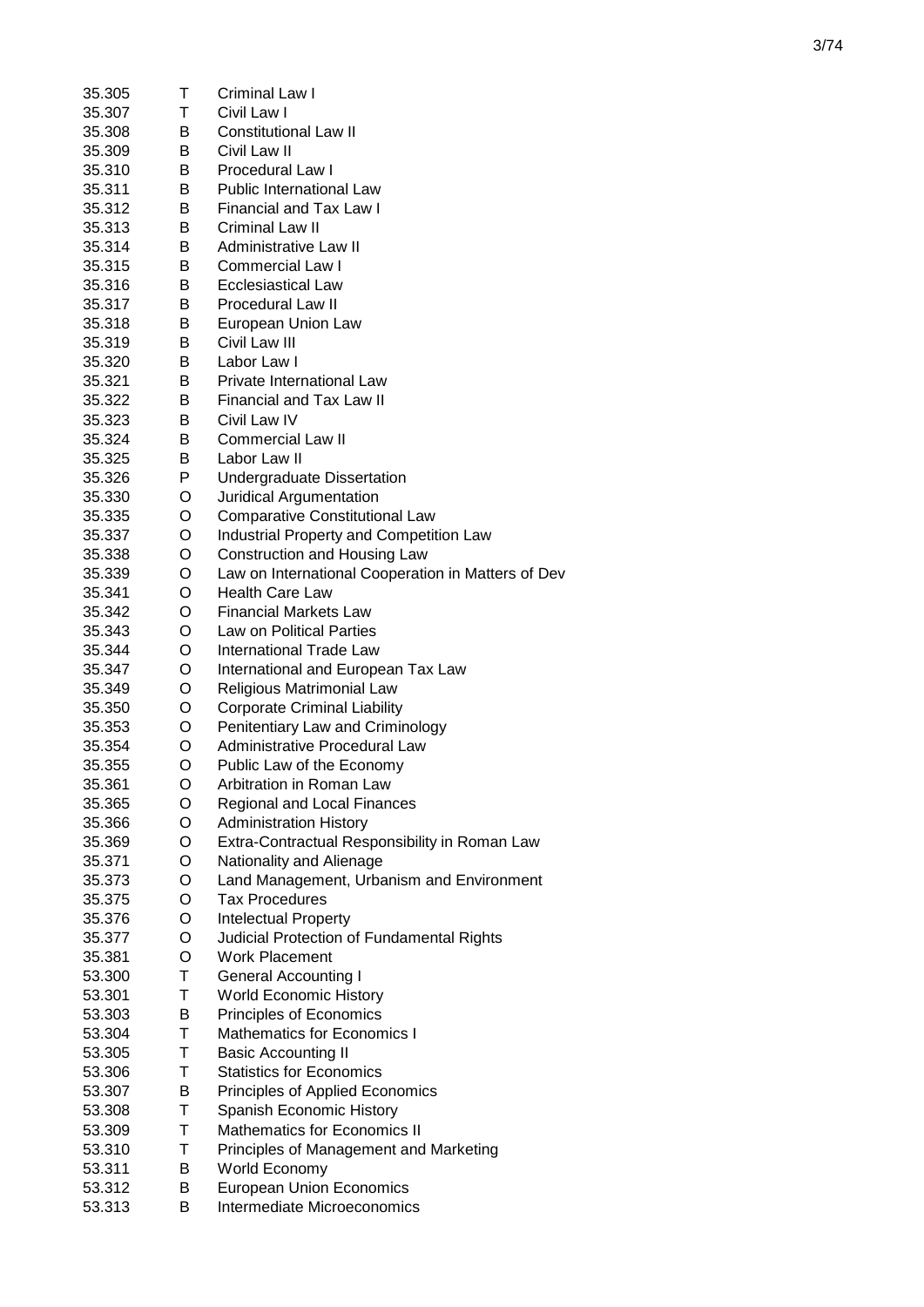| 53.314                        | В      | Intermediate Macroeconomics                                                                            |
|-------------------------------|--------|--------------------------------------------------------------------------------------------------------|
| 53.315                        | B      | Statistical Inference                                                                                  |
| 53.316                        | B      | <b>Public Economics I</b>                                                                              |
| 53.317                        | В      | Introduction to Econometrics                                                                           |
| 53.318                        | Β      | Spanish Economy                                                                                        |
| 53.319                        | Β      | <b>Public Economics II</b>                                                                             |
| 53.320                        | В      | Economic Policy I                                                                                      |
| 53.321                        | В      | <b>Advanced Microeconomics</b>                                                                         |
| 53.322                        | В      | <b>Econometric Methods and Modelling</b>                                                               |
| 53.323                        | В      | International Trade and Financial Markets                                                              |
| 53.325                        | Β      | <b>Economic Policy II</b>                                                                              |
| 53.326                        | Β      | <b>Advanced Macroeconomics</b>                                                                         |
| 53.327                        | В      | <b>Financial Management</b>                                                                            |
| 53.328                        | O      | <b>External Practical Training</b>                                                                     |
| 53.329                        | P      | Undergraduate Dissertation                                                                             |
| <b>STUDY CO.</b>              |        |                                                                                                        |
| D006                          |        | <b>D.D.BUSINESS MANAGEMENT ADMINISTRATION- INTERNATIONAL STUDIES (TO)</b>                              |
| <b>COD. SUBJ. CHA SUBJECT</b> |        |                                                                                                        |
| 51.401                        | T.     | Introduction to international relations                                                                |
| 51.402                        | T      | Contemporary world economic history                                                                    |
| 51.403                        | T      | Political sociology                                                                                    |
| 51.404                        | Τ      | Data management and information technology applied to international relations                          |
| 51.406                        | Τ      | International organizations and institutions                                                           |
| 51.408                        | Τ      | Geopolitics                                                                                            |
| 51.410                        | B      | Comparison of political systems                                                                        |
| 51.411                        | В      | International journalism and communication                                                             |
| 54.300                        | Τ      | Principles of Economics                                                                                |
| 54.301                        | Β      | <b>Basic Accounting</b>                                                                                |
| 54.303                        | T      | <b>Business Law</b>                                                                                    |
| 54.304                        | Τ      | <b>Mathematics for Business I</b>                                                                      |
| 54.305                        | T      | <b>Mathematics for Business II</b>                                                                     |
| 54.306                        | Τ      | <b>Statistics for Business</b>                                                                         |
| 54.307                        | Τ      | Introduction to Business Management                                                                    |
| 54.308                        | B      | <b>Financial Mathematics</b>                                                                           |
| 54.309                        | T      | <b>International Economics</b>                                                                         |
| 54.312                        | B.     | <b>Business Investment and Finance</b>                                                                 |
| 54.314                        | В      | <b>Financial and Business Accounting</b>                                                               |
| 54.316                        | Τ      | <b>Principles of Marketing</b>                                                                         |
| <b>STUDY CO.</b>              |        |                                                                                                        |
| D006                          |        | <b>DOUBLE DEGREE IN LAW-INTERNATIONAL STUDIES</b>                                                      |
| <b>COD. SUBJ. CHA SUBJECT</b> |        |                                                                                                        |
| 35.300                        | Τ      | History of Law                                                                                         |
| 35.301                        | Τ      | Roman Law                                                                                              |
| 35.302                        | Τ      | Theory of Law                                                                                          |
| 35.304                        | Τ      | Administrative Law I                                                                                   |
| 35.305                        | Τ      | Criminal Law I                                                                                         |
| 35.307                        | Τ      | Civil Law I                                                                                            |
| 35.309                        | Β      | Civil Law II                                                                                           |
| 35.318                        | Β      | European Union Law                                                                                     |
| 35.321                        | Β      | Private International Law                                                                              |
| 51.400                        | Τ      | IIntroduction to economics                                                                             |
| 51.401                        | Τ      | Introduction to international relations                                                                |
| 51.402                        | Τ      | Contemporary world economic history                                                                    |
| 51.403                        |        |                                                                                                        |
|                               | Τ      | Political sociology                                                                                    |
| 51.404                        | Τ      | Data management and information technology applied to international relations                          |
| 51.406<br>51.407              | Τ<br>Τ | International organizations and institutions<br>Statistical methods applied to international relations |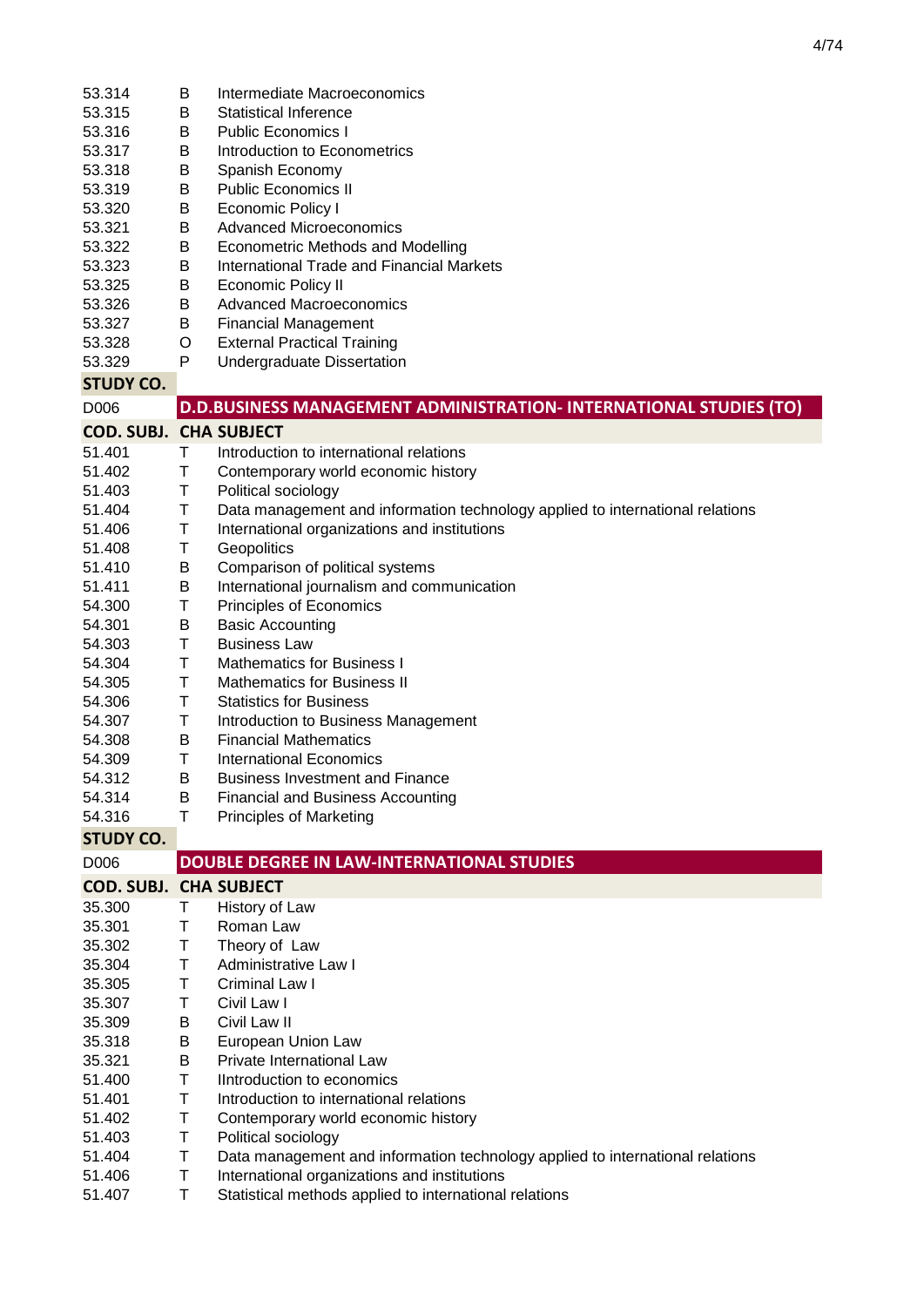| 51.408                        | Τ | Geopolitics                                                      |
|-------------------------------|---|------------------------------------------------------------------|
| 51.410                        | B | Comparison of political systems                                  |
| 51.414                        | В | Functioning and policies of the European Union                   |
| <b>STUDY CO.</b>              |   |                                                                  |
| D008                          |   | DOUBLE DEGREE IN LAW-BUSINESS AND MANAGEMENT ADMINISTRATION (TO) |
| <b>COD. SUBJ. CHA SUBJECT</b> |   |                                                                  |
| 35.302                        | Τ |                                                                  |
|                               |   | Theory of Law                                                    |
| 35.303                        | Τ | <b>Constitutional Law I</b>                                      |
| 35.304                        | Τ | Administrative Law I                                             |
| 35.305                        | Τ | Criminal Law I                                                   |
| 35.307                        | Τ | Civil Law I                                                      |
| 35.309                        | В | Civil Law II                                                     |
| 35.315                        | B | Commercial Law I                                                 |
| 54.300                        | Τ | Principles of Economics                                          |
| 54.301                        | В | <b>Basic Accounting</b>                                          |
| 54.302                        | Τ | World and Spanish Economic History                               |
| 54.304                        | Τ | <b>Mathematics for Business I</b>                                |
| 54.305                        | Τ | <b>Mathematics for Business II</b>                               |
| 54.306                        | Τ | <b>Statistics for Business</b>                                   |
| 54.307                        | Τ | Introduction to Business Management                              |
| 54.308                        | B | <b>Financial Mathematics</b>                                     |
| 54.309                        | T | <b>International Economics</b>                                   |
| 54.316                        | T | <b>Principles of Marketing</b>                                   |
| <b>STUDY CO.</b>              |   |                                                                  |
| D <sub>009</sub>              |   | DOUBLE DEGREE IN LAW-BUSINESS AND MANAGEMENT ADMINISTRATION (CU) |
| <b>COD. SUBJ. CHA SUBJECT</b> |   |                                                                  |
| 35.300                        | Τ | History of Law                                                   |
| 35.301                        | Τ | Roman Law                                                        |
| 35.302                        | Τ | Theory of Law                                                    |
| 35.303                        | Τ | <b>Constitutional Law I</b>                                      |
| 35.304                        | Т | <b>Administrative Law I</b>                                      |
| 35.305                        | Τ | Criminal Law I                                                   |
| 35.307                        | Τ | Civil Law I                                                      |
| 35.309                        | B | Civil Law II                                                     |
| 35.315                        | в | Commercial Law I                                                 |
| 54.300                        | Τ | Principles of Economics                                          |
| 54.301                        | В | <b>Basic Accounting</b>                                          |
| 54.302                        | Τ | World and Spanish Economic History                               |
|                               |   | <b>Mathematics for Business I</b>                                |
| 54.304                        | Τ |                                                                  |
| 54.305                        | Τ | <b>Mathematics for Business II</b>                               |
| 54.306                        | Τ | <b>Statistics for Business</b>                                   |
| 54.307                        | Τ | Introduction to Business Management                              |
| 54.308                        | B | <b>Financial Mathematics</b>                                     |
| 54.309                        | Τ | <b>International Economics</b>                                   |
| 54.316                        | Τ | <b>Principles of Marketing</b>                                   |
| <b>STUDY CO.</b>              |   |                                                                  |
| D010                          |   | DOUBLE DEGREE IN LAW-BUSINESS AND MANAGEMENT ADMINISTRATION (CR) |
| <b>COD. SUBJ. CHA SUBJECT</b> |   |                                                                  |
| 35.300                        | Τ | History of Law                                                   |
| 35.301                        | Τ | Roman Law                                                        |
| 35.302                        | Τ | Theory of Law                                                    |
| 35.303                        | Τ | <b>Constitutional Law I</b>                                      |
| 35.304                        | Τ | <b>Administrative Law I</b>                                      |
| 35.305                        | Τ | Criminal Law I                                                   |
| 35.307                        | Т | Civil Law I                                                      |
| 35.309                        | В | Civil Law II                                                     |
| 35.315                        | В | Commercial Law I                                                 |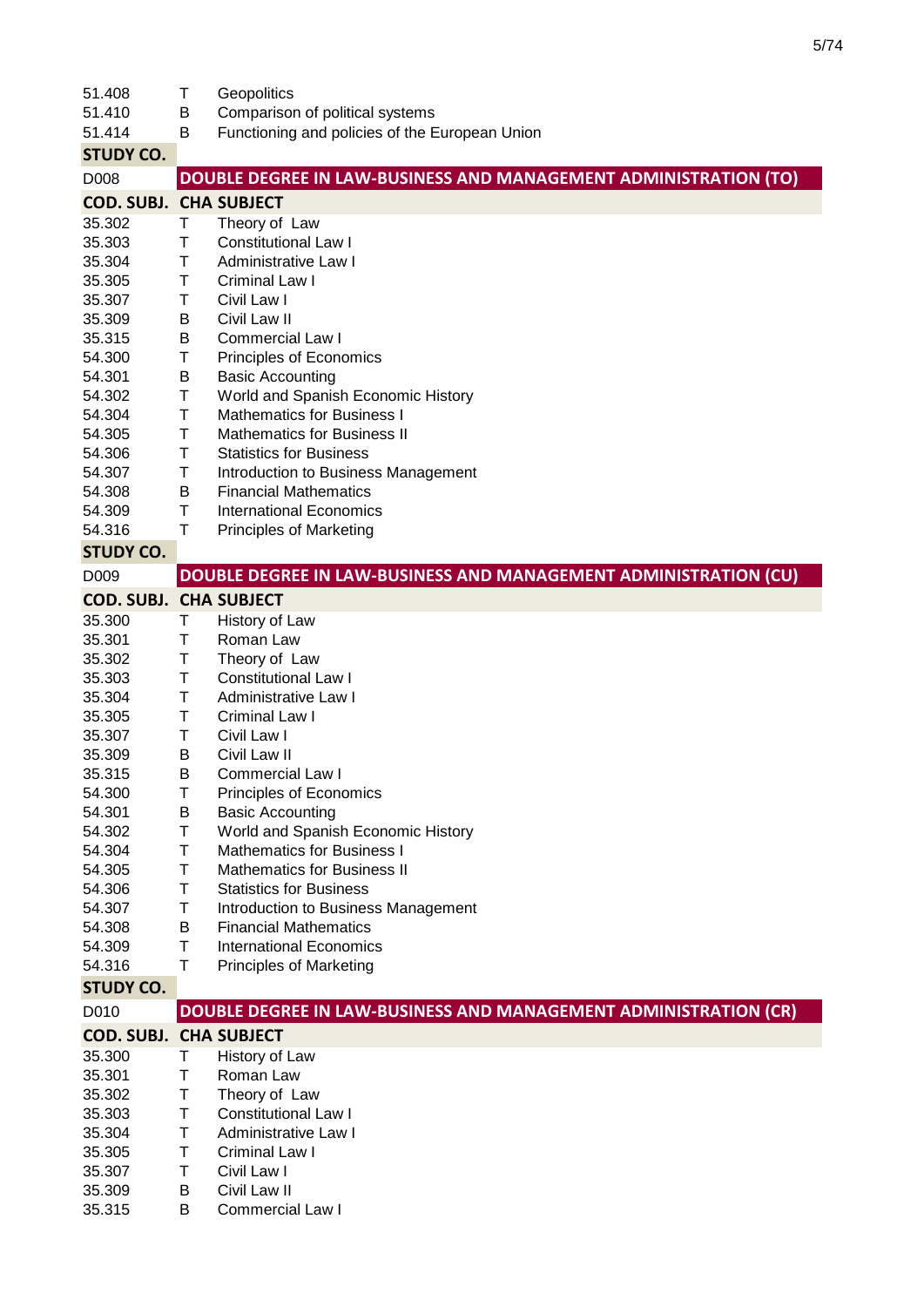- 54.301 B Basic Accounting<br>54.302 T World and Spanis
- 54.302 T World and Spanish Economic History<br>54.304 T Mathematics for Business I
- 54.304 T Mathematics for Business I<br>54.305 T Mathematics for Business II
- 54.305 T Mathematics for Business II<br>54.306 T Statistics for Business
- T Statistics for Business<br>T Introduction to Busines
- 54.307 T Introduction to Business Management<br>54.308 B Financial Mathematics
- 54.308 B Financial Mathematics<br>54.309 T International Economic
- 54.309 T International Economics<br>54.316 T Principles of Marketing
- Principles of Marketing

| D011                          |   | DOUBLE DEGREE IN NURSERING AND PODOLOGY              |
|-------------------------------|---|------------------------------------------------------|
| <b>COD. SUBJ. CHA SUBJECT</b> |   |                                                      |
| 15.302                        | Τ | Biochemistry                                         |
| 15.303                        | B | <b>Fundamentals of Nursing 1</b>                     |
| 15.304                        | T | <b>Health Sciences Statistics</b>                    |
| 15.305                        | T | Cultural Diversity and Social Inequalities in Health |
| 15.306                        | B | Introduction to Public Health                        |
| 15.307                        | T | Human Physiology                                     |
| 15.308                        | T | <b>Nutrition and Dietetics</b>                       |
| 15.309                        | Τ | Legislation and Professional Ethics                  |
| 15.310                        | B | Fundamentals of Nursing 2                            |
| 15.311                        | T | Health Psychology                                    |
| 15.312                        | Τ | Pharmacology                                         |
| 15.313                        | B | <b>Community Nursing 1</b>                           |
| 15.314                        | В | <b>Maternity Nursing</b>                             |
| 15.317                        | B | <b>Medical-Surgical Nursing 1</b>                    |
| 15.318                        | E | <b>Clinical Practice 1</b>                           |
| 15.319                        | E | <b>Clinical Practice II</b>                          |
| 15.322                        | B | Medical-Surgical Nursing 2                           |
| 15.323                        | B | Medical-Surgical Nursing 3.                          |
| 32.504                        | B | Fundamentals of podiatry                             |
| 32.507                        | Τ | Human anatomy of the lower limb                      |
| 32.508                        | B | Biophysics and biomechanics                          |
| 32.512                        | B | Orthopodiatry I                                      |
| 32.514                        | B | Chiropodiatry I                                      |
| 32.517                        | B | Orthopodiatry II                                     |
| 32.519                        | B | Chiropodiatry II                                     |

| D011                          |   | DOUBLE DEGREE AUDIOVISUAL COMMUNICATION-JOURNALISM |
|-------------------------------|---|----------------------------------------------------|
| <b>COD. SUBJ. CHA SUBJECT</b> |   |                                                    |
| 16.313                        | B | Feature and Editorial Writing                      |
| 16.315                        | В | <b>Current Topics in Journalism</b>                |
| 16.500                        | т | Contemporary World History                         |
| 16.501                        | т | <b>Contemporary Political Institutions</b>         |
| 16.502                        | Т | Informative Documentation                          |
| 16.503                        | Τ | Oral and Written Expression in Spanish             |
| 16.504                        | В | <b>Communication Technologies</b>                  |
| 16.505                        | Т | Communication Law                                  |
| 16.506                        | Т | Media Literacy                                     |
| 16.507                        | в | <b>Audiovisual Narrative</b>                       |
| 16.508                        | Β | Image Technologies                                 |
| 16.509                        | в | Sound Technologies                                 |
| 16.510                        | B | <b>Audiovisual Script</b>                          |
| 16.511                        |   | <b>Communication Policies</b>                      |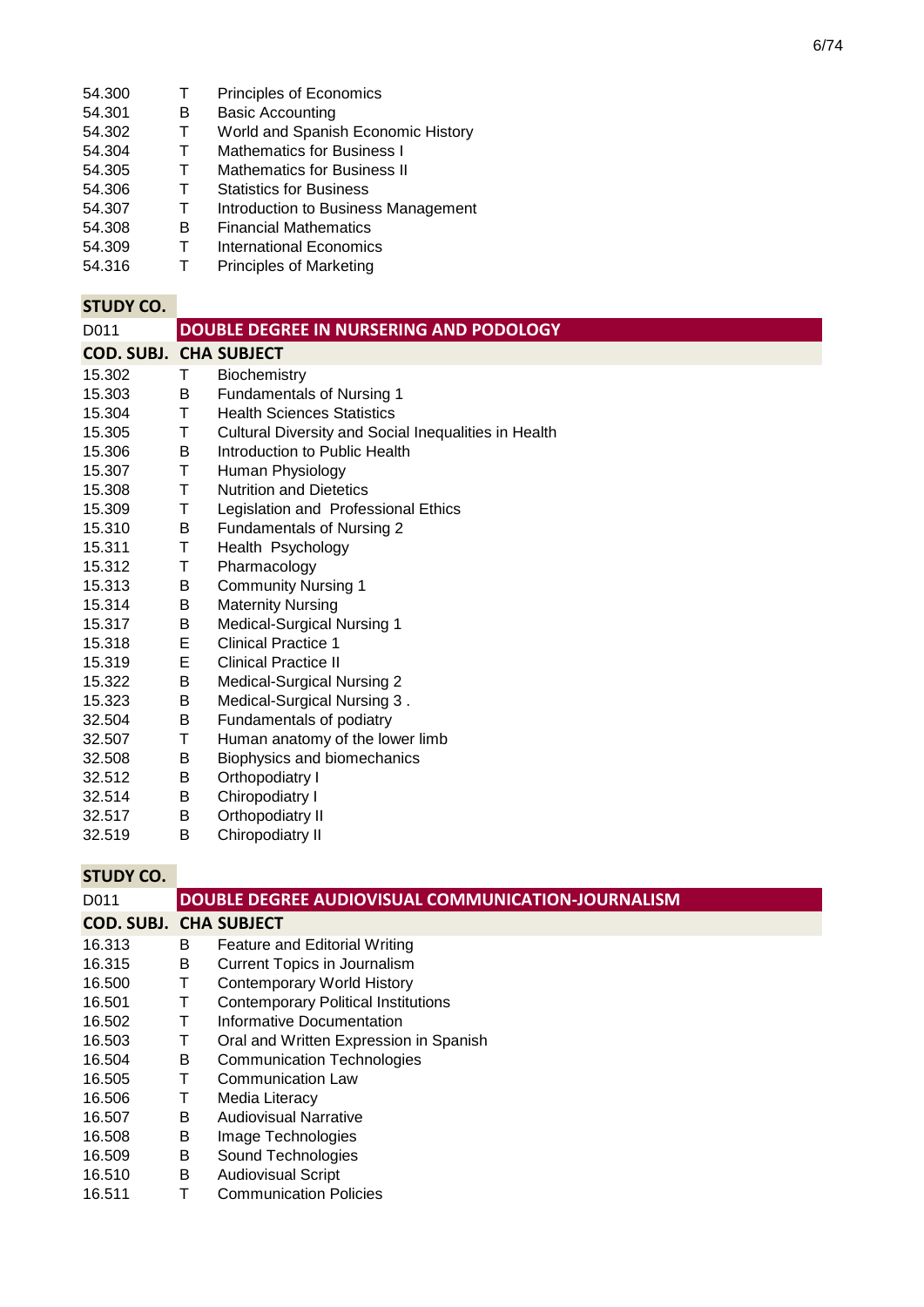| 16.512<br>16.513<br>16.514<br>16.515<br>16.516 | т<br>T<br>B<br>T<br>B | General History of Communication<br><b>Communication Theory</b><br><b>Audiovisual Production 1</b><br><b>Economic Structure</b><br>Radio Formats Workshop |
|------------------------------------------------|-----------------------|-----------------------------------------------------------------------------------------------------------------------------------------------------------|
| 16.517                                         | B                     | Audiovisual Formats Workshop                                                                                                                              |
| 16.518                                         | B                     | <b>Audiovisual Production 2</b>                                                                                                                           |
| <b>STUDY CO.</b>                               |                       |                                                                                                                                                           |
| 3001                                           |                       | <b>DEGREE CHILD EDUCATION (AB)</b>                                                                                                                        |
| COD. SUBJ. CHA SUBJECT                         |                       |                                                                                                                                                           |
| 46.378                                         | O                     | Communication Skills in English 1                                                                                                                         |
| 46.380                                         | O                     | Communication Skills in English II                                                                                                                        |
| 46.416                                         | O                     | Religion, Culture and Values                                                                                                                              |
| 46.417                                         | O                     | the Christian Message                                                                                                                                     |
| 46.418                                         | O                     | the Church, Sacraments and Morals                                                                                                                         |
| 46.419                                         | O                     | Religious Education and Teaching in Schools                                                                                                               |
| 47.300                                         | Τ                     | Developmental Psychology in Children                                                                                                                      |
| 47.301                                         | B                     | Motor Skills and Health in Early Childhood Education                                                                                                      |
| 47.302                                         | T                     | <b>Educational Psychology</b>                                                                                                                             |
| 47.303                                         | $\mathsf T$           | Sociology of Education                                                                                                                                    |
| 47.304                                         | T                     | <b>Educational Process During the Preschool Stage</b>                                                                                                     |
| 47.305                                         | B                     | Models and Trends in Early Childhood Education                                                                                                            |
| 47.306                                         | T                     | <b>Education for Learning Difficulties</b>                                                                                                                |
| 47.307                                         | Τ                     | Foreign Language Teaching I                                                                                                                               |
| 47.308                                         | B                     | Study of the Social and Cultural Environment                                                                                                              |
| 47.309                                         | T                     | Learning and Developmental Disorders                                                                                                                      |
| 47.310                                         | T                     | <b>Education and Society</b>                                                                                                                              |
| 47.311                                         | B                     | Child Health Psychology                                                                                                                                   |
| 47.312                                         | B                     | Preschool Biology, Health and Nourishment                                                                                                                 |
| 47.313                                         | B                     | Language Acqusition and Development                                                                                                                       |
| 47.314                                         | T                     | Management and Innovation in Educational Contexts                                                                                                         |
| 47.315                                         | B                     | Foreign Language Teaching II                                                                                                                              |
| 47.316<br>47.317                               | В<br>B                | Applied Methods of Systematic Observation in Early Child Education                                                                                        |
| 47.318                                         | B                     | Development of Logical and Numerical Thinking in Early Childhood Education<br>(Spanish) Language Teaching in Early Childhood Education                    |
| 47.319                                         | E                     | <b>Teaching Practice I</b>                                                                                                                                |
|                                                |                       |                                                                                                                                                           |

- 47.321 B Teaching Focussed on the Natural, Social and Cultural Environment
- 47.322 B Musical Perception and Expression
- 47.323 B (P.E.) Curriculur Design and Development in Early Childhood Education
- 47.324 B (P.E.) Curriculur Design and Development in Early Childhood Education<br>47.325 B Visual and Plastic Arts
- 47.325 B Visual and Plastic Arts<br>47.326 E Teaching Practice II
- 47.326 E Teaching Practice II
- 47.327 B Artistic Expression<br>47.328 B Preschool Literature
- 47.328 B Preschool Literature and Encouraging Reading
- 47.329 P Undergraduate Dissertation<br>47.330 E Perception and Movement
- 47.330 E Perception and Movement
- 47.331 O Physical Activity and Health in Preschool Education
- 47.332 O Games for Preschool Motor Skills
- 47.333 O Bodily Expression and Rhythm
- 47.334 O Play Areas
- 47.335 O New Approaches to Swimming Teaching
- 47.350 T Foreign Language Teaching I, French
- 47.351 B Foreign language and its didactics II : French
- 47.364 O Treatment Education Learning Difficulties and Diversity Specific Needs
- 47.377 E Practical Methodology for Early Childhood Education
- 47.378 E Educational Needs in Early Childhood Education
- 47.379 O Early Childhood Education for Diversity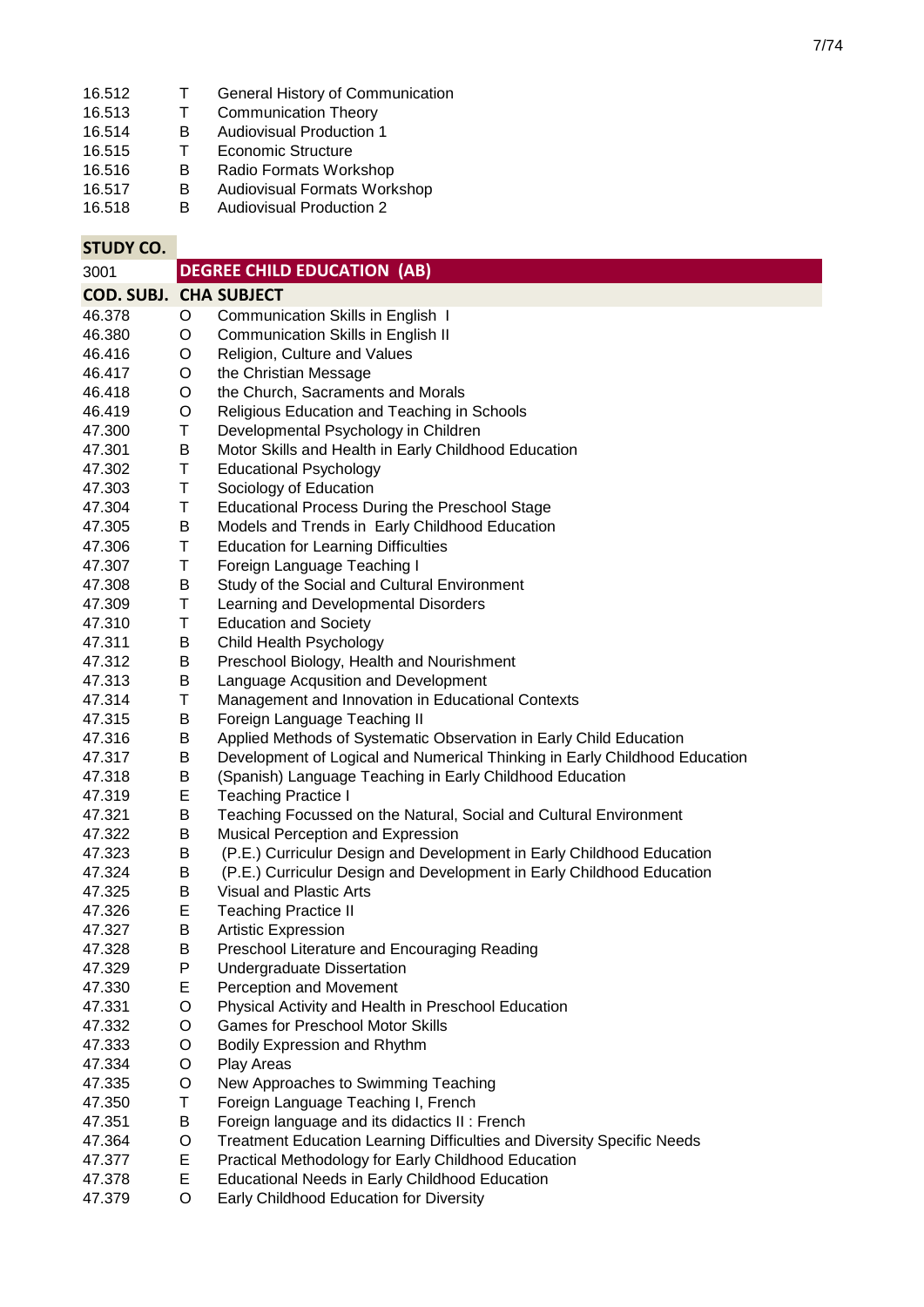| 47.380                        | O | Early Stimulation: Prevention and Intervention in the Psychological Difficulties |
|-------------------------------|---|----------------------------------------------------------------------------------|
| 47.387                        | O | English Phonics for Kids Classroom                                               |
| 47.388                        | O | <b>Grammar and Classroom Discourse Child</b>                                     |
| <b>STUDY CO.</b>              |   |                                                                                  |
| 302                           |   | <b>DEGREE CHILD EDUCATION (CR)</b>                                               |
| <b>COD. SUBJ. CHA SUBJECT</b> |   |                                                                                  |
| 46.380                        | O | Communication Skills in English II                                               |
| 46.416                        | O | Religion, Culture and Values                                                     |
| 46.417                        | O | the Christian Message                                                            |
| 46.418                        | O | the Church, Sacraments and Morals                                                |
| 46.419                        | O | Religious Education and Teaching in Schools                                      |
| 47.300                        | Τ | Developmental Psychology in Children                                             |
| 47.301                        | B | Motor Skills and Health in Early Childhood Education                             |
| 47.302                        | T | <b>Educational Psychology</b>                                                    |
| 47.303                        | Τ | Sociology of Education                                                           |
| 47.304                        | Τ | <b>Educational Process During the Preschool Stage</b>                            |
| 47.305                        | В | Models and Trends in Early Childhood Education                                   |
| 47.306                        | T | <b>Education for Learning Difficulties</b>                                       |
| 47.307                        | Τ | Foreign Language Teaching I                                                      |
| 47.308                        | В | Study of the Social and Cultural Environment                                     |
| 47.309                        | T | Learning and Developmental Disorders                                             |
| 47.310                        | Τ | <b>Education and Society</b>                                                     |
| 47.311                        | B | Child Health Psychology                                                          |
| 47.312                        | В | Preschool Biology, Health and Nourishment                                        |
| 47.313                        | В | Language Acqusition and Development                                              |
| 47.314                        | Τ | Management and Innovation in Educational Contexts                                |
| 47.315                        | В | Foreign Language Teaching II                                                     |
| 47.316                        | B | Applied Methods of Systematic Observation in Early Child Education               |
| 47.317                        | B | Development of Logical and Numerical Thinking in Early Childhood Education       |
| 47.318                        | B | (Spanish) Language Teaching in Early Childhood Education                         |
| 47.319                        | E | <b>Teaching Practice I</b>                                                       |
| 47.321                        | В | Teaching Focussed on the Natural, Social and Cultural Environment                |
| 47.322                        | B | Musical Perception and Expression                                                |
| 47.323                        | B | (P.E.) Curriculur Design and Development in Early Childhood Education            |
| 47.324                        | B | (P.E.) Curriculur Design and Development in Early Childhood Education            |
| 47.325                        | Β | Visual and Plastic Arts                                                          |
| 47.326                        | Е | <b>Teaching Practice II</b>                                                      |
| 47.327                        | Β | <b>Artistic Expression</b>                                                       |
| 47.328                        | В | Preschool Literature and Encouraging Reading                                     |
| 47.329                        | P | <b>Undergraduate Dissertation</b>                                                |
| 47.330                        | Е | Perception and Movement                                                          |
| 47.331                        | O | Physical Activity and Health in Preschool Education                              |
| 47.332                        | O | <b>Games for Preschool Motor Skills</b>                                          |
| 47.333                        | O | Bodily Expression and Rhythm                                                     |
| 47.334                        | O | Play Areas                                                                       |
| 47.335                        | O | New Approaches to Swimming Teaching                                              |
| 47.350                        | Τ | Foreign Language Teaching I, French                                              |
| 47.351                        | Β | Foreign language and its didactics II : French                                   |
| 47.364                        | O | <b>Treatment Education Learning Difficulties and Diversity Specific Needs</b>    |
| 47.377                        | Е | Practical Methodology for Early Childhood Education                              |
| 47.378                        | Е | <b>Educational Needs in Early Childhood Education</b>                            |
| 47.379                        | O | Early Childhood Education for Diversity                                          |
| 47.380                        | O | Early Stimulation: Prevention and Intervention in the Psychological Difficulties |
| 47.387                        | O | English Phonics for Kids Classroom                                               |
| 47.388                        | O | Grammar and Classroom Discourse Child                                            |
|                               |   |                                                                                  |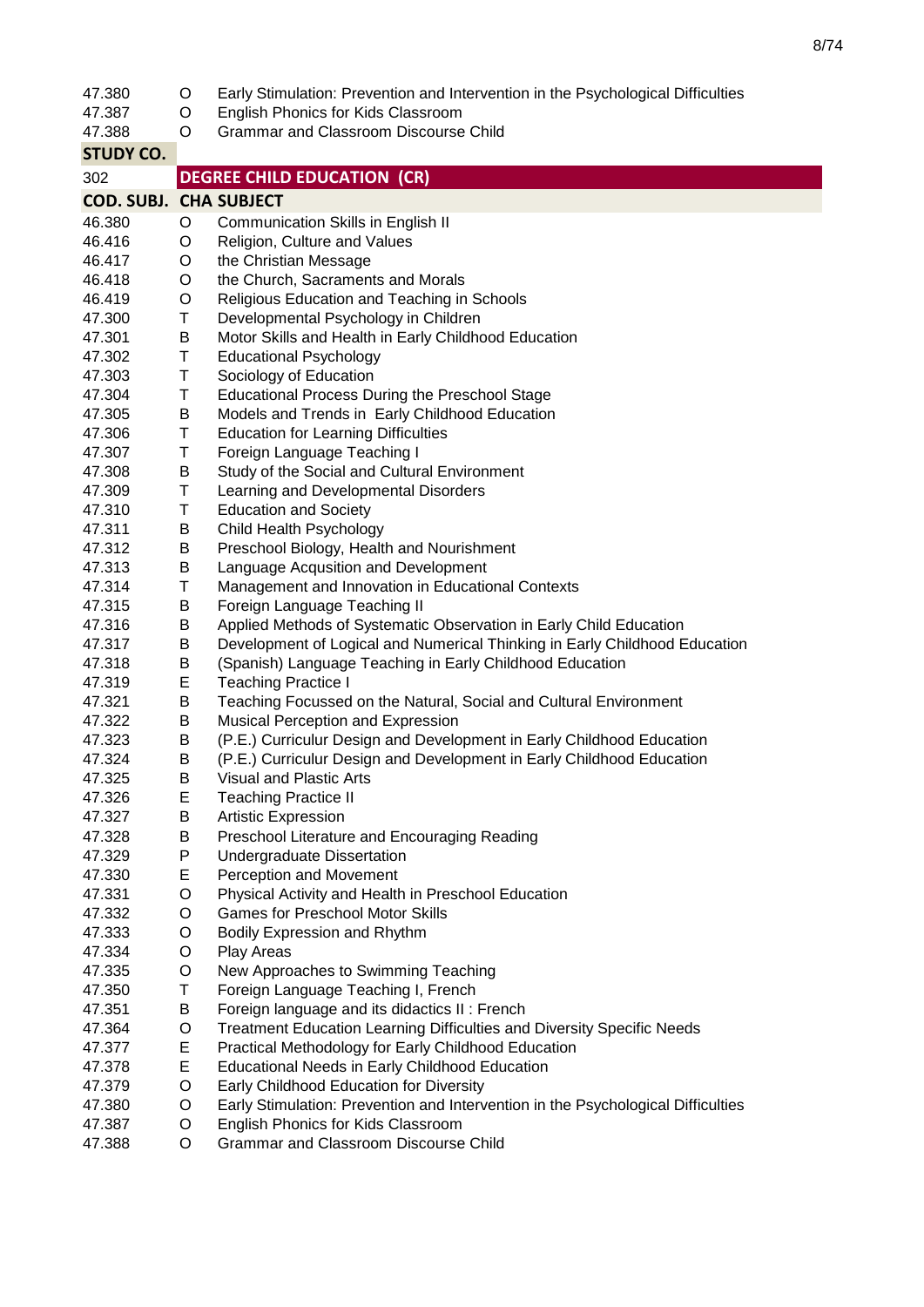| <b>STUDY CO.</b>              |   |                                                                                  |
|-------------------------------|---|----------------------------------------------------------------------------------|
| 303                           |   | <b>DEGREE CHILD EDUCATION (CU)</b>                                               |
| <b>COD. SUBJ. CHA SUBJECT</b> |   |                                                                                  |
| 46.344                        | O | Developmental Problems and Early Intervention                                    |
| 46.378                        | O | Communication Skills in English 1                                                |
| 46.380                        | O | Communication Skills in English II                                               |
| 46.396                        | O | School Theatre and Drama                                                         |
| 46.416                        | O | Religion, Culture and Values                                                     |
| 46.417                        | O | the Christian Message                                                            |
| 46.418                        | O | the Church, Sacraments and Morals                                                |
| 46.419                        | O | Religious Education and Teaching in Schools                                      |
| 47.300                        | Τ | Developmental Psychology in Children                                             |
| 47.301                        | B | Motor Skills and Health in Early Childhood Education                             |
| 47.302                        | Τ | <b>Educational Psychology</b>                                                    |
| 47.303                        | Τ | Sociology of Education                                                           |
| 47.304                        | Τ | Educational Process During the Preschool Stage                                   |
| 47.305                        | B | Models and Trends in Early Childhood Education                                   |
| 47.306                        | Τ | <b>Education for Learning Difficulties</b>                                       |
| 47.307                        | Τ | Foreign Language Teaching I                                                      |
| 47.308                        | В | Study of the Social and Cultural Environment                                     |
| 47.309                        | Τ | Learning and Developmental Disorders                                             |
| 47.310                        | Τ | <b>Education and Society</b>                                                     |
| 47.311                        | B | Child Health Psychology                                                          |
| 47.312                        | В | Preschool Biology, Health and Nourishment                                        |
| 47.313                        | В | Language Acqusition and Development                                              |
| 47.314                        | Τ | Management and Innovation in Educational Contexts                                |
| 47.315                        | B | Foreign Language Teaching II                                                     |
| 47.316                        | B | Applied Methods of Systematic Observation in Early Child Education               |
| 47.317                        | B | Development of Logical and Numerical Thinking in Early Childhood Education       |
| 47.318                        | B | (Spanish) Language Teaching in Early Childhood Education                         |
| 47.319                        | E | <b>Teaching Practice I</b>                                                       |
| 47.321                        | B | Teaching Focussed on the Natural, Social and Cultural Environment                |
| 47.322                        | В | Musical Perception and Expression                                                |
| 47.323                        | В | (P.E.) Curriculur Design and Development in Early Childhood Education            |
| 47.324                        | B | (P.E.) Curriculur Design and Development in Early Childhood Education            |
| 47.325                        | B | Visual and Plastic Arts                                                          |
| 47.326                        | Е | <b>Teaching Practice II</b>                                                      |
| 47.327                        | В | <b>Artistic Expression</b>                                                       |
| 47.328                        | В | Preschool Literature and Encouraging Reading                                     |
| 47.329                        | P | <b>Undergraduate Dissertation</b>                                                |
| 47.350                        | Τ | Foreign Language Teaching I, French                                              |
| 47.351                        | B | Foreign language and its didactics II: French                                    |
| 47.364                        | O | <b>Treatment Education Learning Difficulties and Diversity Specific Needs</b>    |
| 47.377                        | E | Practical Methodology for Early Childhood Education                              |
| 47.378                        | E | <b>Educational Needs in Early Childhood Education</b>                            |
| 47.379                        | O | Early Childhood Education for Diversity                                          |
| 47.380                        | O | Early Stimulation: Prevention and Intervention in the Psychological Difficulties |
| 47.381                        | O | Teaching Music in Early Childhood Education                                      |
| 47.382                        | E | Physical Activity and Games Engines Oriented Health                              |
| 47.383                        | O | Teaching of Artistic Expression in Early Childhood Education                     |
| 47.384                        | O | Music Performance and Production                                                 |
| 47.387                        | O | English Phonics for Kids Classroom                                               |
| 47.388                        | O | <b>Grammar and Classroom Discourse Child</b>                                     |
| 47.395                        | O | Production and Performance Visual Arts                                           |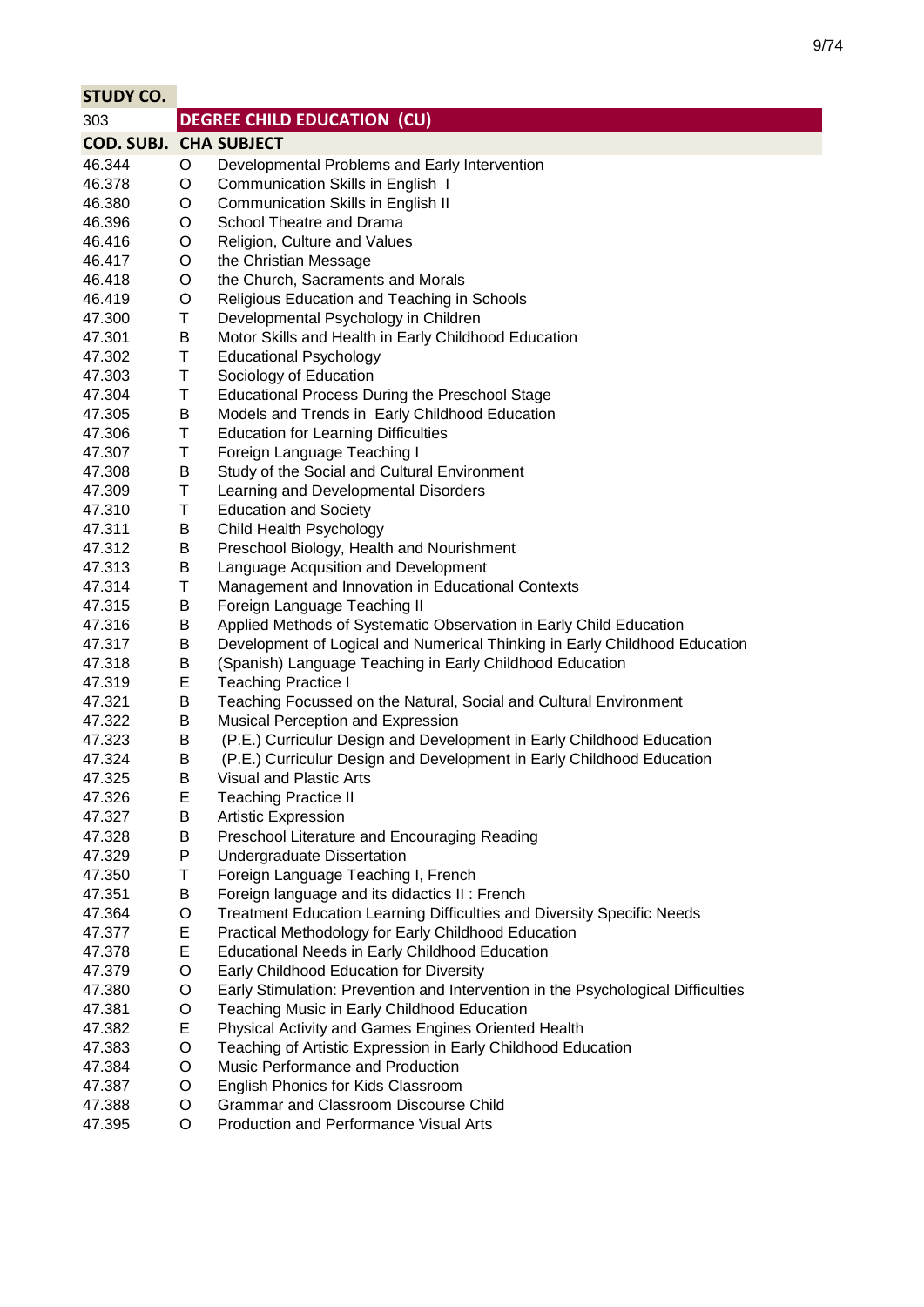m.

| <b>STUDY CO.</b>              |        |                                                                                                                                      |
|-------------------------------|--------|--------------------------------------------------------------------------------------------------------------------------------------|
| 304                           |        | <b>DEGREE CHILD EDUCATION (TO)</b>                                                                                                   |
| <b>COD. SUBJ. CHA SUBJECT</b> |        |                                                                                                                                      |
| 46.416                        | O      | Religion, Culture and Values                                                                                                         |
| 46.417                        | O      | the Christian Message                                                                                                                |
| 46.418                        | O      | the Church, Sacraments and Morals                                                                                                    |
| 46.419                        | O      | Religious Education and Teaching in Schools                                                                                          |
| 47.300                        | T      | Developmental Psychology in Children                                                                                                 |
| 47.301                        | B      | Motor Skills and Health in Early Childhood Education                                                                                 |
| 47.302                        | Τ      | <b>Educational Psychology</b>                                                                                                        |
| 47.303                        | T      | Sociology of Education                                                                                                               |
| 47.304                        | T      | <b>Educational Process During the Preschool Stage</b>                                                                                |
| 47.305                        | B      | Models and Trends in Early Childhood Education                                                                                       |
| 47.306                        | Τ      | <b>Education for Learning Difficulties</b>                                                                                           |
| 47.307                        | T      | Foreign Language Teaching I                                                                                                          |
| 47.308                        | B      | Study of the Social and Cultural Environment                                                                                         |
| 47.309                        | T      | Learning and Developmental Disorders                                                                                                 |
| 47.310                        | T      | <b>Education and Society</b>                                                                                                         |
| 47.311                        | B      | Child Health Psychology                                                                                                              |
| 47.312                        | B      | Preschool Biology, Health and Nourishment                                                                                            |
| 47.313                        | B      | Language Acqusition and Development                                                                                                  |
| 47.314                        | T      | Management and Innovation in Educational Contexts                                                                                    |
| 47.315                        | B      | Foreign Language Teaching II                                                                                                         |
| 47.316                        | B      | Applied Methods of Systematic Observation in Early Child Education                                                                   |
| 47.317                        | B      | Development of Logical and Numerical Thinking in Early Childhood Education                                                           |
| 47.318                        | B      | (Spanish) Language Teaching in Early Childhood Education                                                                             |
| 47.319                        | E      | <b>Teaching Practice I</b>                                                                                                           |
| 47.321                        | B      | Teaching Focussed on the Natural, Social and Cultural Environment                                                                    |
| 47.322                        | B      | Musical Perception and Expression                                                                                                    |
| 47.323                        | B      | Curriculur Design and Development in Early Childhood Education                                                                       |
| 47.324                        | B      | (P.E.) Curriculur Design and Development in Early Childhood Education                                                                |
| 47.325                        | B      | <b>Visual and Plastic Arts</b>                                                                                                       |
| 47.326                        | E      | <b>Teaching Practice II</b>                                                                                                          |
| 47.327                        | B      | <b>Artistic Expression</b>                                                                                                           |
| 47.328                        | B      | Preschool Literature and Encouraging Reading                                                                                         |
| 47.329                        | P      | Undergraduate Dissertation                                                                                                           |
| 47.350                        | Τ      | Foreign Language Teaching I, French                                                                                                  |
| 47.351<br>47.364              | B      | Foreign language and its didactics II : French                                                                                       |
| 47.377                        | O<br>Ε | <b>Treatment Education Learning Difficulties and Diversity Specific Needs</b><br>Practical Methodology for Early Childhood Education |
| 47.386                        | E      | <b>Literacy Strategies</b>                                                                                                           |
| 47.387                        | O      | English Phonics for Kids Classroom                                                                                                   |
| 47.388                        | O      | <b>Grammar and Classroom Discourse Child</b>                                                                                         |
| 47.389                        | O      | <b>Arabic for Teachers</b>                                                                                                           |
| 47.390                        | O      | Project teaching and skills in child physical education                                                                              |
| 47.391                        | O      | Arts, Culture and Audiovisual Language in Kindergarten                                                                               |
| 47.392                        | O      | Encourage Reading in A Foreign Language for Childhood Education                                                                      |
| 47.393                        | O      | Creativity, Music and Media in Early Childhood Education                                                                             |
| 47.394                        | O      | Emotional Skills in Kindergarten                                                                                                     |
|                               |        |                                                                                                                                      |
|                               |        |                                                                                                                                      |

| 309                           |   | DEGREE IN SOCIAL EDUCATION (TA)    |
|-------------------------------|---|------------------------------------|
| <b>COD. SUBJ. CHA SUBJECT</b> |   |                                    |
| 33.302                        | B | <b>History of Social Education</b> |
| 33.303                        |   | Developmental Psychology           |
| 33.304                        |   | <b>General Didactics</b>           |
| 33.305                        |   | History and Theory of Education    |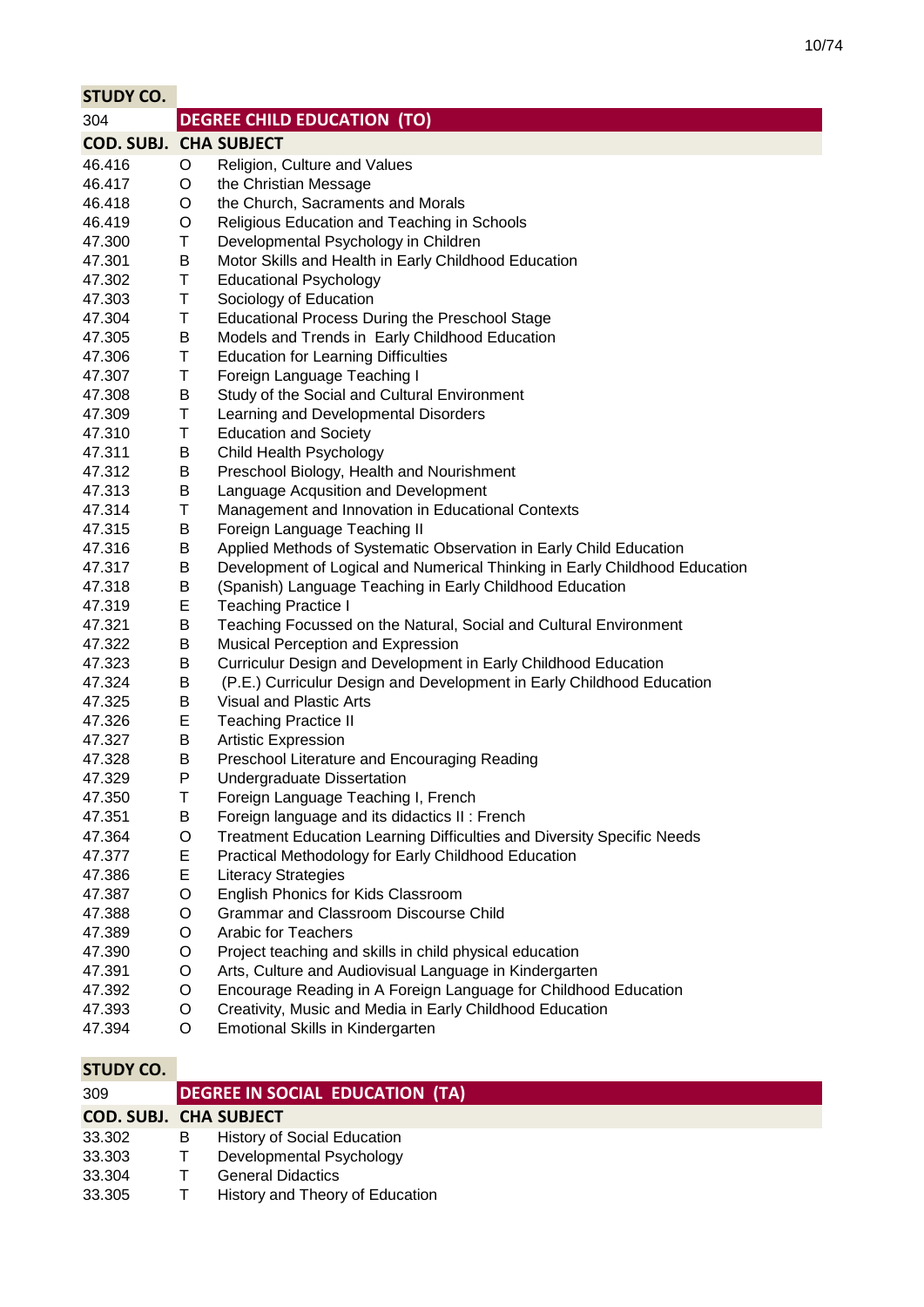| 33.306           | T            | <b>Educational Research Methods</b>                                        |
|------------------|--------------|----------------------------------------------------------------------------|
| 33.307           | T            | <b>Educational Technologies</b>                                            |
| 33.308           | T            | <b>Intercultural Education</b>                                             |
| 33.309           | B            | <b>Educational Projets: Design and Evaluation</b>                          |
| 33.310           | T            | <b>Social Services</b>                                                     |
| 33.311           | $\sf T$      | Organization of Educational Institutions                                   |
| 33.312           | B            |                                                                            |
|                  | B            | Social Psychology<br>Social Pedagogy II. Professionalism                   |
| 33.313<br>33.314 | B            | Sociocultural Animation I. Theoretical Principles                          |
|                  | B            |                                                                            |
| 33.315           | B            | The Social Educator in Social Services                                     |
| 33.316           | T            | Protection of Individual Rights                                            |
| 33.317           |              | <b>Educational Psychology</b>                                              |
| 33.318           | B            | Social Structure of Spain                                                  |
| 33.319           | B            | Sociocultural Animation II. Sociocultural Management and Local Development |
| 33.320           | B<br>$\sf B$ | Analysis of Social Maladjustment                                           |
| 33.321           | B            | Social Theory of Migration and Social Exclusion                            |
| 33.322           |              | Group and Organizational Psychology                                        |
| 33.323           | B            | Teaching Methodology in Social Education                                   |
| 33.325           | B            | <b>Adult Education</b>                                                     |
| 33.326           | B            | <b>Gerontological Education</b>                                            |
| 33.327           | B            | Social Interaction in Institutions                                         |
| 33.328           | B            | Management of Socioeducational Institutions                                |
| 33.329           | B            | Social Work Counselling                                                    |
| 33.330           | B            | <b>Rural Community Development</b>                                         |
| 33.331           | E            | Work Placement I - Seminars                                                |
| 33.332           | E            | <b>Work Placement II</b>                                                   |
| 33.333           | P            | Undergraduate Dissertation                                                 |
| 33.334           | $\circ$      | North and South: Inequality and Developmental Cooperation                  |
| 33.335           | O            | Leisure Pedagogy                                                           |
| 33.336           | $\circ$      | Society and Sports                                                         |
| 33.337           | $\circ$      | <b>Enviromental Education</b>                                              |
| 33.338           | O            | <b>Education and Gender</b>                                                |
| 33.339           | $\circ$      | <b>Contemporary Changes in Social Relations</b>                            |
| 33.340           | O            | Social Education for Social Difficulties in Childhood and Adolescence      |
| 33.341           | $\circ$      | Psychosocial Intervention                                                  |
| 33.342           | $\circ$      | Special Educational Needs and Functional Diversity                         |
| 33.343           | $\circ$      | <b>Education and Family Mediation</b>                                      |
| 33.355           | P            | End of Degree (C. Adaptación)                                              |
| 33.356           | E            | Practicum (Bridging Course)                                                |

| 309                           |   | <b>DEGREE IN PODOLOGY (TA)</b>                            |
|-------------------------------|---|-----------------------------------------------------------|
| <b>COD. SUBJ. CHA SUBJECT</b> |   |                                                           |
| 32,300                        | Т | Anatomophysiology of the organs of the language and voice |
| 32.301                        | T | General and Language Neurology                            |
| 32.302                        |   | <b>Educational Psychology</b>                             |
| 32.303                        | Τ | Developmental Psychology                                  |
| 32.304                        | Τ | Speech Therapy and Society                                |
| 32.305                        | Τ | Psychological Processes of Language Acquisition           |
| 32.306                        | т | <b>General and Applied Linguistics I</b>                  |
| 32.307                        |   | Scientific Research Methods                               |
| 32.308                        |   | <b>Basics of Teaching Therapists</b>                      |
| 32.309                        | Т | Introduction to Basic Psychological Processes             |
| 32.310                        |   | Law, Bioethics and Speech Therapy                         |
| 32.311                        | в | Language Disorders I                                      |
| 32.312                        | В | Voice and Swallowing Disorders                            |
| 32.313                        | В | Speech and Non-Verbal Function Disorders                  |
| 32.314                        | E | <b>Elective Placement 1</b>                               |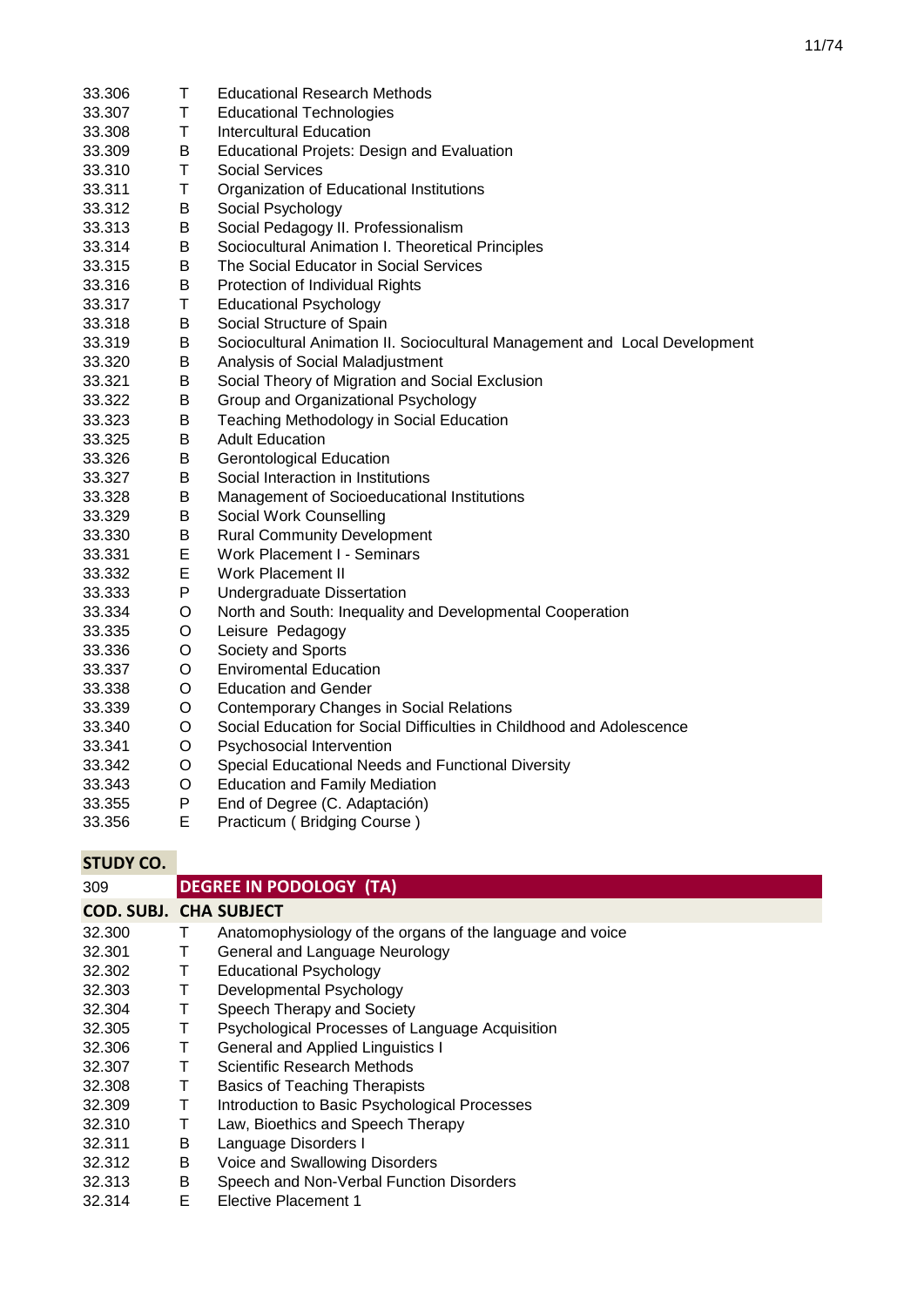- 32.315 T General and Applied Linguistics II<br>32.316 B Language Disorders II 32.316 B Language Disorders II<br>32.317 B Hearing Disorders **B** Hearing Disorders<br>B Producing Docume 32.318 B Producing Documents and Materials for Logopaedic Practice 32.319 B Evaluation and Diagnosis in Speech Therapy I 32.320 B Slt Intervention for Voice 32.321 B Evaluation and Diagnosis in Speech Therapy II 32.322 E Practicum II (Four-Week Stay) 32.323 B Slt Intervention in Speech and Non-Verbal Functions 32.324 B Communication Disorders in Children and Adults 32.325 B Slt Intervention in Hearing 32.326 B Slt Intervention in Language I 32.327 B Slt Intervention in Language II 32.328 B Slt Intervention in Communication 32.329 B Augmentative Communication Systems I<br>32.330 B Educational Psychology for Reading and Educational Psychology for Reading and Writing 32.331 B SIt Intervention in Early Treatment/ Stimulation<br>32.332 B SIt Intervention in the Family Environment 32.332 B Slt Intervention in the Family Environment 32.333 B Augmentative Communication Systems II 32.334 E Practicum III (Six-Week Stay) 32.335 P Undergraduate Dissertation 32.336 O Multilingualism and Language Acquisition 32.337 O Psychometry and Language Evaluation 32.338 O Experimental Psychology of Language 32.339 O English for Sits<br>32.341 O Conversation In Conversation Interaction in the Slt Clinical 32.343 O Specific Techniques for Speech Intervention in Laryngectomees 32.344 O Myofunctional Therapy 32.345 O Sign Language 32.346 O Speech Therapy and Neurodegenerative Disorders 32.347 O Techical Aids for Slt Intervention 32.348 O Slt in Sight Impairment
- 32.349 O Speech for Therapists

| 312                           |    | <b>DEGREE IN SOCIAL WORK (TA)</b>                                        |
|-------------------------------|----|--------------------------------------------------------------------------|
| <b>COD. SUBJ. CHA SUBJECT</b> |    |                                                                          |
| 50.303                        | T. | Fundamentals of Human Behavioral Psychology                              |
| 50.304                        | Τ  | Sociology                                                                |
| 50.305                        | B  | Intervention and Communication Techniques and Skills in Social Work      |
| 50.306                        | B  | Social Services and Welfare Systems                                      |
| 50.307                        | Τ  | Labour Law                                                               |
| 50.308                        | Τ  | Social Psychology                                                        |
| 50.309                        | B  | Social Structure                                                         |
| 50.310                        | B  | Casework and Family Social Work                                          |
| 50.311                        | B  | Social Services: Evolution and Structure                                 |
| 50.312                        | т  | Social Investigation Methods and Techniques                              |
| 50.313                        | B  | Administrative Law                                                       |
| 50.314                        | B  | Social Policy                                                            |
| 50.315                        | B  | Group and Community Social Work                                          |
| 50.316                        | B  | Social Psychology of Education                                           |
| 50.317                        | т  | <b>Statistics Applied to Social Research</b>                             |
| 50.318                        | Τ  | <b>Social Security</b>                                                   |
| 50.319                        | Т  | Anthropology                                                             |
| 50.320                        | B  | Research and Diagnosis in Social Work                                    |
| 50.321                        | B  | Social Work Methodology. Analysis and Methodology of Social Intervention |
| 50.322                        | B  | Developmental Psychology                                                 |
| 50.323                        | B  | <b>Public Health</b>                                                     |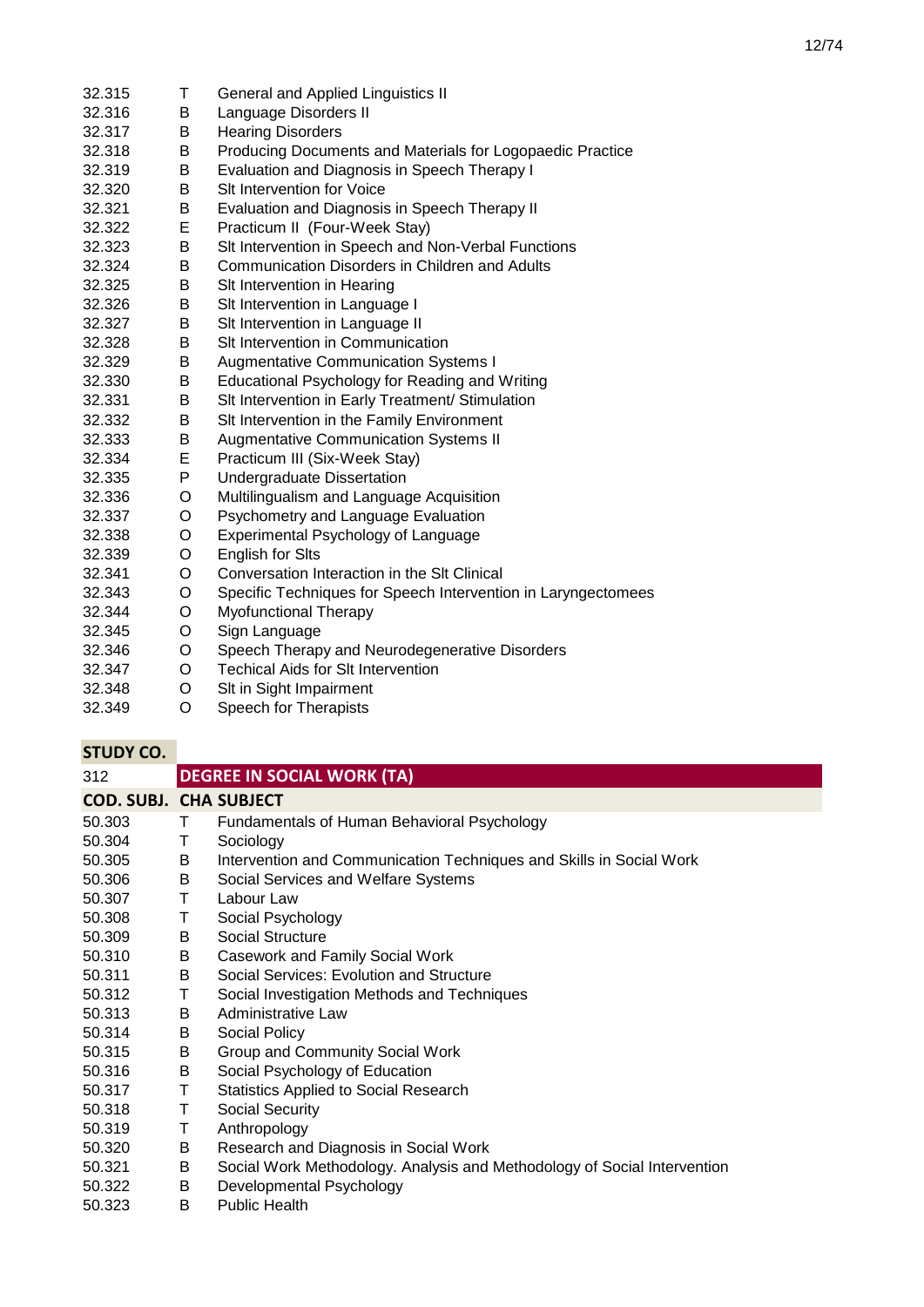| 50.324                        | Е      | Work Placement Induction                                                           |
|-------------------------------|--------|------------------------------------------------------------------------------------|
| 50.325                        | В      | <b>Fundamentals of Social Work</b>                                                 |
| 50.326                        | B      | Social Services Programmes and Benefits                                            |
| 50.327                        | Е      | Practicum on Social Research and Diagnosis                                         |
| 50.328                        | В      | <b>Theoretical Models of Social Work</b>                                           |
| 50.329                        | B      | Economics Applied to Social Work                                                   |
| 50.330                        | В      | Management of Social Services Organisations                                        |
| 50.331                        | В      | Planning and Evaluation in Social Work                                             |
| 50.332                        | Е      | Practicum on Planning and Social Intervention                                      |
| 50.333                        | P      | <b>Undergraduate Dissertation</b>                                                  |
| 50.347                        | O      | History and Evolution of Social Movements                                          |
| 50.348                        | O      | Gender and Social Work                                                             |
| 50.349                        | O      | Social Work in Situations of Vulnerability, Risk and Social Exclusion              |
| 50.350                        | O      | Immigration Law                                                                    |
| 50.351                        | O      | Social Work and Mediation                                                          |
| 50.352                        | O      | Social Services in Health and Social Care and Dependency                           |
| 50.353                        | O      | Sociology of International Migration                                               |
| 50.354                        | O      | Humans Rights and Citizenship                                                      |
| 50.355                        | O      | Areas of Social Work Intervention                                                  |
| 50.356                        | O      | <b>Applied Social Psychology</b>                                                   |
| 50.357                        | O      | <b>Applied Social Anthropology</b>                                                 |
| 50.358                        | O      | Psychopathology                                                                    |
| 50.359                        | O      | <b>Disability Intervention</b>                                                     |
| 50.360                        | O      | New Technologies Applied to Social Work                                            |
| 50.361                        | B      | Social Policy and Human Rights                                                     |
| <b>STUDY CO.</b>              |        |                                                                                    |
| 313                           |        | <b>DEGREE IN SOCIAL WORK (CU)</b>                                                  |
| <b>COD. SUBJ. CHA SUBJECT</b> |        |                                                                                    |
|                               |        |                                                                                    |
|                               |        |                                                                                    |
| 50.300                        | B      | Introduction to Social Work                                                        |
| 50.301                        | T.     | <b>Political Science</b>                                                           |
| 50.302                        | T      | <b>Fundamentals of Law</b>                                                         |
| 50.303                        | Т      | Fundamentals of Human Behavioral Psychology                                        |
| 50.304                        | Τ      | Sociology                                                                          |
| 50.305                        | B      | Intervention and Communication Techniques and Skills in Social Work                |
| 50.306<br>50.307              | В<br>Τ | Social Services and Welfare Systems<br>Labour Law                                  |
|                               |        |                                                                                    |
| 50.308                        | Т      | Social Psychology                                                                  |
| 50.309                        | B      | <b>Social Structure</b>                                                            |
| 50.310                        | Β<br>В | <b>Casework and Family Social Work</b><br>Social Services: Evolution and Structure |
| 50.311<br>50.312              | Τ      | Social Investigation Methods and Techniques                                        |
| 50.313                        |        | <b>Administrative Law</b>                                                          |
| 50.314                        | Β      |                                                                                    |
| 50.315                        | Β<br>B | Social Policy<br>Group and Community Social Work                                   |
| 50.316                        | B      | Social Psychology of Education                                                     |
| 50.317                        | Τ      | <b>Statistics Applied to Social Research</b>                                       |
| 50.318                        | Τ      | Social Security                                                                    |
| 50.319                        | Τ      | Anthropology                                                                       |
| 50.320                        | B      | Research and Diagnosis in Social Work                                              |
| 50.321                        | Β      | Social Work Methodology. Analysis and Methodology of Social Intervention           |
| 50.322                        | B      | Developmental Psychology                                                           |
| 50.323                        | B      | <b>Public Health</b>                                                               |
| 50.324                        | Е      | <b>Work Placement Induction</b>                                                    |
| 50.325                        | В      | <b>Fundamentals of Social Work</b>                                                 |
| 50.326                        | B      | Social Services Programmes and Benefits                                            |
| 50.327                        | E      | Practicum on Social Research and Diagnosis                                         |
| 50.328                        | B      | <b>Theoretical Models of Social Work</b>                                           |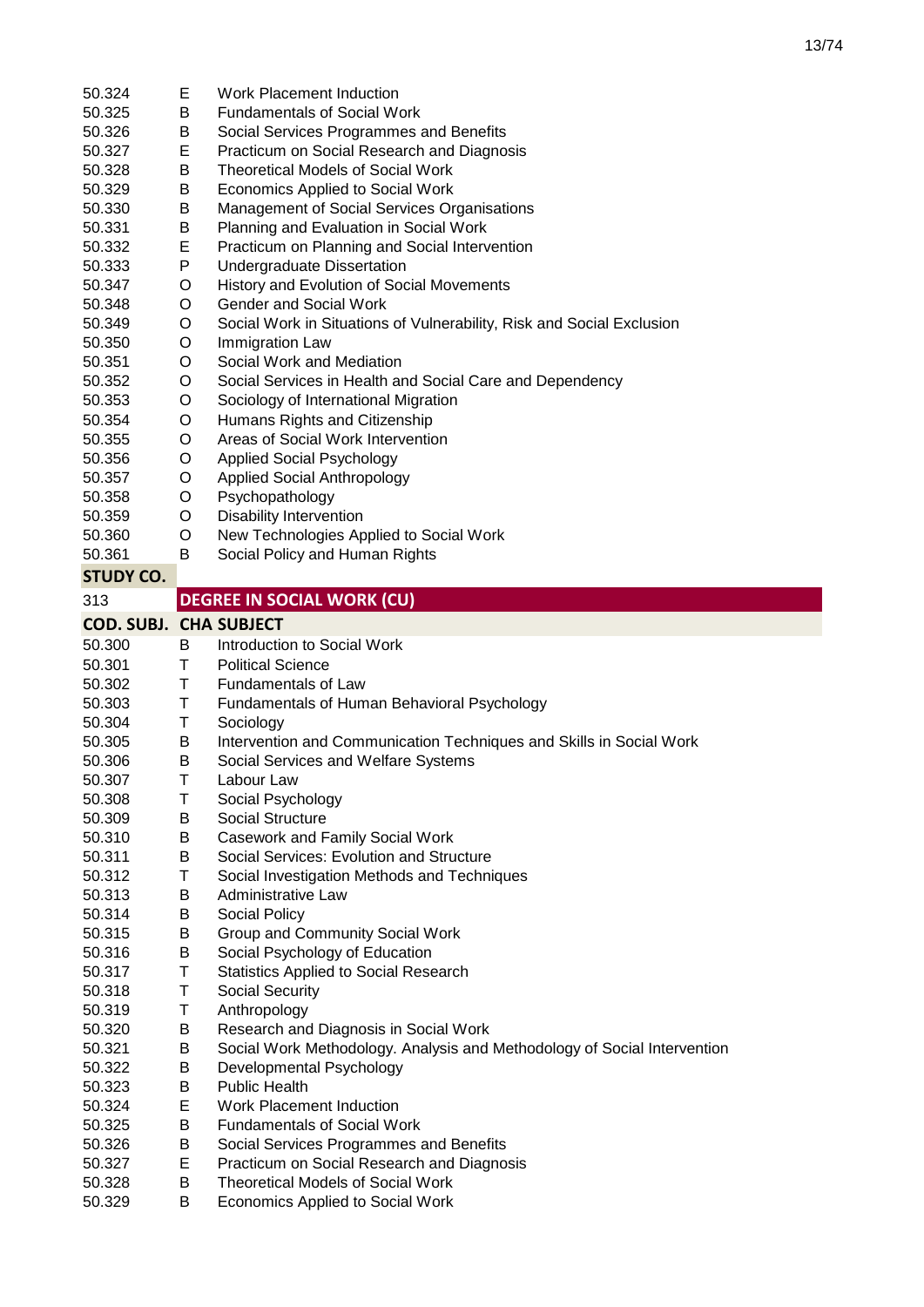- 50.330 B Management of Social Services Organisations<br>50.331 B Planning and Evaluation in Social Work
- 50.331 B Planning and Evaluation in Social Work<br>50.332 E Practicum on Planning and Social Interv
- 50.332 E Practicum on Planning and Social Intervention<br>50.333 P Undergraduate Dissertation
- P Undergraduate Dissertation<br>O Welfare States in Europe
- 50.334 O Welfare States in Europe
- Contemporary Political Ideologies
- 50.336 O Immigration and Migratory Policies
- 50.337 O Prison Law and Criminology
- 50.338 O Sociocultural Animation<br>50.339 O Social Work and Ageing
- 50.339 O Social Work and Ageing<br>50.340 O Social Work and Rural A
- 50.340 O Social Work and Rural Areas<br>50.341 O Psychopathology
- 50.341 O Psychopathology
- 50.342 O Disability Intervention<br>50.343 O Organizational Psycho
- 50.343 O Organizational Psychology
- 50.344 O Psychosocial Intervention<br>50.345 O New Technologies Applied
- New Technologies Applied to Social Work
- 50.346 O Marketing for Social Services<br>50.347 O History and Evolution of Social
- History and Evolution of Social Movements

| 314                           |    | <b>DEGREE IN SOCIAL WORK (TA)</b>                              |
|-------------------------------|----|----------------------------------------------------------------|
| <b>COD. SUBJ. CHA SUBJECT</b> |    |                                                                |
| 39.303                        | T. | Anatomy and Biomechanics of Human Movement                     |
| 39.304                        | T  | Methodology of Science in Physical Activity and Sport          |
| 39.305                        | T  | Teaching and Learning Processes in Physical Activity and Sport |
| 39.306                        | В  | Dance and Body Expression                                      |
| 39.307                        | Τ  | Psychology of Physical Activity and Sport                      |
| 39.308                        | Τ  | Social and Legal Fundamentals of Physical Activity and Sport   |
| 39.309                        | Β  | <b>Health and Physical Activity</b>                            |
| 39.310                        | Β  | Fundamentals of Individual Sports II                           |
| 39.311                        | B  | Fundamentals of Team Sports II                                 |
| 39.312                        | Β  | Perception, Movement and Games                                 |
| 39.313                        | T  | Motor Development                                              |
| 39.314                        | T  | <b>Biomechanics of Sport Techniques</b>                        |
| 39.315                        | Τ  | Motor Learning and Control                                     |
| 39.316                        | Β  | <b>Exercise Physiology II</b>                                  |
| 39.317                        | B  | <b>Physical Fitness and Conditioning</b>                       |
| 39.318                        | Β  | Sports Management                                              |
| 39.319                        | Β  | Teaching Methodology in Physical Activity and Sport            |
| 39.320                        | Β  | <b>Adapted Physical Activity</b>                               |
| 39.321                        | Β  | <b>Fundamentals of Racket Sports</b>                           |
| 39.322                        | B  | Theory and Practice of the Sport Training                      |
| 39.323                        | B  | Sports Facilities and Equipment                                |
| 39.324                        | B  | Outdoor Physical Activities and Sport                          |
| 39.325                        | Β  | Sport, Tourism and Recreation                                  |
| 39.326                        | Е  | <b>External Practicum</b>                                      |
| 39.327                        | P  | <b>Final Master Thesis</b>                                     |
| 39.328                        | O  | Physical Activity and Health                                   |
| 39.329                        | O  | Sports and Health                                              |
| 39.330                        | O  | Nutrition and Physical Activity                                |
| 39.331                        | O  | Prevention of Sport Injuries and Primary Care in Sport         |
| 39.332                        | O  | Skating                                                        |
| 39.333                        | O  | Ciclying                                                       |
| 39.334                        | O  | Physical Activity and Sport in Local Entities                  |
| 39.335                        | O  | <b>Athletics Performance</b>                                   |
| 39.336                        | O  | <b>Handball Performance</b>                                    |
| 39.337                        | O  | Performance in Rhythmic Gymnastics and Acrobatics              |
| 39.338                        | O  | <b>Football Performance</b>                                    |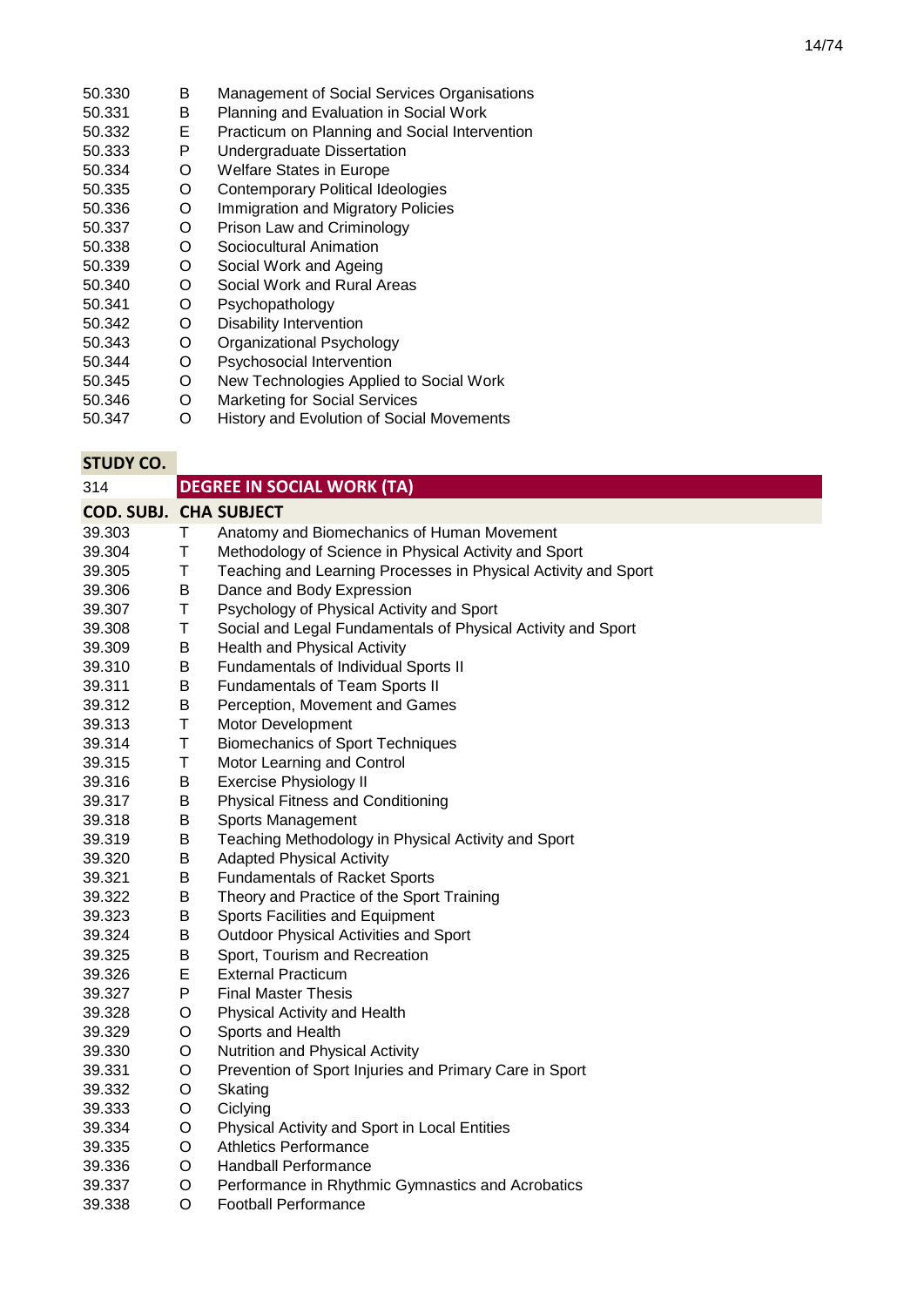- 39.339 O Swimming Performance I<br>39.340 O Judo Performance I
- 39.340 O Judo Performance I<br>39.341 O Basketball Performa
- 39.341 O Basketball Performance
- O Volleyball Performance<br>O Behavior Analysis of Sp
- 39.343 O Behavior Analysis of Sport Performance<br>39.344 O Assessment and Control of Sport Perform
- 39.344 O Assessment and Control of Sport Performance and Talent Detection<br>39.344 O Swimming Performance II
- 39.345 O Swimming Performance II
- 39.346 O Judo Performance II<br>39.348 O English
- **English**

| 315                           |   | <b>DEGREE IN BUILDING ENGINEERING</b>                        |
|-------------------------------|---|--------------------------------------------------------------|
| <b>COD. SUBJ. CHA SUBJECT</b> |   |                                                              |
| 59.300                        | Τ | <b>Principles of Mathematics I</b>                           |
| 59.301                        | Τ | Principles of Mathematics II                                 |
| 59.302                        | Τ | Principles of Physics I                                      |
| 59.303                        | Τ | Principles of Physics II                                     |
| 59.304                        | T | <b>Representation Systems</b>                                |
| 59.305                        | Τ | <b>Principles of Building Materials</b>                      |
| 59.306                        | B | <b>Building Materials I</b>                                  |
| 59.307                        | В | Construction I                                               |
| 59.308                        | В | <b>Construction II</b>                                       |
| 59.309                        | Τ | Law                                                          |
| 59.310                        | Τ | <b>Business Management</b>                                   |
| 59.311                        | Τ | Artwork I                                                    |
| 59.312                        | B | Artwork II                                                   |
| 59.313                        | B | <b>Building Installations I</b>                              |
| 59.314                        | B | <b>Building Structures I</b>                                 |
| 59.315                        | B | <b>Building Materials II</b>                                 |
| 59.316                        | B | <b>Construction III</b>                                      |
| 59.317                        | B | Introduction to Safety and Prevention and Technical Projects |
| 59.318                        | B | <b>Technical Projects</b>                                    |
| 59.319                        | B | Safety and Prevention At Work                                |
| 59.320                        | B | <b>Building Installations II</b>                             |
| 59.321                        | B | <b>Building Structures II</b>                                |
| 59.322                        | B | <b>Building Work Equipments</b>                              |
| 59.323                        | B | Topography and Redesign                                      |
| 59.324                        | B | Construction IV                                              |
| 59.325                        | В | Pathology and Restoration                                    |
| 59.326                        | Β | Organization, Programming and Control of Building Work       |
| 59.327                        | B | <b>Quality of Building</b>                                   |
| 59.328                        | B | Urban Management and Urban Constructions                     |
| 59.329                        | B | <b>Measurements and Budgets</b>                              |
| 59.330                        | B | <b>Building Work Execution and Economic Management</b>       |
| 59.331                        | B | Assessments and Valuations                                   |
| 59.332                        | P | <b>Final Graduation Project</b>                              |
| 59.333                        | O | Geotechnics & Foundations                                    |
| 59.334                        | O | Intervention in Historic Landmarks                           |
| 59.335                        | O | Health & Safety Management                                   |
| 59.336                        | O | Planification & Budget Management Tools                      |
| 59.337                        | O | <b>Structure Calculation &amp; Prefabricates</b>             |
| 59.338                        | O | Applied Architecture Advanced Artwork                        |
| 59.339                        | O | <b>Energy Certification and Renewable Energies</b>           |
| 59.340                        | O | Sustainability, Energy and Environmental Quality             |
| 59.341                        | O | Urban Geography                                              |
| 59.342                        | O | <b>External Practices</b>                                    |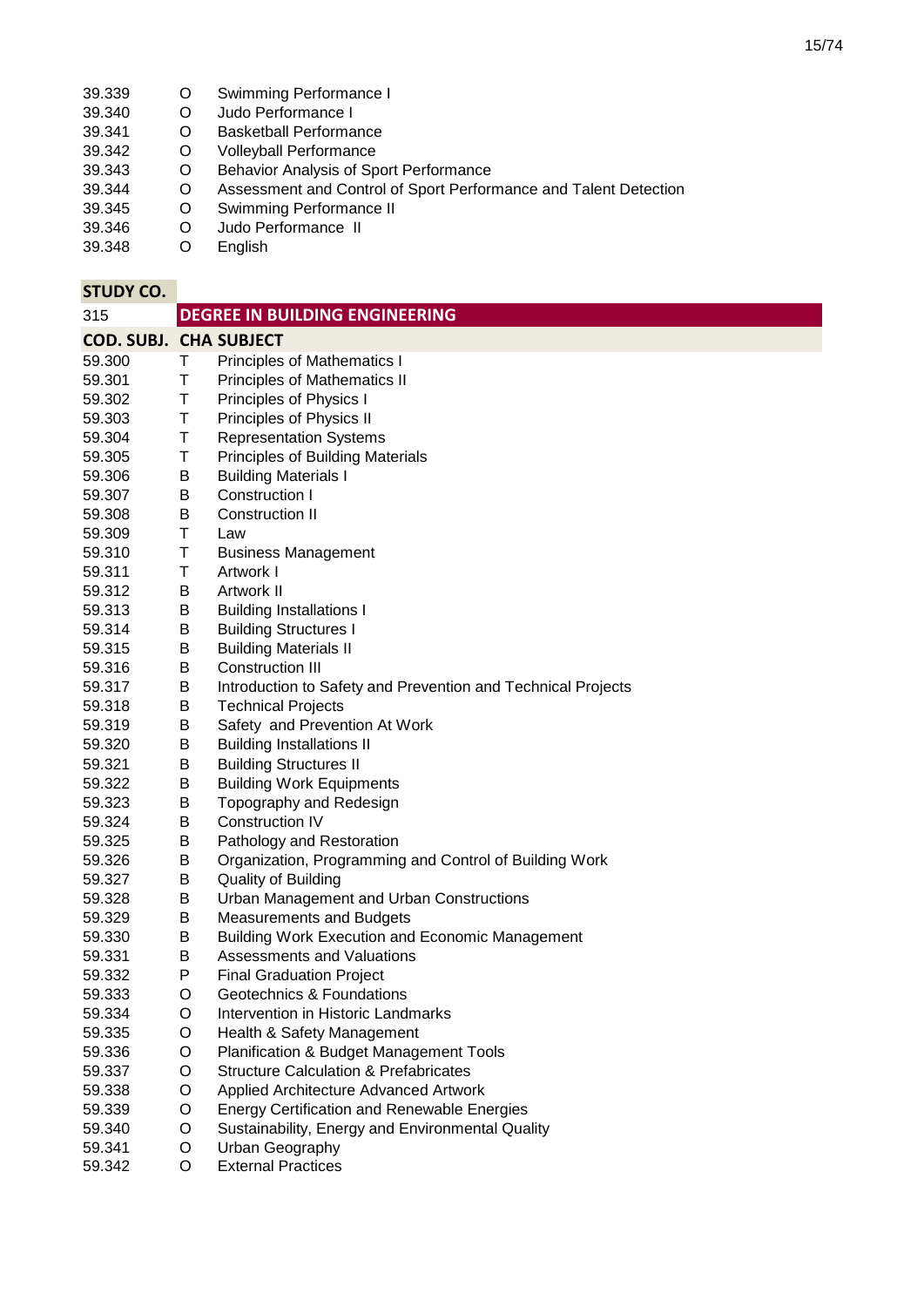| <b>STUDY CO.</b>              |   |                                                               |
|-------------------------------|---|---------------------------------------------------------------|
| 316                           |   | <b>DEGREE IN ECONOMY</b>                                      |
| <b>COD. SUBJ. CHA SUBJECT</b> |   |                                                               |
| 53.300                        | Τ | <b>General Accounting I</b>                                   |
| 53.301                        | T | <b>World Economic History</b>                                 |
| 53.302                        | Τ | Introduction to Patrimonial Law                               |
| 53.303                        | В | Principles of Economics                                       |
| 53.304                        | Τ | <b>Mathematics for Economics I</b>                            |
| 53.305                        | Τ | <b>Basic Accounting II</b>                                    |
| 53.306                        | Τ | <b>Statistics for Economics</b>                               |
| 53.307                        | В | Principles of Applied Economics                               |
| 53.308                        | Τ | Spanish Economic History                                      |
| 53.309                        | Τ | Mathematics for Economics II                                  |
| 53.310                        | Τ | Principles of Management and Marketing                        |
| 53.311                        | B | World Economy                                                 |
| 53.312                        | B | <b>European Union Economics</b>                               |
| 53.313                        | B | Intermediate Microeconomics                                   |
| 53.314                        | В | Intermediate Macroeconomics                                   |
| 53.315                        | В | Statistical Inference                                         |
| 53.316                        | В | <b>Public Economics I</b>                                     |
| 53.317                        | В | Introduction to Econometrics                                  |
| 53.318                        | B | Spanish Economy                                               |
| 53.319                        | В | <b>Public Economics II</b>                                    |
| 53.320                        | B | <b>Economic Policy I</b>                                      |
| 53.321                        | В | <b>Advanced Microeconomics</b>                                |
| 53.322                        | B | <b>Econometric Methods and Modelling</b>                      |
| 53.323                        | В | International Trade and Financial Markets                     |
| 53.324                        | Β | Spanish Public Finance                                        |
| 53.325                        | Β | <b>Economic Policy II</b>                                     |
| 53.326                        | B | <b>Advanced Macroeconomics</b>                                |
| 53.327                        | B | <b>Financial Management</b>                                   |
| 53.328                        | E | <b>External Practical Training</b>                            |
| 53.329                        | P | <b>Undergraduate Dissertation</b>                             |
| 53.331                        | O | <b>Public Accounting</b>                                      |
| 53.332                        | O | <b>Business Strategy</b>                                      |
| 53.333                        | O | E-Trade and Marketing                                         |
| 53.334                        | O | <b>Economic Analysis and Finance</b>                          |
| 53.335                        | O | <b>Business Corporate Law</b>                                 |
| 53.336                        | O | Sociology and Social Research Techniques                      |
| 53.337                        | O | Specialization Seminar Or Optional Work Placement in Business |
| 53.338                        | O | History of Economic Thought                                   |
| 53.339                        | O | Microeconomics and Macroeconomics Applications                |
| 53.340                        | O | <b>Dynamic Models for Economics</b>                           |
| 53.341                        | O | <b>Statistical Data Analysis</b>                              |
| 53.342                        | O | <b>Applied Econometrics</b>                                   |
| 53.343                        | O | Mathematical Modelling for Finance                            |
| 53.344                        | O | Specialization Seminar Or Optional Work Placement in Business |
| 53.345                        | O | <b>Input Markets</b>                                          |
| 53.346                        | O | <b>Innovation Economics</b>                                   |
| 53.347                        | O | <b>Stabilization Economic Policy</b>                          |
| 53.348                        | O | International Economic Policy                                 |
| 53.349                        | O | <b>European Public Economics</b>                              |
| 53.350                        | O | <b>History of Markets</b>                                     |
| 53.351                        | O | Specialization Seminar Or Optional Work Placement in Business |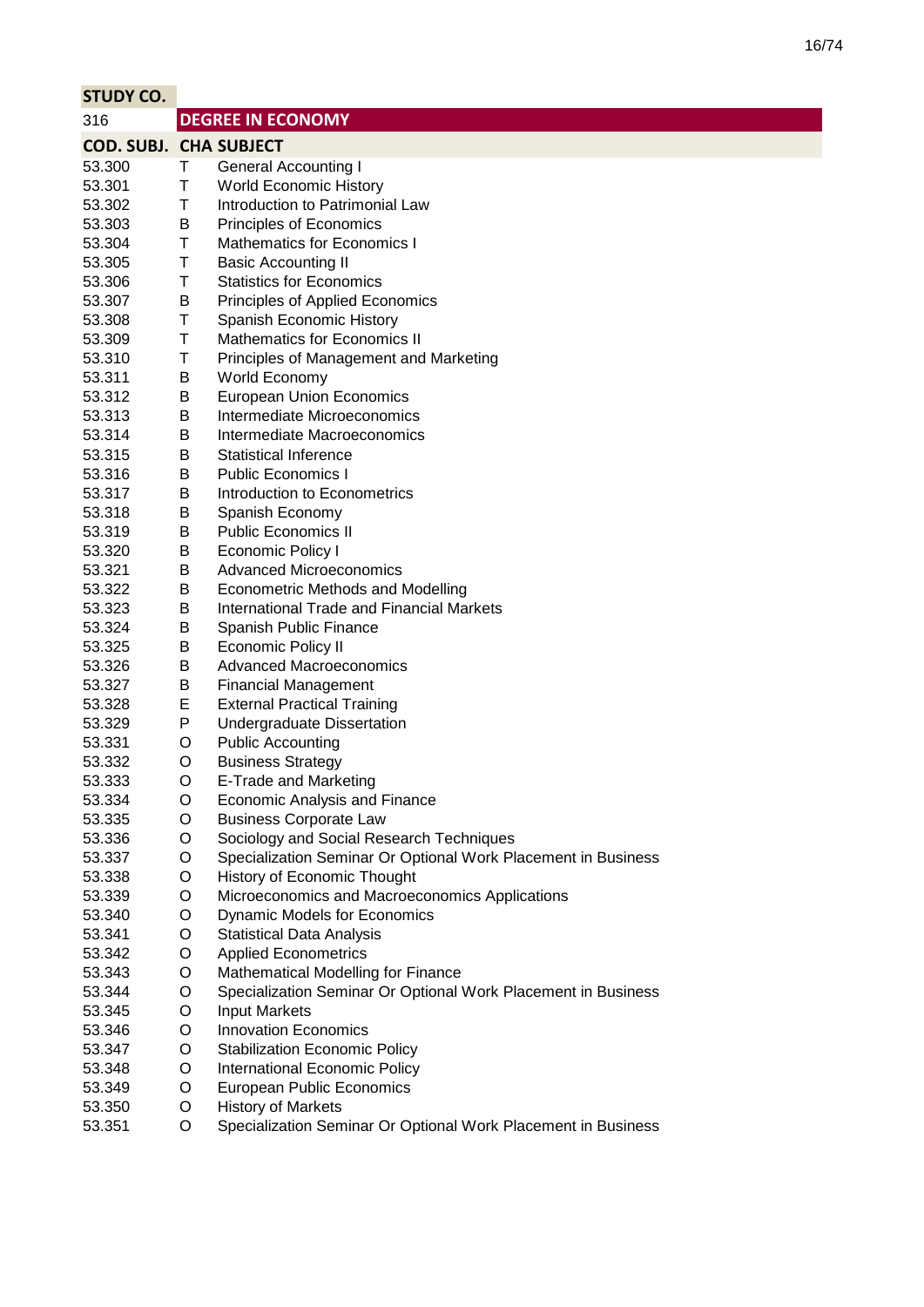| <b>STUDY CO.</b>              |        |                                                                                                      |
|-------------------------------|--------|------------------------------------------------------------------------------------------------------|
| 316                           |        | DEGREE IN BUSINESS MANAGEMENT AND ADIMISTRATION (AB)                                                 |
| <b>COD. SUBJ. CHA SUBJECT</b> |        |                                                                                                      |
| 54.300                        | Τ      | Principles of Economics                                                                              |
| 54.301                        | B      | <b>Basic Accounting</b>                                                                              |
| 54.302                        | Τ      | World and Spanish Economic History                                                                   |
| 54.303                        | Τ      | <b>Business Law</b>                                                                                  |
| 54.304                        | Τ      | <b>Mathematics for Business I</b>                                                                    |
| 54.305                        | T      | <b>Mathematics for Business II</b>                                                                   |
| 54.306                        | Τ      | <b>Statistics for Business</b>                                                                       |
| 54.307                        | Τ      | Introduction to Business Management                                                                  |
| 54.308                        | B      | <b>Financial Mathematics</b>                                                                         |
| 54.309                        | Τ      | <b>International Economics</b>                                                                       |
| 54.310                        | B      | <b>Economic Policy</b>                                                                               |
| 54.311                        | Β      | Business Strategy and Human Resource Management                                                      |
| 54.312                        | В      | <b>Business Investment and Finance</b>                                                               |
| 54.313                        | Β      | Intermediate Microeconomics                                                                          |
| 54.314                        | В      | <b>Financial and Business Accounting</b>                                                             |
| 54.315                        | В      | Intermediate Macroeconomics                                                                          |
| 54.316                        | Τ      | <b>Principles of Marketing</b>                                                                       |
| 54.317                        | В      | Spanish Economy                                                                                      |
| 54.318                        | В      | Statistical Inference and Introduction to Econometrics                                               |
| 54.319                        | Β      | <b>Cost Accounting</b>                                                                               |
| 54.320                        | Β      | <b>Marketing Business Management</b>                                                                 |
| 54.321                        | Β      | <b>Financial Management</b>                                                                          |
| 54.322                        | B      | <b>Business Taxation: Introduction and Personal Taxation</b>                                         |
| 54.323                        | B      | <b>Econometric Methods and Modelling</b>                                                             |
| 54.324                        | В      | <b>Accounting Analysis</b>                                                                           |
| 54.325                        | Β      | <b>Operations Management</b>                                                                         |
| 54.326                        | Β      | <b>Marketing Research</b>                                                                            |
| 54.327                        | Β      | <b>Strategic Management</b>                                                                          |
| 54.328                        | Е      | Work Placement in Business                                                                           |
| 54.329                        | P      | <b>Dissertation</b>                                                                                  |
| 54.331                        | O      | Topics in Economic Theory                                                                            |
| 54.333                        | O      | <b>European Union Economics</b>                                                                      |
| 54.334                        | O      | Monetary, Financial and Fiscal Policies in the Business Environment                                  |
| 54.335                        | O      | History of the Firm                                                                                  |
| 54.336                        | O      | <b>Statistical Techniques for Business</b>                                                           |
| 54.337                        | O      | <b>Operational Research for Business</b>                                                             |
| 54.338                        | O      | <b>Business Decision Modelling</b>                                                                   |
| 54.339                        | O      | Specialization Seminar Or Optional Work Placement in Business<br><b>Creation of Innovative Firms</b> |
| 54.340<br>54.341              | O<br>O | <b>Family Business Management</b>                                                                    |
| 54.342                        | O      | <b>Marketing Communication</b>                                                                       |
| 54.343                        | O      | Sales Management                                                                                     |
| 54.344                        | O      | Industrial and Business Sociology                                                                    |
| 54.345                        | O      | Sme Corporate Law                                                                                    |
| 54.346                        | O      | Specialization Seminar Or Optional Work Placement in Business                                        |
| 54.347                        | O      | <b>Accounting Consolidation Analysis</b>                                                             |
| 54.348                        | O      | Auditing                                                                                             |
| 54.349                        | O      | <b>Financial Management and Planning for Business</b>                                                |
| 54.350                        | O      | <b>Financial Markets and Operations</b>                                                              |
| 54.351                        | O      | Decentralized and Financial Operations Taxation                                                      |
| 54.352                        | O      | Vat and International Taxation                                                                       |
| 54.353                        | O      | Specialization Seminar Or Optional Work Placement in Business                                        |
|                               |        |                                                                                                      |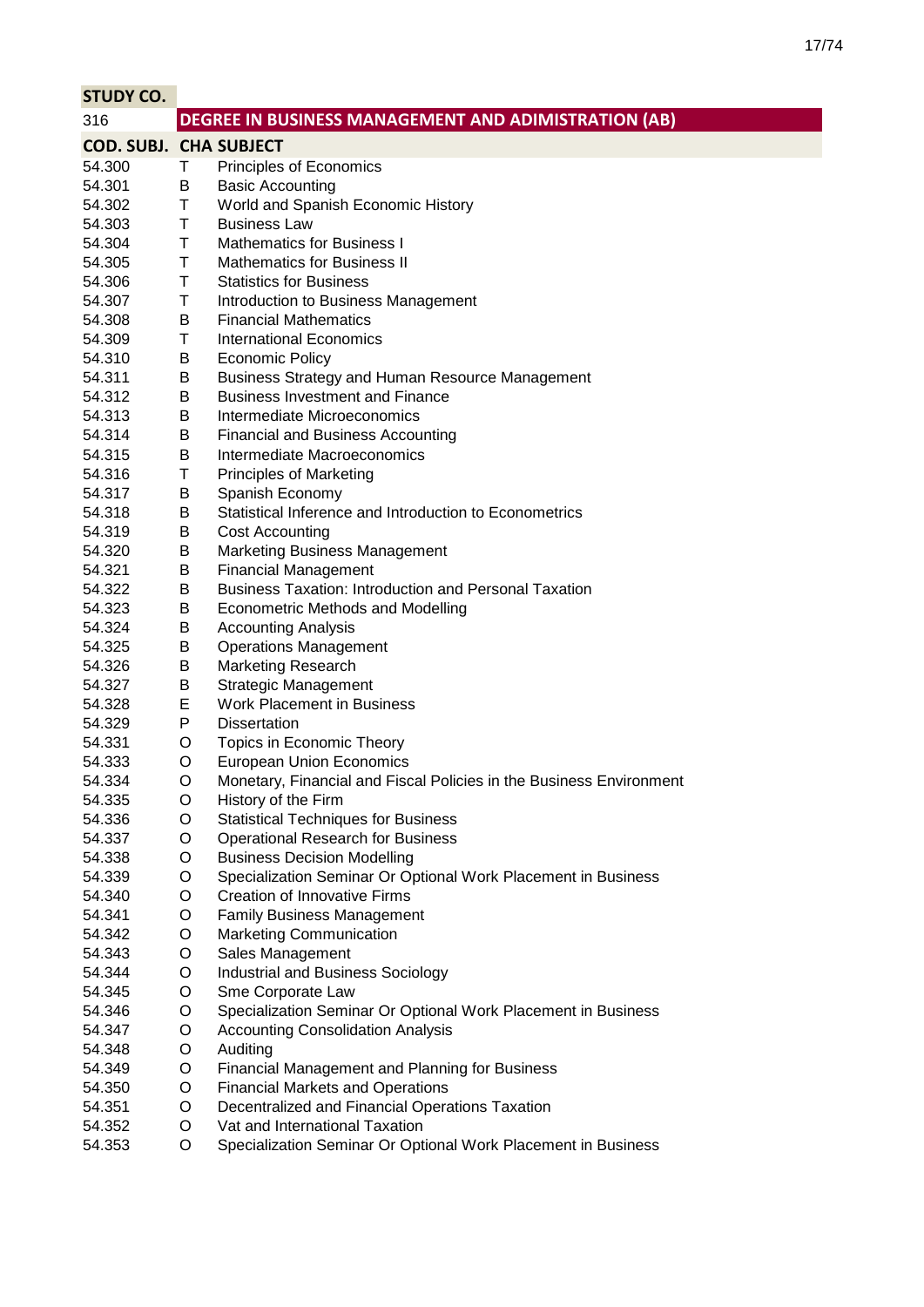| <b>STUDY CO.</b>              |        |                                                                     |
|-------------------------------|--------|---------------------------------------------------------------------|
| 317                           |        | DEGREE IN BUSINESS MANAGEMENT AND ADIMISTRATION (CR)                |
| <b>COD. SUBJ. CHA SUBJECT</b> |        |                                                                     |
| 54.302                        | Τ      | World and Spanish Economic History                                  |
| 54.303                        | Τ      | <b>Business Law</b>                                                 |
| 54.304                        | T      | <b>Mathematics for Business I</b>                                   |
| 54.305                        | T      | <b>Mathematics for Business II</b>                                  |
| 54.306                        | Τ      | <b>Statistics for Business</b>                                      |
| 54.307                        | T      | Introduction to Business Management                                 |
| 54.308                        | B      | <b>Financial Mathematics</b>                                        |
| 54.309                        | Τ      | <b>International Economics</b>                                      |
| 54.310                        | B      | <b>Economic Policy</b>                                              |
| 54.311                        | В      | Business Strategy and Human Resource Management                     |
| 54.312                        | B      | <b>Business Investment and Finance</b>                              |
| 54.313                        | B      | Intermediate Microeconomics                                         |
| 54.314                        | В      | <b>Financial and Business Accounting</b>                            |
| 54.315                        | B      | Intermediate Macroeconomics                                         |
| 54.316                        | Τ      | <b>Principles of Marketing</b>                                      |
| 54.317                        | В      | Spanish Economy                                                     |
| 54.318                        | B      | Statistical Inference and Introduction to Econometrics              |
| 54.319                        | B      | <b>Cost Accounting</b>                                              |
| 54.320                        | B      | <b>Marketing Business Management</b>                                |
| 54.321                        | В      | <b>Financial Management</b>                                         |
| 54.322                        | B      | <b>Business Taxation: Introduction and Personal Taxation</b>        |
| 54.323                        | B      | <b>Econometric Methods and Modelling</b>                            |
| 54.324                        | B      | <b>Accounting Analysis</b>                                          |
| 54.325                        | B      | <b>Operations Management</b>                                        |
| 54.326                        | B      | <b>Marketing Research</b>                                           |
| 54.327                        | B      | <b>Strategic Management</b>                                         |
| 54.328                        | O      | <b>Work Placement in Business</b>                                   |
| 54.329                        | P      | <b>Dissertation</b>                                                 |
| 54.333                        | O      | <b>European Union Economics</b>                                     |
| 54.335                        | O      | History of the Firm                                                 |
| 54.336                        | O      | <b>Statistical Techniques for Business</b>                          |
| 54.337<br>54.338              | O<br>O | <b>Operational Research for Business</b>                            |
| 54.342                        | O      | <b>Business Decision Modelling</b><br>Marketing Communication       |
| 54.343                        | O      | Sales Management                                                    |
| 54.347                        | O      | <b>Accounting Consolidation Analysis</b>                            |
| 54.348                        | O      | Auditing                                                            |
| 54.349                        | O      | Financial Management and Planning for Business                      |
| 54.350                        | O      | <b>Financial Markets and Operations</b>                             |
| 54.351                        | O      | Decentralized and Financial Operations Taxation                     |
| 54.352                        | O      | Vat and International Taxation                                      |
| 54.353                        | O      | Specialization Seminar Or Optional Work Placement in Business       |
| 54.356                        | O      | <b>Growth Strategies</b>                                            |
| 54.357                        | O      | <b>Ethics and Corporative Responsibility</b>                        |
| 54.360                        | O      | Law                                                                 |
| 54.361                        | O      | Specialization Seminar Or Optional Work Placement in Business       |
| 54.362                        | O      | <b>Health Economics</b>                                             |
| 54.363                        | O      | Monetary, Financial and Fiscal Policies in the Business Environment |
| 54.364                        | O      | Sociology and Research / Communications Techniques for Business     |
| 54.365                        | O      | Specialization Seminar Or Optional Work Placement in Business       |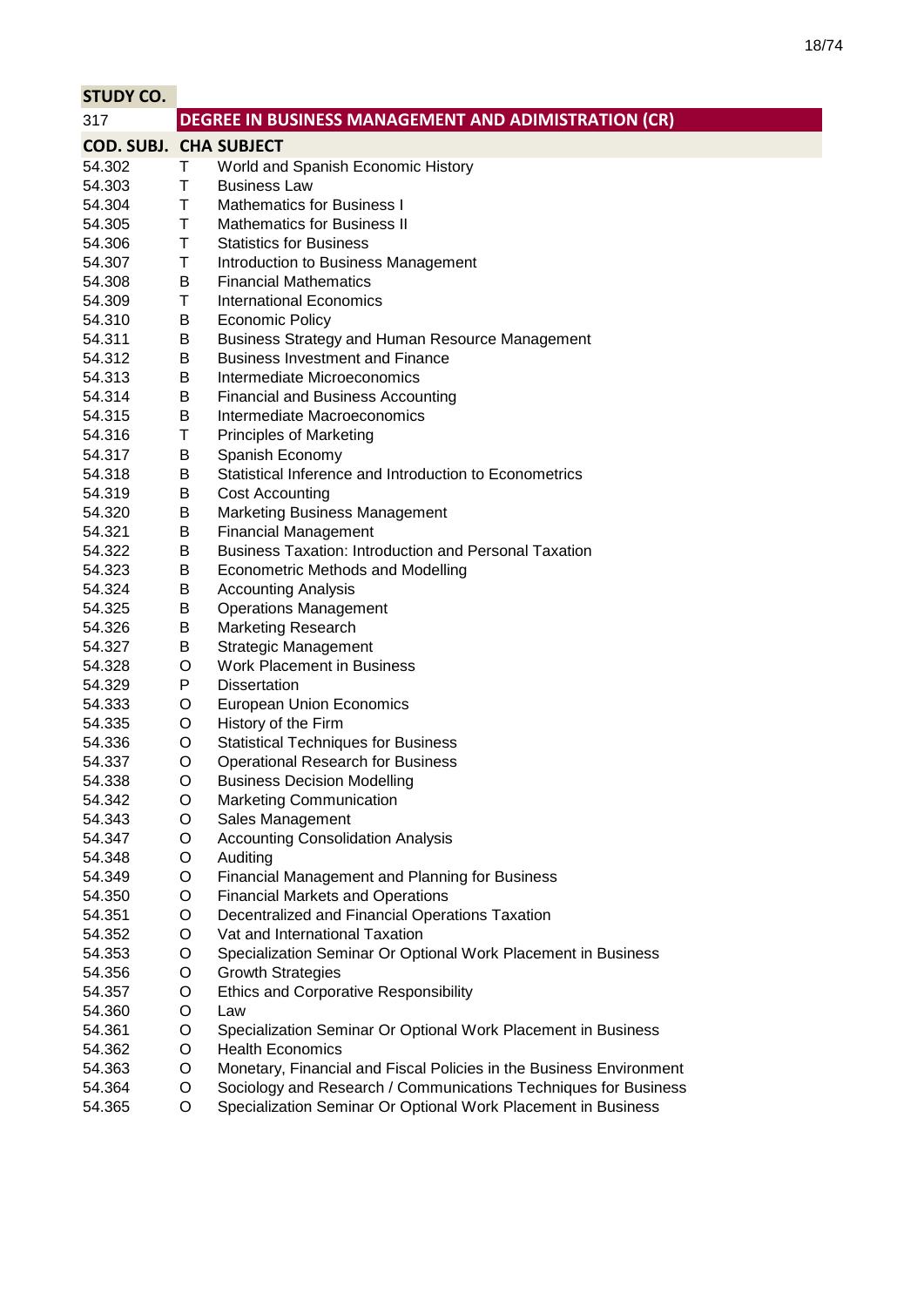| <b>STUDY CO.</b>              |   |                                                                     |
|-------------------------------|---|---------------------------------------------------------------------|
| 318                           |   | DEGREE IN BUSINESS MANAGEMENT AND ADIMISTRATION (CU)                |
| <b>COD. SUBJ. CHA SUBJECT</b> |   |                                                                     |
| 54.300                        | Τ | Principles of Economics                                             |
| 54.301                        | B | <b>Basic Accounting</b>                                             |
| 54.302                        | Τ | World and Spanish Economic History                                  |
| 54.303                        | Τ | <b>Business Law</b>                                                 |
| 54.304                        | т | <b>Mathematics for Business I</b>                                   |
| 54.305                        | Τ | <b>Mathematics for Business II</b>                                  |
| 54.306                        | т | <b>Statistics for Business</b>                                      |
| 54.307                        | Τ | Introduction to Business Management                                 |
| 54.308                        | B | <b>Financial Mathematics</b>                                        |
| 54.309                        | Τ | <b>International Economics</b>                                      |
| 54.310                        | B | <b>Economic Policy</b>                                              |
| 54.311                        | B | Business Strategy and Human Resource Management                     |
| 54.312                        | B | <b>Business Investment and Finance</b>                              |
| 54.313                        | В | Intermediate Microeconomics                                         |
| 54.314                        | В | <b>Financial and Business Accounting</b>                            |
| 54.315                        | B | Intermediate Macroeconomics                                         |
| 54.316                        | Τ | <b>Principles of Marketing</b>                                      |
| 54.317                        | B | Spanish Economy                                                     |
| 54.318                        | B | Statistical Inference and Introduction to Econometrics              |
| 54.319                        | В | Cost Accounting                                                     |
| 54.320                        | B | <b>Marketing Business Management</b>                                |
| 54.321                        | В | <b>Financial Management</b>                                         |
| 54.322                        | B | <b>Business Taxation: Introduction and Personal Taxation</b>        |
| 54.323                        | B | <b>Econometric Methods and Modelling</b>                            |
| 54.324                        | B | <b>Accounting Analysis</b>                                          |
| 54.325                        | В | <b>Operations Management</b>                                        |
| 54.326                        | B | <b>Marketing Research</b>                                           |
| 54.327                        | B | <b>Strategic Management</b>                                         |
| 54.328                        | O | <b>Work Placement in Business</b>                                   |
| 54.329                        | P | <b>Dissertation</b>                                                 |
| 54.331                        | O | Topics in Economic Theory                                           |
| 54.333                        | O | <b>European Union Economics</b>                                     |
| 54.334                        | O | Monetary, Financial and Fiscal Policies in the Business Environment |
| 54.335                        | O | History of the Firm                                                 |
| 54.336                        | O | <b>Statistical Techniques for Business</b>                          |
| 54.337                        | O | <b>Operational Research for Business</b>                            |
| 54.338                        | O | <b>Business Decision Modelling</b>                                  |
| 54.339                        | O | Specialization Seminar Or Optional Work Placement in Business       |
| 54.342                        | O | <b>Marketing Communication</b>                                      |
| 54.343                        | O | Sales Management                                                    |
| 54.347                        | O | <b>Accounting Consolidation Analysis</b>                            |
| 54.348                        | O | Auditing                                                            |
| 54.349                        | O | <b>Financial Management and Planning for Business</b>               |
| 54.350                        | O | <b>Financial Markets and Operations</b>                             |
| 54.351                        | O | Decentralized and Financial Operations Taxation                     |
| 54.352                        | O | Vat and International Taxation                                      |
| 54.353                        | O | Specialization Seminar Or Optional Work Placement in Business       |
| 54.354                        | O | <b>Creation of Firms</b>                                            |
| 54.356                        | O | <b>Growth Strategies</b>                                            |
| 54.358                        | O | Labour Sociology                                                    |
| 54.360                        | O | Law                                                                 |
| 54.361                        | O | Specialization Seminar Or Optional Work Placement in Business       |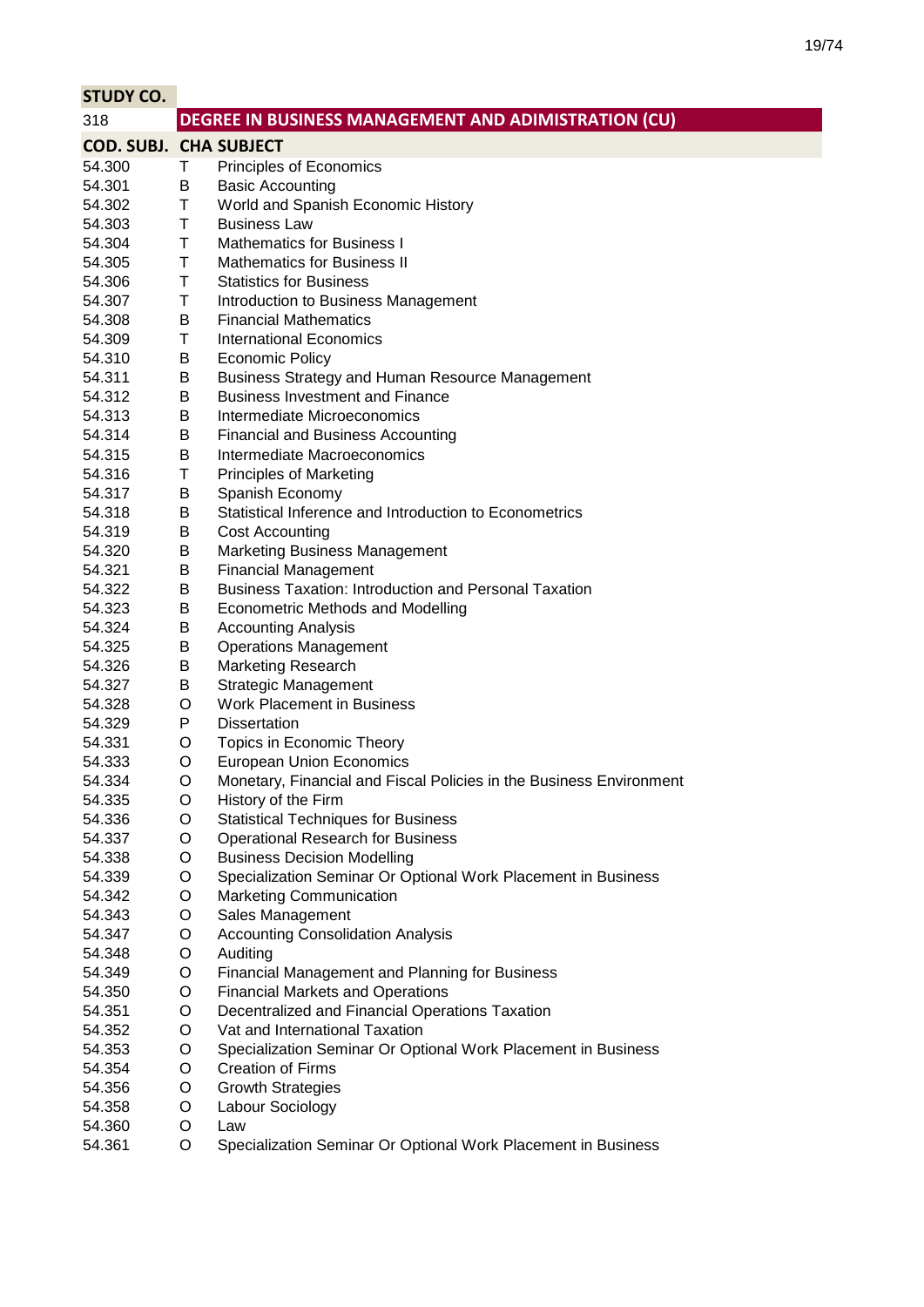| <b>STUDY CO.</b>              |        |                                                                                        |
|-------------------------------|--------|----------------------------------------------------------------------------------------|
| 319                           |        | DEGREE IN BUSINESS MANAGEMENT AND ADIMISTRATION (TO)                                   |
| <b>COD. SUBJ. CHA SUBJECT</b> |        |                                                                                        |
| 54.300                        | Τ      | Principles of Economics                                                                |
| 54.301                        | B      | <b>Basic Accounting</b>                                                                |
| 54.302                        | Τ      | World and Spanish Economic History                                                     |
| 54.303                        | Τ      | <b>Business Law</b>                                                                    |
| 54.304                        | Τ      | <b>Mathematics for Business I</b>                                                      |
| 54.305                        | T      | <b>Mathematics for Business II</b>                                                     |
| 54.306                        | Τ      | <b>Statistics for Business</b>                                                         |
| 54.307                        | Τ      | Introduction to Business Management                                                    |
| 54.308                        | B      | <b>Financial Mathematics</b>                                                           |
| 54.309                        | Τ      | <b>International Economics</b>                                                         |
| 54.310                        | B      | <b>Economic Policy</b>                                                                 |
| 54.311                        | Β      | Business Strategy and Human Resource Management                                        |
| 54.312                        | В      | <b>Business Investment and Finance</b>                                                 |
| 54.313                        | В      | Intermediate Microeconomics                                                            |
| 54.314                        | В      | <b>Financial and Business Accounting</b>                                               |
| 54.315                        | В      | Intermediate Macroeconomics                                                            |
| 54.316                        | Τ      | <b>Principles of Marketing</b>                                                         |
| 54.317                        | В      | Spanish Economy                                                                        |
| 54.318                        | В      | Statistical Inference and Introduction to Econometrics                                 |
| 54.319                        | Β      | <b>Cost Accounting</b>                                                                 |
| 54.320                        | В      | <b>Marketing Business Management</b>                                                   |
| 54.321                        | Β      | <b>Financial Management</b>                                                            |
| 54.322                        | B      | <b>Business Taxation: Introduction and Personal Taxation</b>                           |
| 54.323                        | B      | <b>Econometric Methods and Modelling</b>                                               |
| 54.324                        | В      | <b>Accounting Analysis</b>                                                             |
| 54.325                        | Β      | <b>Operations Management</b>                                                           |
| 54.326                        | Β      | <b>Marketing Research</b>                                                              |
| 54.327                        | B      | <b>Strategic Management</b>                                                            |
| 54.328                        | O      | Work Placement in Business                                                             |
| 54.329                        | P      | <b>Dissertation</b>                                                                    |
| 54.332                        | O      | Topics in Microeconomics and Macroeconomics                                            |
| 54.333                        | O      | <b>European Union Economics</b>                                                        |
| 54.334                        | O      | Monetary, Financial and Fiscal Policies in the Business Environment                    |
| 54.335<br>54.336              | O      | History of the Firm                                                                    |
| 54.337                        | O<br>O | <b>Statistical Techniques for Business</b><br><b>Operational Research for Business</b> |
| 54.338                        | O      | <b>Business Decision Modelling</b>                                                     |
| 54.339                        | O      | Specialization Seminar Or Optional Work Placement in Business                          |
| 54.342                        | O      | <b>Marketing Communication</b>                                                         |
| 54.343                        | O      | Sales Management                                                                       |
| 54.347                        | O      | <b>Accounting Consolidation Analysis</b>                                               |
| 54.348                        | O      | Auditing                                                                               |
| 54.349                        | O      | <b>Financial Management and Planning for Business</b>                                  |
| 54.350                        | O      | <b>Financial Markets and Operations</b>                                                |
| 54.351                        | O      | Decentralized and Financial Operations Taxation                                        |
| 54.352                        | O      | Vat and International Taxation                                                         |
| 54.353                        | O      | Specialization Seminar Or Optional Work Placement in Business                          |
| 54.354                        | O      | <b>Creation of Firms</b>                                                               |
| 54.356                        | O      | <b>Growth Strategies</b>                                                               |
| 54.358                        | O      | Labour Sociology                                                                       |
| 54.359                        | O      | Labour Law                                                                             |
| 54.361                        | O      | Specialization Seminar Or Optional Work Placement in Business                          |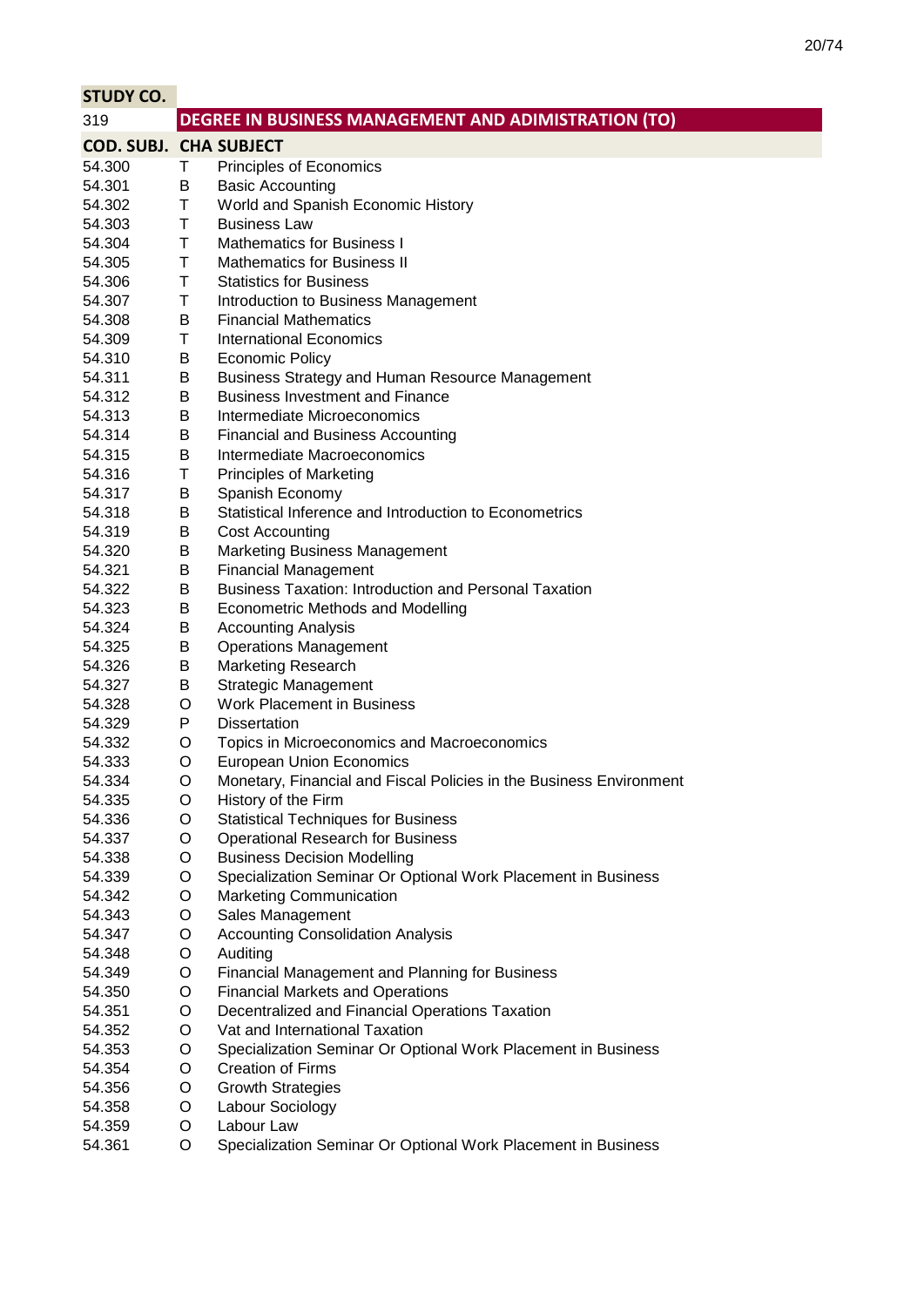| <b>STUDY CO.</b>              |        |                                                                               |
|-------------------------------|--------|-------------------------------------------------------------------------------|
| 325                           |        | DEGREE IN LABOR RELATION AND HUMAN RESOURCES DEVELOPMENT (AB)                 |
| <b>COD. SUBJ. CHA SUBJECT</b> |        |                                                                               |
| 43.300                        | Τ      | Applied Foreign Language: English/Another European Language (French /Italian) |
| 43.301                        | Τ      | <b>Contemporary Social History</b>                                            |
| 43.302                        | T      | Introduction to Sociology                                                     |
| 43.303                        | Τ      | Introduction to Economics                                                     |
| 43.304                        | Т      | Introduction to Law: Regulations and Efficiency                               |
| 43.305                        | Т      | Contracts and Liability in Private Law                                        |
| 43.306                        | Т      | <b>Commercial and Company Law</b>                                             |
| 43.307                        | Τ      | Public Administration At Work and Administrative Procedure                    |
| 43.308                        | Τ      | <b>Fundamentals of Management</b>                                             |
| 43.309                        | Τ      | Sociology of Labour                                                           |
| 43.310                        | B      | Organizational Design and Behaviour                                           |
| 43.311                        | Β      | <b>Industrial Economics and Labour Markets</b>                                |
| 43.312                        | B      | Labour Law (Part One)                                                         |
| 43.313                        | B      | Collective Labour Law (Part One)                                              |
| 43.314                        | В      | Industrial and Organizational Psychology (Part One)                           |
| 43.315                        | Β      | Organization of Work                                                          |
| 43.316                        | B      | Industrial and Organizational Psychology (Part Two)                           |
| 43.317                        | B      | Labour Law (Part Two)                                                         |
| 43.318                        | Β      | Collective Labour Law (Part Two)                                              |
| 43.319                        | Β      | Sociology of Industrial Relations Systems and Policies                        |
| 43.320                        | Β      | Strategic Management of the Firm                                              |
| 43.321                        | B      | <b>Negotiation Strategies and Conflict Resolution</b>                         |
| 43.322                        | В      | Social Security Law (Part. One)                                               |
| 43.323                        | B      | Labour Procedural Law (Part. One)                                             |
| 43.324                        | Β      | Health and Safety Law                                                         |
| 43.325                        | Β      | Human Resource Management                                                     |
| 43.326                        | Β      | Co-Operatives Law                                                             |
| 43.327                        | Β      | Social Security Law (Part. Two)                                               |
| 43.328                        | B      | Labour Procedural Law (Part. Two)                                             |
| 43.329                        | В      | <b>Business and Labour Taxation</b>                                           |
| 43.330                        | B      | Strategic Human Resource Management                                           |
| 43.331                        | В      | Self-Employment. Regulation and Social Protection                             |
| 43.332                        | B      | Public Policies on Employment and Equality                                    |
| 43.333                        | P      | Undergraduate Dissertation                                                    |
| 43.334                        | O      | Entrepreneurship and Self-Employment                                          |
| 43.335                        | O      | <b>Financial Accounting</b>                                                   |
| 43.336                        | O      | Labour Markets Social Research Methods and Techniques                         |
| 43.337                        | O      | Human Resource Recruitment and Selection                                      |
| 43.338                        | O      | Human Resource Development and Rewards                                        |
| 43.339                        | O      | <b>Management Responsibility</b>                                              |
| 43.342<br>43.343              | O<br>O | The Order of Production: Models of Enterprise Discipline                      |
| 43.344                        | O      | Labour and Social History in Present-Day Spain<br>European Labour Law         |
| 43.345                        | O      | Labour Relations in Public Sector Employment                                  |
| 43.346                        | O      | Internationalisation of Social Rights and Globalisation                       |
| 43.347                        | O      | History and Theory of Trade Unionism                                          |
| 43.348                        | O      | International Markets & Globalisation                                         |
| 43.349                        | O      | Sociology of Social Inequality: Migrations, Gender and Employment             |
| 43.350                        | O      | Self-Employment Taxation                                                      |
| 43.351                        | O      | Social History of Exclusion                                                   |
| 43.352                        | O      | Social Work and Assistance for Dependant People                               |
| 43.353                        | O      | <b>Crimes Against Workers</b>                                                 |
| 43.354                        | O      | Work Placement (Voluntary)                                                    |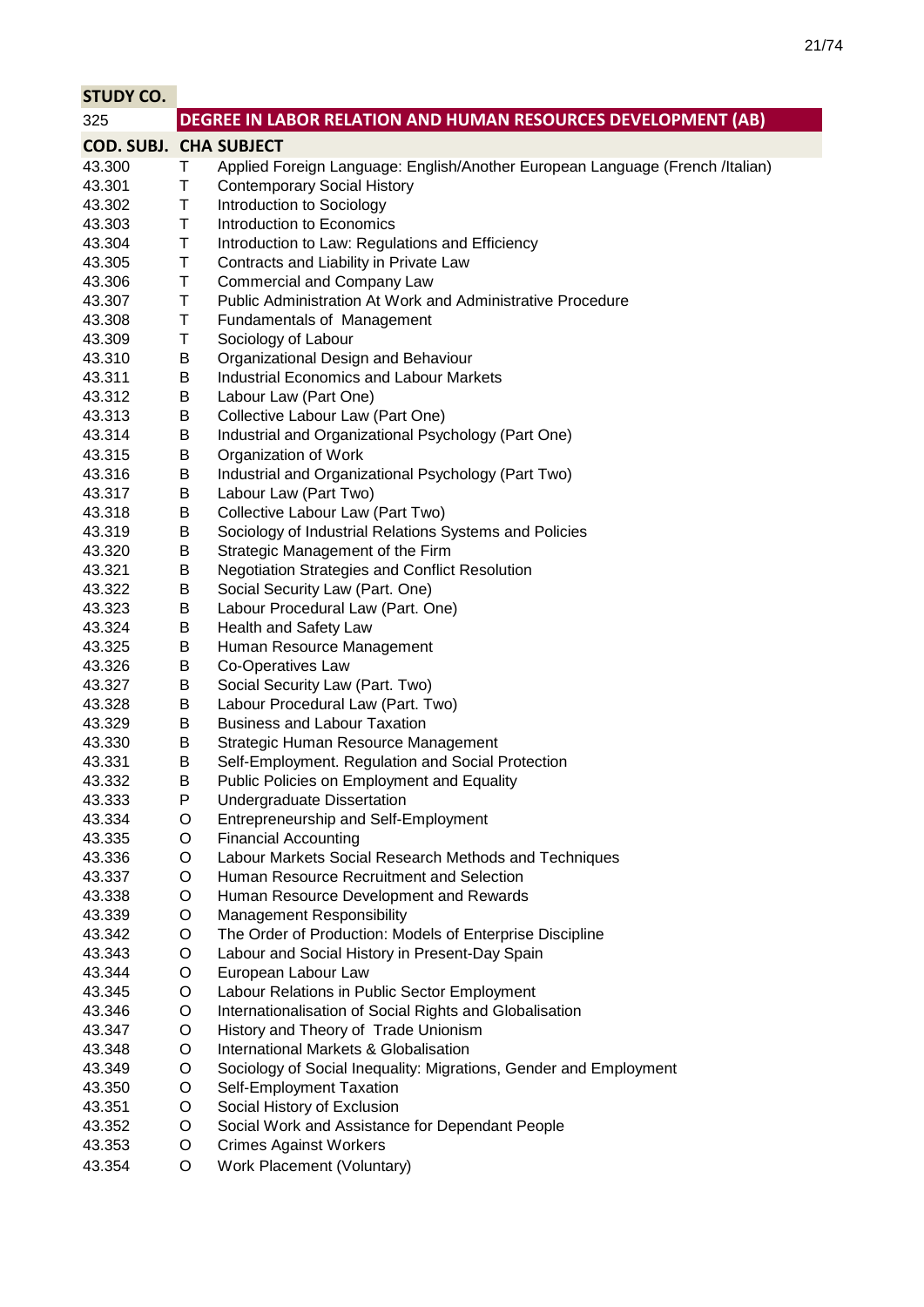| <b>STUDY CO.</b>              |        |                                                                               |
|-------------------------------|--------|-------------------------------------------------------------------------------|
| 326                           |        | DEGREE IN LABOR RELATION AND HUMAN RESOURCES DEVELOPMENT(CR)                  |
| <b>COD. SUBJ. CHA SUBJECT</b> |        |                                                                               |
| 43.300                        | Τ      | Applied Foreign Language: English /Another European Language (French/Italian) |
| 43.301                        | Т      | <b>Contemporary Social History</b>                                            |
| 43.302                        | Τ      | Introduction to Sociology                                                     |
| 43.303                        | Т      | Introduction to Economics                                                     |
| 43.304                        | Τ      | Introduction to Law: Regulations and Efficiency                               |
| 43.305                        | T      | Contracts and Liability in Private Law                                        |
| 43.306                        | Т      | <b>Commercial and Company Law</b>                                             |
| 43.307                        | Τ      | Public Administration At Work and Administrative Procedure                    |
| 43.308                        | Τ      | Fundamentals of Management                                                    |
| 43.309                        | Т      | Sociology of Labour                                                           |
| 43.310                        | B      | Organizational Design and Behaviour                                           |
| 43.311                        | Β      | <b>Industrial Economics and Labour Markets</b>                                |
| 43.312                        | Β      | Labour Law (Part One)                                                         |
| 43.313                        | B      | Collective Labour Law (Part One)                                              |
| 43.314                        | Β      | Industrial and Organizational Psychology (Part One)                           |
| 43.315                        | B      | Organization of Work<br>Industrial and Organizational Psychology (Part Two)   |
| 43.316                        | B      |                                                                               |
| 43.317<br>43.318              | Β<br>Β | Labour Law (Part Two)<br>Collective Labour Law (Part Two)                     |
| 43.319                        | В      | Sociology of Industrial Relations Systems and Policies                        |
| 43.320                        | В      | Strategic Management of the Firm                                              |
| 43.321                        | Β      | <b>Negotiation Strategies and Conflict Resolution</b>                         |
| 43.322                        | В      | Social Security Law (Part. One)                                               |
| 43.323                        | В      | Labour Procedural Law (Part. One)                                             |
| 43.324                        | B      | Health and Safety Law                                                         |
| 43.325                        | B      | Human Resource Management                                                     |
| 43.326                        | Β      | Co-Operatives Law                                                             |
| 43.327                        | В      | Social Security Law (Part. Two)                                               |
| 43.328                        | В      | Labour Procedural Law (Part. Two)                                             |
| 43.329                        | В      | <b>Business and Labour Taxation</b>                                           |
| 43.330                        | В      | Strategic Human Resource Management                                           |
| 43.331                        | B      | Self-Employment. Regulation and Social Protection                             |
| 43.332                        | B      | Public Policies on Employment and Equality                                    |
| 43.333                        | P      | Undergraduate Dissertation                                                    |
| 43.334                        | O      | Entrepreneurship and Self-Employment                                          |
| 43.335                        | O      | <b>Financial Accounting</b>                                                   |
| 43.336                        | O      | Labour Markets Social Research Methods and Techniques                         |
| 43.337                        | O      | Human Resource Recruitment and Selection                                      |
| 43.338                        | O      | Human Resource Development and Rewards                                        |
| 43.340                        | O      | <b>Corporate Social Responsibility</b>                                        |
| 43.341                        | O      | <b>Organizational Sociology</b>                                               |
| 43.343                        | O      | Labour and Social History in Present-Day Spain                                |
| 43.344                        | O      | European Labour Law                                                           |
| 43.345                        | O      | Labour Relations in Public Sector Employment                                  |
| 43.346                        | O      | Internationalisation of Social Rights and Globalisation                       |
| 43.352                        | O      | Social Work and Assistance for Dependant People                               |
| 43.354                        | O      | Work Placement (Voluntary)                                                    |
| <b>STUDY CO.</b>              |        |                                                                               |
| 327                           |        | DEGREE IN LABOR RELATION AND HUMAN RESOURCES DEVELOPMENT(CU)                  |
| <b>COD. SUBJ. CHA SUBJECT</b> |        |                                                                               |
| 43.300                        | Τ      | Applied Foreign Language: English/Another European Language (French/Italian)  |
| 43.301                        | Т      | <b>Contemporary Social History</b>                                            |
| 43.302                        | Τ      | Introduction to Sociology                                                     |

43.303 T Introduction to Economics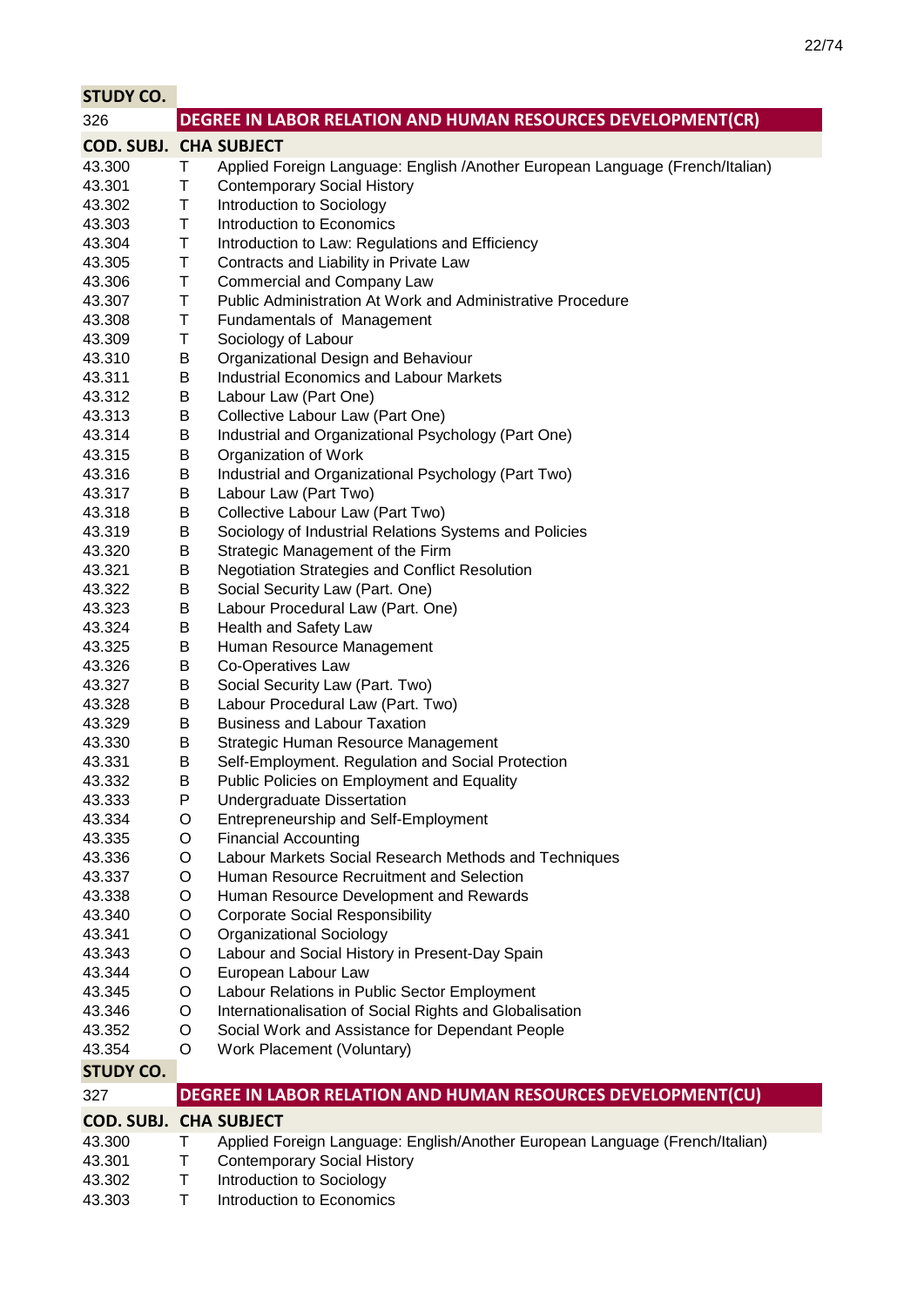| 43.304 | T. | Introduction to Law: Regulations and Efficiency                   |
|--------|----|-------------------------------------------------------------------|
| 43.305 | T  | Contracts and Liability in Private Law                            |
| 43.306 | T  | <b>Commercial and Company Law</b>                                 |
| 43.307 | T  | <b>Public Administration At Work and Administrative Procedure</b> |
| 43.308 | T  | <b>Fundamentals of Management</b>                                 |
| 43.309 | T  | Sociology of Labour                                               |
| 43.310 | B  | Organizational Design and Behaviour                               |
| 43.311 | Β  | <b>Industrial Economics and Labour Markets</b>                    |
| 43.312 | Β  | Labour Law (Part One)                                             |
| 43.313 | B  | Collective Labour Law (Part One)                                  |
| 43.314 | B  | Industrial and Organizational Psychology (Part One)               |
| 43.315 | В  | Organization of Work                                              |
| 43.316 | Β  | Industrial and Organizational Psychology (Part Two)               |
| 43.317 | B  | Labour Law (Part Two)                                             |
| 43.318 | B  | Collective Labour Law (Part Two)                                  |
| 43.319 | B  | Sociology of Industrial Relations Systems and Policies            |
| 43.320 | B  | Strategic Management of the Firm                                  |
| 43.321 | B  | <b>Negotiation Strategies and Conflict Resolution</b>             |
| 43.322 | B  | Social Security Law (Part. One)                                   |
| 43.323 | B  | Labour Procedural Law (Part. One)                                 |
| 43.324 | B  | Health and Safety Law                                             |
| 43.325 | В  | Human Resource Management                                         |
| 43.326 | В  | Co-Operatives Law                                                 |
| 43.327 | B  | Social Security Law (Part. Two)                                   |
| 43.328 | B  | Labour Procedural Law (Part. Two)                                 |
| 43.329 | В  | <b>Business and Labour Taxation</b>                               |
| 43.330 | В  | Strategic Human Resource Management                               |
| 43.331 | В  | Self-Employment. Regulation and Social Protection                 |
| 43.332 | B  | Public Policies on Employment and Equality                        |
| 43.333 | P  | Undergraduate Dissertation                                        |
| 43.334 | O  | Entrepreneurship and Self-Employment                              |
| 43.335 | O  | <b>Financial Accounting</b>                                       |
| 43.336 | O  | Labour Markets Social Research Methods and Techniques             |
| 43.337 | O  | Human Resource Recruitment and Selection                          |
| 43.338 | O  | Human Resource Development and Rewards                            |
| 43.339 | O  | <b>Management Responsibility</b>                                  |
| 43.341 | O  | <b>Organizational Sociology</b>                                   |
| 43.343 | O  | Labour and Social History in Present-Day Spain                    |
| 43.344 | O  | European Labour Law                                               |
| 43.345 | O  | Labour Relations in Public Sector Employment                      |
| 43.346 | O  | Internationalisation of Social Rights and Globalisation           |
| 43.352 | O  | Social Work and Assistance for Dependant People                   |
| 43.354 | O  | Work Placement (Voluntary)                                        |
|        |    |                                                                   |

| 328                           |   | <b>DEGREE IN SOCIAL EDUCATION (CU)</b>               |
|-------------------------------|---|------------------------------------------------------|
| <b>COD. SUBJ. CHA SUBJECT</b> |   |                                                      |
| 33,300                        | B | Social Pedagogy I. Theoretical Foundations           |
| 33.301                        | Т | Principles and Methods of Sociology and Anthropology |
| 33.302                        | B | <b>History of Social Education</b>                   |
| 33.303                        | Τ | Developmental Psychology                             |
| 33.304                        | Т | <b>General Didactics</b>                             |
| 33.305                        | Т | History and Theory of Education                      |
| 33.306                        | Т | Educational Research Methods                         |
| 33.307                        | т | Educational Technologies                             |
| 33.308                        | Т | Intercultural Education                              |
| 33.309                        | B | <b>Educational Projets: Design and Evaluation</b>    |
| 33.310                        |   | Social Services                                      |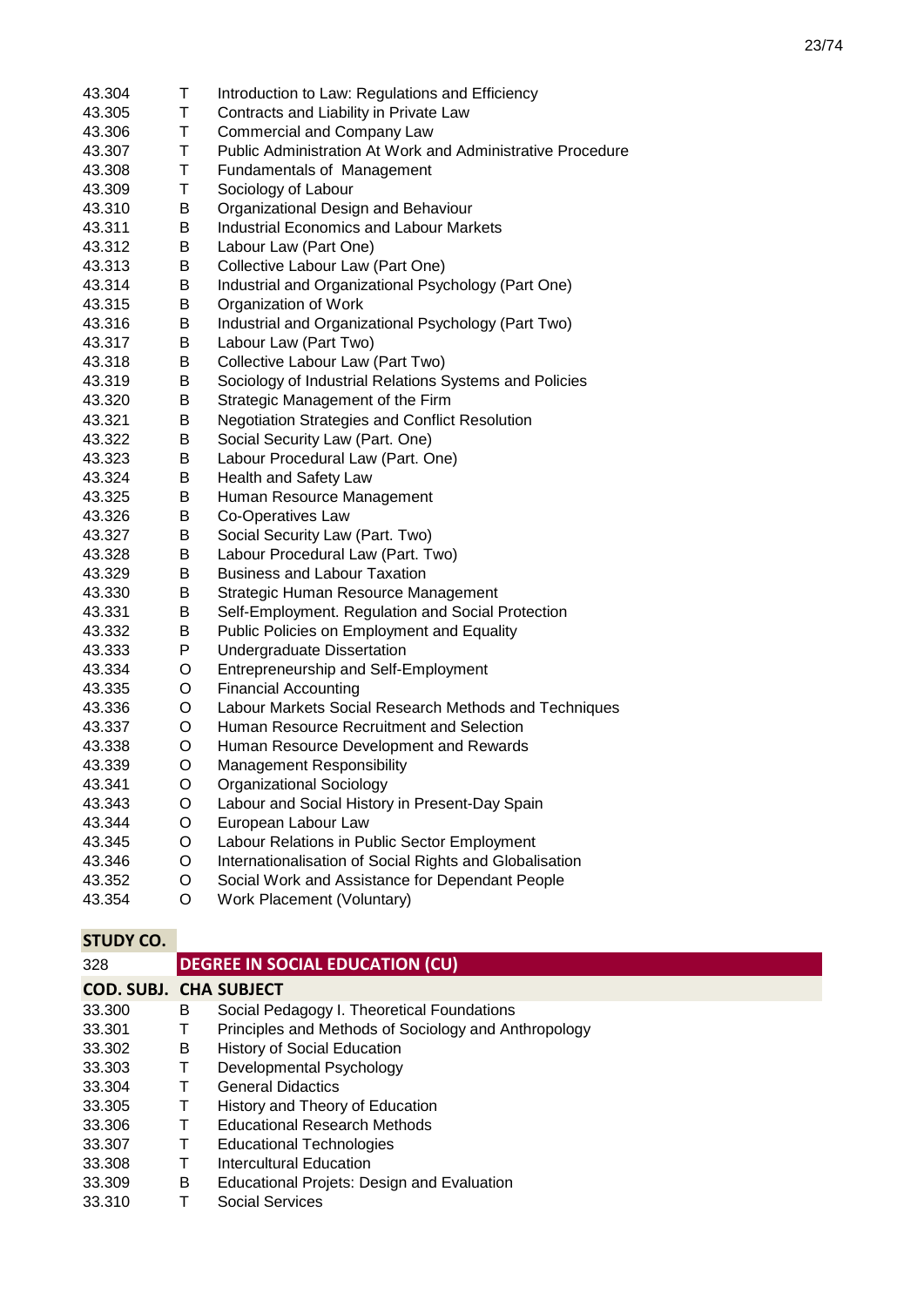33.311 T Organization of Educational Institutions<br>33.312 B Social Psychology 33.312 B Social Psychology<br>33.313 B Social Pedagogy II 33.313 B Social Pedagogy II. Professionalism<br>33.314 B Sociocultural Animation L Theoretics 33.314 B Sociocultural Animation I. Theoretical Principles 33.315 B The Social Educator in Social Services 33.316 B Protection of Individual Rights 33.317 T Educational Psychology 33.318 B Social Structure of Spain 33.319 B Sociocultural Animation II. Sociocultural Management and Local Development 33.320 B Analysis of Social Maladjustment 33.321 B Social Theory of Migration and Social Exclusion 33.322 B Group and Organizational Psychology 33.323 B Teaching Methodology in Social Education 33.325 B Adult Education 33.326 B Gerontological Education<br>33.327 B Social Interaction in Institu Social Interaction in Institutions 33.328 B Management of Socioeducational Institutions<br>33.329 B Social Work Counselling 33.329 B Social Work Counselling 33.330 B Rural Community Development 33.331 E Work Placement I - Seminars 33.332 E Work Placement II<br>33.333 P Undergraduate Dis 33.333 P Undergraduate Dissertation 33.344 O Social Psychology of Education 33.345 O Psychopathology 33.346 O Literacy and Encouragement in Reading<br>33.347 O Emotional Intelligence 33.347 O Emotional Intelligence 33.348 O Communication and Conflict Resolution 33.349 O Diversity Pedagogy 33.350 O Psychological Perspectives on Values and Education for Interpersonal Living 33.351 O Tutorial Function 33.352 O Behavioural Modification Techniques 33.353 O Family and Mediation

| 329                           |    | DEGREE IN BUSINESS MANAGEMENT AND ADMINISTRATION (TO)        |
|-------------------------------|----|--------------------------------------------------------------|
| <b>COD. SUBJ. CHA SUBJECT</b> |    |                                                              |
| 54.302                        | T. | World and Spanish Economic History                           |
| 54.303                        | T. | <b>Business Law</b>                                          |
| 54.304                        | T. | <b>Mathematics for Business I</b>                            |
| 54.305                        | T  | <b>Mathematics for Business II</b>                           |
| 54.306                        | T. | <b>Statistics for Business</b>                               |
| 54.307                        | Τ  | Introduction to Business Management                          |
| 54.308                        | B  | <b>Financial Mathematics</b>                                 |
| 54.309                        | Τ  | International Economics                                      |
| 54.310                        | B  | <b>Economic Policy</b>                                       |
| 54.311                        | B  | Business Strategy and Human Resource Management              |
| 54.312                        | B  | <b>Business Investment and Finance</b>                       |
| 54.313                        | B  | Intermediate Microeconomics                                  |
| 54.314                        | B  | <b>Financial and Business Accounting</b>                     |
| 54.315                        | B  | Intermediate Macroeconomics                                  |
| 54.316                        | Τ  | <b>Principles of Marketing</b>                               |
| 54.317                        | B  | Spanish Economy                                              |
| 54.318                        | B  | Statistical Inference and Introduction to Econometrics       |
| 54.319                        | B  | <b>Cost Accounting</b>                                       |
| 54.320                        | B  | <b>Marketing Business Management</b>                         |
| 54.321                        | B  | <b>Financial Management</b>                                  |
| 54.322                        | B  | <b>Business Taxation: Introduction and Personal Taxation</b> |
| 54.323                        | B  | Econometric Methods and Modelling                            |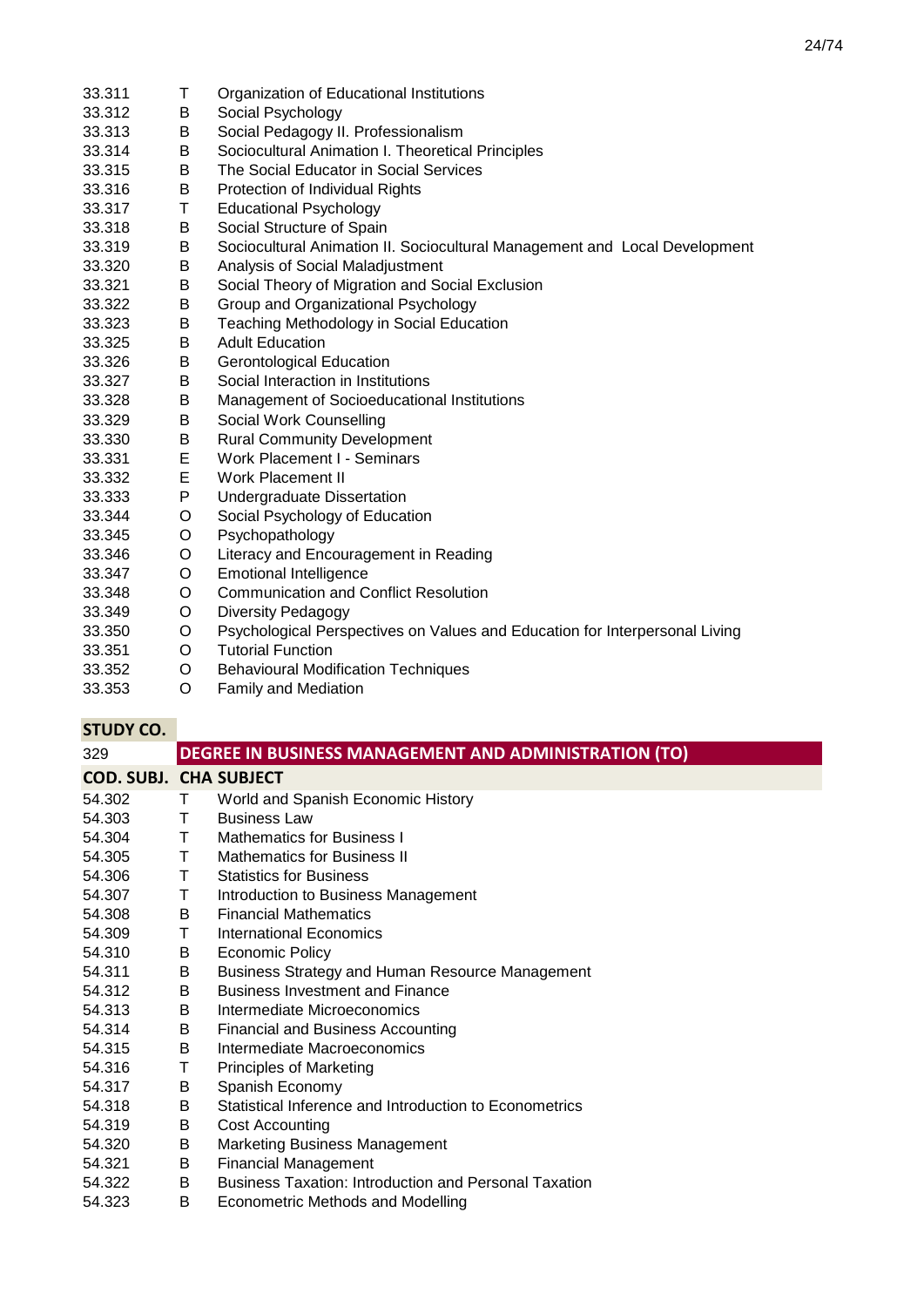| 54.324 | B. | <b>Accounting Analysis</b>                                          |
|--------|----|---------------------------------------------------------------------|
| 54.325 | B  | <b>Operations Management</b>                                        |
| 54.326 | B  | <b>Marketing Research</b>                                           |
| 54.327 | B  | Strategic Management                                                |
| 54.328 | O  | <b>Work Placement in Business</b>                                   |
| 54.329 | P  | <b>Dissertation</b>                                                 |
| 54.333 | O  | European Union Economics                                            |
| 54.335 | O  | History of the Firm                                                 |
| 54.336 | O  | <b>Statistical Techniques for Business</b>                          |
| 54.337 | O  | <b>Operational Research for Business</b>                            |
| 54.338 | O  | <b>Business Decision Modelling</b>                                  |
| 54.342 | O  | <b>Marketing Communication</b>                                      |
| 54.347 | O  | <b>Accounting Consolidation Analysis</b>                            |
| 54.350 | O  | <b>Financial Markets and Operations</b>                             |
| 54.351 | O  | Decentralized and Financial Operations Taxation                     |
| 54.354 | O  | <b>Creation of Firms</b>                                            |
| 54.359 | O  | Labour Law                                                          |
| 54.363 | O  | Monetary, Financial and Fiscal Policies in the Business Environment |
| 54.364 | O  | Sociology and Research / Communications Techniques for Business     |
| 54.365 | O  | Specialization Seminar Or Optional Work Placement in Business       |
| 54.366 | O  | Specialized seminars or voluntary company practices                 |
| 54.370 | B  | Intermediate Macroeconomics and Micro                               |
| 54.371 | B  | Investment and financing in the company                             |
|        |    |                                                                     |

| 331                           |   | <b>DEGREE IN MEDICINE (AB)</b>                     |
|-------------------------------|---|----------------------------------------------------|
| <b>COD. SUBJ. CHA SUBJECT</b> |   |                                                    |
| 34.302                        | Τ | History of Medicine and Documentation              |
| 34.303                        | Τ | Biology                                            |
| 34.304                        | T | <b>Biochemistry I</b>                              |
| 34.305                        | Τ | Physiology                                         |
| 34.306                        | Τ | Histology                                          |
| 34.307                        | Т | Psychology                                         |
| 34.308                        | Т | Biotatistics: Fundamentals and Applications in Med |
| 34.309                        | B | Human Anatomy II                                   |
| 34.310                        | Β | Integrated Morphology, Structure and Function of T |
| 34.311                        | B | Biochemistry II and Immunology                     |
| 34.312                        | T | <b>Clinical Communication and Bioethics</b>        |
| 34.313                        | B | <b>Human Genetics</b>                              |
| 34.314                        | B | Microbiology                                       |
| 34.315                        | B | Semiology                                          |
| 34.316                        | B | Pharmacology, Anaesthesia and Nutrition            |
| 34.317                        | В | <b>General Surgery</b>                             |
| 34.318                        | В | Radiology and Physical Therapy                     |
| 34.319                        | В | Pathological Anatomy                               |
| 34.320                        | B | Psychiatry                                         |
| 34.321                        | Β | Cardiovascular System Pathologies                  |
| 34.322                        | В | <b>Respiratory System Pathologies</b>              |
| 34.323                        | В | Haematology and Oncology                           |
| 34.324                        | B | Nervous System Pathologies                         |
| 34.325                        | B | Digestive System Pathologies                       |
| 34.326                        | B | Diseases Caused By External Agents: Infections And |
| 34.327                        | B | Dermatology                                        |
| 34.328                        | B | Ophthalmology                                      |
| 34.329                        | В | Otorhinolaryngology                                |
| 34.330                        | В | Nephro-Urologic Pathologies                        |
| 34.331                        | В | Musculokeletal Pathologies and Emergency Medicine  |
| 34.332                        | B | <b>Endocrine System and Metabolic Pathologies</b>  |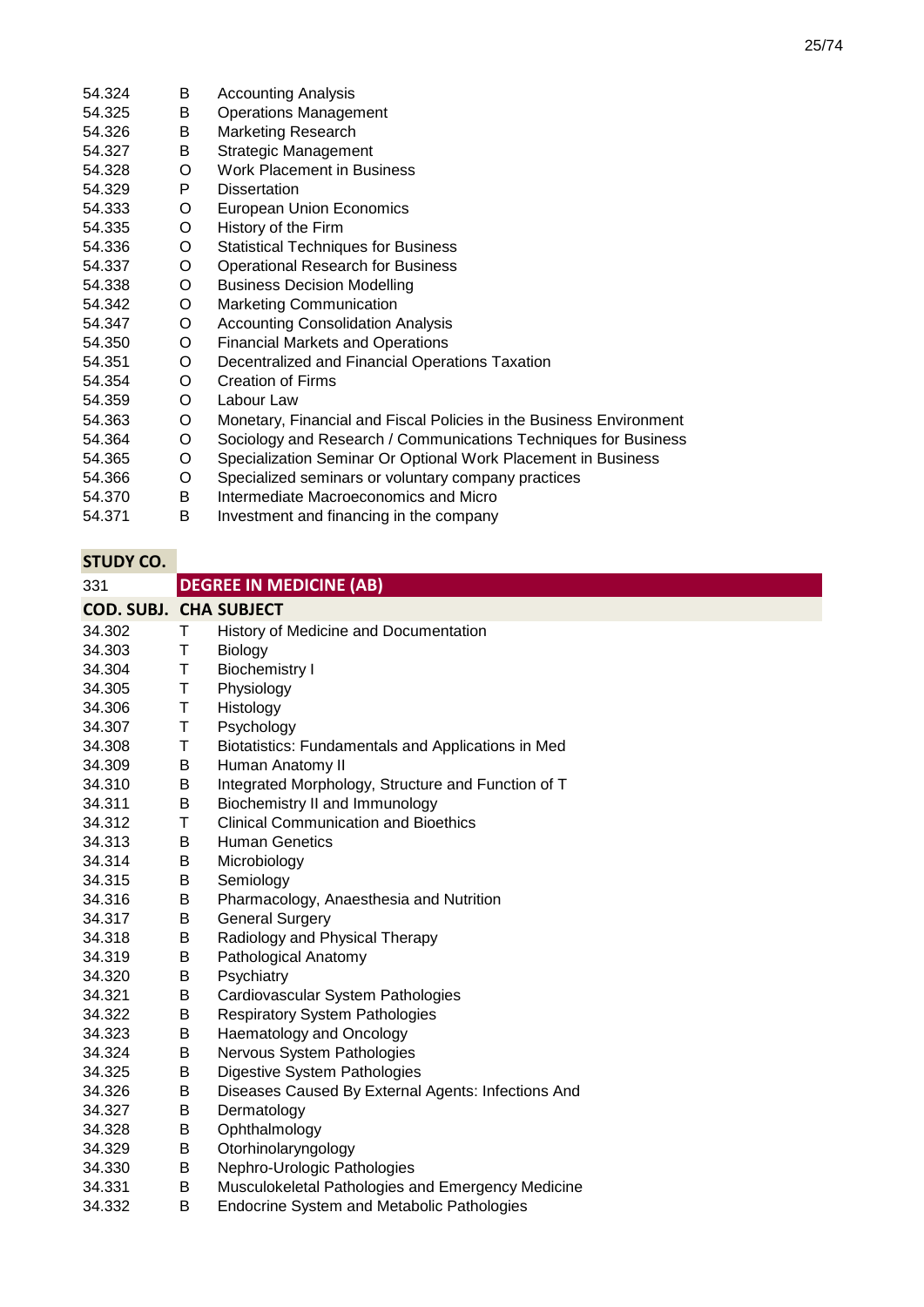| 34.333<br>34.334<br>34.335<br>34.336<br>34.337<br>34.338<br>34.339<br>34.340<br>34.341<br>34.342<br>34.343<br>34.344<br>34.345 | B<br>B<br>B<br>В<br>Β<br>E<br>В<br>Е<br>P<br>O<br>O<br>O<br>O | <b>Preventive Medicine and Public Health</b><br><b>Obstetrics and Gynaecology</b><br>Paediatrics and Neonatology<br>Geriatrics<br><b>Family Medicine</b><br>Clinics in Internal Medicine, Surgery, Paediatrics<br>Forensic Medicine and Occupational Health<br><b>Clinical Placement</b><br>Undergraduate Dissertation<br><b>Evolutionary and Regenerative Medicine</b><br>Sexuality and Health<br>Molecular Pathology and Clinical Biochemistry<br>Anatomy in Relation to Diagnotic and Surgical Proc |
|--------------------------------------------------------------------------------------------------------------------------------|---------------------------------------------------------------|--------------------------------------------------------------------------------------------------------------------------------------------------------------------------------------------------------------------------------------------------------------------------------------------------------------------------------------------------------------------------------------------------------------------------------------------------------------------------------------------------------|
| <b>STUDY CO.</b>                                                                                                               |                                                               |                                                                                                                                                                                                                                                                                                                                                                                                                                                                                                        |
| 331                                                                                                                            |                                                               | <b>DEGREE IN MEDICINE (CR)</b>                                                                                                                                                                                                                                                                                                                                                                                                                                                                         |
| <b>COD. SUBJ. CHA SUBJECT</b>                                                                                                  |                                                               |                                                                                                                                                                                                                                                                                                                                                                                                                                                                                                        |
| 34.300                                                                                                                         | Τ                                                             | Human Anatomy I                                                                                                                                                                                                                                                                                                                                                                                                                                                                                        |
| 34.301                                                                                                                         | Τ                                                             | Fundamentals of Medical Research                                                                                                                                                                                                                                                                                                                                                                                                                                                                       |
| 34.302                                                                                                                         | Τ                                                             | History of Medicine and Documentation                                                                                                                                                                                                                                                                                                                                                                                                                                                                  |
| 34.303                                                                                                                         | Τ                                                             | Biology                                                                                                                                                                                                                                                                                                                                                                                                                                                                                                |
| 34.304                                                                                                                         | Τ                                                             | <b>Biochemistry I</b>                                                                                                                                                                                                                                                                                                                                                                                                                                                                                  |
| 34.305                                                                                                                         | Τ                                                             | Physiology                                                                                                                                                                                                                                                                                                                                                                                                                                                                                             |
| 34.306                                                                                                                         | Τ                                                             | Histology                                                                                                                                                                                                                                                                                                                                                                                                                                                                                              |
| 34.307                                                                                                                         | Τ                                                             | Psychology                                                                                                                                                                                                                                                                                                                                                                                                                                                                                             |
| 34.308                                                                                                                         | Τ                                                             | Biotatistics: Fundamentals and Applications in Med                                                                                                                                                                                                                                                                                                                                                                                                                                                     |
| 34.309                                                                                                                         | B                                                             | Human Anatomy II                                                                                                                                                                                                                                                                                                                                                                                                                                                                                       |
| 34.310                                                                                                                         | Β                                                             | Integrated Morphology, Structure and Function of T                                                                                                                                                                                                                                                                                                                                                                                                                                                     |
| 34.311                                                                                                                         | Β                                                             | Biochemistry II and Immunology                                                                                                                                                                                                                                                                                                                                                                                                                                                                         |
| 34.312                                                                                                                         | Τ                                                             | <b>Clinical Communication and Bioethics</b>                                                                                                                                                                                                                                                                                                                                                                                                                                                            |
| 34.313                                                                                                                         | B                                                             | <b>Human Genetics</b>                                                                                                                                                                                                                                                                                                                                                                                                                                                                                  |
| 34.314                                                                                                                         | Β                                                             | Microbiology                                                                                                                                                                                                                                                                                                                                                                                                                                                                                           |
| 34.315                                                                                                                         | В                                                             | Semiology                                                                                                                                                                                                                                                                                                                                                                                                                                                                                              |
| 34.316                                                                                                                         | В                                                             | Pharmacology, Anaesthesia and Nutrition                                                                                                                                                                                                                                                                                                                                                                                                                                                                |
| 34.317                                                                                                                         | B                                                             | <b>General Surgery</b>                                                                                                                                                                                                                                                                                                                                                                                                                                                                                 |
| 34.318                                                                                                                         | В                                                             | Radiology and Physical Therapy                                                                                                                                                                                                                                                                                                                                                                                                                                                                         |
| 34.319                                                                                                                         | B                                                             | Pathological Anatomy                                                                                                                                                                                                                                                                                                                                                                                                                                                                                   |
| 34.320                                                                                                                         | В                                                             | Psychiatry                                                                                                                                                                                                                                                                                                                                                                                                                                                                                             |
| 34.321                                                                                                                         | В                                                             | Cardiovascular System Pathologies                                                                                                                                                                                                                                                                                                                                                                                                                                                                      |
| 34.322                                                                                                                         | В                                                             | <b>Respiratory System Pathologies</b>                                                                                                                                                                                                                                                                                                                                                                                                                                                                  |
| 34.323<br>34.324                                                                                                               | В                                                             | Haematology and Oncology                                                                                                                                                                                                                                                                                                                                                                                                                                                                               |
| 34.325                                                                                                                         | В                                                             | Nervous System Pathologies                                                                                                                                                                                                                                                                                                                                                                                                                                                                             |
| 34.326                                                                                                                         | В<br>В                                                        | Digestive System Pathologies<br>Diseases Caused By External Agents: Infections And                                                                                                                                                                                                                                                                                                                                                                                                                     |
| 34.327                                                                                                                         | В                                                             | Dermatology                                                                                                                                                                                                                                                                                                                                                                                                                                                                                            |
| 34.328                                                                                                                         | Β                                                             | Ophthalmology                                                                                                                                                                                                                                                                                                                                                                                                                                                                                          |
| 34.329                                                                                                                         | Β                                                             | Otorhinolaryngology                                                                                                                                                                                                                                                                                                                                                                                                                                                                                    |
| 34.330                                                                                                                         | В                                                             | Nephro-Urologic Pathologies                                                                                                                                                                                                                                                                                                                                                                                                                                                                            |
| 34.331                                                                                                                         | В                                                             | Musculokeletal Pathologies and Emergency Medicine                                                                                                                                                                                                                                                                                                                                                                                                                                                      |
| 34.332                                                                                                                         | Β                                                             | Endocrine System and Metabolic Pathologies                                                                                                                                                                                                                                                                                                                                                                                                                                                             |
| 34.333                                                                                                                         | B                                                             | Preventive Medicine and Public Health                                                                                                                                                                                                                                                                                                                                                                                                                                                                  |
| 34.334                                                                                                                         | В                                                             | Obstetrics and Gynaecology                                                                                                                                                                                                                                                                                                                                                                                                                                                                             |
| 34.335                                                                                                                         | В                                                             | Paediatrics and Neonatology                                                                                                                                                                                                                                                                                                                                                                                                                                                                            |
| 34.336                                                                                                                         | В                                                             | Geriatrics                                                                                                                                                                                                                                                                                                                                                                                                                                                                                             |
| 34.337                                                                                                                         | В                                                             | <b>Family Medicine</b>                                                                                                                                                                                                                                                                                                                                                                                                                                                                                 |
| 34.338                                                                                                                         | Е                                                             | Clinics in Internal Medicine, Surgery, Paediatrics                                                                                                                                                                                                                                                                                                                                                                                                                                                     |
| 34.339                                                                                                                         | В                                                             | Forensic Medicine and Occupational Health                                                                                                                                                                                                                                                                                                                                                                                                                                                              |
| 34.340                                                                                                                         | E                                                             | <b>Clinical Placement</b>                                                                                                                                                                                                                                                                                                                                                                                                                                                                              |
| 34.341                                                                                                                         | P                                                             | <b>Undergraduate Dissertation</b>                                                                                                                                                                                                                                                                                                                                                                                                                                                                      |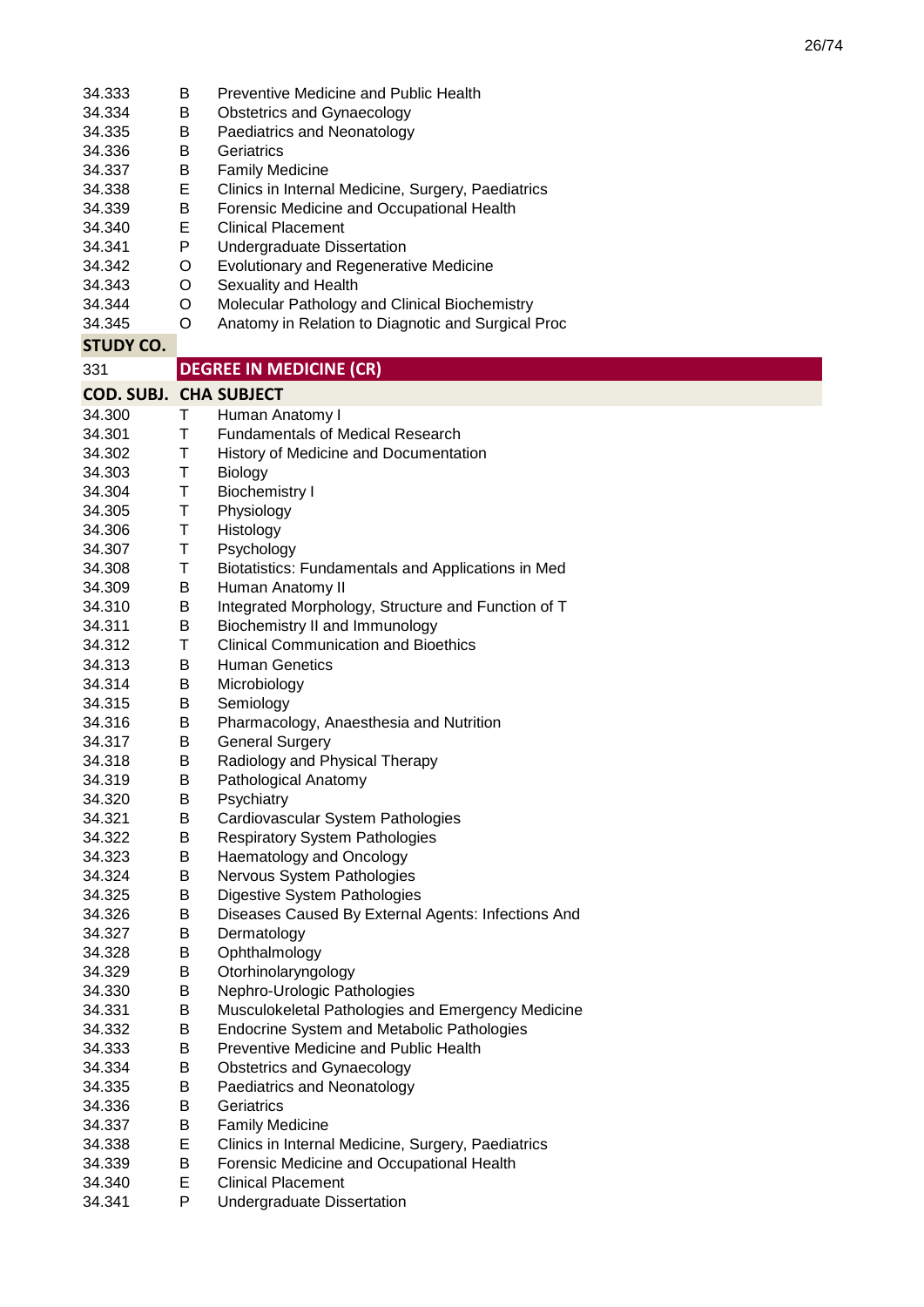٠

| 34.346                        | O | Molecular Pathology and Clinical Biochemistry             |
|-------------------------------|---|-----------------------------------------------------------|
| 34.347                        | O | Diagnotic and Therapeutic Advances in Medical-Surg        |
| 34.348                        | O | Epidemiology and Public Health in the 21st Century        |
| <b>STUDY CO.</b>              |   |                                                           |
| 333                           |   | <b>DEGREE IN PHYSIOTHERAPY (TO)</b>                       |
| <b>COD. SUBJ. CHA SUBJECT</b> |   |                                                           |
| 17.302                        | B | Fundamentals of Physiotherapy                             |
| 17.303                        | Τ | Musculoskeletal Anatomy                                   |
| 17.304                        | B | Kinesitherapy                                             |
| 17.305                        | Τ | <b>Biophysics and Biomechanics</b>                        |
| 17.306                        | B | Evaluation in Physiotherapy                               |
| 17.307                        | Τ | Biochemistry                                              |
| 17.308                        | Τ | Human Morphology and Physiology II                        |
| 17.309                        | Τ | General Pathology                                         |
| 17.310                        | В | <b>General Procedures I</b>                               |
| 17.311                        | Β | <b>General Procedures II</b>                              |
| 17.312                        | Τ | <b>Communication and Documentation in Health Sciences</b> |
| 17.313                        | Τ | Neuroanatomy and Neurophysiology                          |
| 17.314                        | В | Specific Methods I                                        |
| 17.315                        | Β | Physiotherapy in Clinical Specialities I                  |
| 17.316                        | Β | Physiotherapy in Clinical Specialities II                 |
| 17.317                        | B | Introduction to Clinical Practice                         |
| 17.318                        | В | Specific Methods II                                       |
| 17.319                        | Β | Specific Methods III                                      |
| 17.320                        | В | Physiotherapy in Clinical Specialities III                |
| 17.321                        | В | Physiotherapy in Clinical Specialities IV                 |
| 17.322                        | Е | Practicum I                                               |
| 17.323                        | Β | Specific Methods IV                                       |
| 17.324                        | Β | Physiotherapy in Clinical Specialities V                  |
| 17.325                        | В | Physiotherapy in Clinical Specialities VI                 |
| 17.326                        | В | <b>Community Physiotherapy</b>                            |
| 17.327                        | Е | Practicum II                                              |
| 17.328                        | В | <b>Communication and Documentation in Health Sciences</b> |
| 17.329                        | Β | Health Administration, Ethics and Legislation             |
| 17.330                        | E | Practicum III                                             |
| 17.331                        | P | Undergraduate Dissertation                                |
| 17.332                        | O | Pelviperineology Physiotherapy                            |
| 17.333                        | O | Sports Physiotherapy                                      |
| 17.334                        | O | <b>Complementary Therapies</b>                            |
| 17.335                        | O | Pharmacology and First Aid                                |
| 17.336                        | O | Therapeutic Pilates and Hipopresivos exercises            |
| 17.337                        | O | Physiotherapy in the aquatic environment                  |

| 334                           |        | <b>DEGREE IN LAW (AB)</b>   |
|-------------------------------|--------|-----------------------------|
| <b>COD. SUBJ. CHA SUBJECT</b> |        |                             |
| 35.300                        | Τ      | History of Law              |
| 35.301                        | Т      | Roman Law                   |
| 35.302                        | $\top$ | Theory of Law               |
| 35.303                        | Τ      | <b>Constitutional Law I</b> |
| 35.304                        | Τ      | Administrative Law I        |
| 35.305                        | Τ      | Criminal Law I              |
| 35.306                        | Τ      | Economy                     |
| 35.307                        | Т      | Civil Law I                 |
| 35.308                        | B      | Constitutional Law II       |
| 35.309                        | B      | Civil Law II                |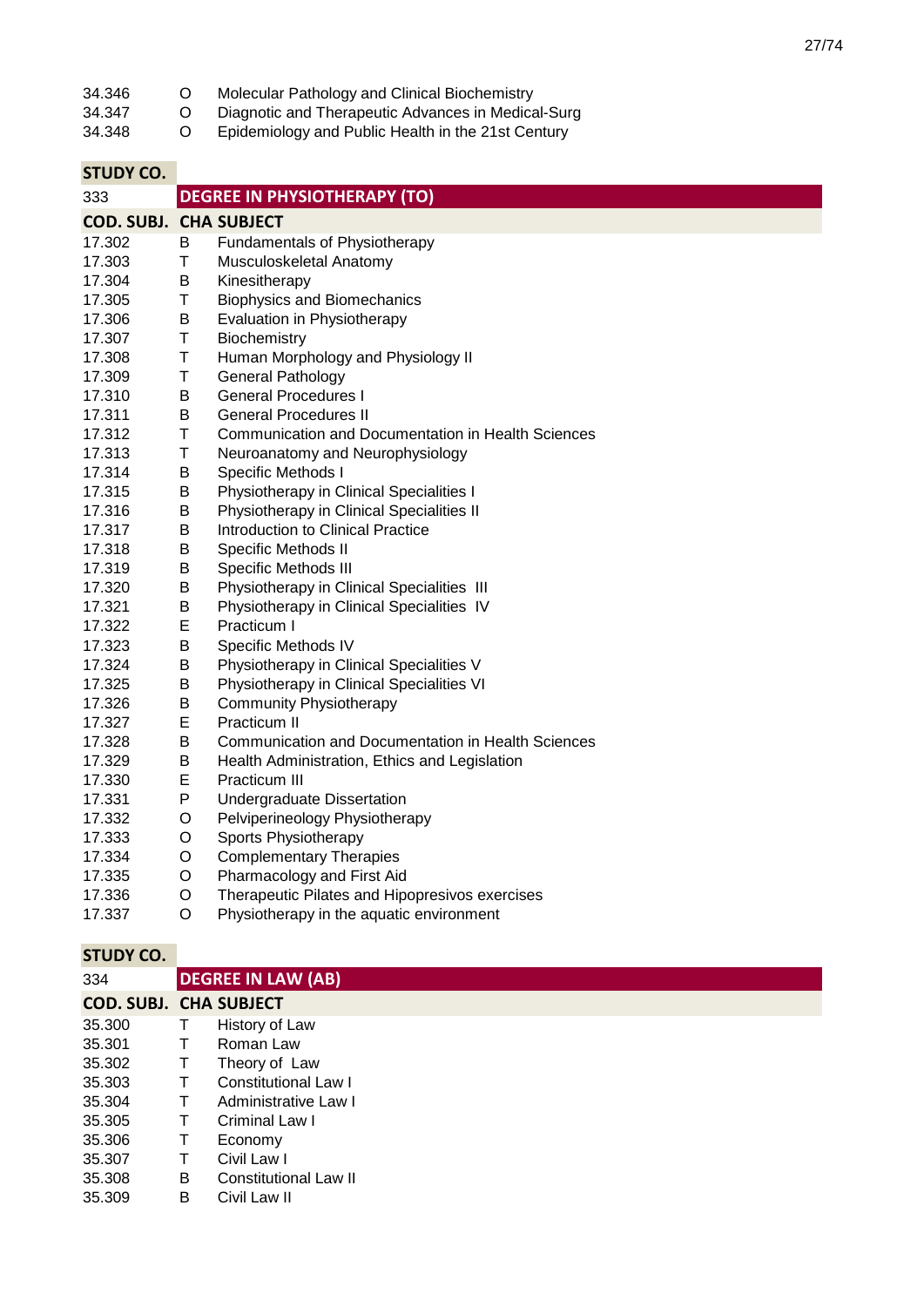| 35.310                        | В      | Procedural Law I                                                     |
|-------------------------------|--------|----------------------------------------------------------------------|
| 35.311                        | B      | <b>Public International Law</b>                                      |
| 35.312                        | B      | Financial and Tax Law I                                              |
| 35.313                        | В      | Criminal Law II                                                      |
| 35.314                        | В      | Administrative Law II                                                |
| 35.315                        | В      | Commercial Law I                                                     |
|                               |        |                                                                      |
| 35.316                        | В      | <b>Ecclesiastical Law</b>                                            |
| 35.317                        | В      | Procedural Law II                                                    |
| 35.318                        | B      | European Union Law                                                   |
| 35.319                        | B      | Civil Law III                                                        |
| 35.320                        | B      | Labor Law I                                                          |
| 35.321                        | Β      | Private International Law                                            |
| 35.322                        | B      | <b>Financial and Tax Law II</b>                                      |
| 35.323                        | B      | Civil Law IV                                                         |
| 35.324                        | B      | <b>Commercial Law II</b>                                             |
| 35.325                        | B      | Labor Law II                                                         |
| 35.326                        | P      | <b>Undergraduate Dissertation</b>                                    |
| 35.330                        | O      | Juridical Argumentation                                              |
| 35.335                        | O      | <b>Comparative Constitutional Law</b>                                |
| 35.337                        | O      | Industrial Property and Competition Law                              |
| 35.338                        | O      | Construction and Housing Law                                         |
| 35.339                        | O      | Law on International Cooperation in Matters of Dev                   |
| 35.341                        | O      | <b>Health Care Law</b>                                               |
| 35.342                        | O      | <b>Financial Markets Law</b>                                         |
| 35.343                        | O      | Law on Political Parties                                             |
| 35.344                        | O      | <b>International Trade Law</b>                                       |
| 35.347                        | O      | International and European Tax Law                                   |
| 35.349                        | O      | Religious Matrimonial Law                                            |
| 35.350                        | O      | <b>Corporate Criminal Liability</b>                                  |
| 35.353                        | O      | Penitentiary Law and Criminology                                     |
| 35.354                        | O      | Administrative Procedural Law                                        |
| 35.355                        | O      | Public Law of the Economy                                            |
| 35.361                        | O      | Arbitration in Roman Law                                             |
| 35.365                        | O      | Regional and Local Finances                                          |
| 35.366                        | O      | <b>Administration History</b>                                        |
| 35.369                        | O      | Extra-Contractual Responsibility in Roman Law                        |
| 35.371                        | O      | Nationality and Alienage                                             |
| 35.373                        | O      | Land Management, Urbanism and Environment                            |
| 35.375                        | O      | <b>Tax Procedures</b>                                                |
| 35.376                        | O      | <b>Intelectual Property</b>                                          |
| 35.377                        | O      | Judicial Protection of Fundamental Rights                            |
| 35.381                        | O      | <b>Work Placement</b>                                                |
| 35.382                        | O      | Specialization Seminar Or Optional Work Placement in Business (Dppp) |
| 35.383                        | O      | Specialization Seminar Or Optional Work Placement in Business (Dppe) |
| <b>STUDY CO.</b>              |        |                                                                      |
|                               |        |                                                                      |
| 335                           |        | <b>DEGREE IN LAW (TO)</b>                                            |
| <b>COD. SUBJ. CHA SUBJECT</b> |        |                                                                      |
| 35.300                        | Т      | History of Law                                                       |
| 35.301                        | Τ      | Roman Law                                                            |
| 35.302                        | Т      | Theory of Law                                                        |
| 35.303                        | Τ      | <b>Constitutional Law I</b>                                          |
| 35.304                        | Τ      | Administrative Law I                                                 |
| 35.305                        |        |                                                                      |
|                               | Τ      | Criminal Law I                                                       |
| 35.306                        | Τ      | Economy                                                              |
| 35.307<br>35.308              | Τ<br>B | Civil Law I<br><b>Constitutional Law II</b>                          |

- 35.309 B Civil Law II
- 35.310 B Procedural Law I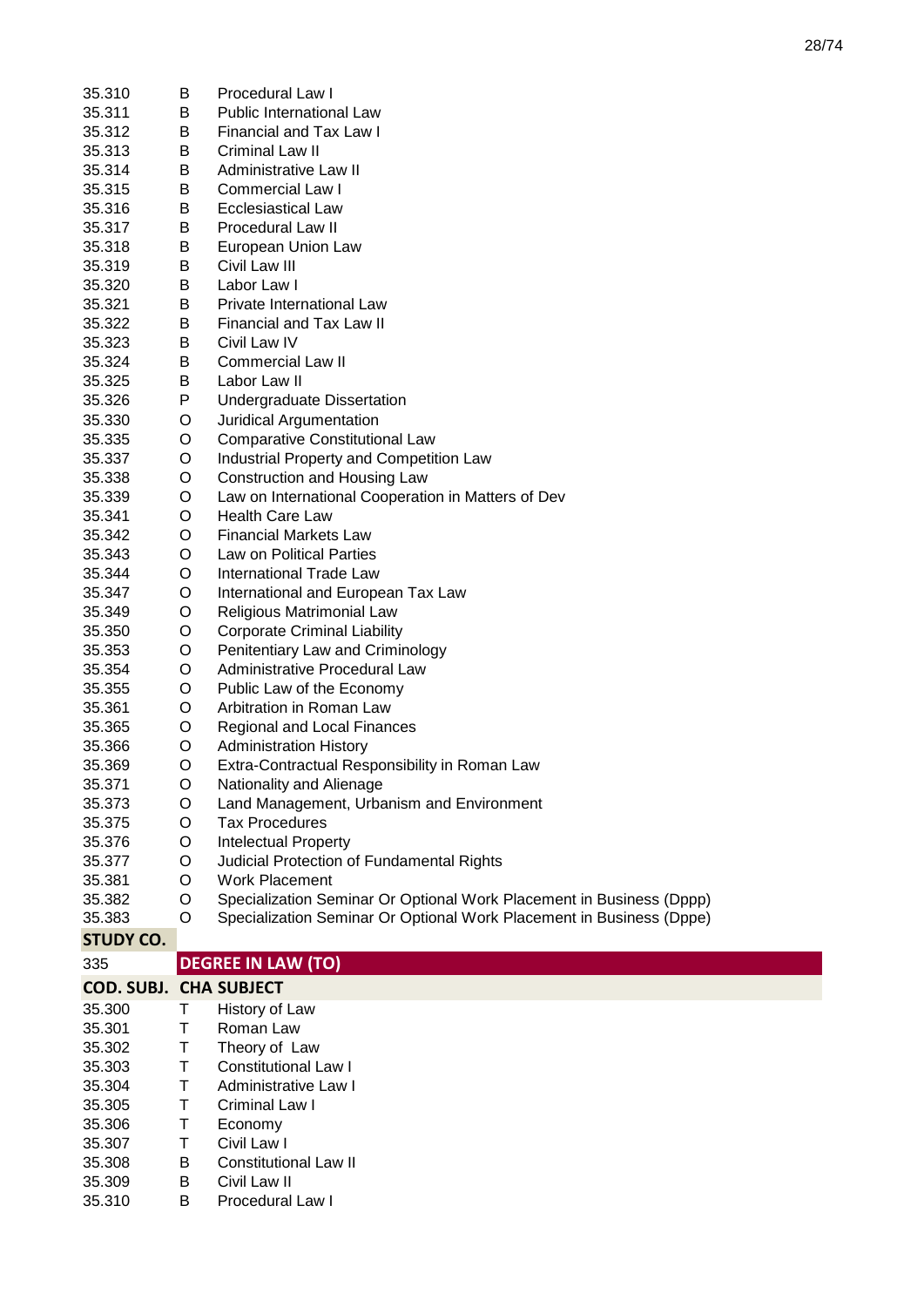| 35.311                        | B | Public International Law                                             |
|-------------------------------|---|----------------------------------------------------------------------|
| 35.312                        | B | Financial and Tax Law I                                              |
| 35.313                        | B | Criminal Law II                                                      |
| 35.314                        | B | Administrative Law II                                                |
|                               |   |                                                                      |
| 35.315                        | B | Commercial Law I                                                     |
| 35.316                        | Β | <b>Ecclesiastical Law</b>                                            |
| 35.317                        | В | Procedural Law II                                                    |
| 35.318                        | Β | European Union Law                                                   |
| 35.319                        | Β | Civil Law III                                                        |
| 35.320                        | В | Labor Law I                                                          |
| 35.321                        | B | Private International Law                                            |
| 35.322                        | Β | Financial and Tax Law II                                             |
| 35.323                        | Β | Civil Law IV                                                         |
| 35.324                        | Β | <b>Commercial Law II</b>                                             |
| 35.325                        | B | Labor Law II                                                         |
| 35.326                        | P | Undergraduate Dissertation                                           |
| 35.333                        | O | Regional Law of Castilla-La Mancha                                   |
| 35.337                        | O | Industrial Property and Competition Law                              |
| 35.338                        | O | Construction and Housing Law                                         |
| 35.339                        | O | Law on International Cooperation in Matters of Dev                   |
| 35.341                        | O | <b>Health Care Law</b>                                               |
| 35.342                        | O | <b>Financial Markets Law</b>                                         |
| 35.344                        | O | International Trade Law                                              |
| 35.347                        | O | International and European Tax Law                                   |
| 35.348                        | O | Timeless Law: Roman Law Study Cases                                  |
| 35.349                        | O | Religious Matrimonial Law                                            |
| 35.350                        | O | <b>Corporate Criminal Liability</b>                                  |
| 35.352                        | O | Roman Criminal Law                                                   |
| 35.355                        | O | Public Law of the Economy                                            |
| 35.360                        | O | Economy of the Public Sector                                         |
| 35.363                        | O | Philosophy of Law                                                    |
| 35.366                        | O | <b>Administration History</b>                                        |
| 35.367                        | O | <b>Comparative Constitutional Justice</b>                            |
| 35.368                        | O | <b>Corporate Criminal Justice</b>                                    |
| 35.370                        | O | <b>Business and Commercial Litigation</b>                            |
| 35.371                        | O | Nationality and Alienage                                             |
| 35.373                        | O | Land Management, Urbanism and Environment                            |
| 35.375                        | O | <b>Tax Procedures</b>                                                |
| 35.376                        | O | <b>Intelectual Property</b>                                          |
| 35.379                        | O | Penology and Prison Law                                              |
| 35.381                        | O | Work Placement                                                       |
| 35.382                        | O | Specialization Seminar Or Optional Work Placement in Business (Dppp) |
| 35.383                        | O | Specialization Seminar Or Optional Work Placement in Business (Dppe) |
| 35.384                        | O | Specialization Seminar Or Optional Work Placement in Business (Dei)  |
|                               |   |                                                                      |
| <b>STUDY CO.</b>              |   |                                                                      |
| 336                           |   | <b>DEGREE IN LAW (CU)</b>                                            |
| <b>COD. SUBJ. CHA SUBJECT</b> |   |                                                                      |
| 35.302                        | Τ | Theory of Law                                                        |
| 35.303                        | Τ | <b>Constitutional Law I</b>                                          |
| 35.304                        | Τ | Administrative Law I                                                 |
| 35.305                        | Τ | Criminal Law I                                                       |
| 35.306                        | Τ | Economy                                                              |
| 35.307                        | Τ | Civil Law I                                                          |
| 35.308                        | Β | <b>Constitutional Law II</b>                                         |

- 35.309 B Civil Law II
- 35.310 B Procedural Law I<br>35.311 B Public Internation
- 35.311 B Public International Law<br>35.312 B Financial and Tax Law I
- B Financial and Tax Law I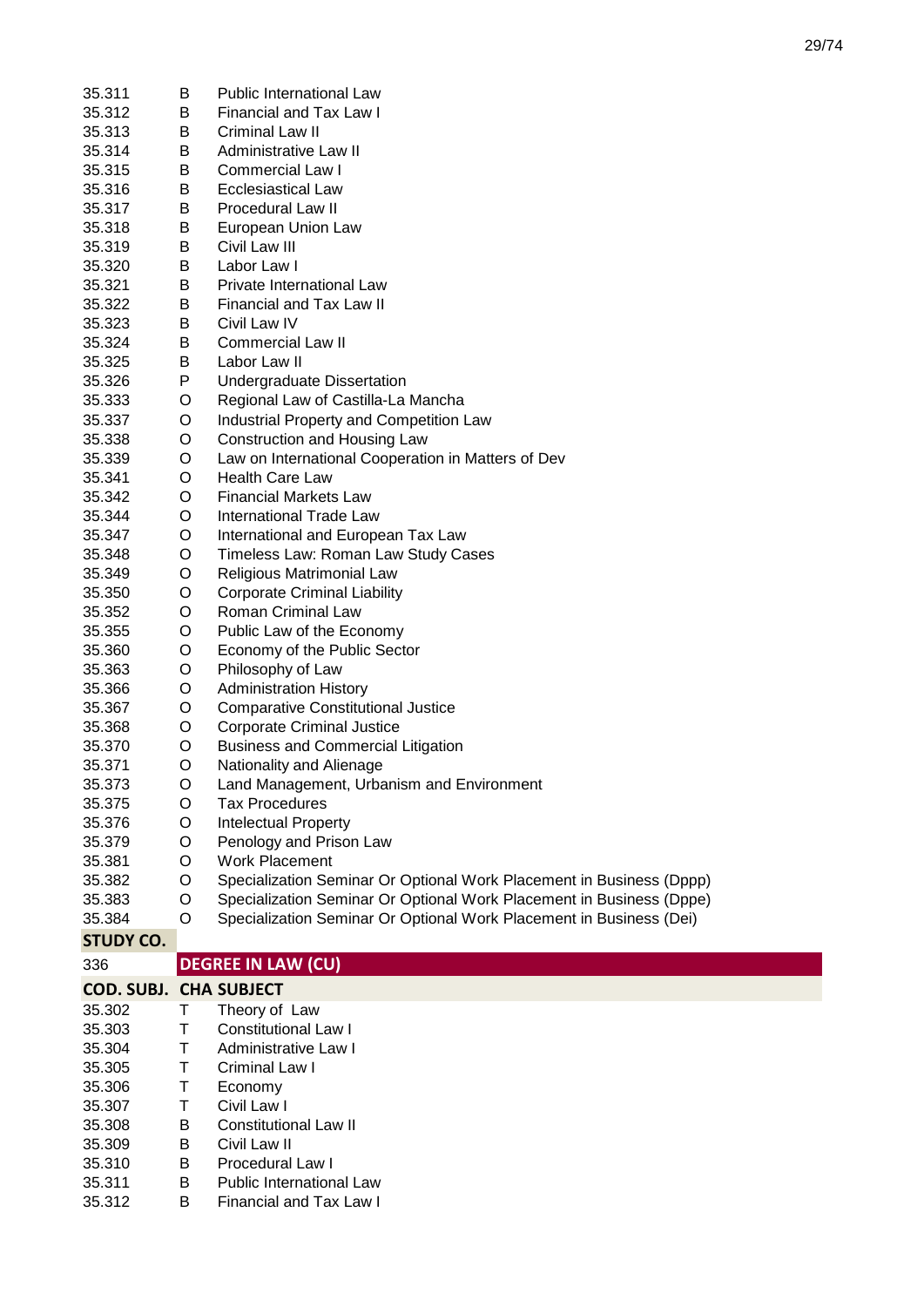| 35.313                        | В | Criminal Law II                                    |
|-------------------------------|---|----------------------------------------------------|
| 35.314                        | B | Administrative Law II                              |
| 35.315                        | B | Commercial Law I                                   |
| 35.316                        | B | <b>Ecclesiastical Law</b>                          |
| 35.317                        | B | <b>Procedural Law II</b>                           |
| 35.318                        | B | European Union Law                                 |
| 35.319                        | B | Civil Law III                                      |
| 35.320                        | B | Labor Law I                                        |
| 35.321                        | B | <b>Private International Law</b>                   |
| 35.322                        | B | Financial and Tax Law II                           |
| 35.323                        | B | Civil Law IV                                       |
| 35.324                        | B | <b>Commercial Law II</b>                           |
| 35.325                        | B | Labor Law II                                       |
| 35.326                        | P | Undergraduate Dissertation                         |
| 35.332                        | O | Democracy, Governance and Citizenship              |
| 35.333                        | O | Regional Law of Castilla-La Mancha                 |
| 35.337                        | O | Industrial Property and Competition Law            |
| 35.338                        | O | Construction and Housing Law                       |
| 35.339                        | O | Law on International Cooperation in Matters of Dev |
| 35.340                        | O | Law on Civil Responsibility                        |
| 35.341                        | O | <b>Health Care Law</b>                             |
| 35.342                        | O | <b>Financial Markets Law</b>                       |
| 35.343                        | O | <b>Law on Political Parties</b>                    |
| 35.344                        | O | <b>International Trade Law</b>                     |
| 35.345                        | O | <b>Environmental Law</b>                           |
| 35.346                        | O | Regional and Local Tax Law                         |
| 35.350                        | O | <b>Corporate Criminal Liability</b>                |
| 35.356                        | O | Public Roman Law                                   |
| 35.359                        | O | <b>Economics of Fiscal Planning</b>                |
|                               |   |                                                    |
| 35.362                        | O | Companies and the Religious Factor                 |
| 35.366                        | O | <b>Administration History</b>                      |
| 35.372                        | O | Land Management and Urbanism                       |
| 35.377                        | O | Judicial Protection of Fundamental Rights          |
| 35.378                        | O | Corporate Tax Scheme                               |
| 35.379                        | O | Penology and Prison Law                            |
| 35.380                        | O | Jurisdictional Protection of Creditors             |
| 35.381                        | O | <b>Work Placement</b>                              |
| <b>STUDY CO.</b>              |   |                                                    |
| 337                           |   | <b>DEGREE IN LAW (CR)</b>                          |
|                               |   |                                                    |
| <b>COD. SUBJ. CHA SUBJECT</b> | т |                                                    |
| 35.300                        | Τ | History of Law<br>Roman Law                        |
| 35.301                        | Τ |                                                    |
| 35.302<br>35.303              | Τ | Theory of Law<br><b>Constitutional Law I</b>       |
|                               | Τ | <b>Administrative Law I</b>                        |
| 35.304<br>35.305              | Τ | Criminal Law I                                     |
| 35.306                        | Τ | Economy                                            |
|                               | Τ | Civil Law I                                        |
| 35.307<br>35.308              | B | <b>Constitutional Law II</b>                       |
| 35.309                        | В | Civil Law II                                       |
| 35.310                        | B | Procedural Law I                                   |
| 35.311                        | B | <b>Public International Law</b>                    |
| 35.312                        | В | Financial and Tax Law I                            |
| 35.313                        | В | Criminal Law II                                    |
| 35.314                        | B | Administrative Law II                              |
| 35.315                        | B | <b>Commercial Law I</b>                            |
| 35.316                        | B | <b>Ecclesiastical Law</b>                          |
| 35.317                        | В | <b>Procedural Law II</b>                           |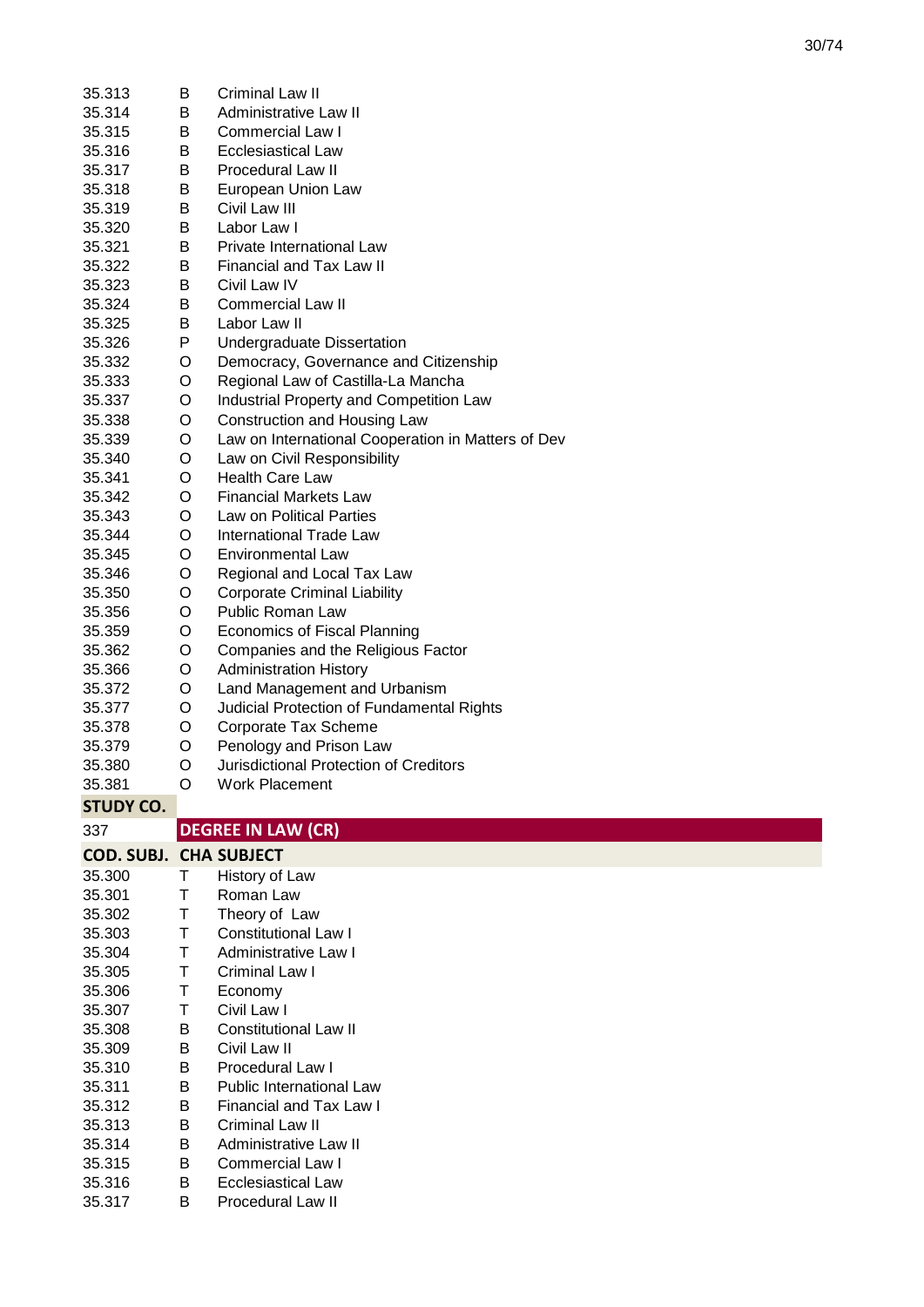| 35.318 | B | European Union Law                                 |
|--------|---|----------------------------------------------------|
| 35.319 | B | Civil Law III                                      |
| 35.320 | B | Labor Law I                                        |
| 35.321 | B | Private International Law                          |
| 35.322 | B | <b>Financial and Tax Law II</b>                    |
| 35.323 | В | Civil Law IV                                       |
| 35.324 | В | Commercial Law II                                  |
| 35.325 | B | Labor Law II                                       |
| 35.326 | P | Undergraduate Dissertation                         |
| 35.331 | O | Argumentation and Strategic Negotiation            |
| 35.334 | O | Regional and Local Law                             |
| 35.336 | O | <b>International Family Law</b>                    |
| 35.337 | O | Industrial Property and Competition Law            |
| 35.338 | O | Construction and Housing Law                       |
| 35.339 | O | Law on International Cooperation in Matters of Dev |
| 35.340 | O | Law on Civil Responsibility                        |
| 35.341 | O | <b>Health Care Law</b>                             |
| 35.342 | O | <b>Financial Markets Law</b>                       |
| 35.344 | O | <b>International Trade Law</b>                     |
| 35.345 | O | <b>Environmental Law</b>                           |
| 35.347 | O | International and European Tax Law                 |
| 35.350 | O | <b>Corporate Criminal Liability</b>                |
| 35.351 | O | <b>International Criminal Law</b>                  |
| 35.355 | O | Public Law of the Economy                          |
| 35.357 | O | Roman Law and Harmonization of European Law        |
| 35.358 | O | Law and Religion in the European Union             |
| 35.364 | O | Globalization and Social and Economic Rights       |
| 35.366 | O | <b>Administration History</b>                      |
| 35.367 | O | <b>Comparative Constitutional Justice</b>          |
| 35.374 | O | <b>Juridical Practice</b>                          |
| 35.375 | O | <b>Tax Procedures</b>                              |
| 35.377 | O | Judicial Protection of Fundamental Rights          |
| 35.379 | O | Penology and Prison Law                            |
| 35.381 | O | <b>Work Placement</b>                              |

| 340                           | <b>DEGREE IN ENVIRONMENTAL SCIENCES (TO)</b> |                                                 |  |
|-------------------------------|----------------------------------------------|-------------------------------------------------|--|
| <b>COD. SUBJ. CHA SUBJECT</b> |                                              |                                                 |  |
| 37.300                        | Τ                                            | <b>Biology</b>                                  |  |
| 37.301                        | Τ                                            | Physics                                         |  |
| 37.302                        | Τ                                            | Geology                                         |  |
| 37.303                        | т                                            | <b>Mathematics</b>                              |  |
| 37.304                        | т                                            | Chemistry                                       |  |
| 37.305                        | B                                            | <b>Environmental Chemical Analysis</b>          |  |
| 37.306                        | B                                            | <b>Botany</b>                                   |  |
| 37.307                        | В                                            | <b>Environmental Microbiology</b>               |  |
| 37.308                        | B                                            | Zoology                                         |  |
| 37.309                        | В                                            | Ecology                                         |  |
| 37.310                        | B                                            | <b>Plant Physiology</b>                         |  |
| 37.311                        | т                                            | <b>Applied Statistics</b>                       |  |
| 37.312                        | B                                            | Animal Physiology, Toxicology and Public Health |  |
| 37.313                        | Τ                                            | <b>Environment, Politics and Society</b>        |  |
| 37.314                        | В                                            | Cartography and Geographic Information Systems  |  |
| 37.315                        | т                                            | Environmental Management and Legislation        |  |
| 37.316                        | т                                            | <b>Applied Economics</b>                        |  |
| 37.317                        | В                                            | <b>Atmospheric Chemistry</b>                    |  |
| 37.318                        | В                                            | <b>Foundations of Environmental Engineering</b> |  |
| 37.319                        | B                                            | Meteorology and Climatology                     |  |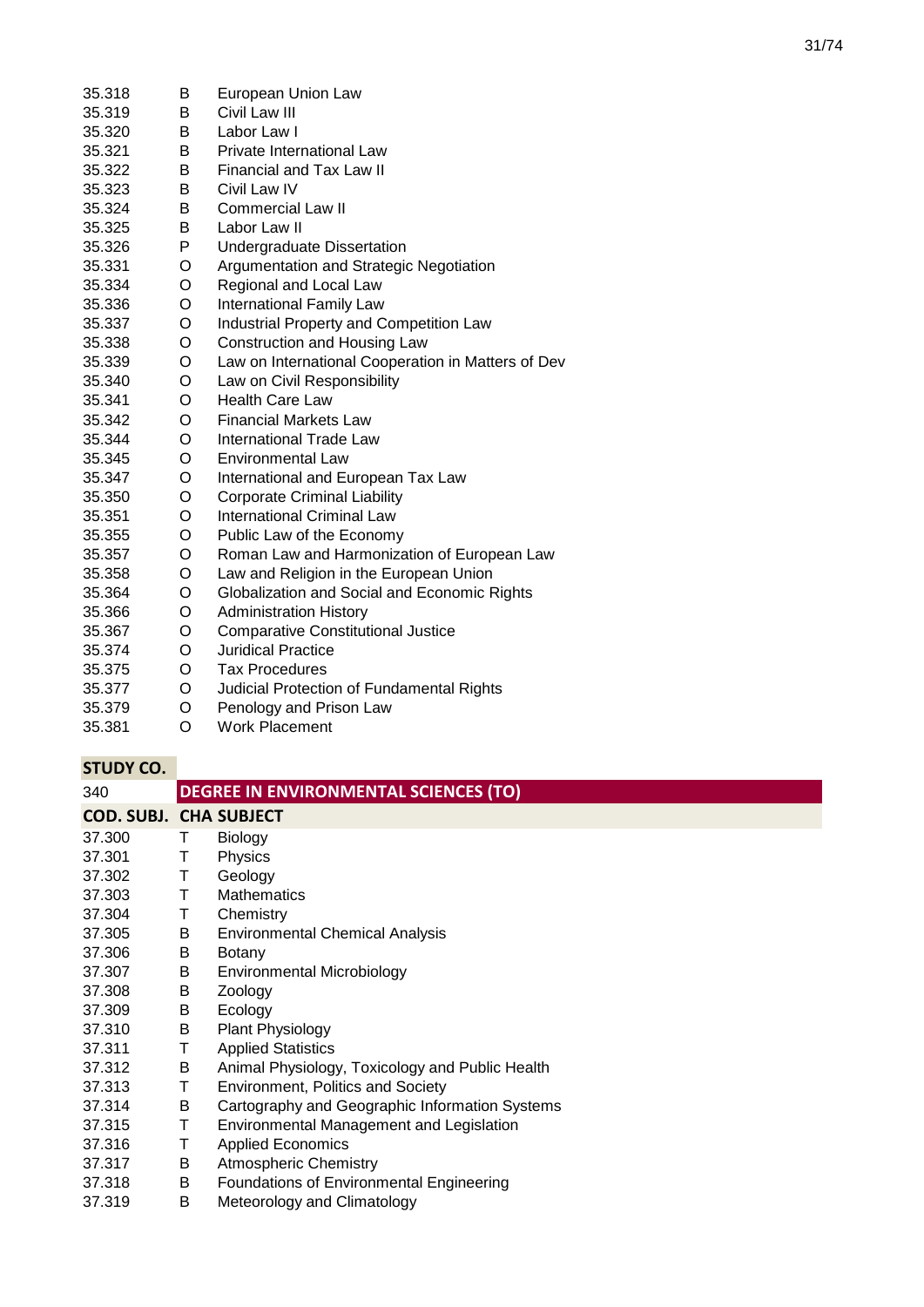| 37.320 | B | Surface and Underground Hydrology                  |
|--------|---|----------------------------------------------------|
| 37.321 | B | Spatial Planning                                   |
| 37.322 | B | Natural Land Resources Management and Conservation |
| 37.323 | B | <b>Conservation Biology</b>                        |
| 37.324 | B | <b>Environmental Pollution</b>                     |
| 37.325 | B | The Earth System: Processes and Global Dynamics    |
| 37.326 | В | <b>Environmental Impact Assessment</b>             |
| 37.327 | B | Water Treatment Technologies and Processes         |
| 37.328 | B | Environmental Impact Assessment Techniques         |
| 37.329 | B | <b>Environmental Management Systems</b>            |
| 37.330 | P | <b>Undergraduate Dissertation</b>                  |
| 37.331 | O | <b>Population Dynamics</b>                         |
| 37.332 | O | <b>Functional Plant Ecology</b>                    |
| 37.333 | O | Fire Ecology                                       |
| 37.334 | O | Planning and Management of Protected Natural Areas |
| 37.335 | O | <b>Aquatic Ecosystems</b>                          |
| 37.336 | O | <b>Terrestrial Ecosystems</b>                      |
| 37.337 | O | <b>Fauna and Iberian Faunistic Communities</b>     |
| 37.338 | O | Wildlife Management                                |
| 37.339 | O | Iberian Vegetation, Cartography and Habitat Manage |
| 37.340 | O | Industrial Waste Management and Treatment          |
| 37.341 | O | Urban Waste Management and Treatment               |
| 37.342 | O | <b>Sustainable Chemistry</b>                       |
| 37.343 | O | <b>Radiation and Noise</b>                         |
| 37.344 | O | <b>Energy and Environment</b>                      |
| 37.345 | O | <b>Ecological Restoration</b>                      |
| 37.346 | O | Geological Risks and Environmental Geochemistry    |
| 37.347 | O | Genetic Engineering, Genomes and Environment       |
| 37.348 | O | <b>Fundamentals of Climatic Change</b>             |
| 37.349 | O | <b>Environmental Education</b>                     |

37.350 O Business Practice

| 341                           | <b>DEGREE IN BIOCHEMISTRY (TO)</b> |                                                 |  |  |
|-------------------------------|------------------------------------|-------------------------------------------------|--|--|
| <b>COD. SUBJ. CHA SUBJECT</b> |                                    |                                                 |  |  |
| 13.300                        | Τ                                  | <b>Fundamentals of Cellular Biology</b>         |  |  |
| 13.301                        | Τ                                  | Physics                                         |  |  |
| 13.302                        | T                                  | <b>Fundamentals of Microbiology</b>             |  |  |
| 13.303                        | Τ                                  | <b>Mathematics and Biostatistics</b>            |  |  |
| 13.304                        | Τ                                  | <b>Bonding and Structure</b>                    |  |  |
| 13.305                        | B                                  | <b>Genetics and Evolution</b>                   |  |  |
| 13.306                        | Τ                                  | Foundations of Chemistry                        |  |  |
| 13.307                        | Τ                                  | <b>Fundamentals of Biochemistry</b>             |  |  |
| 13.308                        | Τ                                  | Thermodynamics and Kinetics                     |  |  |
| 13.309                        | B                                  | Methodology and Instrumentation in Biochemistry |  |  |
| 13.310                        | Т                                  | <b>Organic Chemistry</b>                        |  |  |
| 13.311                        | В                                  | <b>Bioinorganic Chemistry</b>                   |  |  |
| 13.312                        | B                                  | <b>Biophysics</b>                               |  |  |
| 13.313                        | B                                  | Integrated Laboratory I                         |  |  |
| 13.314                        | B                                  | <b>Structure and Function of Macromolecules</b> |  |  |
| 13.315                        | В                                  | <b>Regulation of Gene Expression</b>            |  |  |
| 13.316                        | В                                  | Enzimology                                      |  |  |
| 13.317                        | В                                  | Control of Signalling and Cellular Homeostasis  |  |  |
| 13.318                        | B                                  | <b>Structural Determination</b>                 |  |  |
| 13.319                        | В                                  | Genetic Engineering and Biotechnology           |  |  |
| 13.320                        | В                                  | Human Physiology                                |  |  |
| 13.321                        | В                                  | Molecular Physiology of Plants                  |  |  |
| 13.322                        | B                                  | Molecular Pathology                             |  |  |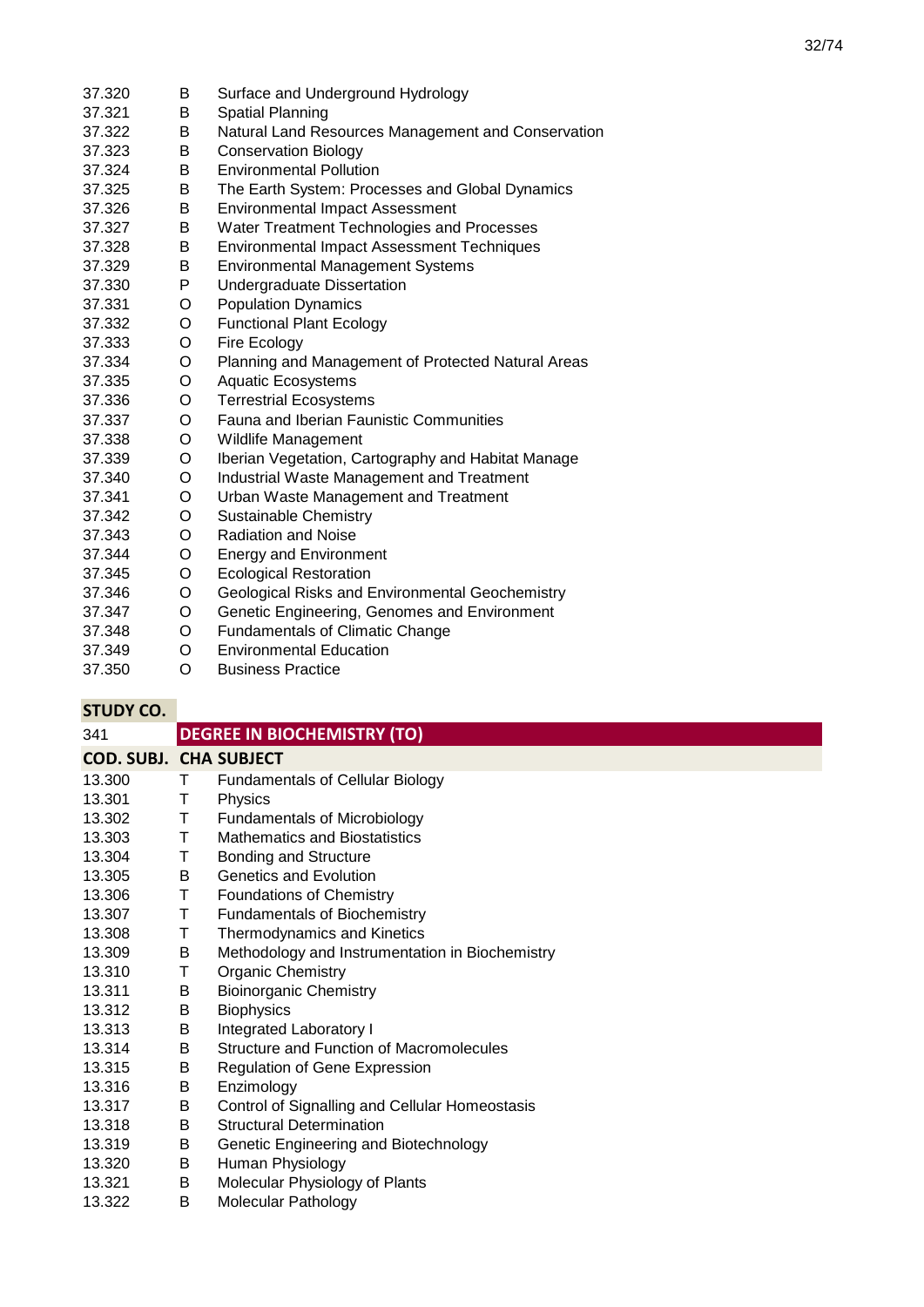| 13.323 | B | <b>Clinical Biochemistry</b>                 |
|--------|---|----------------------------------------------|
| 13.324 | B | Inmunology                                   |
| 13.325 | B | Virology and Parasitology                    |
| 13.326 | В | <b>Regulation of Metabolism</b>              |
| 13.327 | B | Molecular Systems Biology and Bioinformatics |
| 13.328 | В | Bioethics, Biosecurity and Quality Control   |
| 13.329 | B | <b>Integrated Laboratory II</b>              |
| 13.330 | P | <b>Undergraduate Dissertation</b>            |
| 13.331 | O | Molecular Endocrinology                      |
| 13.332 | O | Molecular and Cellular Neurobiology          |
| 13.333 | O | <b>Clinical Bioanalytics</b>                 |
| 13.334 | O | Drug Design                                  |
| 13.335 | O | <b>Clinical Microbiology</b>                 |
| 13.336 | O | <b>Clinical Palynology</b>                   |
| 13.337 | O | <b>Plant Biotechnology</b>                   |
| 13.338 | O | <b>Biochemical Engineering</b>               |
| 13.339 | O | <b>Bioreactor Design</b>                     |
| 13.340 | O | Bioeconomy and Enterprise Management         |
| 13.341 | O | <b>Biomolecular Modelling</b>                |
| 13.342 | O | Food Biotechnology                           |
| 13.343 | O | <b>Biomaterials</b>                          |
| 13.344 | O | Cell Culture and Tissue Engineering          |
| 13.345 | O | <b>Work Placement</b>                        |

| 342                           |   | <b>DEGREE IN CHEMISTRY (CR)</b>                    |
|-------------------------------|---|----------------------------------------------------|
| <b>COD. SUBJ. CHA SUBJECT</b> |   |                                                    |
| 57.302                        | Т | Physics                                            |
| 57.303                        | Τ | Biology                                            |
| 57.304                        | Τ | Geology                                            |
| 57.305                        | Τ | <b>Laboratory Basic Operations</b>                 |
| 57.306                        | Τ | <b>Statistics and Computational Methods</b>        |
| 57.307                        | В | <b>Foundations of Analytical Chemistry</b>         |
| 57.308                        | В | Inorganic Chemistry I                              |
| 57.309                        | В | Organic Chemistry I                                |
| 57.310                        | B | Physical-Chemistry I: Thermodynamics               |
| 57.311                        | B | <b>Gravimetric and Titrimetric Analysis</b>        |
| 57.312                        | B | <b>Instrumental Analysis I</b>                     |
| 57.313                        | B | <b>Instrumental Analysis II</b>                    |
| 57.314                        | Β | <b>Organic Chemistry II</b>                        |
| 57.315                        | Β | Physical-Chemistry II: Introduction to Quantum Che |
| 57.316                        | Β | <b>Instrumental Analysis II</b>                    |
| 57.317                        | Β | Molecular Inorganic Chemistry                      |
| 57.318                        | Β | <b>Organic Chemistry III</b>                       |
| 57.319                        | B | Physical-Chemistry III: Polyatomic Molecules and A |
| 57.320                        | B | <b>Structural Analysis</b>                         |
| 57.321                        | В | <b>Instrumental Separation Methods</b>             |
| 57.322                        | Β | Inorganic Chemistry of Solid State                 |
| 57.323                        | Β | <b>Amplified Organic Chemistry</b>                 |
| 57.324                        | В | Physical-Chemistry IV: Kinetics in Chemistry       |
| 57.325                        | B | Physical-Chemistry V: Electrochemistry and Macromo |
| 57.326                        | B | <b>Chemical Engineering</b>                        |
| 57.327                        | Β | <b>Science of Materials</b>                        |
| 57.328                        | B | Biochemistry                                       |
| 57.329                        | Β | Projects and Management Systems                    |
| 57.330                        | P | Undergraduate Dissertation                         |
| 57.331                        | O | <b>Applied Analytical Chemistry</b>                |
| 57.332                        | O | <b>Catalytic Processes</b>                         |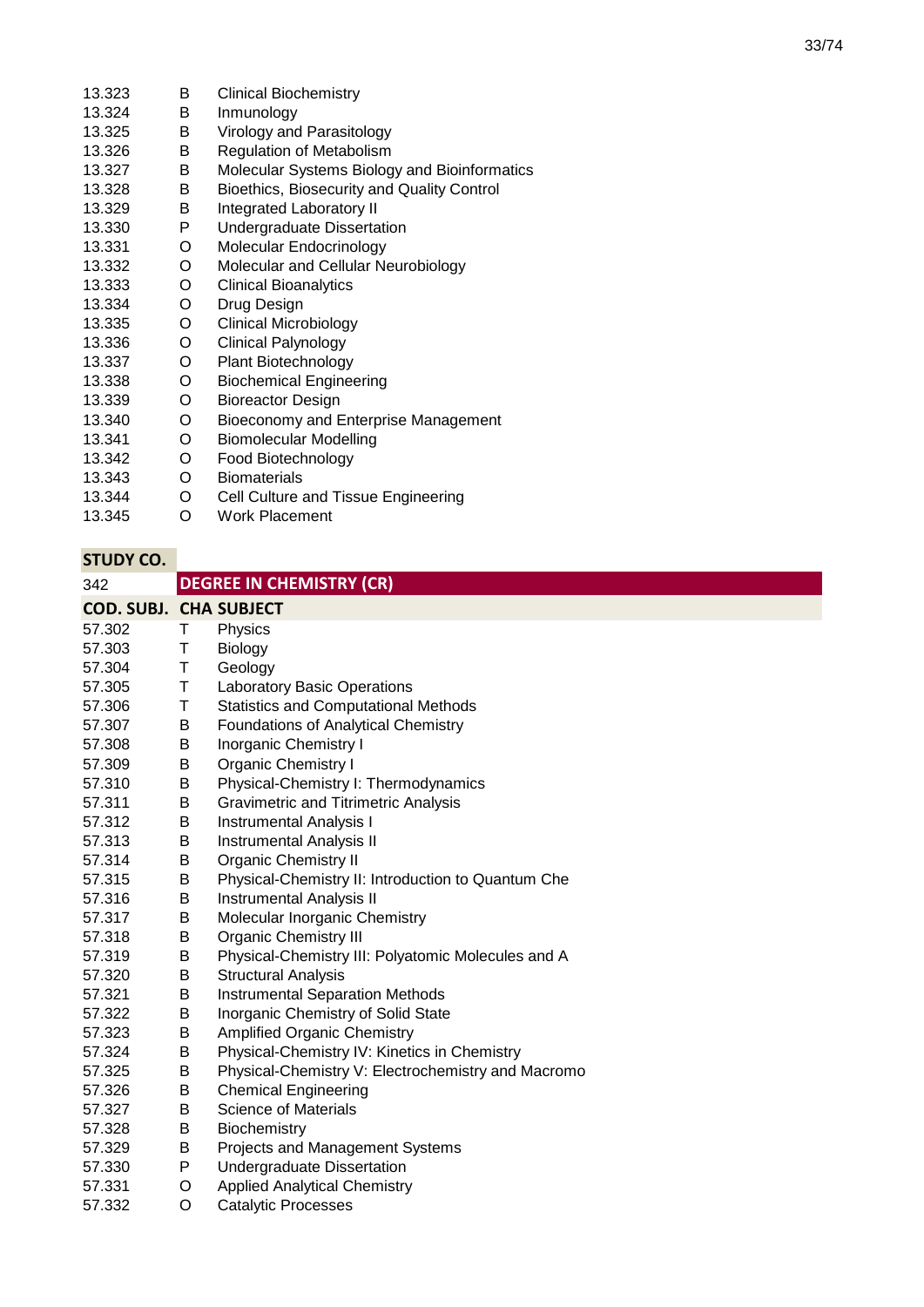- 57.333 O Chemistry and Atmospheric Pollution<br>57.334 O Organic Products for Daily and Indust
- 57.334 O Organic Products for Daily and Industrial Uses<br>57.335 O Chemical Procedures for Industry
- 57.335 O Chemical Procedures for Industry<br>57.336 O Industrial Microbiology
- 57.336 O Industrial Microbiology<br>57.337 O Work Placement
- 57.337 O Work Placement<br>57.338 O Advanced Experii
- Advanced Experimentation in Chemistry

| 344                           |   | <b>DEGREE IN CHEMIST ENGINEERING (CR)</b>            |
|-------------------------------|---|------------------------------------------------------|
| <b>COD. SUBJ. CHA SUBJECT</b> |   |                                                      |
| 57.700                        | Τ | <b>Fundamentals of Physics</b>                       |
| 57.701                        | Τ | <b>Calculus and Differential Equations</b>           |
| 57.702                        | Τ | <b>Foundations of Chemistry</b>                      |
| 57.703                        | B | Introduction to Chemical Engineering                 |
| 57.704                        | Τ | Algebra                                              |
| 57.705                        | Τ | <b>Computer Applications in Chemical Engineering</b> |
| 57.706                        | Τ | <b>Engineering Graphics</b>                          |
| 57.707                        | Τ | <b>Statistics</b>                                    |
| 57.708                        | Τ | Economy and Chemical Industry                        |
| 57.709                        | Τ | <b>Inorganic Chemistry</b>                           |
| 57.710                        | Β | <b>Chemical Thermodynamics</b>                       |
| 57.711                        | B | Mass and Energy Balance                              |
| 57.712                        | B | <b>Fluid Mechanics</b>                               |
| 57.713                        | B | Applied Chemistry in Wildlife Management             |
| 57.714                        | Τ | <b>Organic Chemistry</b>                             |
| 57.715                        | B | Fundamentals of Mechanical Design                    |
| 57.716                        | B | <b>Heat Transfer</b>                                 |
| 57.717                        | B | <b>Thermal Engineering</b>                           |
| 57.718                        | B | <b>Separation Operations</b>                         |
| 57.719                        | B | <b>Chemical Reaction Engineering</b>                 |
| 57.720                        | B | <b>Environmental Technology</b>                      |
| 57.721                        | B | Materials in Chemical Engineering                    |
| 57.722                        | B | <b>Electrical Engineering and Electronics</b>        |
| 57.723                        | B | Integrated Laboratory of Unit Operations and Chemi   |
| 57.724                        | B | Instrumentation and Control of Chemical Processes    |
| 57.725                        | Β | <b>Biochemical Engineering</b>                       |
| 57.726                        | B | Process and Product Engineering                      |
| 57.727                        | B | Design of Equipment and Installations                |
| 57.728                        | B | Projects                                             |
| 57.729                        | B | Production Planning and Control and Industrial Org   |
| 57.730                        | B | Processes and Products Integrated Laboratory         |
| 57.731                        | P | <b>Undergraduate Dissertation</b>                    |
| 57.732                        | O | Carbon, Oil and Petrochemical Technology             |
| 57.733                        | O | Unit Operations in Food and Pharmaceutical Industr   |
| 57.735                        | O | <b>Environmental Monitoring</b>                      |
| 57.736                        | O | Technologies for Water and Wastewater Treatment      |
| 57.737                        | O | Technologies for the Treatment of Gaseous Effluent   |
| 57.738                        | O | Risk Analysis and Health and Safety in the Chemica   |
| 57.739                        | O | Renewable Energy and Energy Assessment of Chemical   |
| 57.742                        | O | Work Placement I                                     |
| 57.743                        | O | Work Placement II                                    |
| 57.744                        | O | SIMULACIÓN DE PROCESOS QUÍMICOS Y ENERGÉTICOS        |
| 57.745                        | O | GESTIÓN DE RESIDUOS Y SUELOS CONTAMINADOS            |
| 57.746                        | O | SIMULACIÓN DE PROCESOS QUÍMICOS Y AMBIENTALES        |

| DEGREE IN TERRITORIAL AND CIVIL ENGINEERING (CR)<br>345 |  |
|---------------------------------------------------------|--|
|---------------------------------------------------------|--|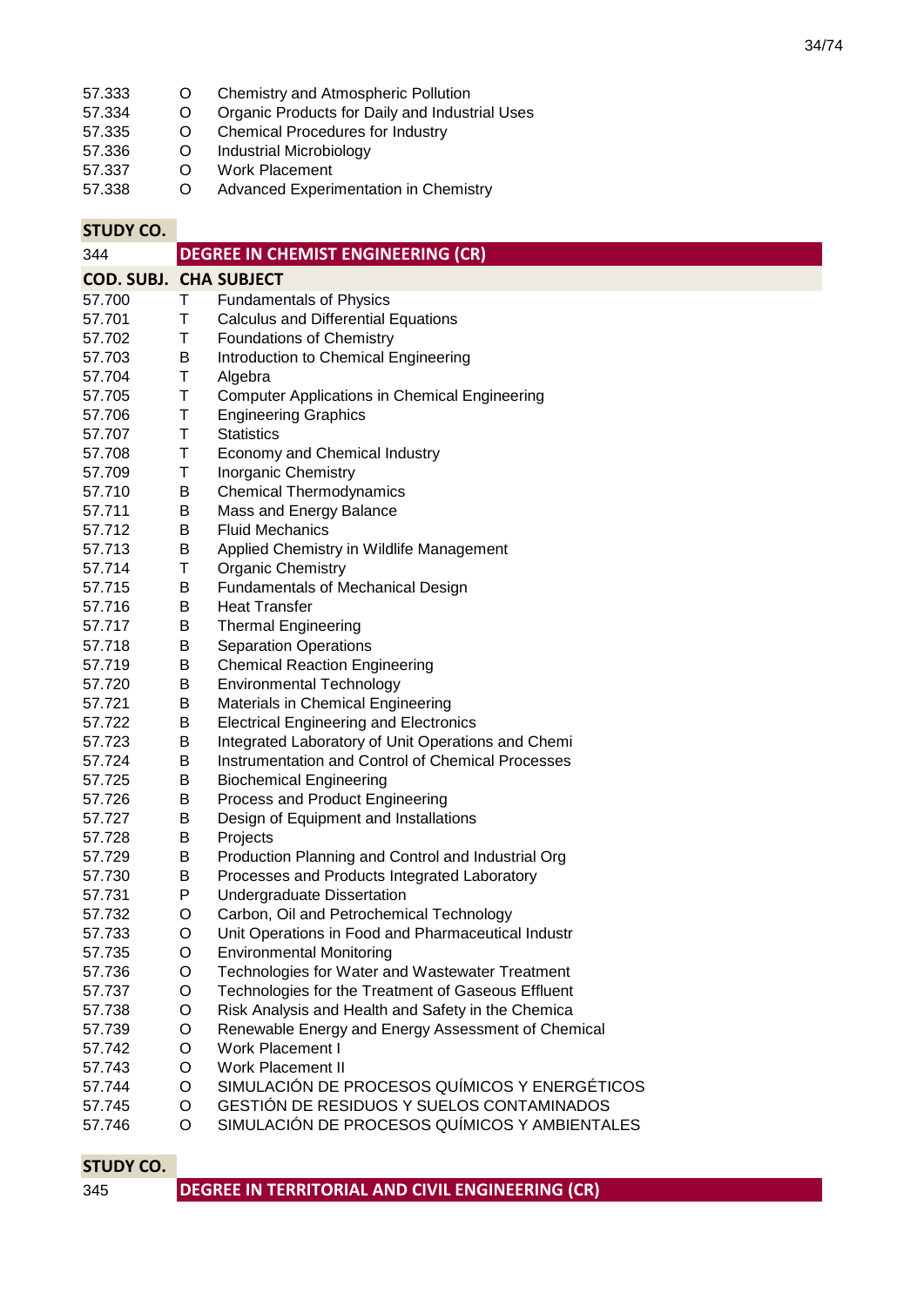| <b>COD. SUBJ. CHA SUBJECT</b> |   |                                                            |
|-------------------------------|---|------------------------------------------------------------|
| 38.303                        | B | Science and Technology of Civil Engineering Materials      |
| 38.304                        | Τ | <b>Fundamentals of Physics</b>                             |
| 38.305                        | Τ | Mathematical Instruments for Engineering II                |
| 38.306                        | Τ | Statistics                                                 |
| 38.307                        | Τ | <b>Applied Geology</b>                                     |
| 38.308                        | В | Topography                                                 |
| 38.309                        | Τ | <b>Rigid Body Mechanics</b>                                |
| 38.310                        | Τ | <b>Differential Equations</b>                              |
| 38.311                        | Τ | <b>Business Administration</b>                             |
| 38.312                        | Τ | Ground Engineering and Geomorphology                       |
| 38.313                        | Τ | Project Work: Cartographic and Graphic Expression          |
| 38.314                        | B | Applied Ecology in Civil Engineering                       |
| 38.315                        | В | <b>Hydraulic Engineering</b>                               |
| 38.316                        | Τ | <b>Strength of Materials</b>                               |
| 38.317                        | В | Territory, Infrastructures, Resources and Energy           |
| 38.318                        | B | Project Work: Engineering and Territory                    |
| 38.319                        | B | <b>Hydrology and Fluvial Engineering</b>                   |
| 38.320                        | B | Project Work: Tools for Land Use Analysis and Mana         |
| 38.321                        | B | <b>Urban Spatial Planning</b>                              |
| 38.322                        | В | Solid Mechanics                                            |
| 38.323                        | В | Soil Mechanics and Foundations                             |
| 38.324                        | В | <b>Structural Analysis</b>                                 |
| 38.325                        | В | <b>Transportation Geotechnics and Pavements</b>            |
| 38.326                        | В | Layout of Roads and Railways                               |
| 38.327                        | B | Project Work: Project and Planning of Linear Trans         |
| 38.328                        | B | <b>Technology of Structures</b>                            |
| 38.329                        | B | Project Work: Multi-Modal Hubs                             |
| 38.330                        | B | Urbanization Projects: Urban Design and Facilities         |
| 38.331                        | B | Project Work: Urban and Territorial Development            |
| 38.332                        | В | <b>Works Technology of Structures</b>                      |
| 38.333                        | В | Landscape and Environmental Assessment                     |
| 38.334                        | В | <b>Project Management</b>                                  |
| 38.335                        | P | <b>Undergraduate Dissertation</b>                          |
| 38.336                        | O | Civil Engineering History and Aesthetics                   |
| 38.337                        | O | Supervised Work Placement in Companies                     |
| 38.338                        | Β | <b>Environmental Engineering</b>                           |
| 38.339                        | B | <b>Fluvial Hydraulics</b>                                  |
| 38.340                        | Β | Hydrogeology                                               |
| 38.341                        | В | "Proyect Work": Supply and Sanitation Network              |
| 38.342                        | Β | "Proyect Work: Modelling and Management of Water Resources |
| 38.343                        | B | Hydraulic Works and Land Use                               |
| 38.344                        | Β | "Proyec Work: River and Water Management                   |

| 346    | DEGREE IN COMPUTER SCIENCES INGINEERING (AB) |                                           |  |  |  |
|--------|----------------------------------------------|-------------------------------------------|--|--|--|
|        |                                              | <b>COD. SUBJ. CHA SUBJECT</b>             |  |  |  |
| 42.302 |                                              | Programming Fundamentals I                |  |  |  |
| 42.303 | Ι.                                           | <b>Computer Technology</b>                |  |  |  |
| 42.304 | Τ                                            | <b>Business Management Fundamentals</b>   |  |  |  |
| 42.305 | Τ                                            | Algebra and Discrete Mathematics          |  |  |  |
| 42.306 |                                              | Programming Fundamentals II               |  |  |  |
| 42.307 |                                              | <b>Computer Architecture Fundamentals</b> |  |  |  |
| 42.308 | B                                            | <b>Computer Networks I</b>                |  |  |  |
| 42.309 | B                                            | <b>Information Systems</b>                |  |  |  |
| 42.310 | т                                            | Logic                                     |  |  |  |
| 42.311 | B                                            | <b>Computer Organization</b>              |  |  |  |
| 42.312 | В                                            | Data Structures                           |  |  |  |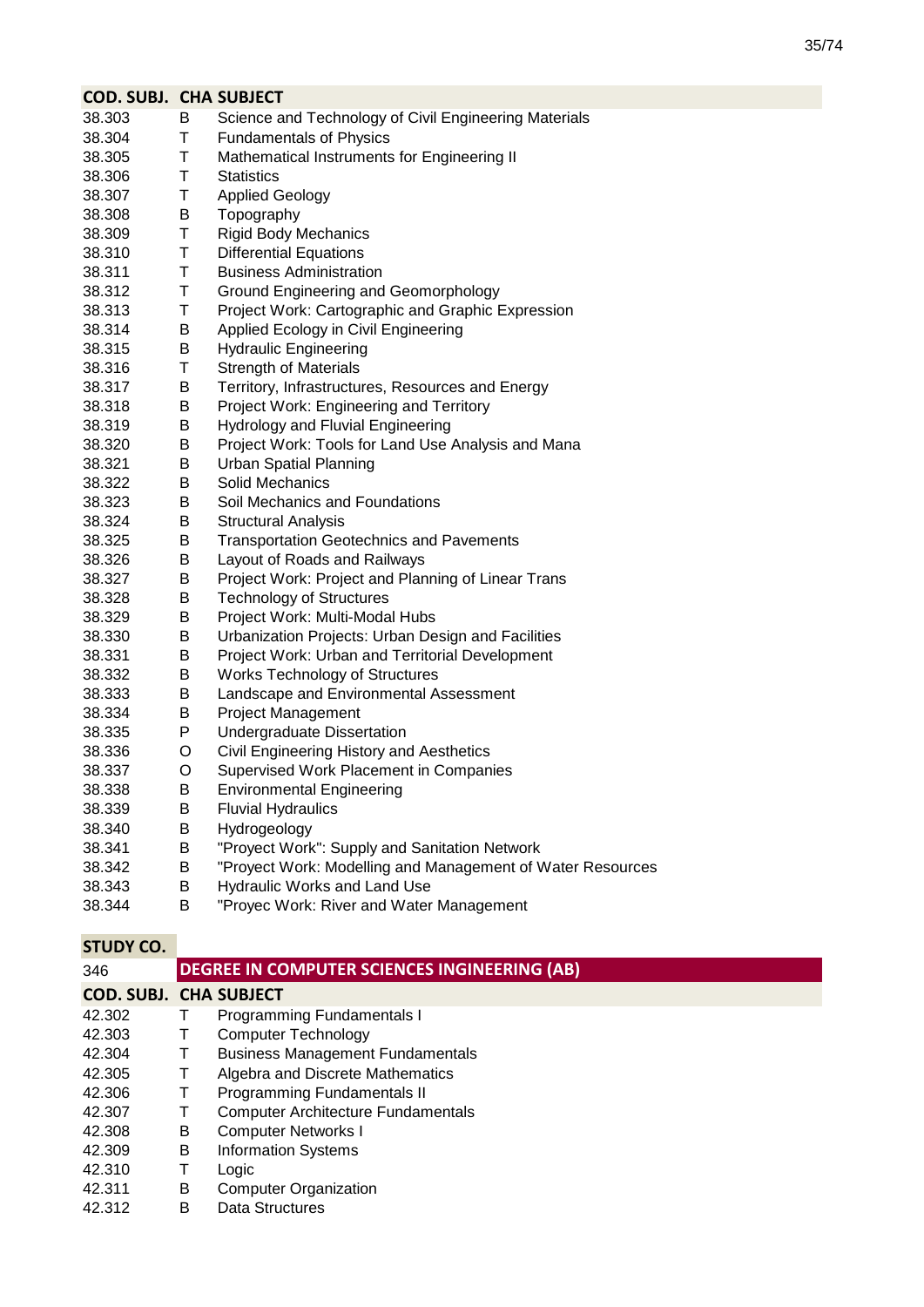| 42.313 | B | <b>Operating Systems I</b>                         |
|--------|---|----------------------------------------------------|
| 42.314 | B | Software Engineering I                             |
| 42.315 | Τ | <b>Statistics</b>                                  |
| 42.316 | B | Programming Methodology                            |
| 42.317 | В | Concurrent and Real Time Programming               |
| 42.318 | B | <b>Computer Networks II</b>                        |
| 42.319 | B | Databases                                          |
| 42.320 | B | Human-Computer Interaction I                       |
| 42.321 | В | <b>Intelligent Systems</b>                         |
| 42.322 | В | <b>Distributed Systems</b>                         |
| 42.323 | В | <b>Computer Architecture</b>                       |
|        |   |                                                    |
| 42.324 | В | Software Engineering II                            |
| 42.325 | B | Professional Skills in Computer Science            |
| 42.326 | В | <b>Requirements Engineering</b>                    |
| 42.327 | В | Software Design                                    |
| 42.328 | Β | Database Development                               |
| 42.329 | Β | <b>Enterprise Information Systems</b>              |
| 42.330 | В | <b>Software Engineering Processes</b>              |
| 42.331 | В | <b>Quality of Software Systems</b>                 |
| 42.332 | В | Software Project Management                        |
| 42.333 | В | Security of Software Systems                       |
| 42.334 | В | <b>Operating Systems II</b>                        |
| 42.335 | B | Microprocessor-Based System Design                 |
| 42.336 | B | Network Management                                 |
| 42.337 | B | Network Infrastructure Design                      |
| 42.338 | В | <b>Advanced Computers</b>                          |
| 42.339 | В | <b>Embedded Systems</b>                            |
| 42.340 | B | <b>Network Security</b>                            |
| 42.341 | Β | Systems and Services Planning and Integration      |
| 42.342 | Β | Automata Theory and Computation                    |
| 42.343 | Β | Declarative Programming                            |
| 42.344 | Β | Algorithm Design                                   |
| 42.345 | Β | Knowledge-Based Systems                            |
| 42.346 | В | Multi-Agent Systems                                |
| 42.347 | В | <b>Interactive Systems Design</b>                  |
| 42.348 | в | Data Mining                                        |
| 42.349 | B | Compilers                                          |
|        |   |                                                    |
| 42.350 | B | <b>Integration of Computing Systems</b>            |
| 42.351 | B | Human-Computer Interaction II                      |
| 42.352 | B | Network Design and Management                      |
| 42.353 | B | <b>Information Systems Management</b>              |
| 42.354 | B | Web Technologies and Systems                       |
| 42.355 | B | <b>Electronic Commerce</b>                         |
| 42.356 | B | Multimedia                                         |
| 42.357 | B | Security in Computing Systems                      |
| 42.358 | P | <b>Undergraduate Dissertation</b>                  |
| 42.361 | O | Robotic Autonomy                                   |
| 42.362 | O | <b>Computer Vision and Pattern Recognition</b>     |
| 42.363 | O | <b>Operations Research</b>                         |
| 42.364 | O | Cryptography                                       |
| 42.365 | O | <b>Business Administration Techniques</b>          |
| 42.366 | O | <b>Information Systems Auditing</b>                |
| 42.367 | O | Web and Services Engineering                       |
| 42.368 | O | Advanced Techniques for Software Development       |
| 42.369 | O | Advanced User Interface Design                     |
| 42.370 | O | Spoken and Written Communication Skills in English |
| 42.371 | O | <b>Wireless Devices and Networks</b>               |
| 42.372 | O | <b>Network Optimization</b>                        |
| 42.373 | O | VIsi Design                                        |
|        |   |                                                    |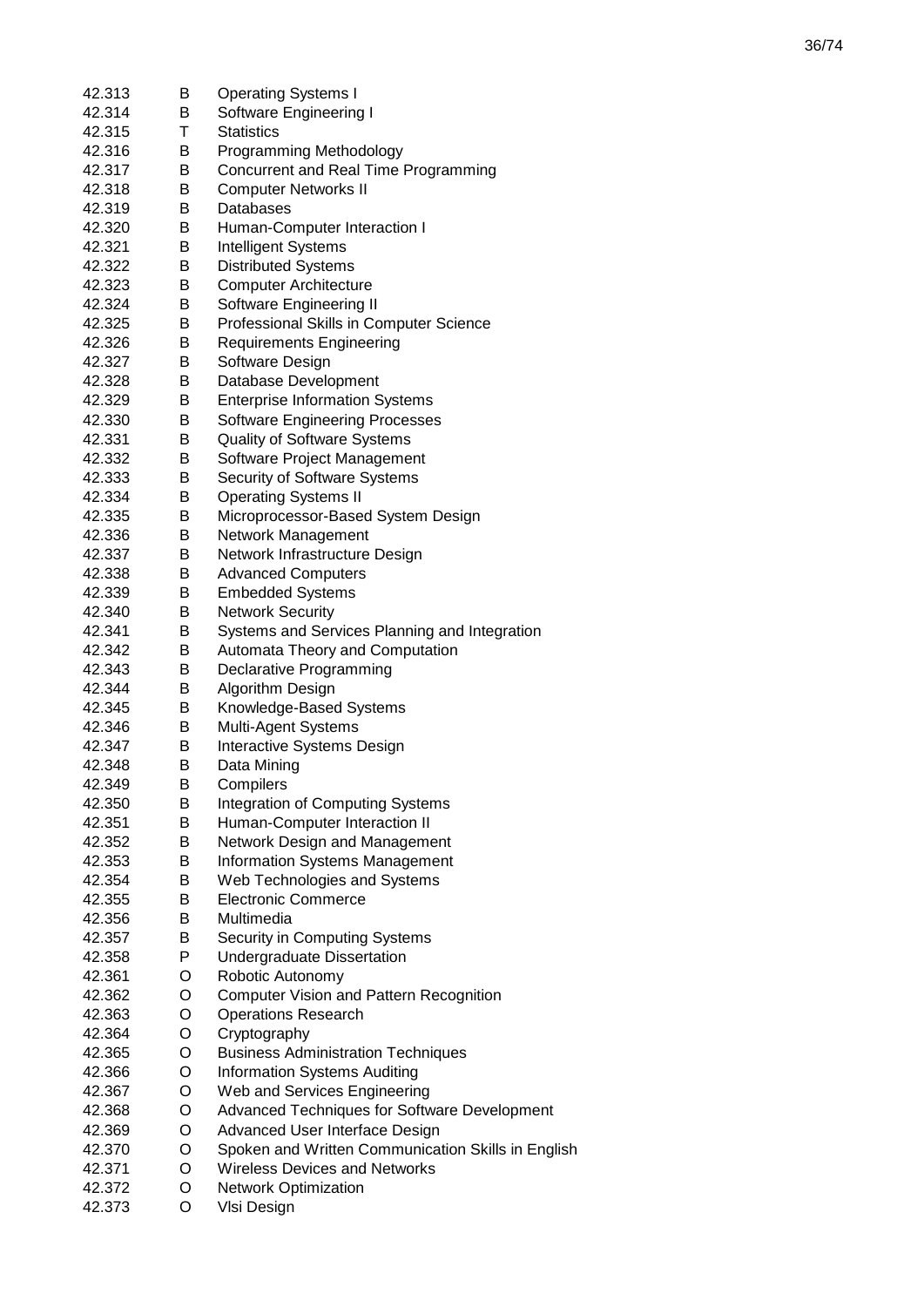| 42.375<br><b>Parallel Programming</b><br>O<br>42.376<br><b>Computer Graphics</b><br>O<br><b>Graphic Design and Animation</b><br>42.377<br>O<br>Artificial Intelligence in Video Games<br>42.378<br>O<br>42.379<br>Video Games and Virtual Reality<br>O<br>42.380<br><b>Graphics Accelerators</b><br>O<br>42.399<br>O<br><b>Work Placement</b><br><b>STUDY CO.</b><br>DEGREE IN COMPUTER SCIENCES INGINEERING (CR)<br>347<br><b>COD. SUBJ. CHA SUBJECT</b><br>42.300<br>Τ<br><b>Calculus and Numerical Methods</b><br>T<br>42.301<br><b>Physics for Computer Science</b><br>42.302<br>Τ<br>Programming Fundamentals I<br>42.303<br>Τ<br><b>Computer Technology</b><br>T<br>42.304<br><b>Business Management Fundamentals</b><br>42.305<br>Τ<br>Algebra and Discrete Mathematics<br>42.306<br>Τ<br><b>Programming Fundamentals II</b><br>42.307<br>Τ<br><b>Computer Architecture Fundamentals</b><br>42.308<br><b>Computer Networks I</b><br>В<br>42.309<br>B<br><b>Information Systems</b><br>42.310<br>Τ<br>Logic<br>42.311<br><b>Computer Organization</b><br>Β<br>42.312<br>Β<br>Data Structures<br>42.313<br><b>Operating Systems I</b><br>В<br>42.314<br>B<br>Software Engineering I<br>42.315<br>Τ<br><b>Statistics</b><br>42.316<br>В<br>Programming Methodology<br>B<br>Concurrent and Real Time Programming<br>42.317<br>42.318<br>Β<br><b>Computer Networks II</b><br>Databases<br>42.319<br>Β<br>Β<br>Human-Computer Interaction I<br>42.320<br>42.321<br>B<br>Intelligent Systems<br><b>Distributed Systems</b><br>42.322<br>В<br><b>Computer Architecture</b><br>42.323<br>В<br>B<br>Software Engineering II<br>42.324<br>42.325<br>Professional Skills in Computer Science<br>Β<br>42.326<br>Β<br><b>Requirements Engineering</b><br>42.327<br>Β<br>Software Design<br>42.328<br>Β<br>Database Development<br>42.329<br>Β<br><b>Enterprise Information Systems</b><br>42.330<br>Β<br><b>Software Engineering Processes</b><br>42.331<br>Β<br><b>Quality of Software Systems</b><br>42.332<br>Β<br>Software Project Management<br>Security of Software Systems<br>42.333<br>Β<br>42.334<br>Β<br><b>Operating Systems II</b><br>42.335<br>Β<br>Microprocessor-Based System Design<br>42.336<br>В<br>Network Management<br>42.337<br>Β<br>Network Infrastructure Design<br>42.338<br>Β<br><b>Advanced Computers</b><br>42.339<br>Β<br><b>Embedded Systems</b><br>42.340<br><b>Network Security</b><br>Β<br>42.341<br>Β<br>Systems and Services Planning and Integration<br>42.342<br>Β<br>Automata Theory and Computation<br>B<br>42.343<br>Declarative Programming<br>42.344<br>Β<br>Algorithm Design<br>42.345<br>Β<br>Knowledge-Based Systems<br>42.346<br>Β<br>Multi-Agent Systems | 42.374 | O | Data Acquisition |
|--------------------------------------------------------------------------------------------------------------------------------------------------------------------------------------------------------------------------------------------------------------------------------------------------------------------------------------------------------------------------------------------------------------------------------------------------------------------------------------------------------------------------------------------------------------------------------------------------------------------------------------------------------------------------------------------------------------------------------------------------------------------------------------------------------------------------------------------------------------------------------------------------------------------------------------------------------------------------------------------------------------------------------------------------------------------------------------------------------------------------------------------------------------------------------------------------------------------------------------------------------------------------------------------------------------------------------------------------------------------------------------------------------------------------------------------------------------------------------------------------------------------------------------------------------------------------------------------------------------------------------------------------------------------------------------------------------------------------------------------------------------------------------------------------------------------------------------------------------------------------------------------------------------------------------------------------------------------------------------------------------------------------------------------------------------------------------------------------------------------------------------------------------------------------------------------------------------------------------------------------------------------------------------------------------------------------------------------------------------------------------------------------------------------------------------------------------------------------------------------------------------------------------------------------------------------------------------------------------------------------------------------------------------------------------------------------|--------|---|------------------|
|                                                                                                                                                                                                                                                                                                                                                                                                                                                                                                                                                                                                                                                                                                                                                                                                                                                                                                                                                                                                                                                                                                                                                                                                                                                                                                                                                                                                                                                                                                                                                                                                                                                                                                                                                                                                                                                                                                                                                                                                                                                                                                                                                                                                                                                                                                                                                                                                                                                                                                                                                                                                                                                                                                  |        |   |                  |
|                                                                                                                                                                                                                                                                                                                                                                                                                                                                                                                                                                                                                                                                                                                                                                                                                                                                                                                                                                                                                                                                                                                                                                                                                                                                                                                                                                                                                                                                                                                                                                                                                                                                                                                                                                                                                                                                                                                                                                                                                                                                                                                                                                                                                                                                                                                                                                                                                                                                                                                                                                                                                                                                                                  |        |   |                  |
|                                                                                                                                                                                                                                                                                                                                                                                                                                                                                                                                                                                                                                                                                                                                                                                                                                                                                                                                                                                                                                                                                                                                                                                                                                                                                                                                                                                                                                                                                                                                                                                                                                                                                                                                                                                                                                                                                                                                                                                                                                                                                                                                                                                                                                                                                                                                                                                                                                                                                                                                                                                                                                                                                                  |        |   |                  |
|                                                                                                                                                                                                                                                                                                                                                                                                                                                                                                                                                                                                                                                                                                                                                                                                                                                                                                                                                                                                                                                                                                                                                                                                                                                                                                                                                                                                                                                                                                                                                                                                                                                                                                                                                                                                                                                                                                                                                                                                                                                                                                                                                                                                                                                                                                                                                                                                                                                                                                                                                                                                                                                                                                  |        |   |                  |
|                                                                                                                                                                                                                                                                                                                                                                                                                                                                                                                                                                                                                                                                                                                                                                                                                                                                                                                                                                                                                                                                                                                                                                                                                                                                                                                                                                                                                                                                                                                                                                                                                                                                                                                                                                                                                                                                                                                                                                                                                                                                                                                                                                                                                                                                                                                                                                                                                                                                                                                                                                                                                                                                                                  |        |   |                  |
|                                                                                                                                                                                                                                                                                                                                                                                                                                                                                                                                                                                                                                                                                                                                                                                                                                                                                                                                                                                                                                                                                                                                                                                                                                                                                                                                                                                                                                                                                                                                                                                                                                                                                                                                                                                                                                                                                                                                                                                                                                                                                                                                                                                                                                                                                                                                                                                                                                                                                                                                                                                                                                                                                                  |        |   |                  |
|                                                                                                                                                                                                                                                                                                                                                                                                                                                                                                                                                                                                                                                                                                                                                                                                                                                                                                                                                                                                                                                                                                                                                                                                                                                                                                                                                                                                                                                                                                                                                                                                                                                                                                                                                                                                                                                                                                                                                                                                                                                                                                                                                                                                                                                                                                                                                                                                                                                                                                                                                                                                                                                                                                  |        |   |                  |
|                                                                                                                                                                                                                                                                                                                                                                                                                                                                                                                                                                                                                                                                                                                                                                                                                                                                                                                                                                                                                                                                                                                                                                                                                                                                                                                                                                                                                                                                                                                                                                                                                                                                                                                                                                                                                                                                                                                                                                                                                                                                                                                                                                                                                                                                                                                                                                                                                                                                                                                                                                                                                                                                                                  |        |   |                  |
|                                                                                                                                                                                                                                                                                                                                                                                                                                                                                                                                                                                                                                                                                                                                                                                                                                                                                                                                                                                                                                                                                                                                                                                                                                                                                                                                                                                                                                                                                                                                                                                                                                                                                                                                                                                                                                                                                                                                                                                                                                                                                                                                                                                                                                                                                                                                                                                                                                                                                                                                                                                                                                                                                                  |        |   |                  |
|                                                                                                                                                                                                                                                                                                                                                                                                                                                                                                                                                                                                                                                                                                                                                                                                                                                                                                                                                                                                                                                                                                                                                                                                                                                                                                                                                                                                                                                                                                                                                                                                                                                                                                                                                                                                                                                                                                                                                                                                                                                                                                                                                                                                                                                                                                                                                                                                                                                                                                                                                                                                                                                                                                  |        |   |                  |
|                                                                                                                                                                                                                                                                                                                                                                                                                                                                                                                                                                                                                                                                                                                                                                                                                                                                                                                                                                                                                                                                                                                                                                                                                                                                                                                                                                                                                                                                                                                                                                                                                                                                                                                                                                                                                                                                                                                                                                                                                                                                                                                                                                                                                                                                                                                                                                                                                                                                                                                                                                                                                                                                                                  |        |   |                  |
|                                                                                                                                                                                                                                                                                                                                                                                                                                                                                                                                                                                                                                                                                                                                                                                                                                                                                                                                                                                                                                                                                                                                                                                                                                                                                                                                                                                                                                                                                                                                                                                                                                                                                                                                                                                                                                                                                                                                                                                                                                                                                                                                                                                                                                                                                                                                                                                                                                                                                                                                                                                                                                                                                                  |        |   |                  |
|                                                                                                                                                                                                                                                                                                                                                                                                                                                                                                                                                                                                                                                                                                                                                                                                                                                                                                                                                                                                                                                                                                                                                                                                                                                                                                                                                                                                                                                                                                                                                                                                                                                                                                                                                                                                                                                                                                                                                                                                                                                                                                                                                                                                                                                                                                                                                                                                                                                                                                                                                                                                                                                                                                  |        |   |                  |
|                                                                                                                                                                                                                                                                                                                                                                                                                                                                                                                                                                                                                                                                                                                                                                                                                                                                                                                                                                                                                                                                                                                                                                                                                                                                                                                                                                                                                                                                                                                                                                                                                                                                                                                                                                                                                                                                                                                                                                                                                                                                                                                                                                                                                                                                                                                                                                                                                                                                                                                                                                                                                                                                                                  |        |   |                  |
|                                                                                                                                                                                                                                                                                                                                                                                                                                                                                                                                                                                                                                                                                                                                                                                                                                                                                                                                                                                                                                                                                                                                                                                                                                                                                                                                                                                                                                                                                                                                                                                                                                                                                                                                                                                                                                                                                                                                                                                                                                                                                                                                                                                                                                                                                                                                                                                                                                                                                                                                                                                                                                                                                                  |        |   |                  |
|                                                                                                                                                                                                                                                                                                                                                                                                                                                                                                                                                                                                                                                                                                                                                                                                                                                                                                                                                                                                                                                                                                                                                                                                                                                                                                                                                                                                                                                                                                                                                                                                                                                                                                                                                                                                                                                                                                                                                                                                                                                                                                                                                                                                                                                                                                                                                                                                                                                                                                                                                                                                                                                                                                  |        |   |                  |
|                                                                                                                                                                                                                                                                                                                                                                                                                                                                                                                                                                                                                                                                                                                                                                                                                                                                                                                                                                                                                                                                                                                                                                                                                                                                                                                                                                                                                                                                                                                                                                                                                                                                                                                                                                                                                                                                                                                                                                                                                                                                                                                                                                                                                                                                                                                                                                                                                                                                                                                                                                                                                                                                                                  |        |   |                  |
|                                                                                                                                                                                                                                                                                                                                                                                                                                                                                                                                                                                                                                                                                                                                                                                                                                                                                                                                                                                                                                                                                                                                                                                                                                                                                                                                                                                                                                                                                                                                                                                                                                                                                                                                                                                                                                                                                                                                                                                                                                                                                                                                                                                                                                                                                                                                                                                                                                                                                                                                                                                                                                                                                                  |        |   |                  |
|                                                                                                                                                                                                                                                                                                                                                                                                                                                                                                                                                                                                                                                                                                                                                                                                                                                                                                                                                                                                                                                                                                                                                                                                                                                                                                                                                                                                                                                                                                                                                                                                                                                                                                                                                                                                                                                                                                                                                                                                                                                                                                                                                                                                                                                                                                                                                                                                                                                                                                                                                                                                                                                                                                  |        |   |                  |
|                                                                                                                                                                                                                                                                                                                                                                                                                                                                                                                                                                                                                                                                                                                                                                                                                                                                                                                                                                                                                                                                                                                                                                                                                                                                                                                                                                                                                                                                                                                                                                                                                                                                                                                                                                                                                                                                                                                                                                                                                                                                                                                                                                                                                                                                                                                                                                                                                                                                                                                                                                                                                                                                                                  |        |   |                  |
|                                                                                                                                                                                                                                                                                                                                                                                                                                                                                                                                                                                                                                                                                                                                                                                                                                                                                                                                                                                                                                                                                                                                                                                                                                                                                                                                                                                                                                                                                                                                                                                                                                                                                                                                                                                                                                                                                                                                                                                                                                                                                                                                                                                                                                                                                                                                                                                                                                                                                                                                                                                                                                                                                                  |        |   |                  |
|                                                                                                                                                                                                                                                                                                                                                                                                                                                                                                                                                                                                                                                                                                                                                                                                                                                                                                                                                                                                                                                                                                                                                                                                                                                                                                                                                                                                                                                                                                                                                                                                                                                                                                                                                                                                                                                                                                                                                                                                                                                                                                                                                                                                                                                                                                                                                                                                                                                                                                                                                                                                                                                                                                  |        |   |                  |
|                                                                                                                                                                                                                                                                                                                                                                                                                                                                                                                                                                                                                                                                                                                                                                                                                                                                                                                                                                                                                                                                                                                                                                                                                                                                                                                                                                                                                                                                                                                                                                                                                                                                                                                                                                                                                                                                                                                                                                                                                                                                                                                                                                                                                                                                                                                                                                                                                                                                                                                                                                                                                                                                                                  |        |   |                  |
|                                                                                                                                                                                                                                                                                                                                                                                                                                                                                                                                                                                                                                                                                                                                                                                                                                                                                                                                                                                                                                                                                                                                                                                                                                                                                                                                                                                                                                                                                                                                                                                                                                                                                                                                                                                                                                                                                                                                                                                                                                                                                                                                                                                                                                                                                                                                                                                                                                                                                                                                                                                                                                                                                                  |        |   |                  |
|                                                                                                                                                                                                                                                                                                                                                                                                                                                                                                                                                                                                                                                                                                                                                                                                                                                                                                                                                                                                                                                                                                                                                                                                                                                                                                                                                                                                                                                                                                                                                                                                                                                                                                                                                                                                                                                                                                                                                                                                                                                                                                                                                                                                                                                                                                                                                                                                                                                                                                                                                                                                                                                                                                  |        |   |                  |
|                                                                                                                                                                                                                                                                                                                                                                                                                                                                                                                                                                                                                                                                                                                                                                                                                                                                                                                                                                                                                                                                                                                                                                                                                                                                                                                                                                                                                                                                                                                                                                                                                                                                                                                                                                                                                                                                                                                                                                                                                                                                                                                                                                                                                                                                                                                                                                                                                                                                                                                                                                                                                                                                                                  |        |   |                  |
|                                                                                                                                                                                                                                                                                                                                                                                                                                                                                                                                                                                                                                                                                                                                                                                                                                                                                                                                                                                                                                                                                                                                                                                                                                                                                                                                                                                                                                                                                                                                                                                                                                                                                                                                                                                                                                                                                                                                                                                                                                                                                                                                                                                                                                                                                                                                                                                                                                                                                                                                                                                                                                                                                                  |        |   |                  |
|                                                                                                                                                                                                                                                                                                                                                                                                                                                                                                                                                                                                                                                                                                                                                                                                                                                                                                                                                                                                                                                                                                                                                                                                                                                                                                                                                                                                                                                                                                                                                                                                                                                                                                                                                                                                                                                                                                                                                                                                                                                                                                                                                                                                                                                                                                                                                                                                                                                                                                                                                                                                                                                                                                  |        |   |                  |
|                                                                                                                                                                                                                                                                                                                                                                                                                                                                                                                                                                                                                                                                                                                                                                                                                                                                                                                                                                                                                                                                                                                                                                                                                                                                                                                                                                                                                                                                                                                                                                                                                                                                                                                                                                                                                                                                                                                                                                                                                                                                                                                                                                                                                                                                                                                                                                                                                                                                                                                                                                                                                                                                                                  |        |   |                  |
|                                                                                                                                                                                                                                                                                                                                                                                                                                                                                                                                                                                                                                                                                                                                                                                                                                                                                                                                                                                                                                                                                                                                                                                                                                                                                                                                                                                                                                                                                                                                                                                                                                                                                                                                                                                                                                                                                                                                                                                                                                                                                                                                                                                                                                                                                                                                                                                                                                                                                                                                                                                                                                                                                                  |        |   |                  |
|                                                                                                                                                                                                                                                                                                                                                                                                                                                                                                                                                                                                                                                                                                                                                                                                                                                                                                                                                                                                                                                                                                                                                                                                                                                                                                                                                                                                                                                                                                                                                                                                                                                                                                                                                                                                                                                                                                                                                                                                                                                                                                                                                                                                                                                                                                                                                                                                                                                                                                                                                                                                                                                                                                  |        |   |                  |
|                                                                                                                                                                                                                                                                                                                                                                                                                                                                                                                                                                                                                                                                                                                                                                                                                                                                                                                                                                                                                                                                                                                                                                                                                                                                                                                                                                                                                                                                                                                                                                                                                                                                                                                                                                                                                                                                                                                                                                                                                                                                                                                                                                                                                                                                                                                                                                                                                                                                                                                                                                                                                                                                                                  |        |   |                  |
|                                                                                                                                                                                                                                                                                                                                                                                                                                                                                                                                                                                                                                                                                                                                                                                                                                                                                                                                                                                                                                                                                                                                                                                                                                                                                                                                                                                                                                                                                                                                                                                                                                                                                                                                                                                                                                                                                                                                                                                                                                                                                                                                                                                                                                                                                                                                                                                                                                                                                                                                                                                                                                                                                                  |        |   |                  |
|                                                                                                                                                                                                                                                                                                                                                                                                                                                                                                                                                                                                                                                                                                                                                                                                                                                                                                                                                                                                                                                                                                                                                                                                                                                                                                                                                                                                                                                                                                                                                                                                                                                                                                                                                                                                                                                                                                                                                                                                                                                                                                                                                                                                                                                                                                                                                                                                                                                                                                                                                                                                                                                                                                  |        |   |                  |
|                                                                                                                                                                                                                                                                                                                                                                                                                                                                                                                                                                                                                                                                                                                                                                                                                                                                                                                                                                                                                                                                                                                                                                                                                                                                                                                                                                                                                                                                                                                                                                                                                                                                                                                                                                                                                                                                                                                                                                                                                                                                                                                                                                                                                                                                                                                                                                                                                                                                                                                                                                                                                                                                                                  |        |   |                  |
|                                                                                                                                                                                                                                                                                                                                                                                                                                                                                                                                                                                                                                                                                                                                                                                                                                                                                                                                                                                                                                                                                                                                                                                                                                                                                                                                                                                                                                                                                                                                                                                                                                                                                                                                                                                                                                                                                                                                                                                                                                                                                                                                                                                                                                                                                                                                                                                                                                                                                                                                                                                                                                                                                                  |        |   |                  |
|                                                                                                                                                                                                                                                                                                                                                                                                                                                                                                                                                                                                                                                                                                                                                                                                                                                                                                                                                                                                                                                                                                                                                                                                                                                                                                                                                                                                                                                                                                                                                                                                                                                                                                                                                                                                                                                                                                                                                                                                                                                                                                                                                                                                                                                                                                                                                                                                                                                                                                                                                                                                                                                                                                  |        |   |                  |
|                                                                                                                                                                                                                                                                                                                                                                                                                                                                                                                                                                                                                                                                                                                                                                                                                                                                                                                                                                                                                                                                                                                                                                                                                                                                                                                                                                                                                                                                                                                                                                                                                                                                                                                                                                                                                                                                                                                                                                                                                                                                                                                                                                                                                                                                                                                                                                                                                                                                                                                                                                                                                                                                                                  |        |   |                  |
|                                                                                                                                                                                                                                                                                                                                                                                                                                                                                                                                                                                                                                                                                                                                                                                                                                                                                                                                                                                                                                                                                                                                                                                                                                                                                                                                                                                                                                                                                                                                                                                                                                                                                                                                                                                                                                                                                                                                                                                                                                                                                                                                                                                                                                                                                                                                                                                                                                                                                                                                                                                                                                                                                                  |        |   |                  |
|                                                                                                                                                                                                                                                                                                                                                                                                                                                                                                                                                                                                                                                                                                                                                                                                                                                                                                                                                                                                                                                                                                                                                                                                                                                                                                                                                                                                                                                                                                                                                                                                                                                                                                                                                                                                                                                                                                                                                                                                                                                                                                                                                                                                                                                                                                                                                                                                                                                                                                                                                                                                                                                                                                  |        |   |                  |
|                                                                                                                                                                                                                                                                                                                                                                                                                                                                                                                                                                                                                                                                                                                                                                                                                                                                                                                                                                                                                                                                                                                                                                                                                                                                                                                                                                                                                                                                                                                                                                                                                                                                                                                                                                                                                                                                                                                                                                                                                                                                                                                                                                                                                                                                                                                                                                                                                                                                                                                                                                                                                                                                                                  |        |   |                  |
|                                                                                                                                                                                                                                                                                                                                                                                                                                                                                                                                                                                                                                                                                                                                                                                                                                                                                                                                                                                                                                                                                                                                                                                                                                                                                                                                                                                                                                                                                                                                                                                                                                                                                                                                                                                                                                                                                                                                                                                                                                                                                                                                                                                                                                                                                                                                                                                                                                                                                                                                                                                                                                                                                                  |        |   |                  |
|                                                                                                                                                                                                                                                                                                                                                                                                                                                                                                                                                                                                                                                                                                                                                                                                                                                                                                                                                                                                                                                                                                                                                                                                                                                                                                                                                                                                                                                                                                                                                                                                                                                                                                                                                                                                                                                                                                                                                                                                                                                                                                                                                                                                                                                                                                                                                                                                                                                                                                                                                                                                                                                                                                  |        |   |                  |
|                                                                                                                                                                                                                                                                                                                                                                                                                                                                                                                                                                                                                                                                                                                                                                                                                                                                                                                                                                                                                                                                                                                                                                                                                                                                                                                                                                                                                                                                                                                                                                                                                                                                                                                                                                                                                                                                                                                                                                                                                                                                                                                                                                                                                                                                                                                                                                                                                                                                                                                                                                                                                                                                                                  |        |   |                  |
|                                                                                                                                                                                                                                                                                                                                                                                                                                                                                                                                                                                                                                                                                                                                                                                                                                                                                                                                                                                                                                                                                                                                                                                                                                                                                                                                                                                                                                                                                                                                                                                                                                                                                                                                                                                                                                                                                                                                                                                                                                                                                                                                                                                                                                                                                                                                                                                                                                                                                                                                                                                                                                                                                                  |        |   |                  |
|                                                                                                                                                                                                                                                                                                                                                                                                                                                                                                                                                                                                                                                                                                                                                                                                                                                                                                                                                                                                                                                                                                                                                                                                                                                                                                                                                                                                                                                                                                                                                                                                                                                                                                                                                                                                                                                                                                                                                                                                                                                                                                                                                                                                                                                                                                                                                                                                                                                                                                                                                                                                                                                                                                  |        |   |                  |
|                                                                                                                                                                                                                                                                                                                                                                                                                                                                                                                                                                                                                                                                                                                                                                                                                                                                                                                                                                                                                                                                                                                                                                                                                                                                                                                                                                                                                                                                                                                                                                                                                                                                                                                                                                                                                                                                                                                                                                                                                                                                                                                                                                                                                                                                                                                                                                                                                                                                                                                                                                                                                                                                                                  |        |   |                  |
|                                                                                                                                                                                                                                                                                                                                                                                                                                                                                                                                                                                                                                                                                                                                                                                                                                                                                                                                                                                                                                                                                                                                                                                                                                                                                                                                                                                                                                                                                                                                                                                                                                                                                                                                                                                                                                                                                                                                                                                                                                                                                                                                                                                                                                                                                                                                                                                                                                                                                                                                                                                                                                                                                                  |        |   |                  |
|                                                                                                                                                                                                                                                                                                                                                                                                                                                                                                                                                                                                                                                                                                                                                                                                                                                                                                                                                                                                                                                                                                                                                                                                                                                                                                                                                                                                                                                                                                                                                                                                                                                                                                                                                                                                                                                                                                                                                                                                                                                                                                                                                                                                                                                                                                                                                                                                                                                                                                                                                                                                                                                                                                  |        |   |                  |
|                                                                                                                                                                                                                                                                                                                                                                                                                                                                                                                                                                                                                                                                                                                                                                                                                                                                                                                                                                                                                                                                                                                                                                                                                                                                                                                                                                                                                                                                                                                                                                                                                                                                                                                                                                                                                                                                                                                                                                                                                                                                                                                                                                                                                                                                                                                                                                                                                                                                                                                                                                                                                                                                                                  |        |   |                  |
|                                                                                                                                                                                                                                                                                                                                                                                                                                                                                                                                                                                                                                                                                                                                                                                                                                                                                                                                                                                                                                                                                                                                                                                                                                                                                                                                                                                                                                                                                                                                                                                                                                                                                                                                                                                                                                                                                                                                                                                                                                                                                                                                                                                                                                                                                                                                                                                                                                                                                                                                                                                                                                                                                                  |        |   |                  |
|                                                                                                                                                                                                                                                                                                                                                                                                                                                                                                                                                                                                                                                                                                                                                                                                                                                                                                                                                                                                                                                                                                                                                                                                                                                                                                                                                                                                                                                                                                                                                                                                                                                                                                                                                                                                                                                                                                                                                                                                                                                                                                                                                                                                                                                                                                                                                                                                                                                                                                                                                                                                                                                                                                  |        |   |                  |
|                                                                                                                                                                                                                                                                                                                                                                                                                                                                                                                                                                                                                                                                                                                                                                                                                                                                                                                                                                                                                                                                                                                                                                                                                                                                                                                                                                                                                                                                                                                                                                                                                                                                                                                                                                                                                                                                                                                                                                                                                                                                                                                                                                                                                                                                                                                                                                                                                                                                                                                                                                                                                                                                                                  |        |   |                  |
|                                                                                                                                                                                                                                                                                                                                                                                                                                                                                                                                                                                                                                                                                                                                                                                                                                                                                                                                                                                                                                                                                                                                                                                                                                                                                                                                                                                                                                                                                                                                                                                                                                                                                                                                                                                                                                                                                                                                                                                                                                                                                                                                                                                                                                                                                                                                                                                                                                                                                                                                                                                                                                                                                                  |        |   |                  |
|                                                                                                                                                                                                                                                                                                                                                                                                                                                                                                                                                                                                                                                                                                                                                                                                                                                                                                                                                                                                                                                                                                                                                                                                                                                                                                                                                                                                                                                                                                                                                                                                                                                                                                                                                                                                                                                                                                                                                                                                                                                                                                                                                                                                                                                                                                                                                                                                                                                                                                                                                                                                                                                                                                  |        |   |                  |
|                                                                                                                                                                                                                                                                                                                                                                                                                                                                                                                                                                                                                                                                                                                                                                                                                                                                                                                                                                                                                                                                                                                                                                                                                                                                                                                                                                                                                                                                                                                                                                                                                                                                                                                                                                                                                                                                                                                                                                                                                                                                                                                                                                                                                                                                                                                                                                                                                                                                                                                                                                                                                                                                                                  |        |   |                  |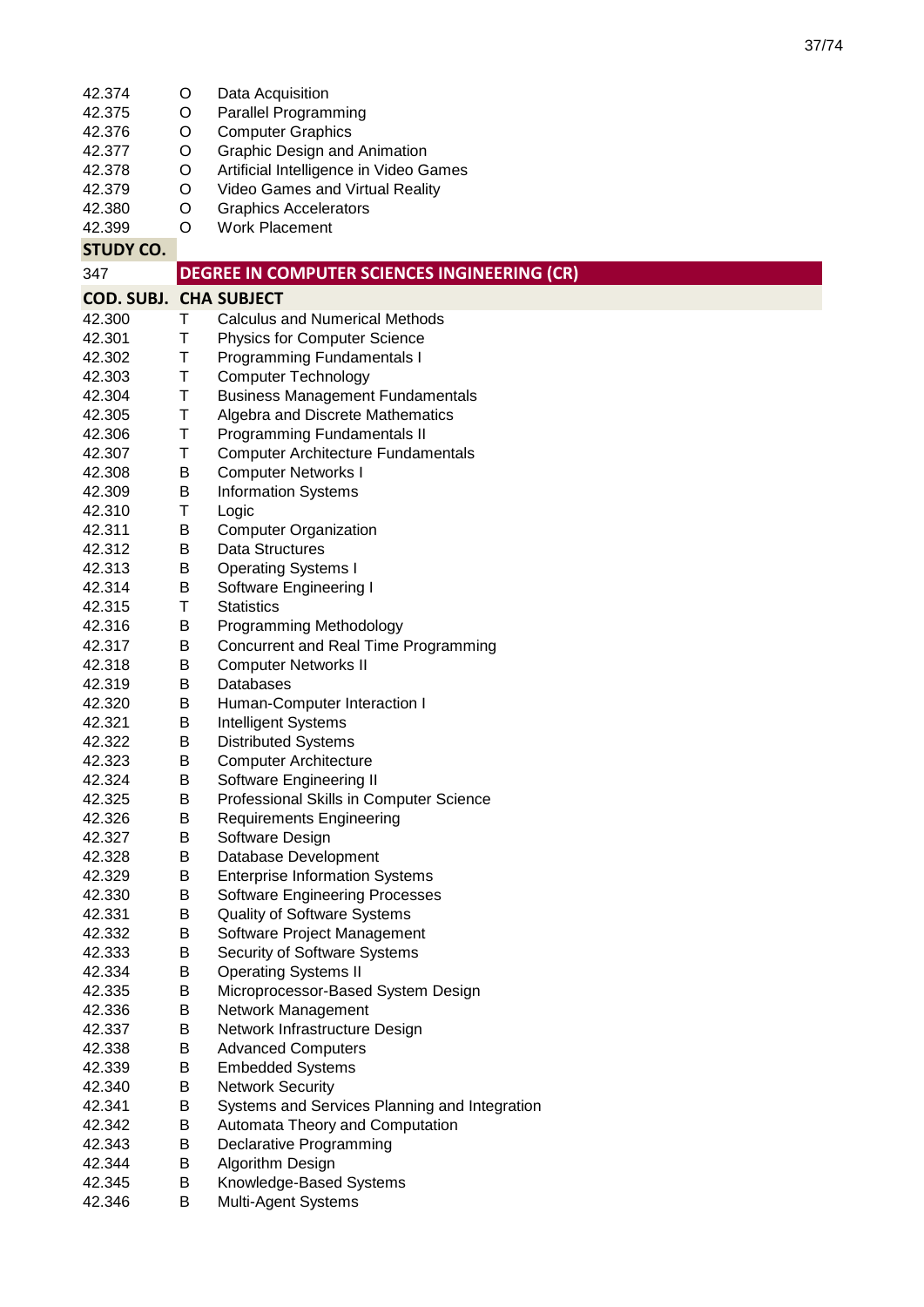| 42.347 | В | Interactive Systems Design               |
|--------|---|------------------------------------------|
| 42.348 | B | Data Mining                              |
| 42.349 | Β | Compilers                                |
| 42.350 | В | <b>Integration of Computing Systems</b>  |
| 42.351 | B | Human-Computer Interaction II            |
| 42.352 | B | Network Design and Management            |
| 42.353 | B | <b>Information Systems Management</b>    |
| 42.354 | B | Web Technologies and Systems             |
| 42.355 | B | <b>Electronic Commerce</b>               |
| 42.356 | B | Multimedia                               |
| 42.357 | B | Security in Computing Systems            |
| 42.358 | P | <b>Undergraduate Dissertation</b>        |
| 42.366 | O | <b>Information Systems Auditing</b>      |
| 42.373 | O | VIsi Design                              |
| 42.381 | O | <b>Business Engineering</b>              |
| 42.382 | O | <b>Advanced Databases</b>                |
| 42.383 | O | Services Engineering                     |
| 42.384 | O | Databases Administration                 |
| 42.385 | O | Industrial Production of Software        |
| 42.386 | O | Web System Development                   |
| 42.387 | O | <b>Computer Forensic Analysis</b>        |
| 42.388 | O | <b>History of Technology</b>             |
| 42.389 | O | <b>Statistics Methods in Engineering</b> |
| 42.390 | O | <b>Numerical Computational Methods</b>   |
| 42.391 | O | Optimization and Graph Theory            |
| 42.392 | O | <b>Techniques of Automated Learning</b>  |
| 42.393 | O | <b>Computer Graphics</b>                 |
| 42.394 | O | Digital Image Synthesis                  |
| 42.395 | O | <b>Mobile Networks and Services</b>      |
| 42.396 | O | Distributed Applications on Internet     |
| 42.397 | O | <b>Technical English I</b>               |
| 42.398 | O | <b>Technical English II</b>              |
| 42.399 | O | <b>Work Placement</b>                    |

42.400 B Web and Multimedia Development

| 351                           |   | <b>DEGREE IN MECHANIC ENGINEERING (ALM)</b>    |
|-------------------------------|---|------------------------------------------------|
| <b>COD. SUBJ. CHA SUBJECT</b> |   |                                                |
| 56.300                        | т | Algebra                                        |
| 56.301                        | т | Calculus I                                     |
| 56.302                        | Τ | Chemistry                                      |
| 56.303                        | Т | Physics                                        |
| 56.304                        | Τ | <b>Computer Engineering</b>                    |
| 56.305                        | Τ | <b>Engineering Graphics I</b>                  |
| 56.306                        | Τ | Calculus II                                    |
| 56.307                        | т | <b>Statistics</b>                              |
| 56.308                        | В | <b>Environmental Technology</b>                |
| 56.309                        | B | <b>Engineering Graphics II</b>                 |
| 56.310                        | B | <b>Strength of Materials</b>                   |
| 56.311                        | Τ | <b>Advanced Mathematics</b>                    |
| 56.312                        | В | <b>Electrical Technology</b>                   |
| 56.313                        | В | <b>Materials Science</b>                       |
| 56.314                        | В | Mechanism and Machine Theory                   |
| 56.315                        | B | <b>Mechanics of Deformable Solids</b>          |
| 56.316                        | Τ | <b>Business Management</b>                     |
| 56.317                        | B | <b>Fluid Mechanics</b>                         |
| 56.318                        | B | Electronics and Automation                     |
| 56.319                        | B | Manufacturing System and Industrial Management |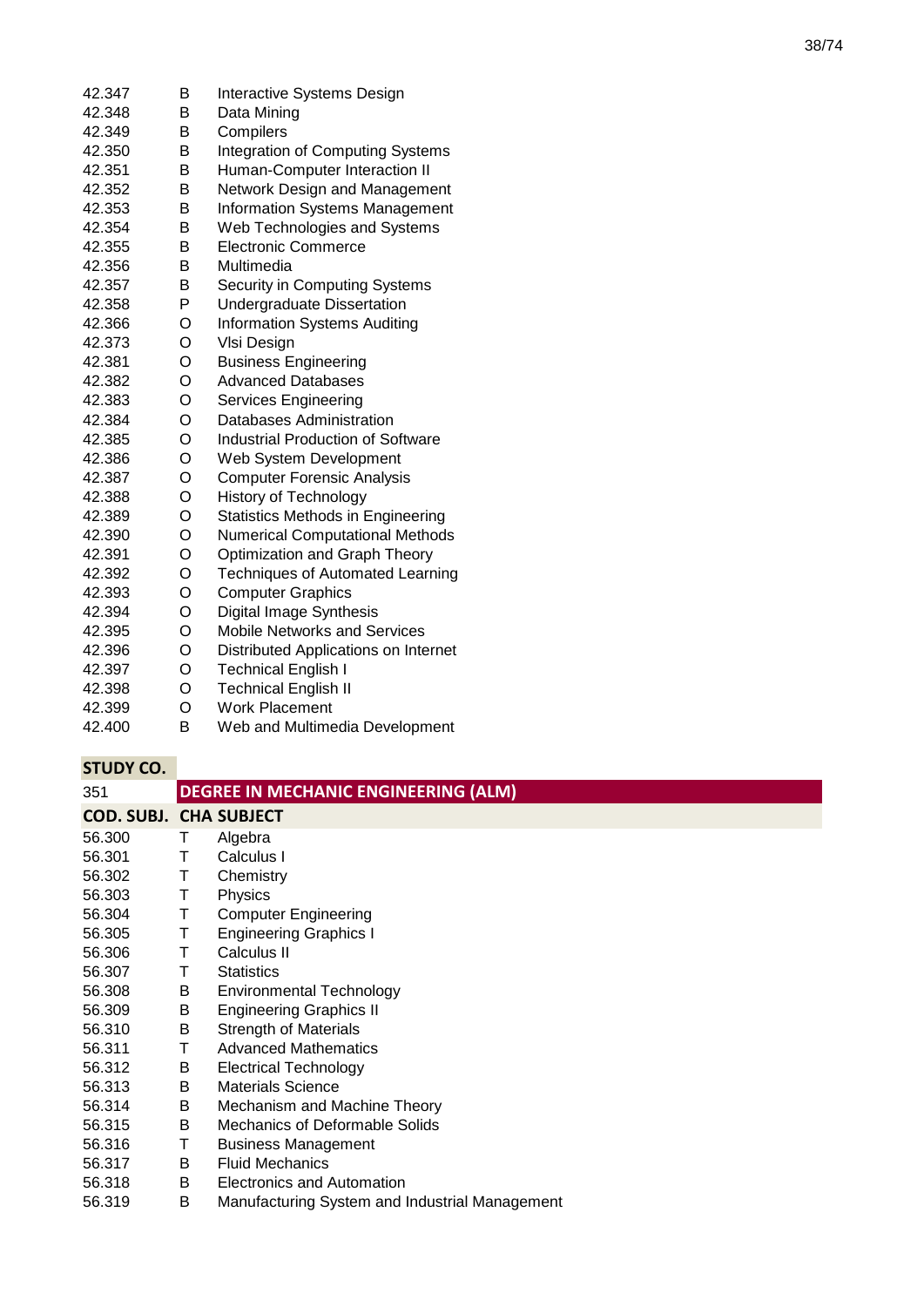| 56.320                        | B       | Metallic and Concrete Structures: Design and Calcu |
|-------------------------------|---------|----------------------------------------------------|
| 56.321                        | В       | <b>Engineering Thermodynamics</b>                  |
| 56.322                        | В       | Systems and Fluid Machines                         |
| 56.323                        | В       | Advanced Mechanism and Machine Theory              |
| 56.324                        | В       | <b>Materials Engineering and Technology</b>        |
| 56.325                        | B       | Manufacturing Technology                           |
| 56.326                        | B       | <b>Thermal Engineering</b>                         |
| 56.327                        | B       | Theory of Structures and Industrial Constructions  |
| 56.328                        | B       | Design, Calculus and Testing of Machines           |
| 56.329                        | B       | <b>Engineering Projects</b>                        |
| 56.330                        | P       | Undergraduate Dissertation                         |
| 56.349                        | O       | <b>Work Placement</b>                              |
| 56.350                        | O       | General Installations and Systems I                |
| 56.351                        | O       | <b>Metallic and Concrete Structures</b>            |
| 56.352                        | O       | General Installations and Systems II               |
| 56.353                        | O       | <b>Welding Engineering</b>                         |
| 56.354                        | O       | <b>Project Management</b>                          |
| 56.356                        | O       | Design and Development of Products                 |
| 56.357                        | O       | <b>Industrial Design Techniques</b>                |
| 56.358                        | O       | Metrology and Automation of Production             |
| 56.359                        | O       | <b>Vehicle Engineering</b>                         |
| 56.361                        | O       | <b>Advanced Materials</b>                          |
| 56.362                        | O       | <b>Technology of Polymeric Materials</b>           |
| 56.433                        | O       | <b>Technical English</b>                           |
| 56.436                        | $\circ$ | <b>Civil Construction</b>                          |
| <b>STUDY CO.</b>              |         |                                                    |
|                               |         | <b>DEGREE IN MECHANIC ENGINEERING (AB)</b>         |
| 352                           |         |                                                    |
| <b>COD. SUBJ. CHA SUBJECT</b> |         |                                                    |
| 56.300                        | Τ       | Algebra                                            |
|                               |         |                                                    |
| 56.301                        | Τ       | Calculus I                                         |
| 56.302                        | Τ       | Chemistry                                          |
| 56.303                        | T       | Physics                                            |
| 56.304                        | Τ       | <b>Computer Engineering</b>                        |
| 56.305                        | Τ       | <b>Engineering Graphics I</b>                      |
| 56.306                        | T       | Calculus II                                        |
| 56.307                        | Τ       | <b>Statistics</b>                                  |
| 56.308                        | В       | <b>Environmental Technology</b>                    |
| 56.309                        | B       | <b>Engineering Graphics II</b>                     |
| 56.310                        | B       | <b>Strength of Materials</b>                       |
| 56.311                        | Τ       | <b>Advanced Mathematics</b>                        |
| 56.312                        | В       | <b>Electrical Technology</b>                       |
| 56.313                        | B       | <b>Materials Science</b>                           |
| 56.314                        | B       | Mechanism and Machine Theory                       |
| 56.315                        | B       | Mechanics of Deformable Solids                     |
| 56.316                        | T       | <b>Business Management</b>                         |
| 56.317                        | B       | <b>Fluid Mechanics</b>                             |
| 56.318                        | B       | <b>Electronics and Automation</b>                  |
| 56.319                        | B       | Manufacturing System and Industrial Management     |
| 56.320                        | B       | Metallic and Concrete Structures: Design and Calcu |
| 56.321                        | B       | <b>Engineering Thermodynamics</b>                  |
| 56.322                        | B       | Systems and Fluid Machines                         |
| 56.323                        | B       | Advanced Mechanism and Machine Theory              |
| 56.324                        | B       | Materials Engineering and Technology               |
| 56.325                        | B       | Manufacturing Technology                           |
| 56.326                        | B       | <b>Thermal Engineering</b>                         |
| 56.327                        | B       | Theory of Structures and Industrial Constructions  |
| 56.328                        | B       | Design, Calculus and Testing of Machines           |
| 56.329                        | B       | <b>Engineering Projects</b>                        |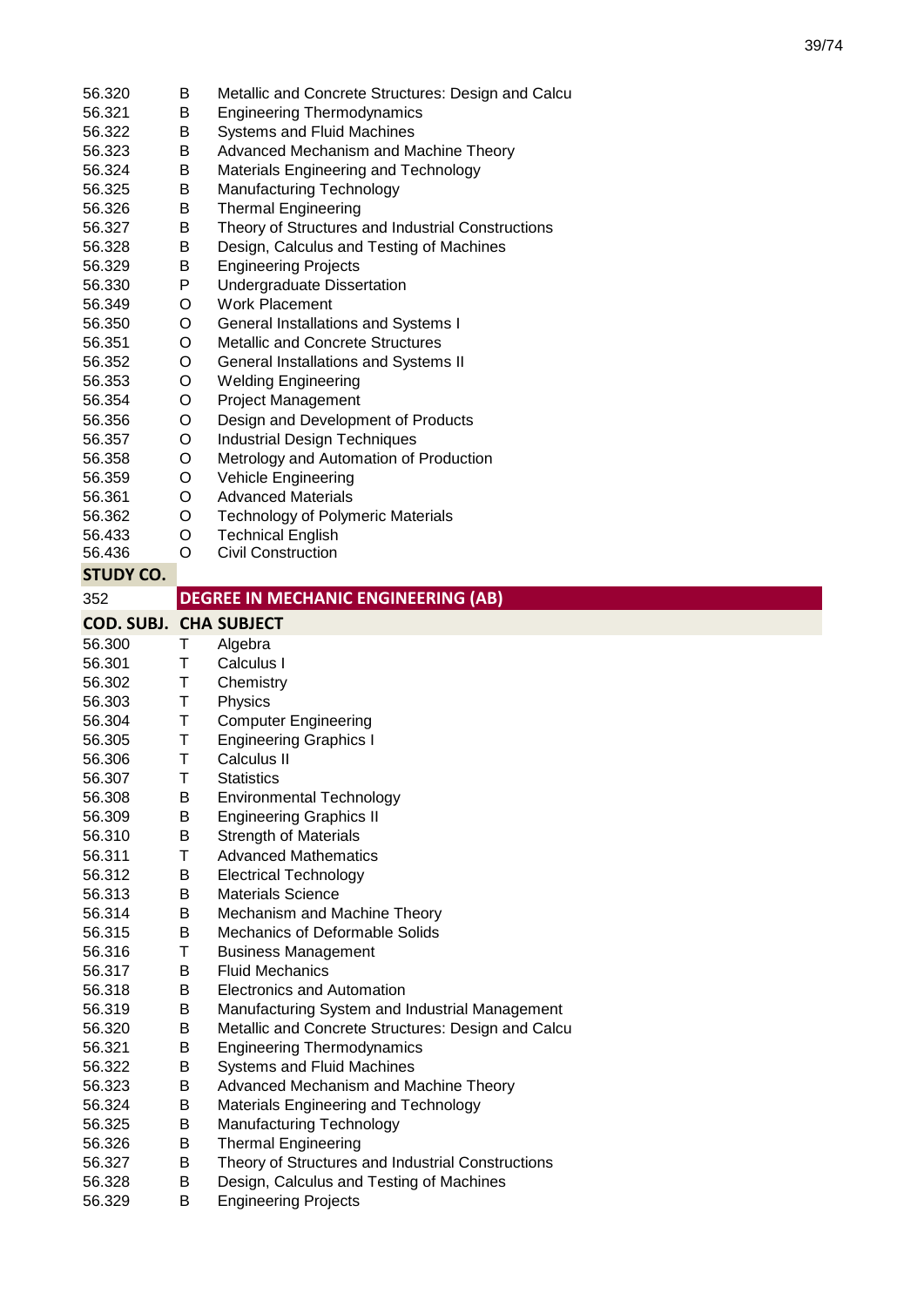- 56.330 P Undergraduate Dissertation<br>O Manufacturing Processes
- 56.331 **Manufacturing Processes**
- 56.332 O Metallic Materials in Mechanical Engineering
- 56.333 O Composite Materials Technology
- 56.334 O Computer-Aided Design Techniques
- 56.335 O Metrology and Quality in Manufacturing Processes
- 56.336 O Thermal Equipment
- 56.337 O Thermal Systems in Renewable Energy
- 56.338 O Hydrogen Technology and Fuel Cells
- 56.339 O Calculus and Design of Mechanical Installations
- 56.340 O Electrical Systems in Renewable Energy
- 56.341 O Neumatic Systems
- 56.342 O Sensors and Actuators
- 56.343 O Virtual Instrumentation
- 56.344 O Mechanics of Robots and Manipulators<br>O Programming Mobile Robots
- 56.345 Programming Mobile Robots
- 56.346 O English for Mechanical Engineering
- 56.348 O Industrial Installations
- 56.349 O Work Placement
- 56.534 O Electrical Machines

353

| <b>COD. SUBJ. CHA SUBJECT</b> |        |                               |
|-------------------------------|--------|-------------------------------|
| 56.300                        | Т.     | Algebra                       |
| 56.301                        | т      | Calculus I                    |
| 56.302                        | т      | Chemistry                     |
| 56.303                        | т      | Physics                       |
| 56.304                        | $\top$ | <b>Computer Engineering</b>   |
| 56.305                        | т      | <b>Engineering Graphics I</b> |
| $-0.000$                      | ᅮ      | . <b>.</b>                    |

- 56.306 T Calculus II
- 56.307 T Statistics
- 56.308 B Environmental Technology<br>B Engineering Graphics II
- 56.309 **Engineering Graphics II**
- 56.310 B Strength of Materials
- 56.311 T Advanced Mathematics
- 56.312 B Electrical Technology
- 56.313 B Materials Science
- 56.314 B Mechanism and Machine Theory
- 56.315 B Mechanics of Deformable Solids
- 56.316 T Business Management<br>B Fluid Mechanics
- 56.317 **Fluid Mechanics**
- 56.318 B Electronics and Automation
- 56.319 B Manufacturing System and Industrial Management
- 56.320 B Metallic and Concrete Structures: Design and Calcu
- 56.321 B Engineering Thermodynamics
- 56.322 B Systems and Fluid Machines
- 56.323 B Advanced Mechanism and Machine Theory
- 56.324 B Materials Engineering and Technology
- 56.325 B Manufacturing Technology
- 56.326 B Thermal Engineering
- 56.327 B Theory of Structures and Industrial Constructions
- 56.328 B Design, Calculus and Testing of Machines
- 56.329 B Engineering Projects
- 56.330 P Undergraduate Dissertation
- 56.349 O Work Placement
- 56.364 O Nuclear Engineering
- 56.365 O Hydraulic Machines
- 56.366 O Alternative Energy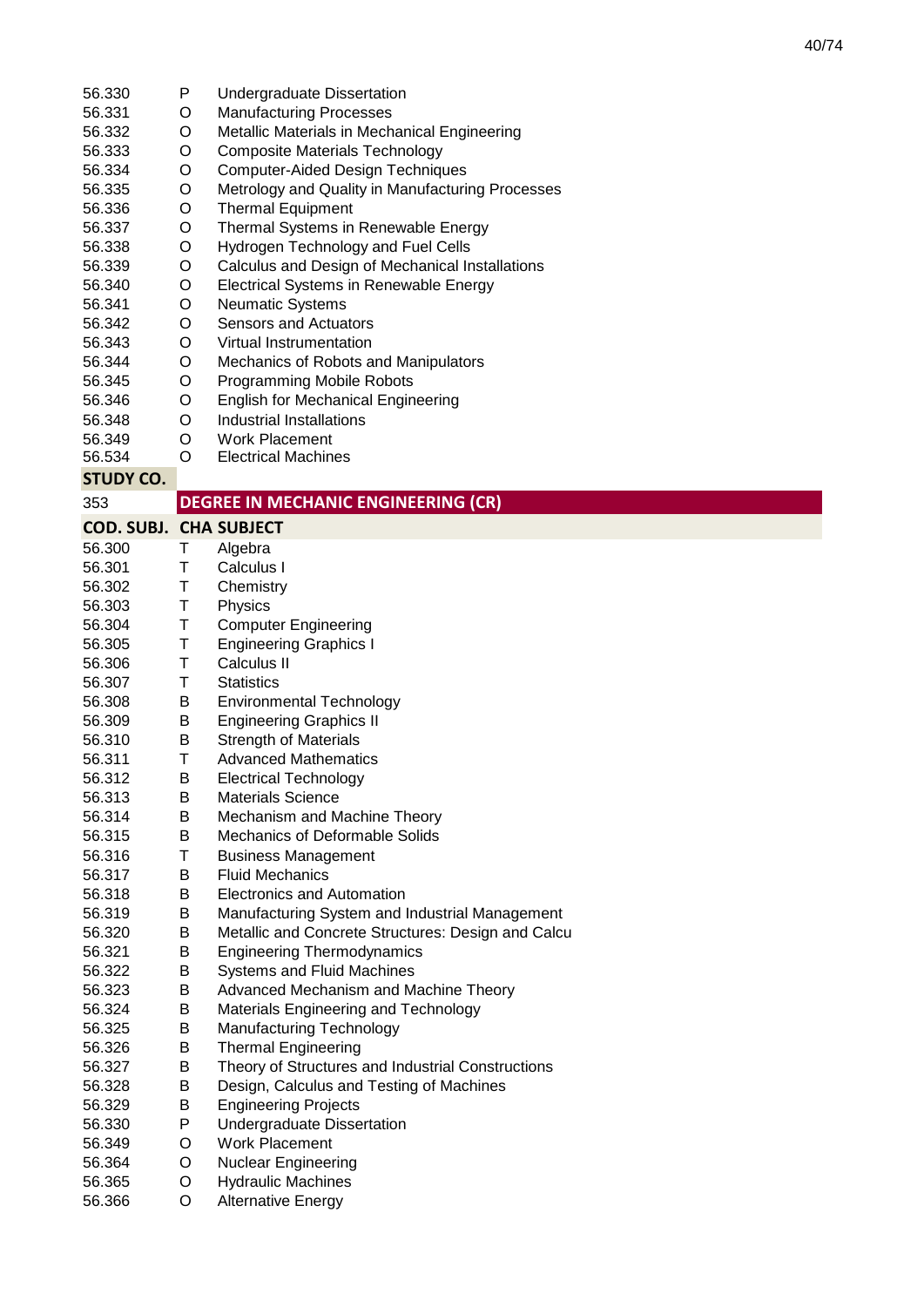- 56.367 O Thermal Machines<br>56.368 O Technologies of En
- 56.368 O Technologies of Energy Generation and Management<br>56.369 O Combustion Technology
- 56.369 O Combustion Technology<br>56.370 O Layout and Design of Ind
- O Layout and Design of Industrial Facilities<br>O Environmental Engineering
- 56.371 O Environmental Engineering<br>56.372 O Structural Analysis Using the
- Structural Analysis Using the Finite Element Metho
- 56.373 O Vehicle Engineering
- 56.374 O Mechanical Vibrations<br>56.375 O Computer-Aided Manu
- 56.375 O Computer-Aided Manufacturing
- Advanced Materials

| 354                           |   | <b>DEGREE IN ELECTRICAL ENGINEERING (ALM)</b>   |
|-------------------------------|---|-------------------------------------------------|
| <b>COD. SUBJ. CHA SUBJECT</b> |   |                                                 |
| 56.302                        | Τ | Chemistry                                       |
| 56.303                        | Τ | Physics                                         |
| 56.304                        | Τ | <b>Computer Engineering</b>                     |
| 56.306                        | T | Calculus II                                     |
| 56.307                        | Τ | <b>Statistics</b>                               |
| 56.308                        | B | <b>Environmental Technology</b>                 |
| 56.311                        | Т | <b>Advanced Mathematics</b>                     |
| 56.312                        | Β | <b>Electrical Technology</b>                    |
| 56.313                        | B | <b>Materials Science</b>                        |
| 56.316                        | Τ | <b>Business Management</b>                      |
| 56.317                        | B | <b>Fluid Mechanics</b>                          |
| 56.319                        | В | Manufacturing System and Industrial Management  |
| 56.321                        | B | <b>Engineering Thermodynamics</b>               |
| 56.347                        | В | <b>Electrical Machines</b>                      |
| 56.349                        | O | <b>Work Placement</b>                           |
| 56.354                        | O | <b>Project Management</b>                       |
| 56.400                        | Τ | <b>Engineering Graphics</b>                     |
| 56.402                        | B | Electronics                                     |
| 56.403                        | B | Mechanism and Structure Theory                  |
| 56.405                        | В | <b>Circuit Theory</b>                           |
| 56.406                        | В | <b>Automatic Control</b>                        |
| 56.407                        | B | <b>Electrical Drives</b>                        |
| 56.408                        | B | Low Voltage Electrical Installations            |
| 56.409                        | В | <b>High Voltage Electrical Installations</b>    |
| 56.410                        | B | <b>Transmission and Distribution Lines</b>      |
| 56.411                        | В | <b>Power Electronics</b>                        |
| 56.412                        | B | <b>Computer Controlled Systemas</b>             |
| 56.413                        | В | <b>Power Stations</b>                           |
| 56.414                        | В | Renewable Energy Technologies                   |
| 56.415                        | В | <b>Engineering Projects</b>                     |
| 56.416                        | P | <b>Undergraduate Dissertation</b>               |
| 56.418                        | O | <b>Technical Lighting</b>                       |
| 56.428                        | O | Home Automation                                 |
| 56.429                        | O | Design and Calculation of General Installations |
| 56.430                        | O | Industrial Instrumentation and Measurement      |
| 56.431                        | O | <b>Communication Systems in Buildings</b>       |
| 56.432                        | O | Maintenance of Installations                    |
| 56.433                        | O | <b>Technical English</b>                        |
| 56.434                        | O | <b>Engineering Office Suites</b>                |
| 56.435                        | O | <b>Quality Control</b>                          |
| 56.436                        | O | <b>Civil Construction</b>                       |
| 56.437                        | O | <b>Electric Machines for Power Systems</b>      |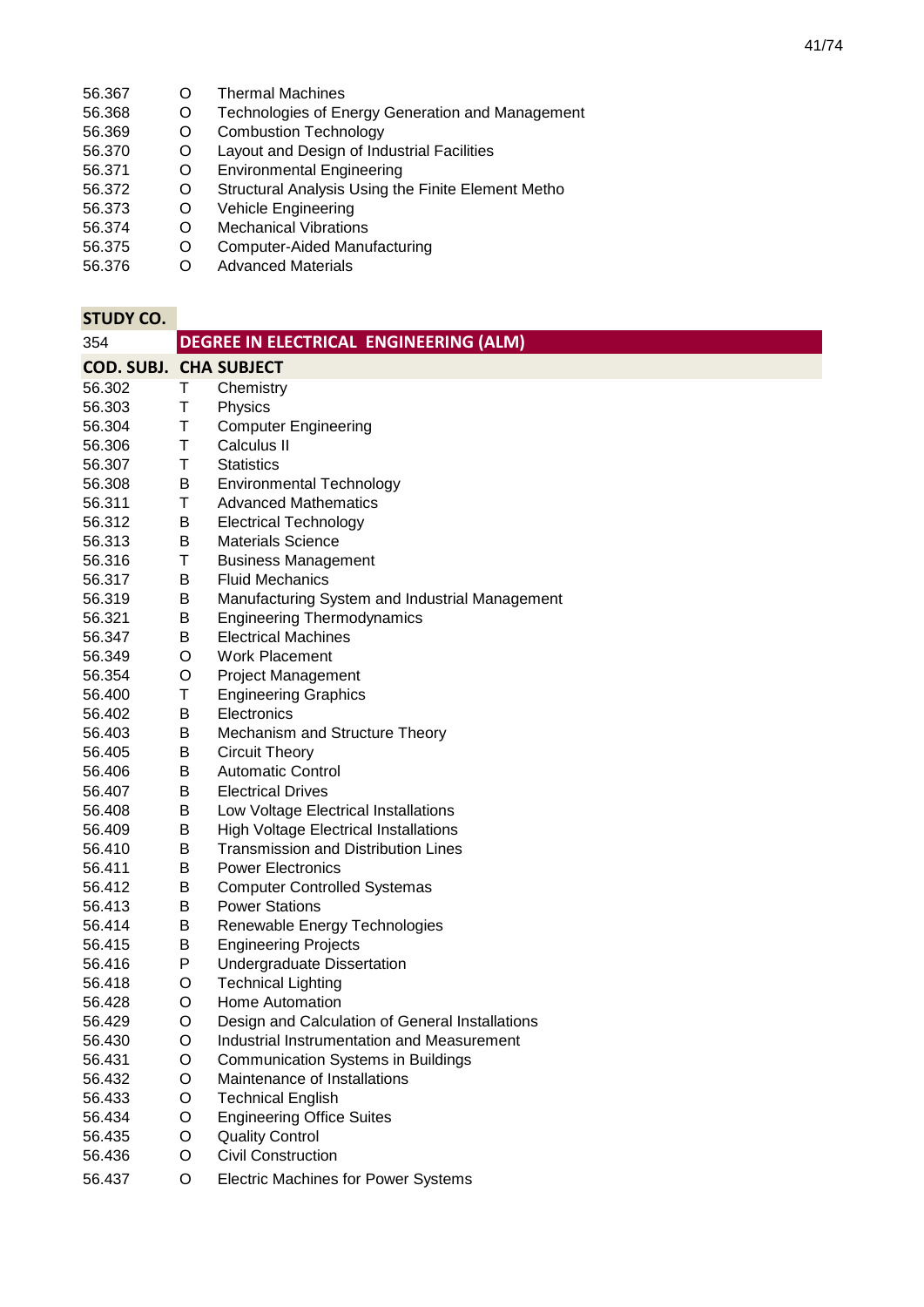| <b>STUDY CO.</b>              |        |                                                                            |
|-------------------------------|--------|----------------------------------------------------------------------------|
| 355                           |        | DEGREE IN ELECTRICAL ENGINEERING (AB)                                      |
| <b>COD. SUBJ. CHA SUBJECT</b> |        |                                                                            |
| 56.300                        | Τ      | Algebra                                                                    |
| 56.301                        | Τ      | Calculus I                                                                 |
| 56.302                        | Τ      | Chemistry                                                                  |
| 56.303                        | Τ      | Physics                                                                    |
| 56.304                        | Τ      | <b>Computer Engineering</b>                                                |
| 56.306                        | Τ      | Calculus II                                                                |
| 56.307                        | Τ      | <b>Statistics</b>                                                          |
| 56.308                        | B      | <b>Environmental Technology</b>                                            |
| 56.311                        | Τ      | <b>Advanced Mathematics</b>                                                |
| 56.312                        | B      | <b>Electrical Technology</b>                                               |
| 56.313                        | В      | <b>Materials Science</b>                                                   |
| 56.316                        | Τ      | <b>Business Management</b>                                                 |
| 56.317                        | B      | <b>Fluid Mechanics</b>                                                     |
| 56.319                        | Β      | Manufacturing System and Industrial Management                             |
| 56.321                        | Β      | <b>Engineering Thermodynamics</b>                                          |
| 56.337                        | O      | Thermal Systems in Renewable Energy                                        |
| 56.347                        | В      | <b>Electrical Machines</b>                                                 |
| 56.349                        | O      | <b>Work Placement</b>                                                      |
| 56.400                        | Τ      | <b>Engineering Graphics</b>                                                |
| 56.402                        | В      | Electronics                                                                |
| 56.403                        | Β      | Mechanism and Structure Theory                                             |
| 56.405                        | B      | <b>Circuit Theory</b>                                                      |
| 56.406                        | Β      | <b>Automatic Control</b>                                                   |
| 56.407                        | Β      | <b>Electrical Drives</b>                                                   |
| 56.408                        | Β      | Low Voltage Electrical Installations                                       |
| 56.409                        | Β      | <b>High Voltage Electrical Installations</b>                               |
| 56.410                        | В      | <b>Transmission and Distribution Lines</b>                                 |
| 56.411                        | В      | <b>Power Electronics</b>                                                   |
| 56.412                        | Β      | <b>Computer Controlled Systemas</b>                                        |
| 56.413                        | B      | <b>Power Stations</b>                                                      |
| 56.414                        | В      | Renewable Energy Technologies                                              |
| 56.415                        | Β      | <b>Engineering Projects</b>                                                |
| 56.416                        | P      | Undergraduate Dissertation                                                 |
| 56.417<br>56.418              | O      | Low and High Voltage Electric Infrastructures<br><b>Technical Lighting</b> |
| 56.419                        | O<br>O | <b>Electrical Maintenance</b>                                              |
| 56.420                        | O      | Topography and Construction                                                |
| 56.421                        | O      | Automation of Electrical Installations                                     |
| 56.422                        | O      | Measurement, Scada and Ems Systems in Power System                         |
| 56.423                        | O      | Analysis and Operation of Electrical Systems                               |
| 56.424                        | O      | Planning and Working of Power Stations                                     |
| 56.425                        | O      | Design of Power Stations Based on Sources of Renew                         |
| 56.426                        | O      | <b>Industrial Electronics</b>                                              |
| 56.427                        | O      | <b>English for Electrical Engineering</b>                                  |
| <b>STUDY CO.</b>              |        |                                                                            |
| 356                           |        | DEGREE IN ELECTRICAL ENGINEERING (CR)                                      |
| <b>COD. SUBJ. CHA SUBJECT</b> |        |                                                                            |
| 56.300                        | т      | Algebra                                                                    |
| 56.301                        | Τ      | Calculus I                                                                 |
| 56.302                        | Τ      | Chemistry                                                                  |
| 56.303                        | Τ      | Physics                                                                    |
| 56.304                        | Т      | <b>Computer Engineering</b>                                                |
| 56.306                        | Τ      | Calculus II                                                                |
| 56.307                        | Τ      | <b>Statistics</b>                                                          |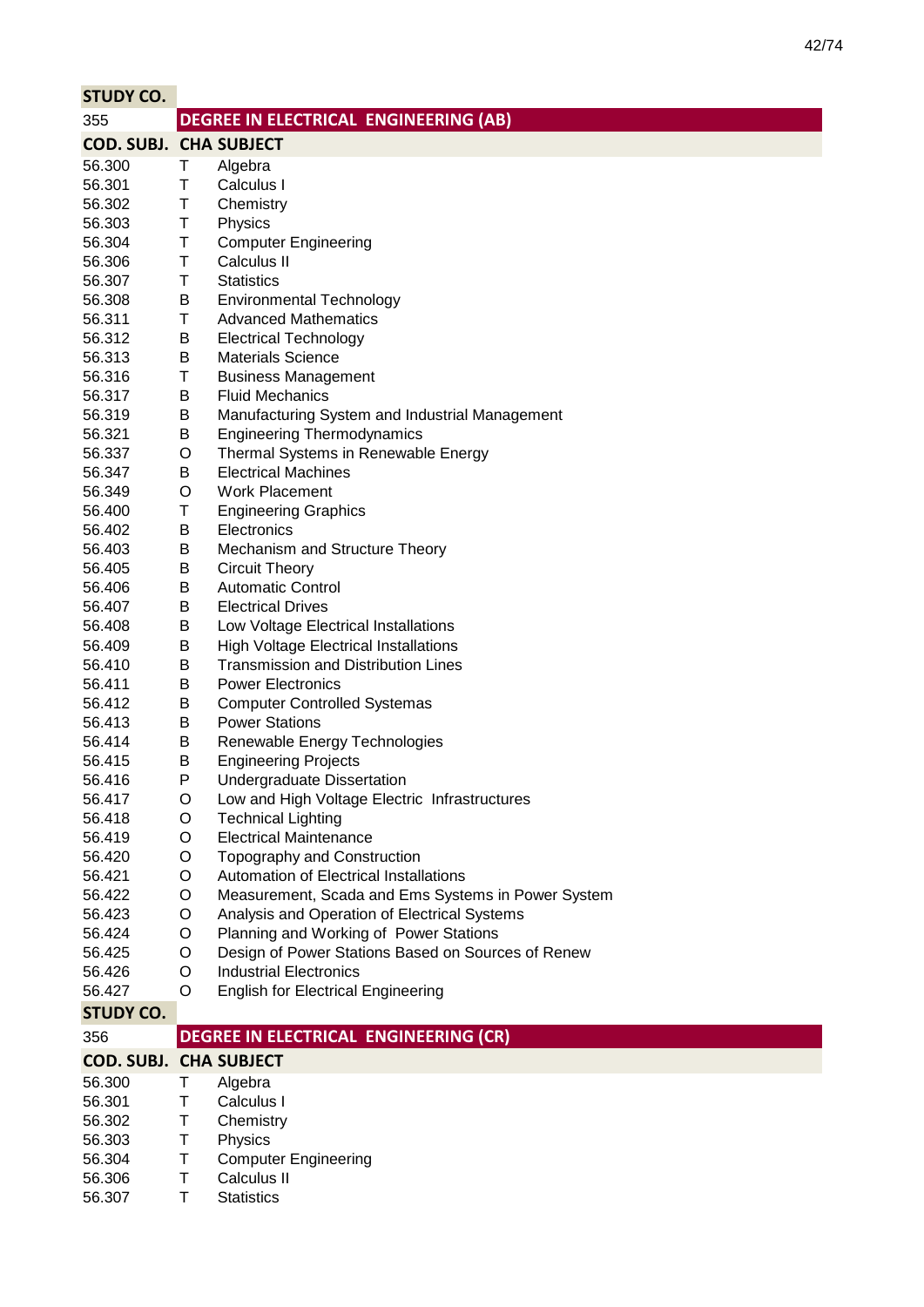| 56.311           | 56.308 | B       | <b>Environmental Technology</b>                                 |
|------------------|--------|---------|-----------------------------------------------------------------|
|                  |        | Τ       | <b>Advanced Mathematics</b>                                     |
| 56.312           |        | В       | <b>Electrical Technology</b>                                    |
| 56.313           |        | B       | <b>Materials Science</b>                                        |
| 56.316           |        | Τ       | <b>Business Management</b>                                      |
| 56.317           |        | В       | <b>Fluid Mechanics</b>                                          |
| 56.319           |        | Β       | Manufacturing System and Industrial Management                  |
| 56.321           |        | В       | <b>Engineering Thermodynamics</b>                               |
| 56.329           |        | В       | <b>Engineering Projects</b>                                     |
| 56.347           |        | В       | <b>Electrical Machines</b>                                      |
| 56.349           |        | O       | <b>Work Placement</b>                                           |
| 56.371           |        | O       | <b>Environmental Engineering</b>                                |
| 56.400           |        | Τ       | <b>Engineering Graphics</b>                                     |
| 56.402           |        | В       | Electronics                                                     |
| 56.403           |        | Β       | Mechanism and Structure Theory                                  |
| 56.405           |        | Β       | <b>Circuit Theory</b>                                           |
| 56.406           |        | Β       | <b>Automatic Control</b>                                        |
| 56.407           |        | B       | <b>Electrical Drives</b>                                        |
| 56.408           |        | Β       | Low Voltage Electrical Installations                            |
| 56.409           |        | Β       | <b>High Voltage Electrical Installations</b>                    |
| 56.410           |        | B       | <b>Transmission and Distribution Lines</b>                      |
| 56.411           |        | B       | <b>Power Electronics</b>                                        |
| 56.412           |        | Β       | <b>Computer Controlled Systemas</b>                             |
| 56.413           |        | B       | <b>Power Stations</b>                                           |
| 56.414           |        | Β       | Renewable Energy Technologies                                   |
| 56.416           |        | P       | <b>Undergraduate Dissertation</b>                               |
| 56.438           |        | O       | <b>Advanced Electrical Machines</b>                             |
| 56.439           |        | O       | <b>Power Engineering</b>                                        |
| 56.440           |        | O       | Advanced Instrumentation                                        |
| 56.441           |        | O       | Photovoltaic Systems                                            |
| 56.442           |        | O       | <b>Electrical and Magnetic Materials</b>                        |
| 56.443           |        | O       | <b>Electrical Drives and Hybrid Transmissions</b>               |
| 56.444           |        | O       | <b>Energy Technology</b>                                        |
| 56.445           |        | O       | Mathematical Software for Electrical Engineering                |
| 56.446           |        |         | <b>Business Administration</b>                                  |
|                  |        | O       |                                                                 |
| 56.447           |        | $\circ$ | <b>Reliability and Total Quality Techniques</b>                 |
| <b>STUDY CO.</b> |        |         |                                                                 |
| 357              |        |         |                                                                 |
|                  |        |         | DEGREE IN ELECTRICAL ENGINEERING (TO)                           |
|                  |        |         | <b>COD. SUBJ. CHA SUBJECT</b>                                   |
| 56.302           |        | Τ       | Chemistry                                                       |
| 56.303           |        | Т       | Physics                                                         |
| 56.304           |        | Т       | <b>Computer Engineering</b>                                     |
| 56.306           |        | Т       | Calculus II                                                     |
| 56.307           |        | Τ       | <b>Statistics</b>                                               |
| 56.308           |        | B       | <b>Environmental Technology</b>                                 |
| 56.311           |        | Τ       | <b>Advanced Mathematics</b>                                     |
| 56.312           |        | Β       | <b>Electrical Technology</b>                                    |
| 56.313           |        | Β       | <b>Materials Science</b>                                        |
| 56.316           |        | Τ       | <b>Business Management</b>                                      |
| 56.317           |        | В       | <b>Fluid Mechanics</b>                                          |
| 56.319           |        | В       | Manufacturing System and Industrial Management                  |
| 56.321<br>56.347 |        | Β<br>Β  | <b>Engineering Thermodynamics</b><br><b>Electrical Machines</b> |
|                  |        | O       | <b>Work Placement</b>                                           |
| 56.349<br>56.400 |        | Τ       |                                                                 |
| 56.402           |        |         | <b>Engineering Graphics</b><br>Electronics                      |
| 56.403           |        | Β<br>В  | Mechanism and Structure Theory                                  |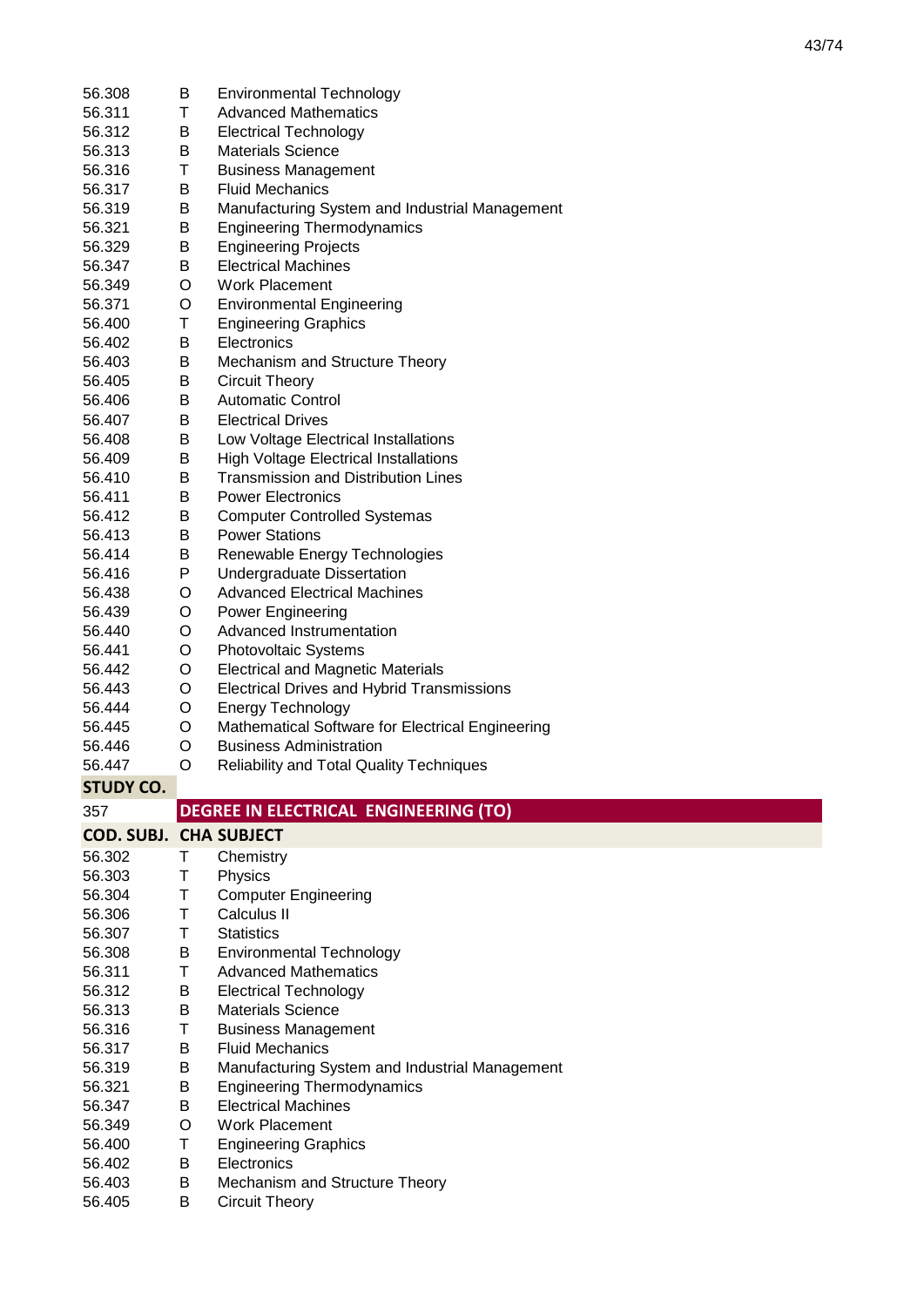| 56.406 | B | Automatic Control                                  |
|--------|---|----------------------------------------------------|
| 56.407 | В | <b>Electrical Drives</b>                           |
| 56.408 | B | Low Voltage Electrical Installations               |
| 56.409 | В | High Voltage Electrical Installations              |
| 56.410 | B | Transmission and Distribution Lines                |
| 56.411 | B | <b>Power Electronics</b>                           |
| 56.412 | В | <b>Computer Controlled Systemas</b>                |
| 56.413 | B | <b>Power Stations</b>                              |
| 56.414 | B | Renewable Energy Technologies                      |
| 56.415 | B | <b>Engineering Projects</b>                        |
| 56.416 | P | Undergraduate Dissertation                         |
| 56.448 | O | <b>Conventional Energy Systems</b>                 |
| 56.449 | O | Emerging Energy Systems                            |
| 56.450 | O | Biomass Energy Utilization                         |
| 56.451 | O | Wind Power Systems                                 |
| 56.452 | O | <b>Solar Power Systems</b>                         |
| 56.453 | O | <b>Risk Prevention At Work</b>                     |
| 56.454 | O | Project and Calculation of Installations in Buildi |
| 56.455 | O | <b>Installation Project Design</b>                 |
|        |   |                                                    |

- 56.456 O Installations in Civil Engineering
- 56.457 O Lighting Installations

| 358                           |   | DEGREE IN INDUSTRIAL ELECTRONIC AND AUTOMATION ENGINEERING (AB) |
|-------------------------------|---|-----------------------------------------------------------------|
| <b>COD. SUBJ. CHA SUBJECT</b> |   |                                                                 |
| 56.300                        | Τ | Algebra                                                         |
| 56.301                        | Τ | Calculus I                                                      |
| 56.302                        | Τ | Chemistry                                                       |
| 56.303                        | Τ | Physics                                                         |
| 56.304                        | T | <b>Computer Engineering</b>                                     |
| 56.306                        | T | Calculus II                                                     |
| 56.307                        | T | <b>Statistics</b>                                               |
| 56.308                        | B | <b>Environmental Technology</b>                                 |
| 56.311                        | Τ | <b>Advanced Mathematics</b>                                     |
| 56.312                        | B | <b>Electrical Technology</b>                                    |
| 56.313                        | B | <b>Materials Science</b>                                        |
| 56.316                        | Τ | <b>Business Management</b>                                      |
| 56.317                        | B | <b>Fluid Mechanics</b>                                          |
| 56.319                        | В | Manufacturing System and Industrial Management                  |
| 56.321                        | В | <b>Engineering Thermodynamics</b>                               |
| 56.341                        | O | Neumatic Systems                                                |
| 56.342                        | O | <b>Sensors and Actuators</b>                                    |
| 56.343                        | O | Virtual Instrumentation                                         |
| 56.344                        | O | Mechanics of Robots and Manipulators                            |
| 56.345                        | O | <b>Programming Mobile Robots</b>                                |
| 56.348                        | O | <b>Industrial Installations</b>                                 |
| 56.349                        | O | <b>Work Placement</b>                                           |
| 56.400                        | Τ | <b>Engineering Graphics</b>                                     |
| 56.403                        | B | Mechanism and Structure Theory                                  |
| 56.406                        | В | <b>Automatic Control</b>                                        |
| 56.426                        | O | <b>Industrial Electronics</b>                                   |
| 56.500                        | В | <b>Electronic Technology</b>                                    |
| 56.501                        | В | Network Analysis                                                |
| 56.502                        | В | Analog Electronics                                              |
| 56.503                        | В | Electronic Instrumentation                                      |
| 56.504                        | B | Digital Electronics I                                           |
| 56.505                        | B | <b>Digital Electronics II</b>                                   |
| 56.506                        | B | <b>Industrial Robots</b>                                        |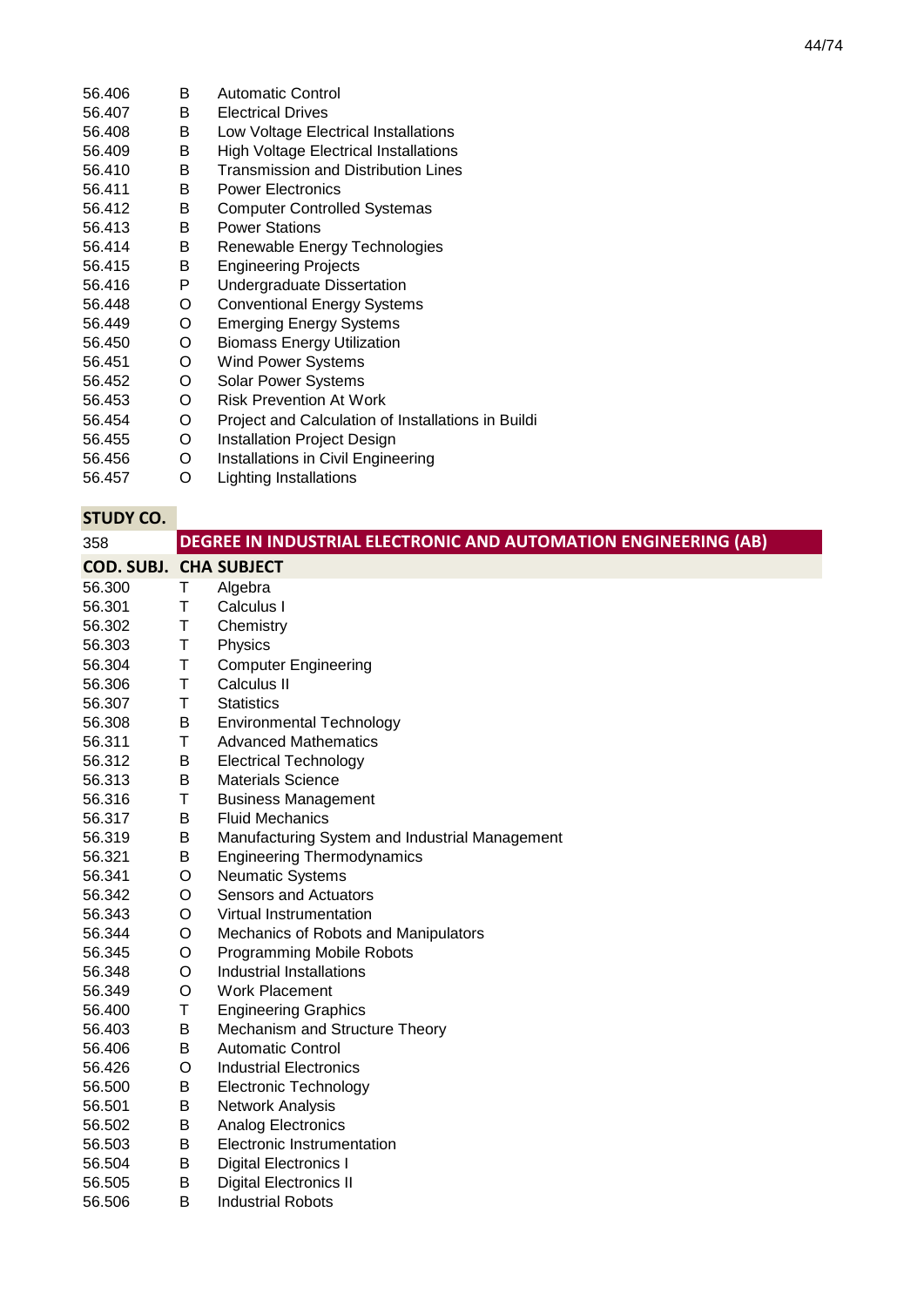| 56.507<br>56.508<br>56.509<br>56.510<br>56.511<br>56.512<br>56.513<br>56.514<br>56.515<br>56.516<br>56.531<br>56.532<br>56.533 | В<br>В<br>P<br>O<br>O<br>O<br>O<br>O<br>O<br>O<br>B<br>Β<br>В | <b>Industrial Computer Systems</b><br><b>Industrial Automation</b><br><b>Undergraduate Dissertation</b><br><b>Digital Signal Processing</b><br><b>Industrial Communications</b><br>Advanced Electronic Systems Design<br><b>Embedded Systems</b><br><b>Advanced Simulation Techniques</b><br><b>Engine Electronic Control</b><br><b>English for Electronic Engineering</b><br><b>Power Electronics</b><br><b>Computer Controlled Systemas</b><br><b>Engineering Projects</b> |
|--------------------------------------------------------------------------------------------------------------------------------|---------------------------------------------------------------|------------------------------------------------------------------------------------------------------------------------------------------------------------------------------------------------------------------------------------------------------------------------------------------------------------------------------------------------------------------------------------------------------------------------------------------------------------------------------|
| 56.534                                                                                                                         | O                                                             | <b>Electrical Machines</b>                                                                                                                                                                                                                                                                                                                                                                                                                                                   |
| <b>STUDY CO.</b>                                                                                                               |                                                               |                                                                                                                                                                                                                                                                                                                                                                                                                                                                              |
| 359                                                                                                                            |                                                               | DEGREE IN INDUSTRIAL ELECTRONIC AND AUTOMATION ENGINEERING (CR)                                                                                                                                                                                                                                                                                                                                                                                                              |
| <b>COD. SUBJ. CHA SUBJECT</b>                                                                                                  |                                                               |                                                                                                                                                                                                                                                                                                                                                                                                                                                                              |
| 56.302<br>56.303                                                                                                               | Т<br>T                                                        | Chemistry                                                                                                                                                                                                                                                                                                                                                                                                                                                                    |
| 56.304                                                                                                                         | Τ                                                             | Physics<br><b>Computer Engineering</b>                                                                                                                                                                                                                                                                                                                                                                                                                                       |
| 56.306                                                                                                                         | Τ                                                             | Calculus II                                                                                                                                                                                                                                                                                                                                                                                                                                                                  |
| 56.307                                                                                                                         | Τ                                                             | <b>Statistics</b>                                                                                                                                                                                                                                                                                                                                                                                                                                                            |
| 56.308                                                                                                                         | B                                                             | <b>Environmental Technology</b>                                                                                                                                                                                                                                                                                                                                                                                                                                              |
| 56.311                                                                                                                         | Τ                                                             | <b>Advanced Mathematics</b>                                                                                                                                                                                                                                                                                                                                                                                                                                                  |
| 56.312                                                                                                                         | В                                                             | <b>Electrical Technology</b>                                                                                                                                                                                                                                                                                                                                                                                                                                                 |
| 56.313                                                                                                                         | B                                                             | <b>Materials Science</b>                                                                                                                                                                                                                                                                                                                                                                                                                                                     |
| 56.316                                                                                                                         | Τ                                                             | <b>Business Management</b>                                                                                                                                                                                                                                                                                                                                                                                                                                                   |
| 56.317                                                                                                                         | B                                                             | <b>Fluid Mechanics</b>                                                                                                                                                                                                                                                                                                                                                                                                                                                       |
| 56.319                                                                                                                         | Β                                                             | Manufacturing System and Industrial Management                                                                                                                                                                                                                                                                                                                                                                                                                               |
| 56.321                                                                                                                         | Β                                                             | <b>Engineering Thermodynamics</b>                                                                                                                                                                                                                                                                                                                                                                                                                                            |
| 56.329                                                                                                                         | B                                                             | <b>Engineering Projects</b>                                                                                                                                                                                                                                                                                                                                                                                                                                                  |
| 56.349                                                                                                                         | O                                                             | <b>Work Placement</b>                                                                                                                                                                                                                                                                                                                                                                                                                                                        |
| 56.400                                                                                                                         | Τ                                                             | <b>Engineering Graphics</b>                                                                                                                                                                                                                                                                                                                                                                                                                                                  |
| 56.403                                                                                                                         | В                                                             | Mechanism and Structure Theory                                                                                                                                                                                                                                                                                                                                                                                                                                               |
| 56.406                                                                                                                         | В                                                             | <b>Automatic Control</b>                                                                                                                                                                                                                                                                                                                                                                                                                                                     |
| 56.411                                                                                                                         | B                                                             | <b>Power Electronics</b>                                                                                                                                                                                                                                                                                                                                                                                                                                                     |
| 56.412                                                                                                                         | B<br>O                                                        | <b>Computer Controlled Systemas</b><br>Advanced Instrumentation                                                                                                                                                                                                                                                                                                                                                                                                              |
| 56.440<br>56.441                                                                                                               | O                                                             | Photovoltaic Systems                                                                                                                                                                                                                                                                                                                                                                                                                                                         |
| 56.442                                                                                                                         | O                                                             | <b>Electrical and Magnetic Materials</b>                                                                                                                                                                                                                                                                                                                                                                                                                                     |
| 56.500                                                                                                                         | Β                                                             | <b>Electronic Technology</b>                                                                                                                                                                                                                                                                                                                                                                                                                                                 |
| 56.501                                                                                                                         | Β                                                             | Network Analysis                                                                                                                                                                                                                                                                                                                                                                                                                                                             |
| 56.502                                                                                                                         | Β                                                             | Analog Electronics                                                                                                                                                                                                                                                                                                                                                                                                                                                           |
| 56.503                                                                                                                         | Β                                                             | Electronic Instrumentation                                                                                                                                                                                                                                                                                                                                                                                                                                                   |
| 56.504                                                                                                                         | Β                                                             | <b>Digital Electronics I</b>                                                                                                                                                                                                                                                                                                                                                                                                                                                 |
| 56.505                                                                                                                         | Β                                                             | <b>Digital Electronics II</b>                                                                                                                                                                                                                                                                                                                                                                                                                                                |
| 56.506                                                                                                                         | Β                                                             | <b>Industrial Robots</b>                                                                                                                                                                                                                                                                                                                                                                                                                                                     |
| 56.507                                                                                                                         | Β                                                             | <b>Industrial Computer Systems</b>                                                                                                                                                                                                                                                                                                                                                                                                                                           |
| 56.508                                                                                                                         | В                                                             | <b>Industrial Automation</b>                                                                                                                                                                                                                                                                                                                                                                                                                                                 |
| 56.509                                                                                                                         | P                                                             | <b>Undergraduate Dissertation</b>                                                                                                                                                                                                                                                                                                                                                                                                                                            |
| 56.517                                                                                                                         | O                                                             | Signal Processing                                                                                                                                                                                                                                                                                                                                                                                                                                                            |
| 56.518<br>56.519                                                                                                               | O<br>O                                                        | <b>Computer Architecture</b>                                                                                                                                                                                                                                                                                                                                                                                                                                                 |
| 56.520                                                                                                                         | O                                                             | Integrated Computer Manufacturing<br><b>Control Engineering</b>                                                                                                                                                                                                                                                                                                                                                                                                              |
| 56.521                                                                                                                         | O                                                             | <b>Computer Vision</b>                                                                                                                                                                                                                                                                                                                                                                                                                                                       |
| 56.522                                                                                                                         | O                                                             | <b>Advanced Programming</b>                                                                                                                                                                                                                                                                                                                                                                                                                                                  |
| 56.523                                                                                                                         | O                                                             | <b>Fundamentals of Telecommunications</b>                                                                                                                                                                                                                                                                                                                                                                                                                                    |
| 56.524                                                                                                                         | O                                                             | <b>Applied Biomedical Engineering</b>                                                                                                                                                                                                                                                                                                                                                                                                                                        |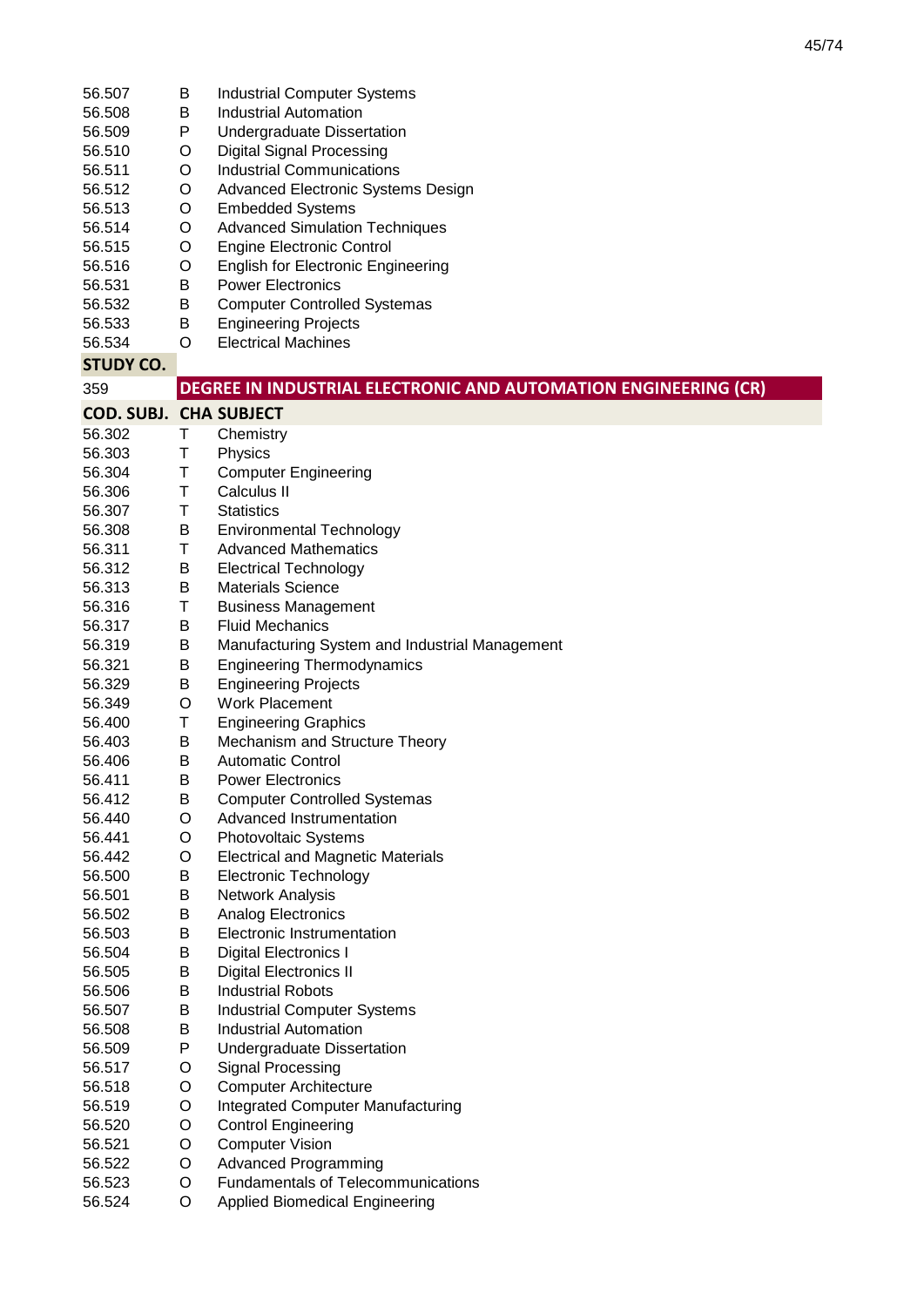| <b>STUDY CO.</b>              |             |                                                                 |
|-------------------------------|-------------|-----------------------------------------------------------------|
| 360                           |             | DEGREE IN INDUSTRIAL ELECTRONIC AND AUTOMATION ENGINEERING (CR) |
| <b>COD. SUBJ. CHA SUBJECT</b> |             |                                                                 |
| 56.302                        | Τ           | Chemistry                                                       |
| 56.303                        | T           | Physics                                                         |
| 56.304                        | T           | <b>Computer Engineering</b>                                     |
| 56.306                        | Τ           | Calculus II                                                     |
| 56.307                        | $\mathsf T$ | <b>Statistics</b>                                               |
| 56.308                        | B           | <b>Environmental Technology</b>                                 |
| 56.311                        | T           | <b>Advanced Mathematics</b>                                     |
| 56.312                        | B           | <b>Electrical Technology</b>                                    |
| 56.313                        | В           | <b>Materials Science</b>                                        |
| 56.316                        | Τ           | <b>Business Management</b>                                      |
| 56.317                        | B           | <b>Fluid Mechanics</b>                                          |
| 56.319                        | B           | Manufacturing System and Industrial Management                  |
| 56.321                        | B           | <b>Engineering Thermodynamics</b>                               |
| 56.349                        | $\circ$     | <b>Work Placement</b>                                           |
| 56.400                        | T           | <b>Engineering Graphics</b>                                     |
| 56.403                        | B           | Mechanism and Structure Theory                                  |
| 56.406                        | В           | <b>Automatic Control</b>                                        |
| 56.411                        | B           | <b>Power Electronics</b>                                        |
| 56.412                        | B           | <b>Computer Controlled Systemas</b>                             |
| 56.415                        | B           | <b>Engineering Projects</b>                                     |
| 56.453                        | $\circ$     | <b>Risk Prevention At Work</b>                                  |
| 56.500                        | B           | <b>Electronic Technology</b>                                    |
| 56.501                        | B           | Network Analysis                                                |
| 56.502                        | B           | Analog Electronics                                              |
| 56.503                        | B           | Electronic Instrumentation                                      |
| 56.504                        | B           | <b>Digital Electronics I</b>                                    |
| 56.505                        | B           | <b>Digital Electronics II</b>                                   |
| 56.506                        | B           | <b>Industrial Robots</b>                                        |
| 56.507                        | B           | <b>Industrial Computer Systems</b>                              |
| 56.508                        | B           | <b>Industrial Automation</b>                                    |
| 56.509                        | P           | Undergraduate Dissertation                                      |
| 56.523                        | O           | Fundamentals of Telecommunications                              |
| 56.525                        | O           | Simulation of Electronic Systems                                |
| 56.526                        | O           | Modelling of Power Systems                                      |
| 56.527                        | O           | Microtechnology                                                 |
| 56.528                        | O           | Optoelectronics                                                 |
| 56.529                        | O           | <b>Advanced Electronic Instrumentation</b>                      |
| 56.530                        | O           | <b>Electrical Installations</b>                                 |

| 365                           |   | DEGREE IN FOREST AND ENVIROMENTAL ENGINEERING (CR) |
|-------------------------------|---|----------------------------------------------------|
| <b>COD. SUBJ. CHA SUBJECT</b> |   |                                                    |
| 62.300                        | T | Algebra                                            |
| 62.301                        | т | Calculus and Differencial Equations                |
| 62.302                        | т | Physics                                            |
| 62.303                        | т | <b>Applied Physics</b>                             |
| 62.304                        | т | Chemistry                                          |
| 62.305                        | т | <b>Biology</b>                                     |
| 62.306                        | т | <b>Engineering Graphics</b>                        |
| 62.307                        | т | <b>Business</b>                                    |
| 62.308                        | В | <b>Forest Botany</b>                               |
| 62.309                        | T | <b>Statistics and Computational Methods</b>        |
| 62.310                        | T | Soil Science and Climatology                       |
| 62.311                        | В | Geobotany                                          |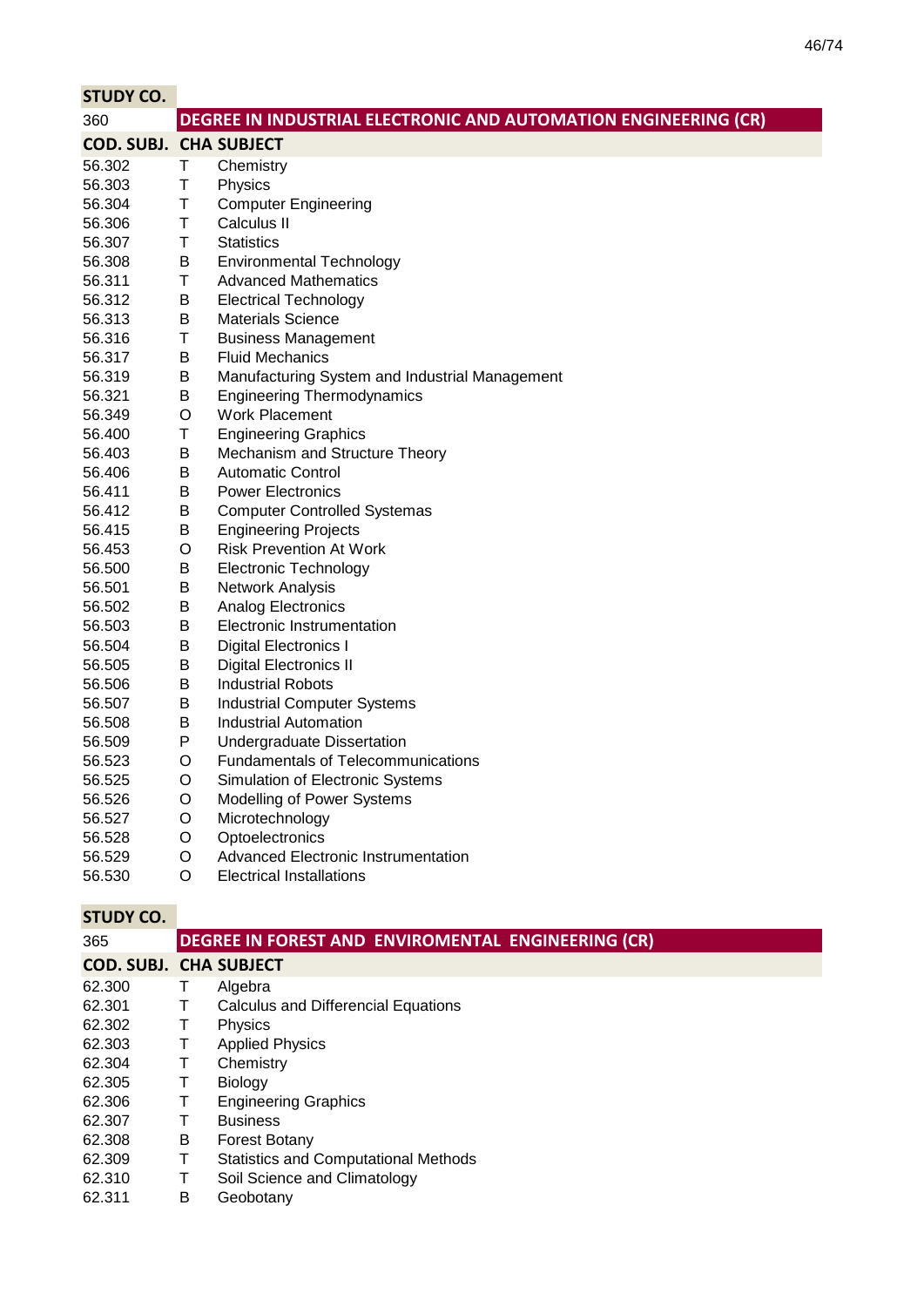| 62.312 | Β | <b>Environmental Impact Assessment</b>            |
|--------|---|---------------------------------------------------|
| 62.313 | B | Forest Ecology                                    |
| 62.314 | Β | Cartographic Engineering & Remote Sensing         |
| 62.315 | B | <b>Forest Constructions and Installations</b>     |
| 62.316 | Β | <b>Engines and Forest Machinery</b>               |
| 62.317 | B | <b>Forest Mensuration</b>                         |
| 62.318 | B | Hydraulics                                        |
| 62.319 | Β | <b>Forest Roads</b>                               |
| 62.320 | B | Sylviculture                                      |
| 62.321 | в | <b>Forest Inventory</b>                           |
| 62.322 | B | <b>Forest Genetics and Improvement</b>            |
| 62.323 | B | Agroforestry Systems and Pasciculture             |
| 62.324 | Β | Gardening and Landscape Gardening                 |
| 62.325 | B | Hydrology and Hydrologic Restoration of Forests   |
| 62.326 | B | Forest Entomology and Pathology                   |
| 62.327 | B | Wildlife Management and Fish Farming. Zoology     |
| 62.328 | B | Project Design and Spatial Planning               |
| 62.329 | Β | Forest Harvesting and Forest Products Technology  |
| 62.330 | В | Reforestation                                     |
| 62.331 | B | <b>Forest Management and Forest Certification</b> |
| 62.332 | Β | <b>Forest Fire Management</b>                     |
| 62.333 | P | Undergraduate Dissertation                        |
| 62.334 | O | English                                           |
| 62.335 | O | <b>Electrical Facilities and Solar Energy</b>     |
| 62.336 | O | Mechanized Operations and Machine Elements        |
| 62.337 | O | <b>Forest Assessment</b>                          |
| 62.338 | O | Intensive Game and Fish Farming                   |
| 62.339 | O | <b>Forestry Management Systems</b>                |
| 62.340 | O | Soil Conservation                                 |
| 62.341 | O | Forest Pathology and Pest Management              |
| 62.342 | O | Forestry Legislation, Sociology and Policies      |
| 62.343 | O | <b>Environmental Conservation Strategies</b>      |
| 62.344 | O | Chemistry in Agroforestry                         |
| 62.345 | O | General Zoology                                   |

| 365                           |   | <b>DEGREE IN ENGLISH STUDIES (CR)</b>                       |
|-------------------------------|---|-------------------------------------------------------------|
| <b>COD. SUBJ. CHA SUBJECT</b> |   |                                                             |
| 66.000                        | Τ | Written English I                                           |
| 66.001                        | т | Spoken English I                                            |
| 66.002                        | Τ | Techniques for Oral and Written Expression in Span          |
| 66.003                        | Τ | Lexicographic Tools                                         |
| 66.004                        | т | <b>Ethics and Civic Values</b>                              |
| 66.005                        | Τ | Written English II                                          |
| 66.006                        | Τ | Spoken English II                                           |
| 66.007                        | Τ | English Grammar I                                           |
| 66.008                        | Τ | Commentary of Literary Texts in English                     |
| 66.009                        | B | French I                                                    |
| 66.010                        | B | Written English III                                         |
| 66.011                        | B | Spoken English III                                          |
| 66.012                        | т | English Grammar II                                          |
| 66.013                        | B | French II                                                   |
| 66.014                        | B | German I                                                    |
| 66.015                        | B | Italian I                                                   |
| 66.016                        | B | Arabic I                                                    |
| 66.017                        | B | Advanced English I                                          |
| 66.018                        | В | History of English I                                        |
| 66.019                        | B | Culture and Civilization of the United Kingdom in its texts |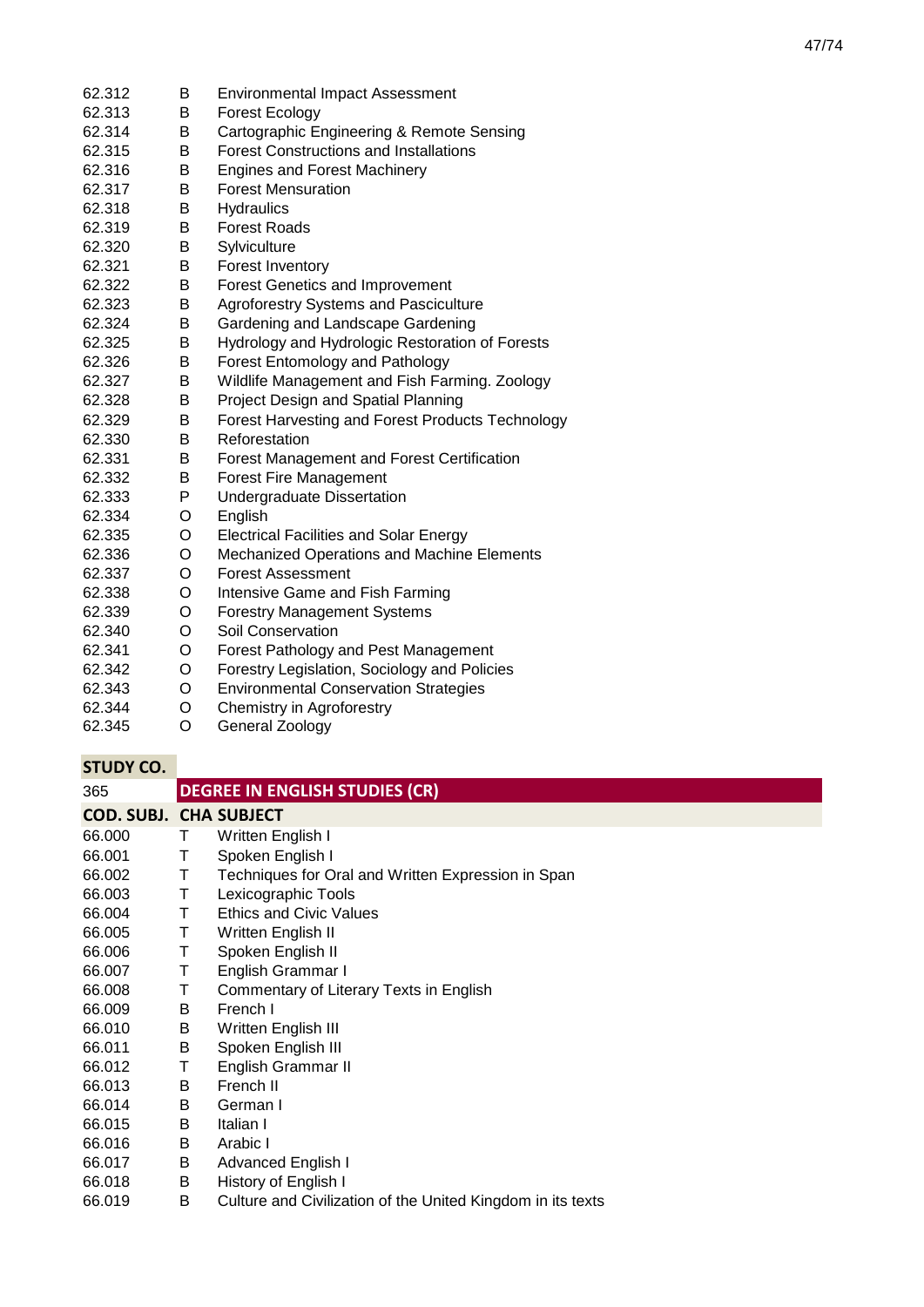| 66.020 | В | English Literature I                                   |
|--------|---|--------------------------------------------------------|
| 66.021 | B | German II                                              |
| 66.022 | B | Italian II                                             |
| 66.023 | В | Arabic II                                              |
| 66.024 | В | <b>Advanced English II</b>                             |
| 66.025 | В | <b>English Linguistics</b>                             |
| 66.026 | В | History of English II                                  |
| 66.027 | B | North-American Narrative I                             |
| 66.028 | B | Culture and Civilization of the Usa in Its Texts       |
| 66.029 | В | English Literature II                                  |
| 66.030 | Β | Academic English I                                     |
| 66.031 | В | English Literature III                                 |
| 66.032 | B | Academic English II                                    |
| 66.033 | В | North-American Narrative II                            |
| 66.034 | P | Undergraduate Dissertation                             |
| 66.035 | O | German III                                             |
| 66.036 | O | Italian III                                            |
| 66.037 | O | Arabic III                                             |
| 66.038 | O | Comparative Literature                                 |
| 66.039 | O | Theory of Applied Literature                           |
| 66.040 | O | Contemporary Narrative in English                      |
| 66.041 | O | <b>Applied Linguistics</b>                             |
| 66.042 | O | <b>English Sociolinguistics</b>                        |
| 66.043 | O | Language and Literature in Old English                 |
| 66.044 | O | Art and Literature                                     |
| 66.045 | O | North-American Poetry and Drama                        |
| 66.046 | O | <b>English Pragmatics</b>                              |
| 66.047 | O | Discourse Analysis                                     |
| 66.048 | O | Angloamerican Literature and the Canon                 |
| 66.049 | O | <b>Translation English-Spanish I</b>                   |
| 66.050 | O | Clil                                                   |
| 66.051 | O | Language and Literature From the Perspective of Genere |
| 66.052 | O | <b>Translation II</b>                                  |
| 66.053 | O | Methodology of Language Teaching                       |
| 66.054 | O | <b>English for International Commerce</b>              |

| 368                           |    | DEGREE Y MODERN LAGUAJES AND LITERATURE, FRENCH-ENGLISH (CR) |
|-------------------------------|----|--------------------------------------------------------------|
| <b>COD. SUBJ. CHA SUBJECT</b> |    |                                                              |
| 66.000                        | Τ  | Written English I                                            |
| 66.001                        | Τ  | Spoken English I                                             |
| 66.002                        | Τ  | Techniques for Oral and Written Expression in Span           |
| 66.003                        | В  | Lexicographic Tools                                          |
| 66.004                        | T. | <b>Ethics and Civic Values</b>                               |
| 66.005                        | Τ  | Written English II                                           |
| 66.006                        | т  | Spoken English II                                            |
| 66.007                        | Τ  | English Grammar I                                            |
| 66.008                        | B  | Commentary of Literary Texts in English                      |
| 66.009                        | Τ  | French I                                                     |
| 66.010                        | B  | Written English III                                          |
| 66.011                        | B  | Spoken English III                                           |
| 66.012                        | Т  | English Grammar II                                           |
| 66.013                        | Τ  | French II                                                    |
| 66.014                        | O  | German I                                                     |
| 66.015                        | O  | Italian I                                                    |
| 66.016                        | O  | Arabic I                                                     |
| 66.017                        | B  | Advanced English I                                           |
| 66.019                        | В  | Culture and Civilization of the United Kingdom in its texts  |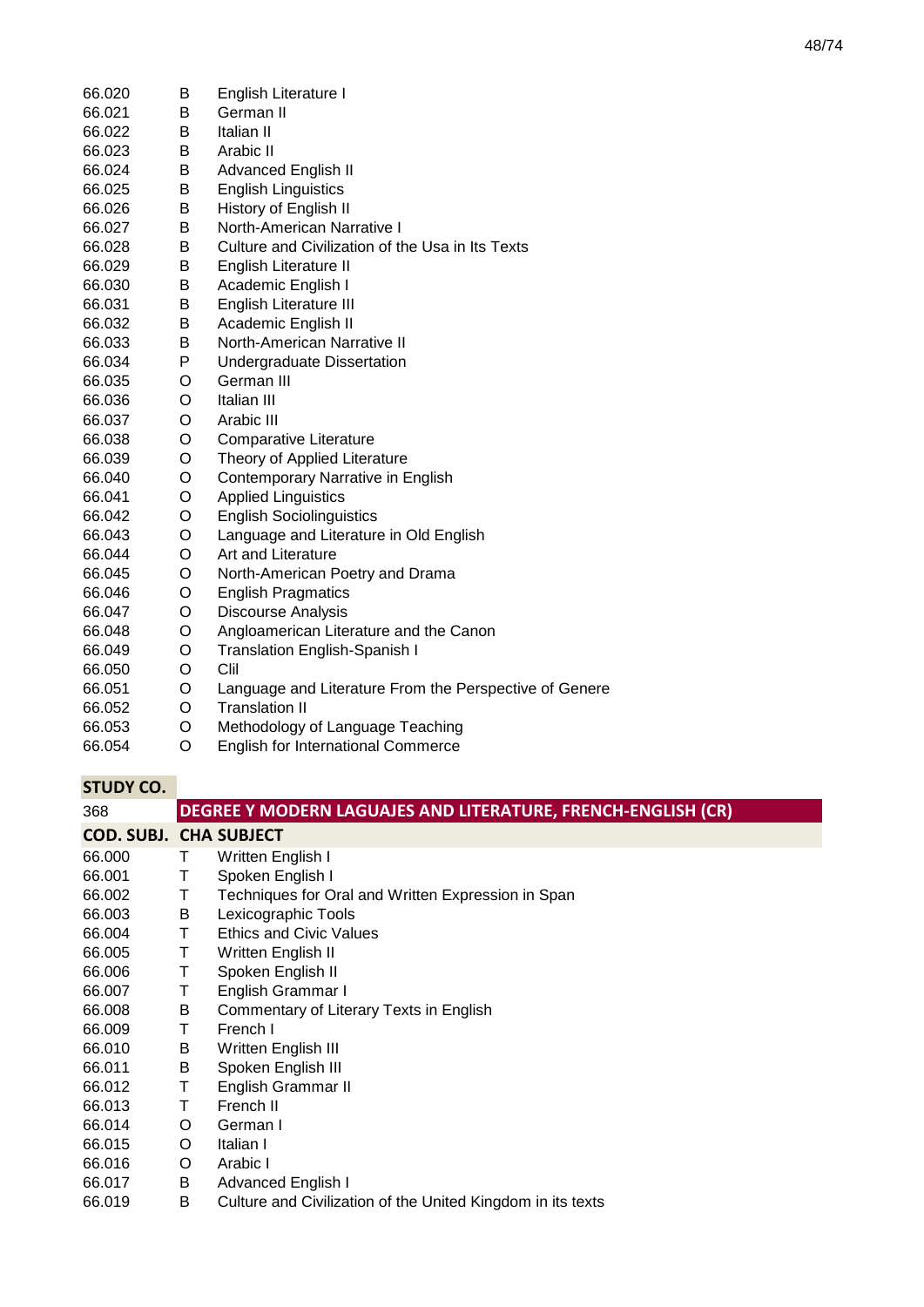| 66.020 | B | English Literature I                                 |
|--------|---|------------------------------------------------------|
| 66.021 | O | German II                                            |
| 66.022 | O | Italian II                                           |
| 66.023 | O | Arabic II                                            |
| 66.035 | O | German III                                           |
| 66.036 | O | Italian III                                          |
| 66.037 | O | Arabic III                                           |
| 66.500 | В | History of the English Language I                    |
| 66.501 | B | French Language III                                  |
| 66.502 | B | French Language: Morphology and Syntax               |
| 66.503 | B | French Phonetics and Phonology                       |
| 66.504 | B | French Literature I (20th & 21st Century)            |
| 66.505 | B | French Literature II (19th Century)                  |
| 66.506 | В | French History and Culture                           |
| 66.507 | B | <b>French-Spanish Translation I</b>                  |
| 66.508 | B | French for Tourism, Business and Administration      |
| 66.509 | B | French Language IV                                   |
| 66.510 | B | French Language: Lexis, Semantics and Sociolinguis   |
| 66.511 | B | French Literature III (17th & 18th Century)          |
| 66.512 | B | Text Pragmatics and History of the French Language   |
| 66.513 | B | French-Spanish Translation II (Technical and Scien   |
| 66.514 | B | Teaching French As A Foreign Language                |
| 66.515 | P | <b>Undergraduate Dissertation</b>                    |
| 66.516 | O | Second Foreign Language                              |
| 66.517 | O | Second Foreign Language                              |
| 66.518 | O | Second Foreign Language                              |
| 66.519 | O | Discursive and Communicative Analysis of French Text |
| 66.520 | O | <b>Literary Analysis of French Texts</b>             |
| 66.521 | O | Medieval and 16th Century French Literature          |
| 66.522 | O | History, Culture and Literature of French-Speaking   |
|        |   |                                                      |

| <b>STUDY CO.</b>              |   |                                                      |
|-------------------------------|---|------------------------------------------------------|
| 369                           |   | DEGREE IN SPANISH: LANGUAGE AND LITERATURE (CR)      |
| <b>COD. SUBJ. CHA SUBJECT</b> |   |                                                      |
| 66.002                        | Τ | Techniques for Oral and Written Expression in Span   |
| 66.009                        | O | French I                                             |
| 66.013                        | O | French II                                            |
| 66.014                        | O | German I                                             |
| 66.015                        | O | Italian I                                            |
| 66.016                        | O | Arabic I                                             |
| 66.021                        | O | German II                                            |
| 66.022                        | O | Italian II                                           |
| 66.023                        | O | Arabic II                                            |
| 66.101                        | Τ | Introduction to Literary Studies                     |
| 66.102                        | Τ | English I                                            |
| 66.103                        | Τ | Key Historical Moments of the Hispanic World         |
| 66.104                        | Τ | Latin in Texts                                       |
| 66.105                        | В | Tools for Studying Spanish                           |
| 66.106                        | Τ | <b>Literary Periods</b>                              |
| 66.107                        | Τ | English II                                           |
| 66.108                        | Τ | Key Aspects of the History of Art                    |
| 66.109                        | Τ | <b>Classical Culture and Tradition</b>               |
| 66.110                        | Τ | the Study of Language I                              |
| 66.111                        | Τ | Key Philosophical Aspects of the Contemporary Worl   |
| 66.112                        | В | Theory of Literature                                 |
| 66.113                        | В | Introduction to Spanish Literature of the Middle Age |
| 66.114                        | В | Introduction to Spanish Literature of the Modern Age |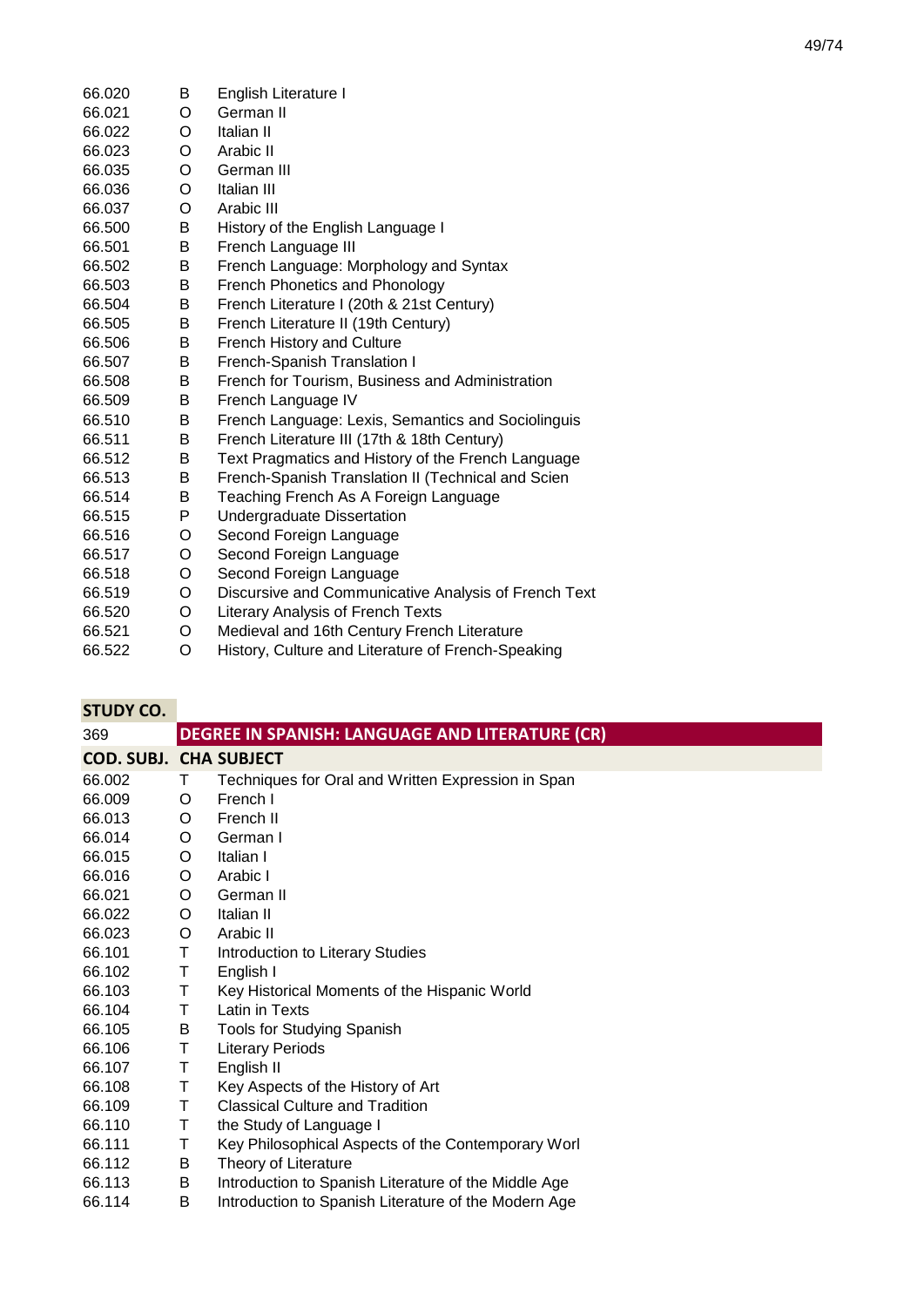| 66.115 | В | Spanish Grammar: Word and Phrase                        |
|--------|---|---------------------------------------------------------|
| 66.116 | B | Spanish Grammar: Sounds                                 |
| 66.117 | В | <b>Semantics</b>                                        |
| 66.118 | B | Introduction to Hispanic American Literature            |
| 66.119 | В | Introduction to Contemporary Spanish Literature         |
| 66.120 | B | Spanish Grammar: Sentences                              |
| 66.121 | B | Social Variation and Registers in the Spanish Languajes |
| 66.122 | B | History of the Spanish Language I                       |
| 66.123 | B | Origins of Medieval Fiction                             |
| 66.124 | B | <b>Pragmatic and Textual Analysis</b>                   |
| 66.125 | В | History of the Spanish Language II                      |
| 66.126 | B | Spanish Baroque Literature                              |
| 66.127 | B | Humanism and Its Literary Projection                    |
| 66.128 | В | the Study of Language II                                |
| 66.129 | B | the Languages of Realism in Spanish Literature of       |
| 66.130 | O | <b>Work Placement</b>                                   |
| 66.131 | B | Castillian Spanish and Latin American Spanish           |
| 66.132 | B | Modernity and Avant-Garde From the Romantic Origin      |
| 66.133 | B | Undergraduate Dissertation: Subjects and Methodolo      |
| 66.134 | P | <b>Undergraduate Dissertation</b>                       |
| 66.135 | O | Latin American Narrative                                |
| 66.136 | O | Contemporary Spanish Literature                         |
| 66.137 | O | <b>Digital Contents Management</b>                      |
| 66.138 | O | <b>Cultural Management</b>                              |
| 66.139 | O | <b>Musical Appreciation Workshop</b>                    |
| 66.140 | O | Strategies of Rational Argumentation                    |
| 66.141 | O | Spanish Thought                                         |
| 66.142 | O | History of Gender and Cultural History                  |
| 66.143 | O | Archival, Library and Information Sciencies             |
| 66.144 | O | Management and Conservation of Historical Heritage      |
| 66.145 | O | Heritage Trails of Castilla-La Mancha                   |
| 66.146 | O | <b>Teaching Spanish</b>                                 |
| 66.147 | O | Literary Heritage and Its Management                    |
| 66.148 | O | <b>Creative Writing</b>                                 |
| 66.149 | O | <b>Editing Texts</b>                                    |
| 66.150 | O | Greco-Roman Mythology                                   |

| 371                           |   | <b>DEGREE IN HISTORY</b>               |
|-------------------------------|---|----------------------------------------|
| <b>COD. SUBJ. CHA SUBJECT</b> |   |                                        |
| 66.009                        | O | French I                               |
| 66.013                        | O | French II                              |
| 66.014                        | O | German I                               |
| 66.015                        | O | Italian I                              |
| 66.016                        | O | Arabic I                               |
| 66.021                        | O | German II                              |
| 66.022                        | O | Italian II                             |
| 66.023                        | O | Arabic II                              |
| 66.102                        | O | English I                              |
| 66.106                        | Τ | <b>Literary Periods</b>                |
| 66.107                        | O | English II                             |
| 66.108                        | Τ | Key Aspects of the History of Art      |
| 66.137                        | O | <b>Digital Contents Management</b>     |
| 66.138                        | O | <b>Cultural Management</b>             |
| 66.139                        | O | <b>Musical Appreciation Workshop</b>   |
| 66.140                        | O | Strategies of Rational Argumentation   |
| 66.141                        | O | Spanish Thought                        |
| 66.142                        | O | History of Gender and Cultural History |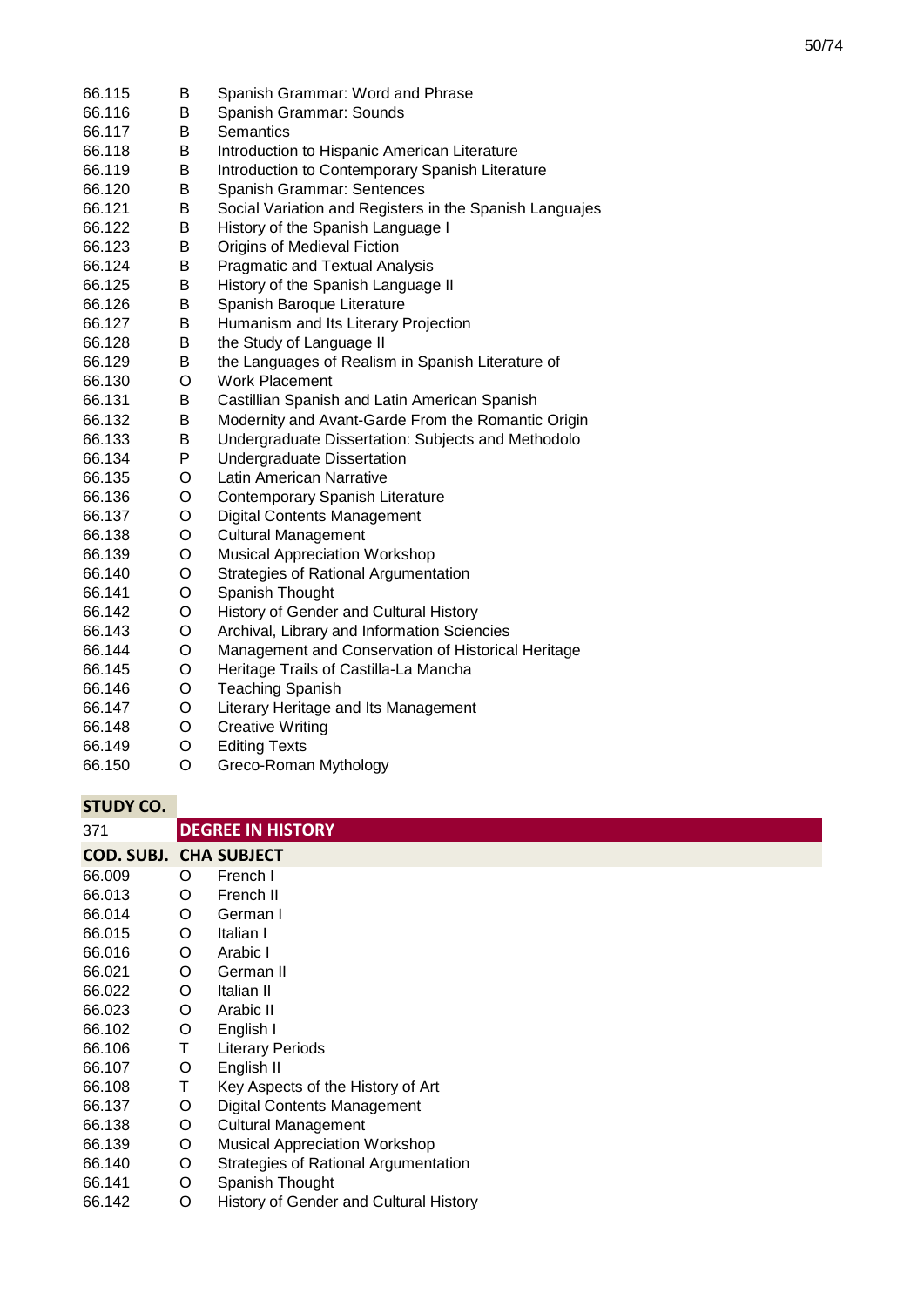| 66.144           | O | Management and Conservation of Historical Heritage                                           |
|------------------|---|----------------------------------------------------------------------------------------------|
| 66.146           | O | <b>Teaching Spanish</b>                                                                      |
| 66.147           | O | Literary Heritage and Its Management                                                         |
| 66.148           | O | <b>Creative Writing</b>                                                                      |
| 66.150           | O | Greco-Roman Mythology                                                                        |
| 66.200           | В | <b>General Prehistory</b>                                                                    |
| 66.201           | Β | <b>General Ancient History</b>                                                               |
| 66.202           | Τ | History of Art: Fundamentals                                                                 |
| 66.203           | Τ | Human and Physical Geography                                                                 |
| 66.204           | Τ | Archaeology: Methods and Techniques                                                          |
| 66.205           | В | <b>General Medieval History</b>                                                              |
| 66.206           | В | <b>General Early Modern History</b>                                                          |
| 66.208           | Τ | World Systems and Geography                                                                  |
| 66.209           | Τ | Documentary Resources: Evolution and New Framework                                           |
| 66.210           | В | Prehistory of the Iberian Peninsula                                                          |
| 66.211           | В | the Iberian Peninsula in Ancient History                                                     |
| 66.212           | В | History of Spain: High Middle Ages                                                           |
| 66.214           | Τ | Writing Culture: Palaeography and Diplomatic Analysis                                        |
| 66.215           | Β | History of Spain: Late Middle Ages                                                           |
| 66.216           | В | the Golden Age of Spain                                                                      |
| 66.217           | В | <b>General Contemporary History</b>                                                          |
| 66.218           | Τ | Philosophy of History                                                                        |
| 66.219           | Τ | Theory of Historiography: Contemporary Debates                                               |
| 66.220           | В | Political Thought and Society in the Ancient World                                           |
| 66.221           | В | the Spanish Monarchy: From the Habsburgs to the Bourbons                                     |
| 66.222           | Β | Contemporary Spain: Liberal Society, 1808-1923                                               |
| 66.223           | В | Protohistory in Europe                                                                       |
| 66.224           | В | Contemporary Spain Between Dictatorship and Democratie                                       |
| 66.225           | В | Protohistory of the Iberian Peninsula                                                        |
| 66.226           | B | the Mediterranean World in the Classical Ancient                                             |
| 66.227           | B | the Islamic World and the Andalusi Culture                                                   |
| 66.228           | В | the Spanish America History in Early Modern Times                                            |
| 66.229           | В | Present World: Societies, Economies, Cultures                                                |
| 66.230           | P | <b>Undergraduate Dissertation</b>                                                            |
|                  |   |                                                                                              |
| 66.231<br>66.232 | O | Archaeology: Theories, Practices and Present Application<br><b>Epigraphy and Numismatics</b> |
|                  | O |                                                                                              |
| 66.234           | O | Archaeology of Death and Burial                                                              |
| 66.235           | O | Archivistic Science and Library Science                                                      |
| 66.236           | O | Medieval Archaeology                                                                         |
| 66.237           | O | Documentary Heritage in the Early Modern Era                                                 |
| 66.238           | O | Egiptology                                                                                   |
| 66.239           | O | <b>Work Placement</b>                                                                        |
| 66.240           | O | Religiosity, Culture and Social Heresies in the Hi                                           |
| 66.241           | O | the Spanish Monarchy in Europe                                                               |
| 66.242           | O | Political Society in the Late Middle Ages                                                    |
| 66.244           | O | Political Thought and Institutions in the Modern Age                                         |
| 66.245           | O | Contemporary America                                                                         |
| 66.246           | O | the Usa and the Hispanic World                                                               |
| 66.247           | O | History of Church and Religiosity in the Early Mod                                           |
| 66.248           | O | Latin American Social Movements                                                              |
| 66.249           | O | Social Anthropology                                                                          |
| 66.250           | O | Migration Movements and Cultural Identities                                                  |
| 66.251           | O | Social and Religious Minorities in the Early Moder                                           |
| 66.252           | O | Anthropology and Phenomenology of Religion                                                   |
| 66.253           | O | <b>Epistemology of Social Sciences</b>                                                       |
| 66.254           | O | Research Methodology in Anthropology                                                         |
| 66.255           | O | Science and Cultural Notions in the Contemporary World                                       |
| 66.256           | O | Political and Economic Anthropology                                                          |
| 66.257           | O | Processes and Social Trends                                                                  |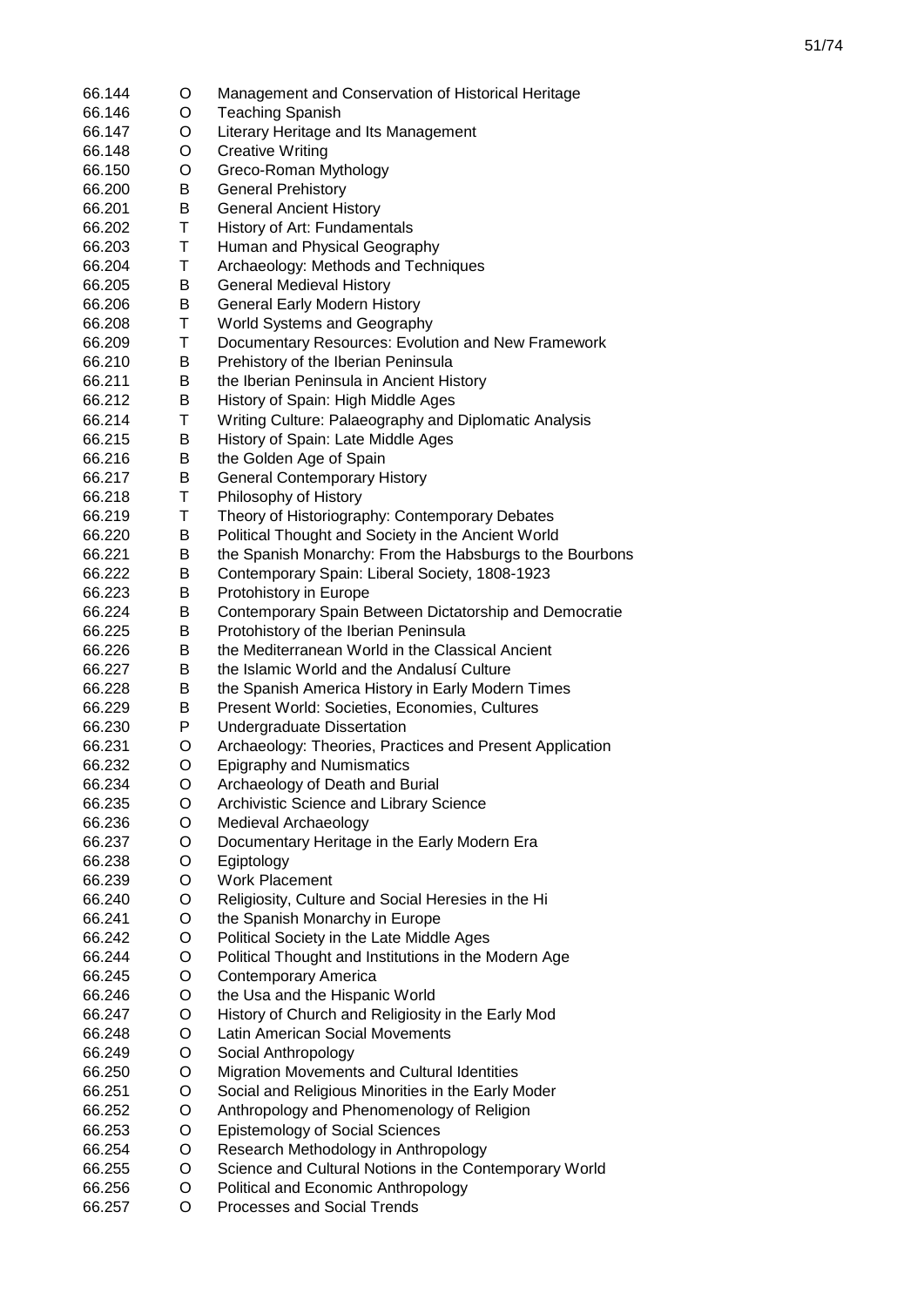| 66.320                        | O | Museology and Museography                            |
|-------------------------------|---|------------------------------------------------------|
| 66.331                        | O | Spanish Baroque Painting                             |
| 66.409                        | O | Geography of Spain                                   |
|                               |   |                                                      |
| <b>STUDY CO.</b>              |   |                                                      |
| 372                           |   | <b>DEGREE IN HISTORY OF ART</b>                      |
| <b>COD. SUBJ. CHA SUBJECT</b> |   |                                                      |
| 66.002                        | Τ | Techniques for Oral and Written Expression in Span   |
| 66.004                        | Τ | <b>Ethics and Civic Values</b>                       |
| 66.009                        | O | French I                                             |
| 66.013                        | O | French II                                            |
| 66.014                        | O | German I                                             |
| 66.015                        | O | Italian I                                            |
| 66.016                        | O | Arabic I                                             |
| 66.021                        | O | German II                                            |
| 66.022                        | O | Italian II                                           |
| 66.023                        | O | Arabic II                                            |
| 66.102                        | O | English I                                            |
| 66.107                        | O | English II                                           |
| 66.108                        | Τ | Key Aspects of the History of Art                    |
| 66.137                        | O | <b>Digital Contents Management</b>                   |
| 66.138                        | O | <b>Cultural Management</b>                           |
| 66.139                        | O | <b>Musical Appreciation Workshop</b>                 |
| 66.140                        | O | Strategies of Rational Argumentation                 |
| 66.141                        | O | Spanish Thought                                      |
| 66.142                        | O | History of Gender and Cultural History               |
| 66.143                        | O | Archival, Library and Information Sciencies          |
| 66.144                        | O | Management and Conservation of Historical Heritage   |
| 66.145                        | O | Heritage Trails of Castilla-La Mancha                |
| 66.146                        | O | <b>Teaching Spanish</b>                              |
| 66.147                        | O | Literary Heritage and Its Management                 |
| 66.148                        | O | <b>Creative Writing</b>                              |
| 66.149                        | O | <b>Editing Texts</b>                                 |
| 66.150                        | O | Greco-Roman Mythology                                |
| 66.202                        | Τ | History of Art: Fundamentals                         |
| 66.203                        | Τ | Human and Physical Geography                         |
| 66.208                        | Τ | World Systems and Geography                          |
| 66.240                        | O | Religiosity, Culture and Social Heresies in the Hi   |
| 66.241                        | O | the Spanish Monarchy in Europe                       |
| 66.242                        | O | Political Society in the Late Middle Ages            |
| 66.244                        | O | Political Thought and Institutions in the Modern Age |
| 66.245                        | O | <b>Contemporary America</b>                          |
| 66.246                        | O | the Usa and the Hispanic World                       |
| 66.247                        | O | History of Church and Religiosity in the Early Mod   |
| 66.248                        | O | Latin American Social Movements                      |
| 66.300                        | Τ | <b>World History</b>                                 |
| 66.301                        | B | <b>Art History Sources</b>                           |
| 66.302                        | B | <b>Historical Artistic Heritage</b>                  |
| 66.303                        | Τ | <b>Literary Ages</b>                                 |
| 66.304                        | В | Classical and Near Eastern Art                       |
| 66.305                        | В | <b>Artistic Techniques</b>                           |
| 66.306                        | Τ | History of Spain                                     |
| 66.307                        | Β | Iconography                                          |
| 66.308                        | В | Early Medieval Art                                   |
| 66.309                        | Τ | <b>Urban Planning</b>                                |
| 66.310                        | В | Art Theory                                           |
| 66.311                        | B | <b>Islamic Art</b>                                   |
| 66.312                        | B | Late Medieval Art                                    |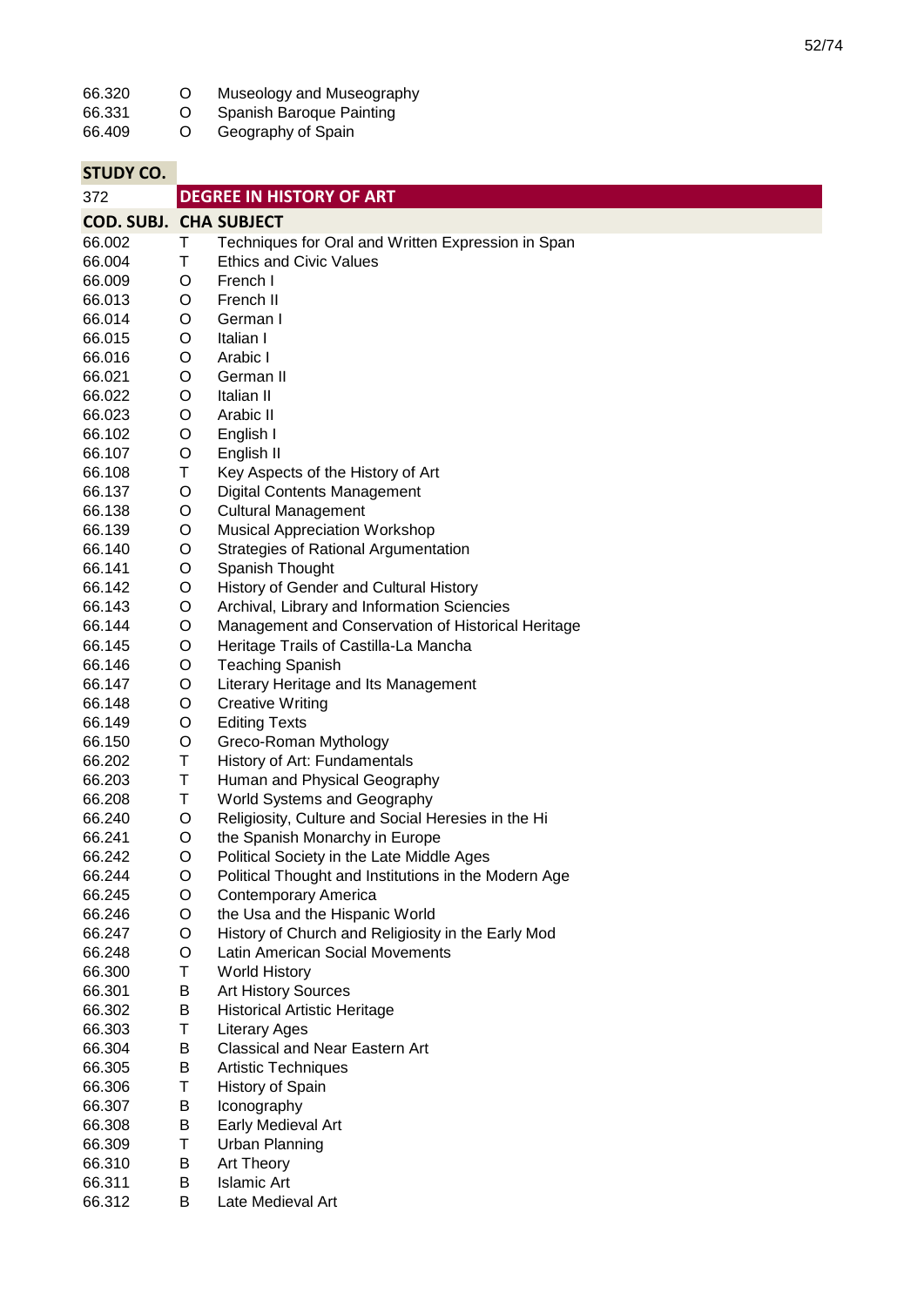| 66.313 | В | Renaissance Art                                    |
|--------|---|----------------------------------------------------|
| 66.314 | B | <b>History of Esthetic Concepts</b>                |
| 66.315 | В | <b>Byzantine and Russian Art</b>                   |
| 66.316 | В | Art From the Baroque Period and the Enlightenment  |
| 66.317 | B | History of Film                                    |
| 66.318 | B | 19th Century and Avant-Guard Art                   |
| 66.319 | B | Ancient and Medieval Spanish Art                   |
| 66.320 | B | Museology and Museography                          |
| 66.321 | B | Methodology and Investigation Techniques           |
| 66.322 | B | the Arts From 1945 Onwards                         |
| 66.323 | B | Modern and Contemporary Spanish Art                |
| 66.324 | P | Undergraduate Dissertation                         |
| 66.325 | O | Art, Pilgrimage and Monasticism                    |
| 66.326 | O | Egyptian Art                                       |
| 66.327 | O | <b>Art Criticism</b>                               |
| 66.328 | O | <b>Travel Art and Literature</b>                   |
| 66.329 | O | Spanish American Art                               |
| 66.330 | O | Photography and Mass Culture                       |
| 66.331 | O | Spanish Baroque Painting                           |
| 66.332 | O | History of the Restoration and Guardianship of Art |
| 66.333 | O | Cultural Heritage Management                       |
| 66.334 | O | Audiovisual Tradition and Information              |
| 66.335 | O | Commission and Setting-Up of Exhibitions           |
| 66.336 | O | <b>Music History</b>                               |
| 66.337 | O | Practicas En Empresa                               |
| 66.412 | O | Urban Geography                                    |

| 373                           |    | DEGREE IN HUMANITIES AND SOCIAL STUDIES                  |
|-------------------------------|----|----------------------------------------------------------|
| <b>COD. SUBJ. CHA SUBJECT</b> |    |                                                          |
| 44.500                        | T. | <b>History of Philosophy</b>                             |
| 44.501                        | T. | French for Academic Purposes                             |
| 44.502                        | Τ  | Prehistory                                               |
| 44.503                        | Τ  | Geography and Environment                                |
| 44.504                        | Τ  | Latin Language and Literature                            |
| 44.505                        | Τ  | Geography and Society                                    |
| 44.506                        | Τ  | Spanish Language                                         |
| 44.507                        | Τ  | Ancient and Medieval Art History                         |
| 44.508                        | Τ  | <b>English for Academic Purposes</b>                     |
| 44.509                        | Τ  | <b>Contemporary History</b>                              |
| 44.510                        | B  | <b>Modern Art History</b>                                |
| 44.511                        | B  | Oral, Written and Hipertextual Text: Theory and Practice |
| 44.512                        | B  | Advanced English for Academic Purposes                   |
| 44.513                        | B  | <b>Ancient History</b>                                   |
| 44.514                        | B  | Geography of the Developed World and Inequalities        |
| 44.515                        | B  | <b>Contemporary Art History</b>                          |
| 44.516                        | B  | <b>Contemporary Spanish History</b>                      |
| 44.517                        | B  | Geography of Globalization                               |
| 44.518                        | B  | Introduction to Spanish Literature                       |
| 44.519                        | B  | <b>French Literature</b>                                 |
| 44.520                        | B  | Spanish Art History                                      |
| 44.521                        | B  | Modern History. Foundations of Modernity                 |
| 44.522                        | B  | <b>Medieval History</b>                                  |
| 44.523                        | B  | <b>English Literatures</b>                               |
| 44.524                        | В  | Geography of the Contemporary City                       |
| 44.525                        | B  | Sources and Methodology for Art History                  |
| 44.526                        | B  | <b>Advanced English Literatures</b>                      |
| 44.527                        | B  | Perception and Interpretation of Geographic Reality      |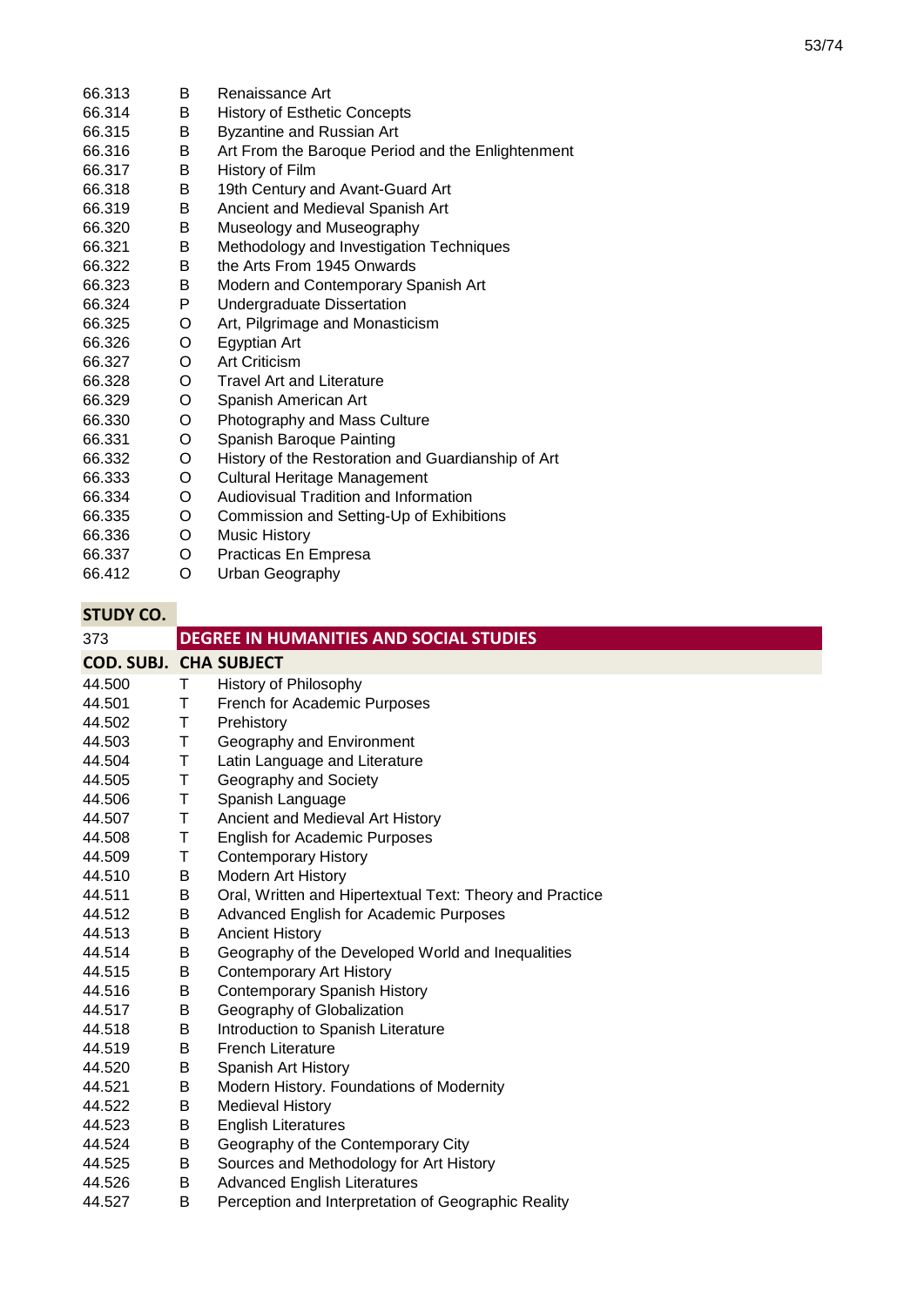- 44.528 B Principles of Social Anthropology<br>B History of Ethical and Political The
- 44.529 B History of Ethical and Political Thought<br>B History of Film
- 44.530 B History of Film<br>B Gender Anthro
- 44.531 B Gender Anthropology<br>P Undergraduate Disser
- 44.532 P Undergraduate Dissertation<br>O Geography of Spain and Cas
- 44.533 Geography of Spain and Castilla-La Mancha
- 44.534 O French Language and New Technologies
- 44.535 O Current World History
- 44.536 O Contemporary History of Castilla-La Mancha<br>O Latin America in the World System
- 44.537 O Latin America in the World System<br>O Current Trends of Thought
- 44.538 O Current Trends of Thought<br>O Logic of Argumentation
- 44.539 Logic of Argumentation
- 44.540 O Museology and Museography<br>O Archaelogy and Heritage
- 44.541 Archaelogy and Heritage
- 44.542 O Transmission of Greco-Latin Culture<br>O Ancient History of Iberian Peninsula
- 44.543 Ancient History of Iberian Peninsula
- 44.544 O Spanish Medieval History<br>O Landscape and Territory
- 44.545 Landscape and Territory
- 44.546 O Comparative Literature<br>O Modern Spanish History
- 44.547 **Modern Spanish History**

| 375                           |             | <b>DEGREE IN HUMANITIES AND HERITAGE (TO)</b>      |
|-------------------------------|-------------|----------------------------------------------------|
| <b>COD. SUBJ. CHA SUBJECT</b> |             |                                                    |
| 44.300                        | T           | <b>Ancient History</b>                             |
| 44.301                        | T           | History of Art I                                   |
| 44.302                        | T           | Introduction to the History of Philosophical Syste |
| 44.303                        | T           | Latin                                              |
| 44.304                        | T           | Prehistory                                         |
| 44.305                        | $\sf T$     | Human Geography and Issues in Today S World        |
| 44.306                        | T           | Spanish Grammar                                    |
| 44.307                        | $\sf T$     | <b>Medieval History</b>                            |
| 44.308                        | $\mathsf T$ | Modern Language I - English                        |
| 44.309                        | T           | Introduction to Spanish Literature                 |
| 44.310                        | B           | <b>Contemporary History</b>                        |
| 44.311                        | В           | <b>Modern History</b>                              |
| 44.312                        | B           | Modern Language II - English                       |
| 44.313                        | B           | Introduction to Social Anthropology                |
| 44.314                        | B           | Introduction to Psychology                         |
| 44.315                        | B           | <b>Literary Commentary of Spanish Texts</b>        |
| 44.316                        | B           | Geography of Spain and the European Union          |
| 44.317                        | B           | History of Art II                                  |
| 44.318                        | B           | History in Today S World                           |
| 44.319                        | B           | Introduction to Contemporary Philosophy            |
| 44.320                        | B           | Ancient History of the Iberian Peninsula           |
| 44.321                        | B           | History of Spanish Art                             |
| 44.322                        | B           | History of Medieval Spain                          |
| 44.323                        | B           | Islam: Religion, Culture and Society               |
| 44.324                        | B           | Spanish Language: Oral and Written Communication   |
| 44.325                        | В           | History of Modern Spain                            |
| 44.326                        | B           | Geography of Castilla-La Mancha                    |
| 44.327                        | B           | History of Contemporary Spain                      |
| 44.328                        | E           | <b>Work Placement</b>                              |
| 44.329                        | B           | Problems of Applied Philosophy                     |
| 44.330                        | B           | Theory and Methods of History                      |
| 44.331                        | P           | <b>Undergraduate Dissertation</b>                  |
| 44.332                        | $\circ$     | Archivistics                                       |
| 44.333                        | O           | Archaeology: Methods and Applications              |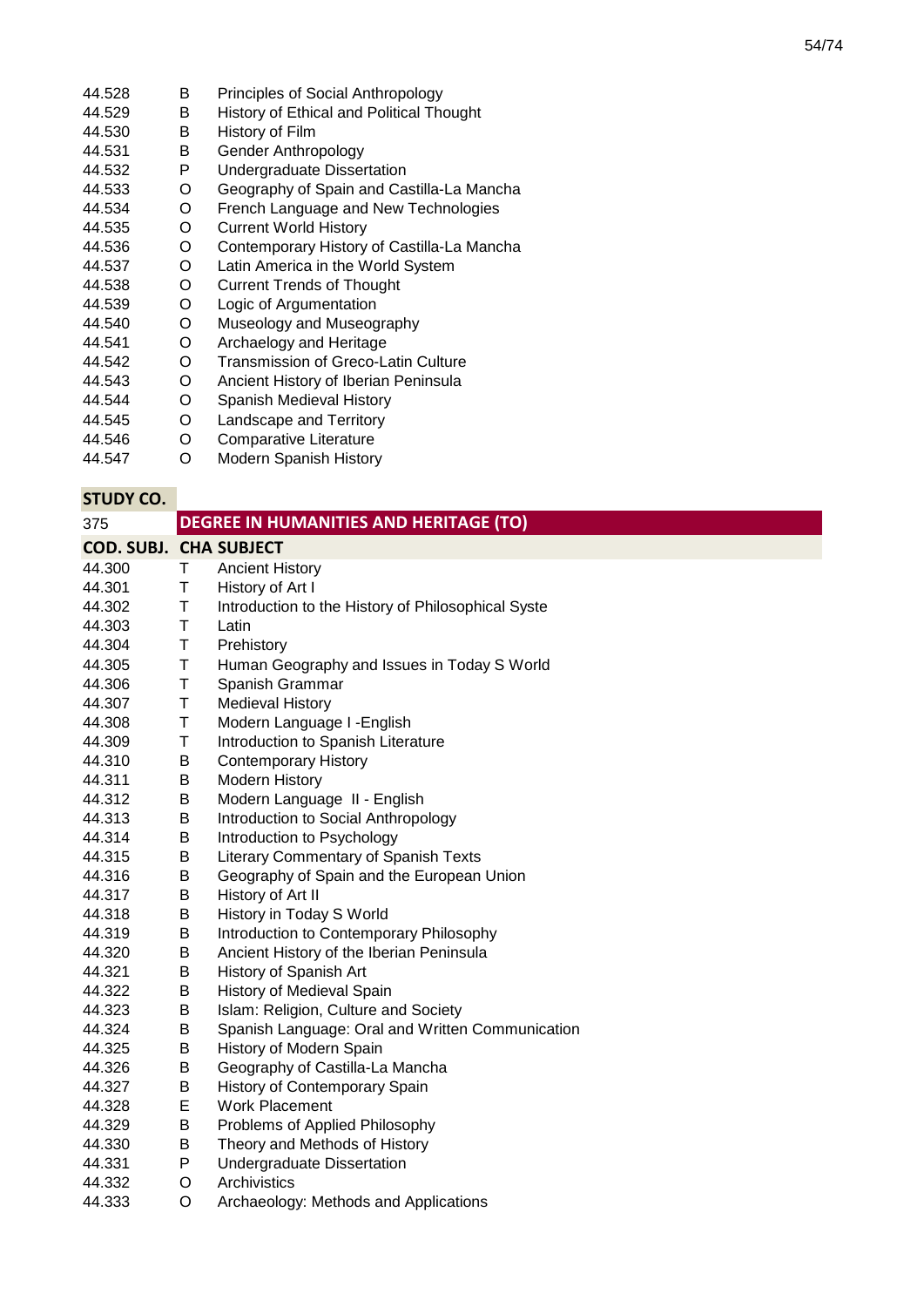- 44.334 O Psychological Dimensions of Contemporary Social Pr
- 44.335 O Management and Conservation of Historic Heritage<br>O The Middle Ages and Its Patrimonial Legacy
- 44.336 O The Middle Ages and Its Patrimonial Legacy<br>O Spanish Literature From 12th - 17th Century
- 44.337 Spanish Literature From 12th - 17th Century
- 44.338 O Politics and Society in the Contemporary Arabic Wo
- 44.339 Greek and Roman Mythology
- 44.340 O Palaeography and Diplomacy
- 44.341 O Rituals and Beliefs in American and Spanish Cultur
- 44.342 O Roman Archaeology
- 44.343 O Librarianship and Documentation
- 44.344 O Comparative Philosophy, Philosophy of Culture and
- 44.345 O Spanish Literature From 18th - 21st Century
- 44.346 O Medieval Archaeology
- 44.347 O Museology and Artistic Techniques
- 44.348 O History of Contemporary America<br>O Contemporary Art Theory
- 44.349 Contemporary Art Theory
- 44.350 O Social Movements in 20th-Century Spain<br>O Tourism and Heritage
- 44.351 Tourism and Heritage
- 44.352 T Modern Language I - French
- 44.353 T Modern Language I - Arabic
- 44.354 B Modern Language II - French<br>B Modern Language II - Arabic
- 44.355 Modern Language II - Arabic

| 376                           |   | <b>DEGREE IN PHARMACY</b>                          |
|-------------------------------|---|----------------------------------------------------|
| <b>COD. SUBJ. CHA SUBJECT</b> |   |                                                    |
| 14.300                        | Τ | <b>Mathematics and Statistics</b>                  |
| 14.301                        | Т | Applied Physics in Pharmacy                        |
| 14.302                        | Τ | General Chemistry and Introduction to the Laborato |
| 14.303                        | Τ | Biology                                            |
| 14.304                        | T | Human Anatomy                                      |
| 14.305                        | B | <b>Inorganic Chemistry</b>                         |
| 14.306                        | B | <b>Organic Chemistry I</b>                         |
| 14.307                        | B | Information, Documentation and Scientific Methodol |
| 14.308                        | B | Botany                                             |
| 14.309                        | Τ | <b>Chemical Analysis I</b>                         |
| 14.310                        | Τ | <b>Biochemistry and Molecular Biology I</b>        |
| 14.311                        | Τ | <b>Physical Chemistry I</b>                        |
| 14.312                        | B | <b>Chemical Analysis II</b>                        |
| 14.313                        | B | Immunology                                         |
| 14.314                        | Τ | Physiology                                         |
| 14.315                        | B | <b>Biochemistry and Molecular Biology II</b>       |
| 14.316                        | Τ | <b>Physical Chemistry II</b>                       |
| 14.317                        | B | Parasitology                                       |
| 14.318                        | Β | Organic Chemistry II                               |
| 14.319                        | B | Nutrition and Bromatology                          |
| 14.320                        | B | Microbiology I                                     |
| 14.321                        | B | Molecular Physiopathology                          |
| 14.322                        | В | <b>Pharmaceutical Technology I</b>                 |
| 14.323                        | B | <b>Pharmaceutical Chemistry I</b>                  |
| 14.324                        | B | <b>Pharmaceutical Chemistry II</b>                 |
| 14.325                        | B | Pharmacognosy and Phytotherapy                     |
| 14.326                        | B | <b>Biopharmacy and Pharmacokinetics</b>            |
| 14.327                        | B | Microbiology II                                    |
| 14.328                        | B | <b>General Pharmacology</b>                        |
| 14.329                        | B | Pharmacology and Pharmacotherapy I                 |
| 14.330                        | B | Pharmaceutical Technology II                       |
| 14.331                        | B | <b>Bioinformatics</b>                              |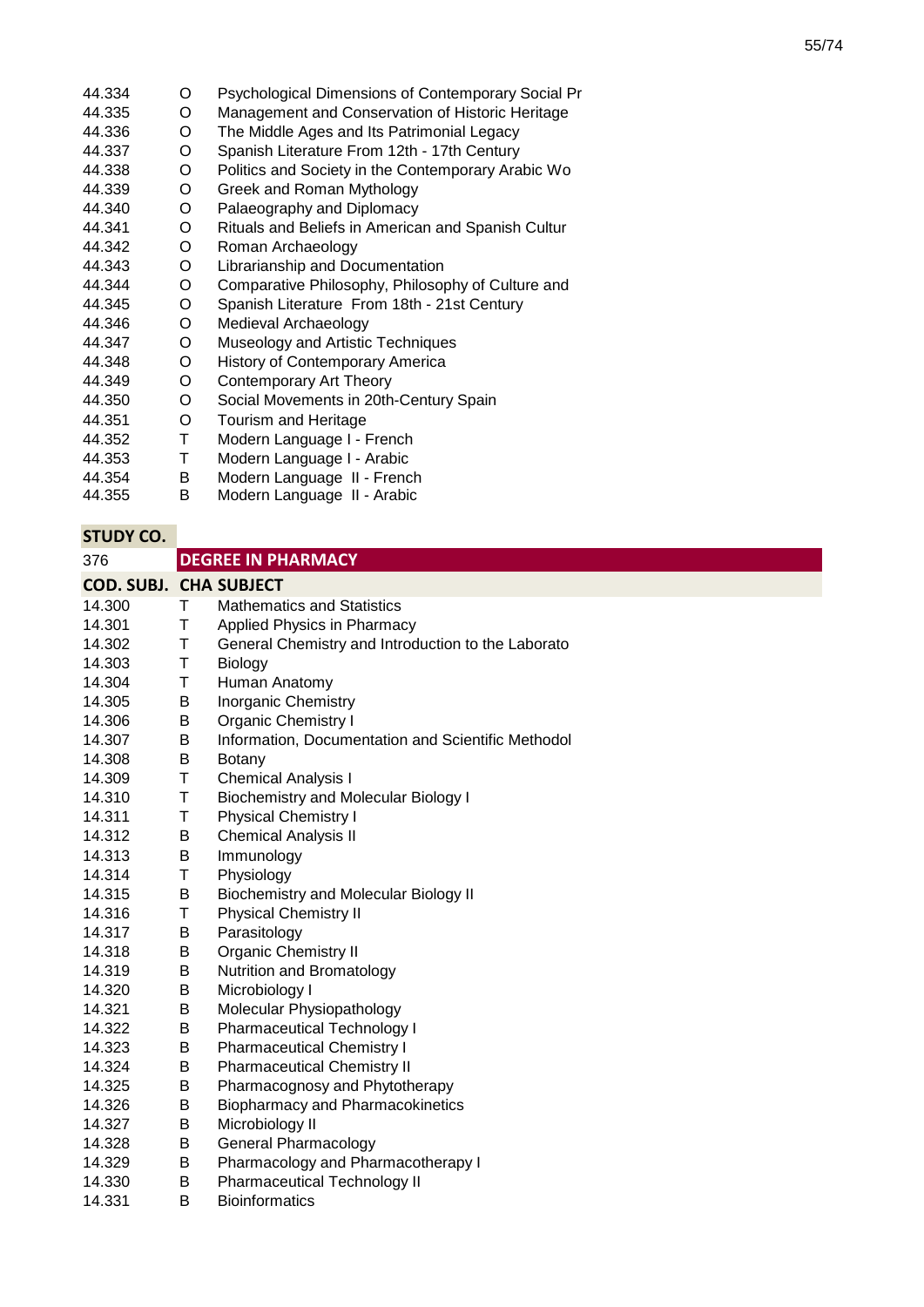| 14.332 | В | <b>Public Health</b>                                                           |
|--------|---|--------------------------------------------------------------------------------|
| 14.333 | в | Pharmacogenetics and Pharmacogenomics                                          |
| 14.334 | В | <b>Pharmaceutical Biotechnology</b>                                            |
| 14.335 | в | Toxicology                                                                     |
| 14.336 | В | <b>Pharmaceutical Care and Communication Skills</b>                            |
| 14.337 | в | Legislation, Management and Pharmaceutical Plannin                             |
| 14.338 | В | Pharmacology and Pharmacotherapy II                                            |
| 14.339 | В | Clinical Pharmacy                                                              |
| 14.340 | в | <b>Pharmaceutical Technology III</b>                                           |
| 14.341 | Е | <b>Supervised Clinical Placement</b>                                           |
| 14.342 | P | Undergraduate Dissertation                                                     |
| 14.343 | O | Pharmaceutical Care for Oncohaematological Patients                            |
| 14.344 | O | Inspection and Sanitary Control                                                |
| 14.345 | O | Dietoteraphy and Nutraceuticals                                                |
| 14.346 | O | Reproductive Health                                                            |
| 14.347 | O | Basis of R. Pharmaceutical Sector: Meth., Intel. Prop. Rights and Know Transf. |

| <b>STUDY CO.</b>              |             |                                                    |
|-------------------------------|-------------|----------------------------------------------------|
| 377                           |             | <b>DEGREE IN JOURNALISM (CU)</b>                   |
| <b>COD. SUBJ. CHA SUBJECT</b> |             |                                                    |
| 16.300                        | T           | <b>Contemporary World History</b>                  |
| 16.301                        | T           | Oral and Written Communication: Spanish for the Ne |
| 16.302                        | T           | <b>Contemporary Political Institutions</b>         |
| 16.303                        | T           | Media Literacy                                     |
| 16.304                        | $\sf T$     | Journalism Theory                                  |
| 16.305                        | T           | <b>Information Society</b>                         |
| 16.306                        | $\mathsf T$ | Law of Public Communication                        |
| 16.307                        | T           | Introduction to Economics                          |
| 16.308                        | $\sf B$     | Print and Online Media Technology                  |
| 16.309                        | B           | News Writing for Print and Online Media            |
| 16.310                        | $\sf T$     | <b>History of Communication</b>                    |
| 16.311                        | T           | Global Media Systems                               |
| 16.312                        | В           | <b>Communication Theory</b>                        |
| 16.313                        | B           | Feature and Editorial Writing                      |
| 16.314                        | B           | <b>Broadcast News Writing</b>                      |
| 16.315                        | B           | <b>Current Topics in Journalism</b>                |
| 16.316                        | B           | Journalism Research Techniques                     |
| 16.317                        | B           | <b>Political Communication</b>                     |
| 16.318                        | B           | <b>Television News Production</b>                  |
| 16.319                        | В           | <b>Radio News Production</b>                       |
| 16.320                        | В           | Web Publishing                                     |
| 16.321                        | B           | the Media in Spain                                 |
| 16.322                        | B           | <b>Ethics and Professional Conduct</b>             |
| 16.323                        | B           | <b>Specialised Reporting</b>                       |
| 16.324                        | B           | Contemporary Spanish Journalism                    |
| 16.325                        | B           | <b>Communication Research Methods</b>              |
| 16.326                        | B           | Institutional and Corporate Communication          |
| 16.327                        | B           | Communication Law and Policy                       |
| 16.328                        | В           | <b>Publication Design</b>                          |
| 16.329                        | B           | Cyber-Journalism                                   |
| 16.330                        | P           | Undergraduate Dissertation                         |
| 16.331                        | O           | Photojournalism and Digital Imaging                |
| 16.332                        | O           | <b>Advanced Digital Design</b>                     |
| 16.333                        | O           | Multimedia Journalism Workshop II                  |
| 16.334                        | O           | Multimedia Journalism Workshop I                   |
| 16.335                        | O           | <b>Digital Culture</b>                             |
| 16.336                        | O           | Specialized Journalism Workshop I                  |
| 16.337                        | O           | International Journalism                           |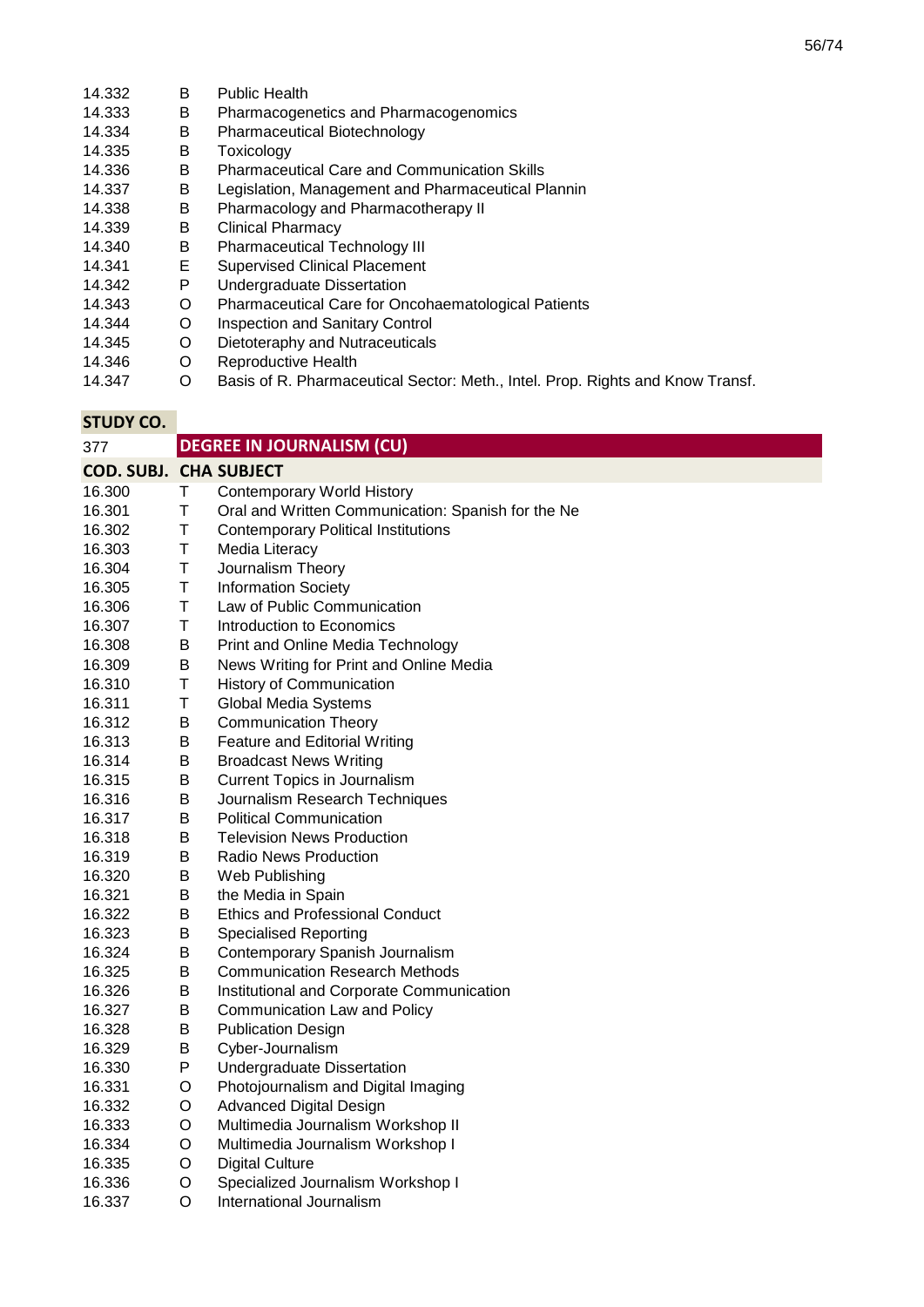| 16.338 | $\mathfrak{g}$ | <b>Business and Economics Reporting</b> |
|--------|----------------|-----------------------------------------|
| 16.339 | O              | Specialized Journalism Workshop II      |
| 16.340 | O              | Political and Judicial Journalism       |
| 16.341 | O              | Sports Journalism                       |
| 16.345 | O              | <b>Business Placement</b>               |

**STUDY CO.** 378 **COD. SUBJ. CHA SUBJECT** 11.300 T Foundations of Mathematifb<br>11.301 T Geometry 11.301 T Geometry 11.302 T Physifb<br>11.303 T Free Dr 11.303 T Free Drawing 11.304 T Drawing. I. Elements of Design 11.305 T Drawing II. Architectonic Representations 11.306 T Bases of Construction Materials 11.307 B Architecture and Urbanism Design Studio I 11.308 T Drawing III. Analysis of Architectonic Form<br>11.309 T Mechanifb of Structures 11.309 T Mechanifb of Structures 11.310 B Architecture and Urbanism Design Studio II 11.311 B Construction I 11.312 B Structures I 11.313 B Architecture and Urbanism Design Studio III 11.314 B Construction II<br>11.315 B Physical-Chem 11.315 B Physical-Chemical Bases for Facilities 11.316 B Architecture and Urbanism Design Studio IV 11.317 B Structures II 11.318 B Bases for Landscape, Heritage and Sustainability 11.319 B Architecture and Urbanism Design Studio V 11.320 B Construction III 11.321 B Structures III 11.322 B Architecture and Urbanism Design Studio VI<br>11.323 B Construction IV 11.323 B Construction IV 11.324 B Facilities I<br>11.325 B Architectul 11.325 B Architecture and Urbanism Design Studio VII 11.326 B Architecture and Urbanism Design Studio VIII 11.327 B Construction V 11.328 B Facilities II 11.329 O Architecture and Urbanism Design Studio Ix (It Ipa) 11.330 O Architecture and Urbanism Design Studio IX (It Pput) 11.331 O Architecture and Urbanism Design Studio Ix (It Irpeu) 11.332 P Undergraduate Dissertation 11.333 O Highly Technical Projects: Design and Facilities 11.334 O Architectonic Design: Recent Innovative Propoals 11.335 O Applied Sustainability in Construction 11.336 O Sustainable Urbanism: Urban and Land Management and Planning 11.337 O Special Structures and Advanced Construction Procedures 11.338 O Proj.for Public Spaces, Road and Pedestrian Traffic Planning, and Average Scale 11.339 O Spatial, Infrastructure and Landscape Planning 11.340 O Advanced Garden and Landscape Design 11.341 O Treatment of Historical Centers and Sets: the Cultural Landscape 11.342 O Building Transformation (Restoration, Extension, Modification and Improvement) 11.343 O Restoration History and Theory 11.344 O Restoration and Intervention With Structures, Materials and Historical Facilities 11.345 O Work Placement **DEGREE IN ARCHITECTURE (TO)**

| 378 | DEGREE IN AGRICULTURAL AND FOOD ENGINEERING (AB) |
|-----|--------------------------------------------------|
|-----|--------------------------------------------------|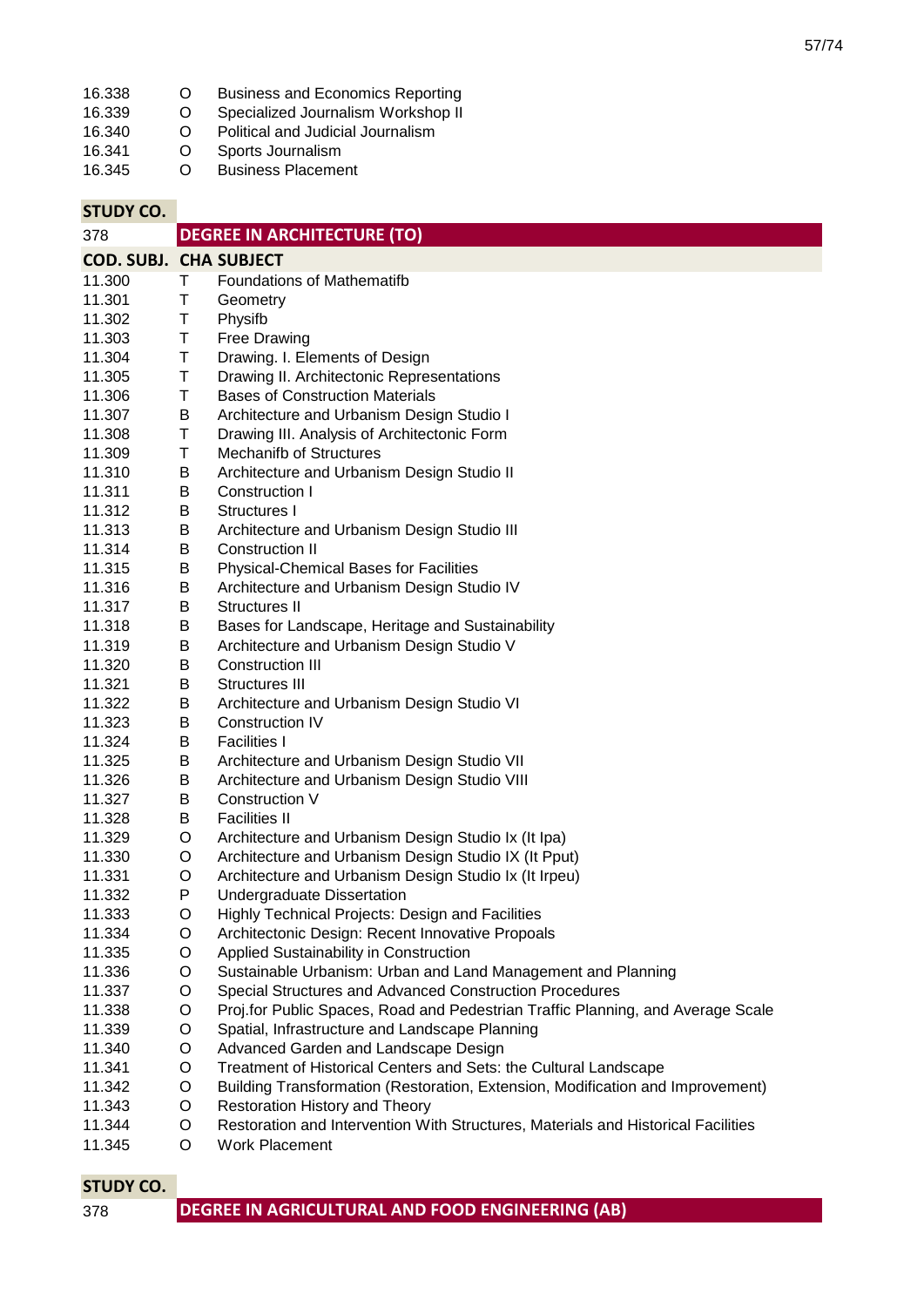| <b>COD. SUBJ. CHA SUBJECT</b> |        |                                                                                |
|-------------------------------|--------|--------------------------------------------------------------------------------|
| 60.300                        | Τ      | Algebra                                                                        |
| 60.301                        | Τ      | <b>Calculus and Differential Equations</b>                                     |
| 60.303                        | Τ      | Chemistry                                                                      |
| 60.305                        | Τ      | <b>Engineering Graphics</b>                                                    |
| 60.306                        | Т      | <b>Business</b>                                                                |
| 60.307                        | B      | <b>Basic Principles of Animal Production</b>                                   |
| 60.308                        | Τ      | <b>Statistics and Computational Methods</b>                                    |
| 60.309                        | Τ      | Soil Science and Climatology                                                   |
| 60.310                        | B      | Crop Technology                                                                |
| 60.311                        | B      | Genetics & Applications in Engineering                                         |
| 60.312                        | B      | <b>Environmental Science and Technology</b>                                    |
| 60.313                        | B      | Topography                                                                     |
| 60.314                        | B      | <b>Calculus of Structures and Electrification</b>                              |
| 60.315                        | B      | <b>Hydraulics</b>                                                              |
| 60.316                        | В      | Engines                                                                        |
| 60.317                        | В      | <b>Economics &amp; Marketing</b>                                               |
| 60.318                        | B      | <b>Animal Production I</b>                                                     |
| 60.319                        | B      | <b>Animal Production II</b>                                                    |
| 60.320                        | B      | <b>Crop Protection</b>                                                         |
| 60.321                        | B      | <b>Herbaeceous Crops</b>                                                       |
| 60.322                        | B      | General Arboriculture. Viticulture                                             |
| 60.323                        | В      | Agronomic Planning of Crops                                                    |
| 60.324                        | B      | <b>Agricultural Machinery</b>                                                  |
| 60.325                        | B      | <b>Agropecuarial Construction</b>                                              |
| 60.326                        | B      | <b>Agricultural Chemistry</b>                                                  |
| 60.327                        | B      | Agricultural Mechanization and Infrastructure Plan                             |
| 60.328                        | B      | Project Design                                                                 |
| 60.329                        | B      | <b>Animal Production III</b>                                                   |
| 60.330                        | B      | Horticulture                                                                   |
| 60.331                        | B      | Irrigation Systems and Technology                                              |
| 60.332                        | P      | Undergraduate Dissertation                                                     |
| 60.363                        | Τ      | Physics I                                                                      |
| 60.364                        | Τ      | Physics II                                                                     |
| 60.365                        | Т      | <b>Biology I</b>                                                               |
| 60.366                        | Т      | <b>Biology II</b>                                                              |
| 60.367                        | O      | Organic and Integrated Production                                              |
| 60.368                        | O      | Mechanical Engineering and Energy in Agriculture                               |
| 60.369                        | O      | Animal Production IV and Farm Waste Processing                                 |
| 60.418                        | B      | Unit Operations I                                                              |
| 60.419                        | B      | <b>Unit Operations II</b>                                                      |
| 60.420                        | В      | Fundamentals of Agri-Food Industry Technology                                  |
| 60.421                        | B      | Food Microbiology, Safety and Hygiene                                          |
| 60.422<br>60.423              | B<br>Β | Quality Control of Agricultural Products                                       |
| 60.424                        |        | <b>Agro-Industrial Construction I</b>                                          |
| 60.425                        | В<br>Β | Chemistry and Biochemistry of Agri-Food Products                               |
|                               | B      | Vegetable Derivatives Industry                                                 |
| 60.426<br>60.429              | В      | Animal Derivatives Industry<br>Agricultural & Food Industry Design             |
|                               |        |                                                                                |
| 60.430                        | B      | Agri-Food Industry Installations                                               |
| 60.431<br>60.462              | B      | <b>Agro-Industrial Construction II</b>                                         |
|                               | O<br>O | Agri-Food Markets: Regulation<br>Technology and Quality of Animal-Derived Food |
| 60.463<br>60.464              | O      | Post-Harvest and Agri-Food Waste Processing                                    |
|                               |        |                                                                                |
| <b>STUDY CO.</b>              |        |                                                                                |
| 380                           |        | DEGREE IN AGRICULTURAL AND FOOD ENGINEERING (CR)                               |
| <b>COD. SUBJ. CHA SUBJECT</b> |        |                                                                                |
| 60.305                        | т      | <b>Engineering Graphics</b>                                                    |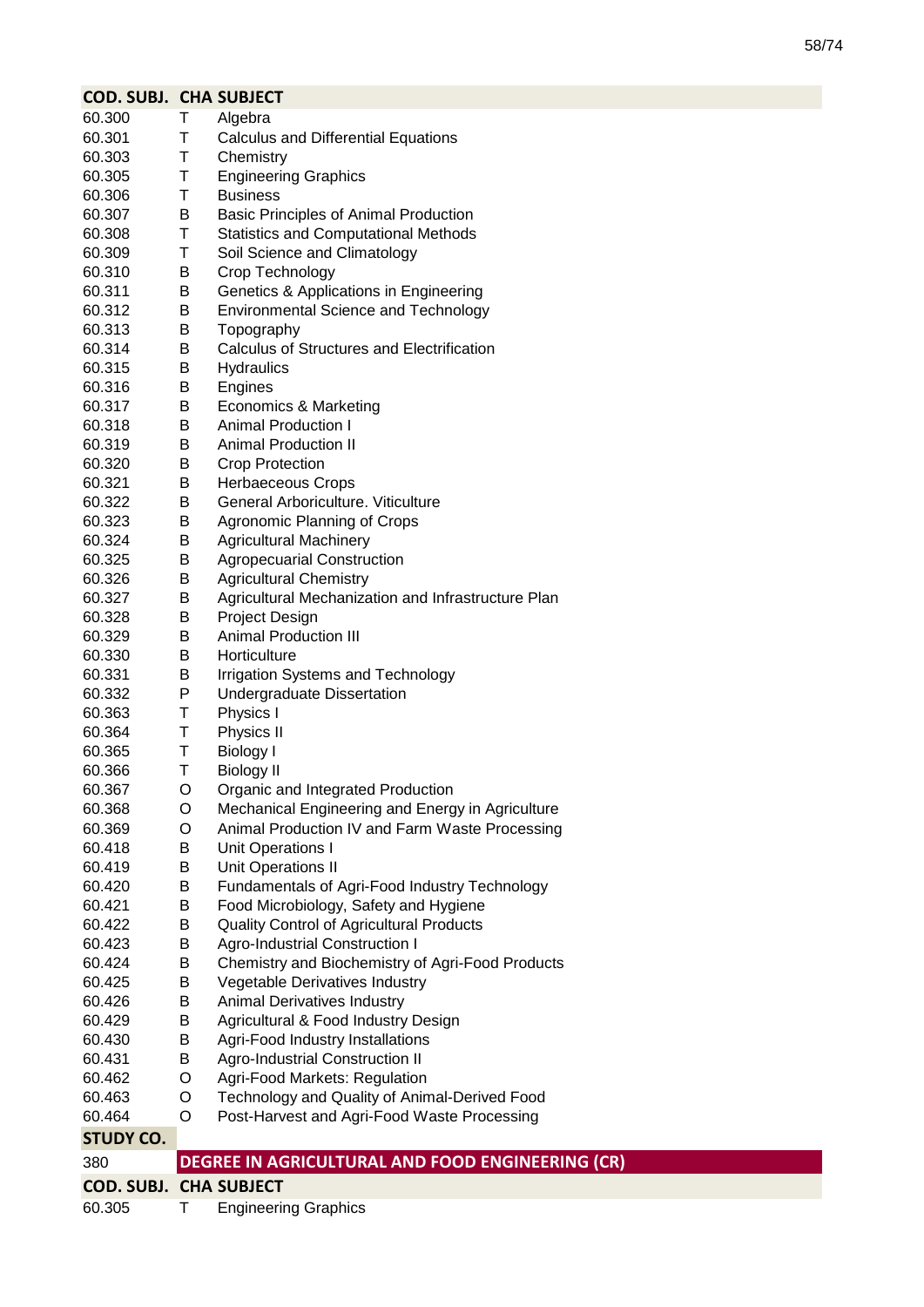|        | т | <b>Business</b>                                                                   |
|--------|---|-----------------------------------------------------------------------------------|
| 60.306 |   |                                                                                   |
| 60.307 | В | Basic Principles of Animal Production                                             |
| 60.308 | Τ | <b>Statistics and Computational Methods</b>                                       |
| 60.309 | Τ | Soil Science and Climatology                                                      |
| 60.310 | В | Crop Technology                                                                   |
| 60.311 | В | Genetics & Applications in Engineering                                            |
| 60.312 | В | <b>Environmental Science and Technology</b>                                       |
| 60.313 | В | Topography                                                                        |
| 60.314 | В | Calculus of Structures and Electrification                                        |
| 60.315 | В | <b>Hydraulics</b>                                                                 |
| 60.316 | В | Engines                                                                           |
| 60.317 | В | Economics & Marketing                                                             |
| 60.318 | B | <b>Animal Production I</b>                                                        |
| 60.319 | В | <b>Animal Production II</b>                                                       |
| 60.320 | В | <b>Crop Protection</b>                                                            |
| 60.321 | В | <b>Herbaeceous Crops</b>                                                          |
| 60.322 | В | General Arboriculture. Viticulture                                                |
| 60.323 | Β | Agronomic Planning of Crops                                                       |
| 60.324 | В | <b>Agricultural Machinery</b>                                                     |
| 60.325 | В | <b>Agropecuarial Construction</b>                                                 |
| 60.326 | В | <b>Agricultural Chemistry</b>                                                     |
| 60.327 | В | Agricultural Mechanization and Infrastructure Plan                                |
| 60.328 | В | Project Design                                                                    |
| 60.329 | Β | <b>Animal Production III</b>                                                      |
| 60.330 | В | Horticulture                                                                      |
| 60.331 | Β | Irrigation Systems and Technology                                                 |
| 60.332 | P | <b>Undergraduate Dissertation</b>                                                 |
| 60.337 | O | Pastures & Fodder                                                                 |
| 60.338 | O | Crop Technology                                                                   |
| 60.344 | O | <b>Environmental Chemistry</b>                                                    |
| 60.363 | Τ | Physics I                                                                         |
| 60.364 | Τ | Physics II                                                                        |
| 60.365 | Τ | <b>Biology I</b>                                                                  |
| 60.366 | Τ | <b>Biology II</b>                                                                 |
| 60.370 | O | <b>Technical English</b>                                                          |
| 60.371 | O | Organic Farming                                                                   |
| 60.372 | O | New technologies in Agronomy                                                      |
| 60.418 | В | Unit Operations I                                                                 |
| 60.419 | Β | Unit Operations II                                                                |
| 60.420 | В | Fundamentals of Agri-Food Industry Technology                                     |
| 60.421 | Β | Food Microbiology, Safety and Hygiene                                             |
| 60.422 | Β |                                                                                   |
|        |   | Quality Control of Agricultural Products<br><b>Agro-Industrial Construction I</b> |
| 60.423 | В |                                                                                   |
| 60.424 | B | Chemistry and Biochemistry of Agri-Food Products                                  |
| 60.425 | В | Vegetable Derivatives Industry                                                    |
| 60.426 | Β | Animal Derivatives Industry                                                       |
| 60.429 | В | Agricultural & Food Industry Design                                               |
| 60.430 | Β | Agri-Food Industry Installations                                                  |
| 60.431 | В | <b>Agro-Industrial Construction II</b>                                            |
| 60.440 | O | Canning Industry                                                                  |
| 60.465 | O | Hygiene and Microbiological Validation of the Food Processes                      |
| 60.467 | O | Food biotechnology                                                                |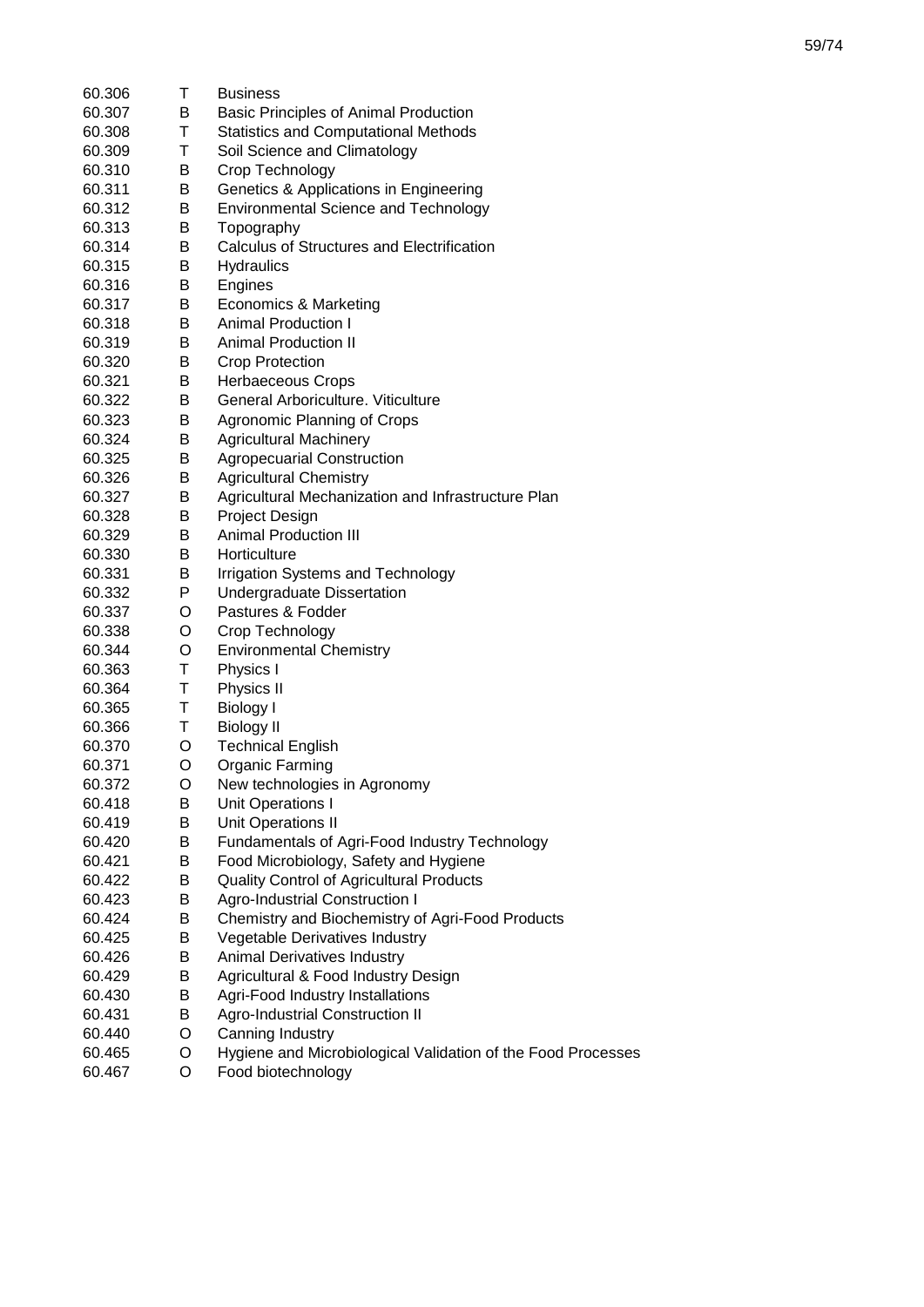| <b>DEGREE IN HUMANITIES : CULTURAL HISTORY</b><br>381<br><b>COD. SUBJ. CHA SUBJECT</b><br>44.700<br>Τ<br>History<br>44.701<br>Т<br>History of Art<br>44.702<br>Τ<br>Literature<br>Τ<br>44.703<br>Language<br>T<br>44.705<br>Philosophy<br>T<br>Geography<br>44.706<br>T<br>Anthropology<br>44.707<br>B<br>Genre, Cultural Diversity and Human Rights<br>44.720<br>44.724<br>B<br>Memory, History and the Present<br>44.727<br>Popular Tradititon and Culture<br>B<br>P<br><b>Undergraduate Dissertation</b><br>44.730<br>44.742<br>Τ<br>English Language I<br>B<br>Prehistory<br>44.743<br>44.744<br>B<br>New technologies applied to Geography<br>$\mathsf T$<br>English Language II<br>44.745<br>T<br>English Language III<br>44.746<br>B<br>History of the medieval world<br>44.747 | <b>STUDY CO.</b> |  |
|----------------------------------------------------------------------------------------------------------------------------------------------------------------------------------------------------------------------------------------------------------------------------------------------------------------------------------------------------------------------------------------------------------------------------------------------------------------------------------------------------------------------------------------------------------------------------------------------------------------------------------------------------------------------------------------------------------------------------------------------------------------------------------------|------------------|--|
|                                                                                                                                                                                                                                                                                                                                                                                                                                                                                                                                                                                                                                                                                                                                                                                        |                  |  |
|                                                                                                                                                                                                                                                                                                                                                                                                                                                                                                                                                                                                                                                                                                                                                                                        |                  |  |
|                                                                                                                                                                                                                                                                                                                                                                                                                                                                                                                                                                                                                                                                                                                                                                                        |                  |  |
|                                                                                                                                                                                                                                                                                                                                                                                                                                                                                                                                                                                                                                                                                                                                                                                        |                  |  |
|                                                                                                                                                                                                                                                                                                                                                                                                                                                                                                                                                                                                                                                                                                                                                                                        |                  |  |
|                                                                                                                                                                                                                                                                                                                                                                                                                                                                                                                                                                                                                                                                                                                                                                                        |                  |  |
|                                                                                                                                                                                                                                                                                                                                                                                                                                                                                                                                                                                                                                                                                                                                                                                        |                  |  |
|                                                                                                                                                                                                                                                                                                                                                                                                                                                                                                                                                                                                                                                                                                                                                                                        |                  |  |
|                                                                                                                                                                                                                                                                                                                                                                                                                                                                                                                                                                                                                                                                                                                                                                                        |                  |  |
|                                                                                                                                                                                                                                                                                                                                                                                                                                                                                                                                                                                                                                                                                                                                                                                        |                  |  |
|                                                                                                                                                                                                                                                                                                                                                                                                                                                                                                                                                                                                                                                                                                                                                                                        |                  |  |
|                                                                                                                                                                                                                                                                                                                                                                                                                                                                                                                                                                                                                                                                                                                                                                                        |                  |  |
|                                                                                                                                                                                                                                                                                                                                                                                                                                                                                                                                                                                                                                                                                                                                                                                        |                  |  |
|                                                                                                                                                                                                                                                                                                                                                                                                                                                                                                                                                                                                                                                                                                                                                                                        |                  |  |
|                                                                                                                                                                                                                                                                                                                                                                                                                                                                                                                                                                                                                                                                                                                                                                                        |                  |  |
|                                                                                                                                                                                                                                                                                                                                                                                                                                                                                                                                                                                                                                                                                                                                                                                        |                  |  |
|                                                                                                                                                                                                                                                                                                                                                                                                                                                                                                                                                                                                                                                                                                                                                                                        |                  |  |
|                                                                                                                                                                                                                                                                                                                                                                                                                                                                                                                                                                                                                                                                                                                                                                                        |                  |  |
|                                                                                                                                                                                                                                                                                                                                                                                                                                                                                                                                                                                                                                                                                                                                                                                        |                  |  |
| B<br>The space in rural and urban<br>44.748                                                                                                                                                                                                                                                                                                                                                                                                                                                                                                                                                                                                                                                                                                                                            |                  |  |
| B<br>44.749<br>Human relations in today's world                                                                                                                                                                                                                                                                                                                                                                                                                                                                                                                                                                                                                                                                                                                                        |                  |  |
| B<br>44.750<br>Literature in the Middle Ages                                                                                                                                                                                                                                                                                                                                                                                                                                                                                                                                                                                                                                                                                                                                           |                  |  |
| B<br>Art of Old Age<br>44.751                                                                                                                                                                                                                                                                                                                                                                                                                                                                                                                                                                                                                                                                                                                                                          |                  |  |
| B<br>44.752<br>Art in the Middle Ages                                                                                                                                                                                                                                                                                                                                                                                                                                                                                                                                                                                                                                                                                                                                                  |                  |  |
| B<br>The Medieval Societies and the Transition to Modernity<br>44.753                                                                                                                                                                                                                                                                                                                                                                                                                                                                                                                                                                                                                                                                                                                  |                  |  |
| B<br>44.754<br>History of the Ancient World                                                                                                                                                                                                                                                                                                                                                                                                                                                                                                                                                                                                                                                                                                                                            |                  |  |
| B<br>Philosophy and Current Thought<br>44.755                                                                                                                                                                                                                                                                                                                                                                                                                                                                                                                                                                                                                                                                                                                                          |                  |  |
| 44.756<br>B<br>History of the Modern World                                                                                                                                                                                                                                                                                                                                                                                                                                                                                                                                                                                                                                                                                                                                             |                  |  |
| Art Contemporary Age<br>44.757<br>B                                                                                                                                                                                                                                                                                                                                                                                                                                                                                                                                                                                                                                                                                                                                                    |                  |  |
| Art Modern Age<br>44.758<br>В                                                                                                                                                                                                                                                                                                                                                                                                                                                                                                                                                                                                                                                                                                                                                          |                  |  |
| B<br>The literature in the contemporary world<br>44.759                                                                                                                                                                                                                                                                                                                                                                                                                                                                                                                                                                                                                                                                                                                                |                  |  |
| B<br>Regional Geography of Spain<br>44.760                                                                                                                                                                                                                                                                                                                                                                                                                                                                                                                                                                                                                                                                                                                                             |                  |  |
| B<br>World Regional Geography<br>44.761                                                                                                                                                                                                                                                                                                                                                                                                                                                                                                                                                                                                                                                                                                                                                |                  |  |
| The literature in the modern world<br>44.762<br>В                                                                                                                                                                                                                                                                                                                                                                                                                                                                                                                                                                                                                                                                                                                                      |                  |  |
| В<br>44.763<br>Contemporary history                                                                                                                                                                                                                                                                                                                                                                                                                                                                                                                                                                                                                                                                                                                                                    |                  |  |
| Е<br>44.764<br><b>External practices</b>                                                                                                                                                                                                                                                                                                                                                                                                                                                                                                                                                                                                                                                                                                                                               |                  |  |
| B<br>44.765<br>The evolution of figurative art                                                                                                                                                                                                                                                                                                                                                                                                                                                                                                                                                                                                                                                                                                                                         |                  |  |
| 44.766<br>O<br>History of the Iberian Peninsula to modernity                                                                                                                                                                                                                                                                                                                                                                                                                                                                                                                                                                                                                                                                                                                           |                  |  |
| 44.767<br>O<br>History of Contemporary Spain                                                                                                                                                                                                                                                                                                                                                                                                                                                                                                                                                                                                                                                                                                                                           |                  |  |
| 44.768<br>O<br>Human and Economic Geography                                                                                                                                                                                                                                                                                                                                                                                                                                                                                                                                                                                                                                                                                                                                            |                  |  |
| 44.769<br>O<br>Spanish art                                                                                                                                                                                                                                                                                                                                                                                                                                                                                                                                                                                                                                                                                                                                                             |                  |  |
| O<br>Literature and Literary Education<br>44.770                                                                                                                                                                                                                                                                                                                                                                                                                                                                                                                                                                                                                                                                                                                                       |                  |  |
| 44.771<br>O<br>Philosophy and philosophical education                                                                                                                                                                                                                                                                                                                                                                                                                                                                                                                                                                                                                                                                                                                                  |                  |  |
| 44.772<br>O<br>Cultural heritage and tourism                                                                                                                                                                                                                                                                                                                                                                                                                                                                                                                                                                                                                                                                                                                                           |                  |  |
| 44.773<br>O<br><b>Tourist territorial resources</b>                                                                                                                                                                                                                                                                                                                                                                                                                                                                                                                                                                                                                                                                                                                                    |                  |  |
| 44.774<br>Economic methods for tourism<br>O                                                                                                                                                                                                                                                                                                                                                                                                                                                                                                                                                                                                                                                                                                                                            |                  |  |
| 44.775<br>O<br>Management of Tourism Companies                                                                                                                                                                                                                                                                                                                                                                                                                                                                                                                                                                                                                                                                                                                                         |                  |  |
| Tourism marketing<br>O<br>44.776                                                                                                                                                                                                                                                                                                                                                                                                                                                                                                                                                                                                                                                                                                                                                       |                  |  |
| Law and Tourism Law<br>44.777<br>O                                                                                                                                                                                                                                                                                                                                                                                                                                                                                                                                                                                                                                                                                                                                                     |                  |  |

| 382                           | <b>DEGREE IN OCUPATIONAL THERAPY</b>   |
|-------------------------------|----------------------------------------|
| <b>COD. SUBJ. CHA SUBJECT</b> |                                        |
| 64.300                        | Anthropology of Health and Disease     |
| 64.301                        | General Psychology and Neuropsychology |
| 64.302                        | Health Psychology and Health Education |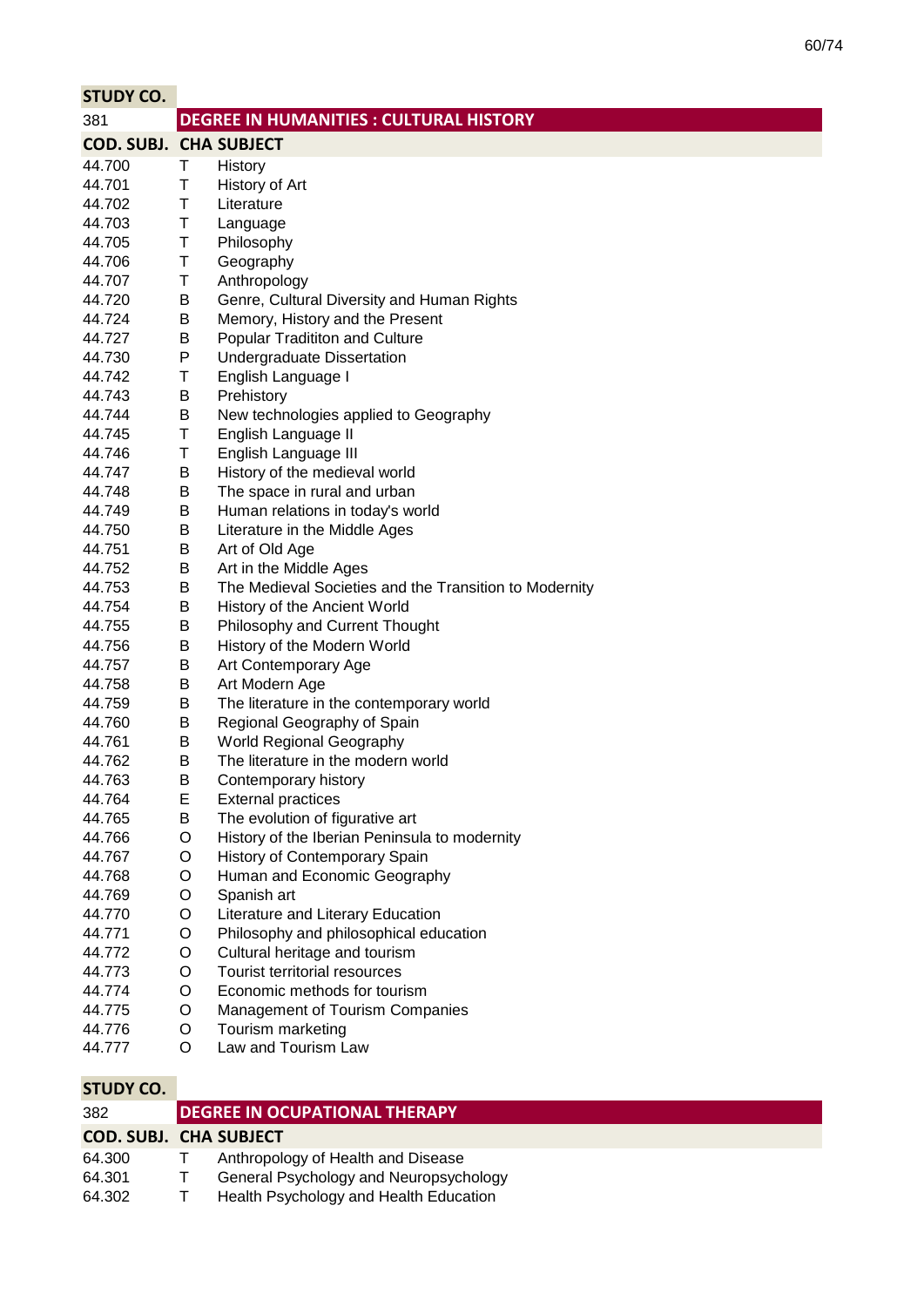| 64.303 | Τ       | Human Anatomy and Human Physiology                                          |
|--------|---------|-----------------------------------------------------------------------------|
| 64.304 | B       | Introd. to Occupational Therapy: Theoretical and Methodological Foundations |
| 64.305 | B       | <b>Occupational Functioning Analysis</b>                                    |
| 64.306 | Τ       | Law, Bioethics and Occupational Therapy                                     |
| 64.307 | T       | Developmental Psychology                                                    |
| 64.308 | T       | Study of Human Movement (Kinesiology)                                       |
| 64.309 | B       | <b>Pediatric Pathology</b>                                                  |
| 64.310 | B       | Medical and Surgical Pathology of Adults I                                  |
| 64.311 | B       | Occupational Therapy in Physical Dysfunction                                |
| 64.312 | B       | Occupational Therapy in Childhood                                           |
| 64.313 | Τ       | Applied Sociology in Occupational Therapy                                   |
| 64.314 | B       | Medical and Surgical Pathology of Adults II                                 |
| 64.315 | E       | Introduction to Research. Occupational Therapy Based to Evidence            |
| 64.316 | B       | Psychopathology                                                             |
| 64.317 | B       | Assistive Technology, Accessibility and Universal Design                    |
| 64.318 | В       | Activities of Daily Living and Personal Independence                        |
| 64.319 | B       | Geriatric                                                                   |
| 64.320 | B       | Technological Innovation for Occupational Therapy                           |
| 64.321 | B       | Psychiatric                                                                 |
| 64.322 | B       | Occupational Therapy in Geriatrics and Gerontology                          |
| 64.323 | B       | Occupational Therapy in Mental Health                                       |
| 64.326 | B       | <b>Community Based Occupational Therapy</b>                                 |
| 64.327 | B       | Ergonomics and Work Integration                                             |
| 64.329 | В       | <b>Public Health</b>                                                        |
| 64.333 | O       | Technical and Therapeutic Activities Applied                                |
| 64.334 | O       | Group Dynamic and Professional Skills                                       |
| 64.335 | O       | Design and Management of Projects                                           |
| 64.337 | $\circ$ | Psychomotor                                                                 |
| 64.338 | O       | Social Services and Social Care for the Dependency                          |
| 64.340 | P       | <b>Undergraduate Dissertation</b>                                           |
| 64.341 | E       | Practical Training I and II                                                 |
| 64.342 | E       | Practical Training III and IV                                               |
| 64.343 | E       | Practical Training V and VI                                                 |

64.344 O Clinical Scenarios in Occupational Therapy

| 383                           |   | DEGREE IN FOOD SCIENCE AND TECHNOLOGY       |
|-------------------------------|---|---------------------------------------------|
| <b>COD. SUBJ. CHA SUBJECT</b> |   |                                             |
| 58,300                        | Τ | Physics                                     |
| 58.301                        | Τ | <b>Mathematics</b>                          |
| 58.302                        | Τ | <b>Biology</b>                              |
| 58.304                        | В | Principles of Food Science and Technology   |
| 58.305                        | В | Microbiology                                |
| 58.306                        | В | <b>Chemical Analysis</b>                    |
| 58.307                        | B | Raw Materials in the Food Industry          |
| 58.308                        | Т | Human Physiology                            |
| 58.309                        | Τ | Biochemistry                                |
| 58.311                        | В | Organic Compounds and Characterization      |
| 58.312                        | В | Structure and Properties of Food Components |
| 58.313                        | В | Food Analysis and Composition I             |
| 58.314                        | B | Unit Operations in the Food Industry        |
| 58.315                        | В | Food Technology I                           |
| 58.316                        | В | Food Biotechnology                          |
| 58.317                        | B | Food Analysis and Composition II            |
| 58.318                        | В | <b>Sensory Analysis</b>                     |
| 58.319                        | В | Food Technology II                          |
| 58.320                        | B | Food Hygiene I                              |
| 58.321                        | B | Food Hygiene II                             |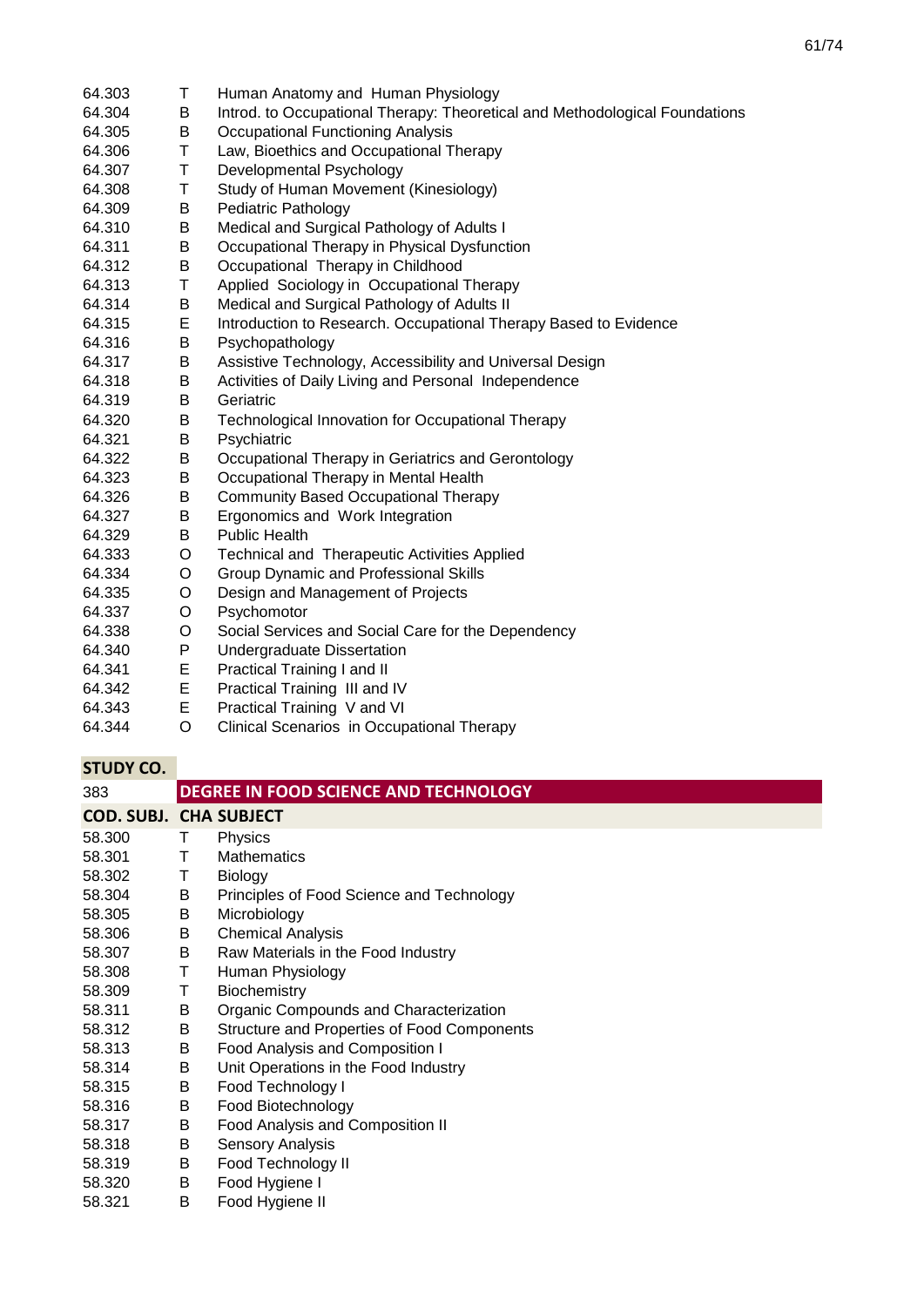- 58.322 B Economics and Management of the Food Industry<br>58.323 B Quality Assurance and Food Laws and Standards
- 58.323 B Quality Assurance and Food Laws and Standards<br>58.324 B Human Nutrition
- 58.324 B Human Nutrition<br>58.325 B Community Nutri
- **B** Community Nutrition and Dietetics<br>**B** Meat Products
- 58.326 B Meat Products<br>58.327 B Dairy Products Dairy Products
- 
- 58.328 B Enology
- 58.329 B (Edible) Oils and Fats<br>58.330 B Food Toxicology
- 58.330 B Food Toxicology<br>58.331 P Undergraduate D 58.331 P Undergraduate Dissertation<br>58.332 O Work Placement
- 58.332 O Work Placement
- 58.333 O Alcoholic and Non-Alcoholic Beverages
- 58.334 O Cereals and Derivatives<br>58.335 O Food Packaging
- 58.335 O Food Packaging
- 58.336 O Nutrition and Health<br>58.337 O Food Waste Charac
- O Food Waste Characterization and Management in the Food Industry<br>T General Chemistry
- 58.338 T General Chemistry<br>58.339 T Advanced Chemistr
- Advanced Chemistry

| 384                           |   | <b>DEGREE IN MINING AND ENERGY ENGINEERING (ALM)</b> |
|-------------------------------|---|------------------------------------------------------|
| <b>COD. SUBJ. CHA SUBJECT</b> |   |                                                      |
| 19.500                        | Τ | Algebra                                              |
| 19.502                        | Τ | Chemistry                                            |
| 19.503                        | Τ | <b>Engineering Graphics</b>                          |
| 19.505                        | Τ | <b>Computer Science</b>                              |
| 19.507                        | T | <b>Statistics</b>                                    |
| 19.508                        | Τ | <b>General Geology</b>                               |
| 19.509                        | B | <b>Advanced Mathematics</b>                          |
| 19.513                        | B | Mineralogy and Petrology                             |
| 19.514                        | B | Topography                                           |
| 19.517                        | T | <b>Business Management</b>                           |
| 19.518                        | Β | Engineering and Morphology of the Land               |
| 19.519                        | В | Mining Research                                      |
| 19.522                        | B | <b>Mineral Deposits</b>                              |
| 19.523                        | B | Explosives                                           |
| 19.525                        | B | <b>Environmental Technology</b>                      |
| 19.526                        | O | Mining Engineering: Underground Mining I             |
| 19.528                        | O | Mining Engineering: Underground Mining II            |
| 19.530                        | O | Geophysics and Geochemistry                          |
| 19.531                        | O | Hydrogeology                                         |
| 19.532                        | O | Applied Topography                                   |
| 19.541                        | Β | <b>Technical English for Mining</b>                  |
| 19.545                        | B | Materials Science and Engineering                    |
| 19.548                        | Τ | Calculus                                             |
| 19.549                        | Τ | Physics I                                            |
| 19.550                        | Τ | Physics II                                           |
| 19.551                        | B | Fluid Mechanics and Hidraulic                        |
| 19.552                        | Β | Strength of Materials and Theory on Structures       |
| 19.553                        | B | <b>Electrical Technology and Electronic</b>          |
| 19.554                        | Β | <b>Electrical Installations</b>                      |
| 19.555                        | Β | Mechanics and Thermodynamics                         |
| 19.556                        | B | <b>Mining Constructions</b>                          |
| 19.557                        | B | Projects in Engineering                              |
| 19.558                        | Β | Mining Legislation                                   |
| 19.559                        | O | <b>Exploration Technology</b>                        |
| 19.560                        | P | Undergraduate Dissertation                           |
| 19.561                        | O | <b>Electrical Energy Systems</b>                     |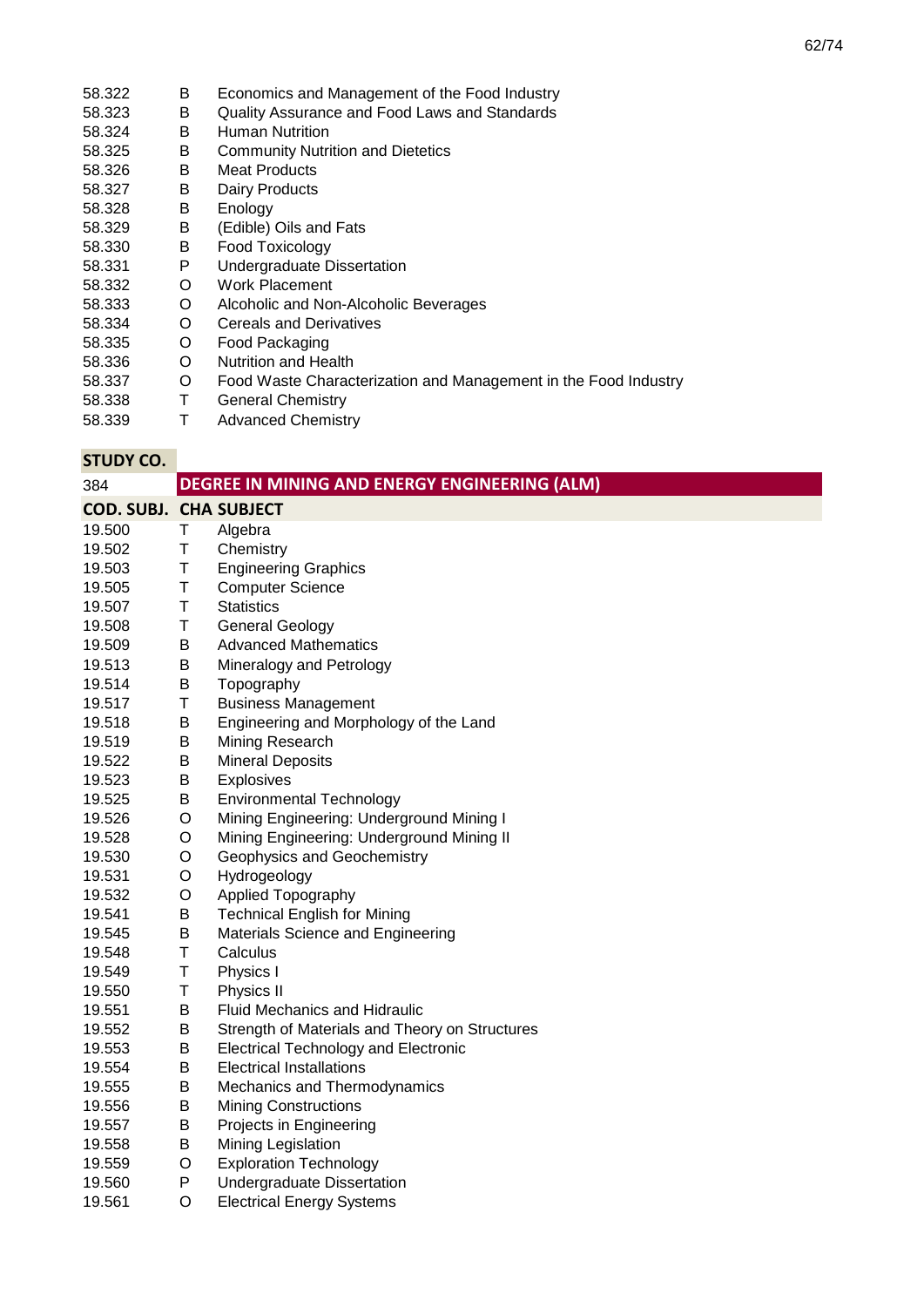- 19.562 O Renewable Energies Engineering
- 19.563 O Basics Operations 19.564 O Oil Technology
- 19.565 O Coal Technology
- 19.566 O Nuclear Engineering
- 19.567 O Mineral and Rock Treatment Plants
- 19.568 O Metallurgy
- 19.569 B Applied Geology
- 19.602 B Geology of Energy Resources
- 19.604 O Energy Engineering
- 19.610 O Fuel Technology

#### **STUDY CO.** 385 **COD. SUBJ. CHA SUBJECT** 59.600 T Fundamentals of Mathematics I 59.601 T Fundamentals of Mathematics II<br>59.602 T Fundamentals of Physics I 59.602 T Fundamentals of Physics I 59.604 T Components and Circuits 59.605 T Fundamentals of Mathematics III 59.606 T Analysis of Systems 59.607 T Fundamentals of Physics II<br>59.609 T Electronic Devices 59.609 T Electronic Devices 59.610 B Electronics I<br>59.614 T Business Ma 59.614 T Business Management 59.615 B Electronics II 59.618 B Communication Networks I 59.619 B Acoustical Engineering 59.620 B Optical Communications 59.621 B Digital Electronic Systems 59.622 B Communication Networks II 59.624 B Noise and Vibrations<br>59.628 B Audio and Video Equ 59.628 B Audio and Video Equipments and Studios 59.629 B Architectural Acoustics 59.633 O Recording and Edition of Audiovisual Events 59.634 O Applied Acoustics 59.638 O Audiovisual Equipments in Electromedicine 59.649 T Computing 59.650 B Communitation Theory 59.651 B Programming 59.652 B Communications 59.653 B Transmission Media 59.654 B Telecommunications Infrastructures 59.655 B Antennas and Radiocommunications 59.656 B Microwaves 59.657 B Mobile Communications 59.658 B Processing and Transmission 59.659 B Audiovisual Signal Processing 59.660 P Bachelors Thesis 59.661 B Telecommunications Systems 59.662 B Audiovisual Systems 59.663 O Digital Animation 59.664 O Security in Communications 59.665 O Sensors and Sensor Wireless Networks 59.666 O Communications Software 59.667 O Positioning Systems and Radiolocation 59.668 O Electronic Technology 59.669 O Audiovisual Communication and Production **DEGREE IN TECHNOLOGY TELECOMUNICATION ENGINEERING**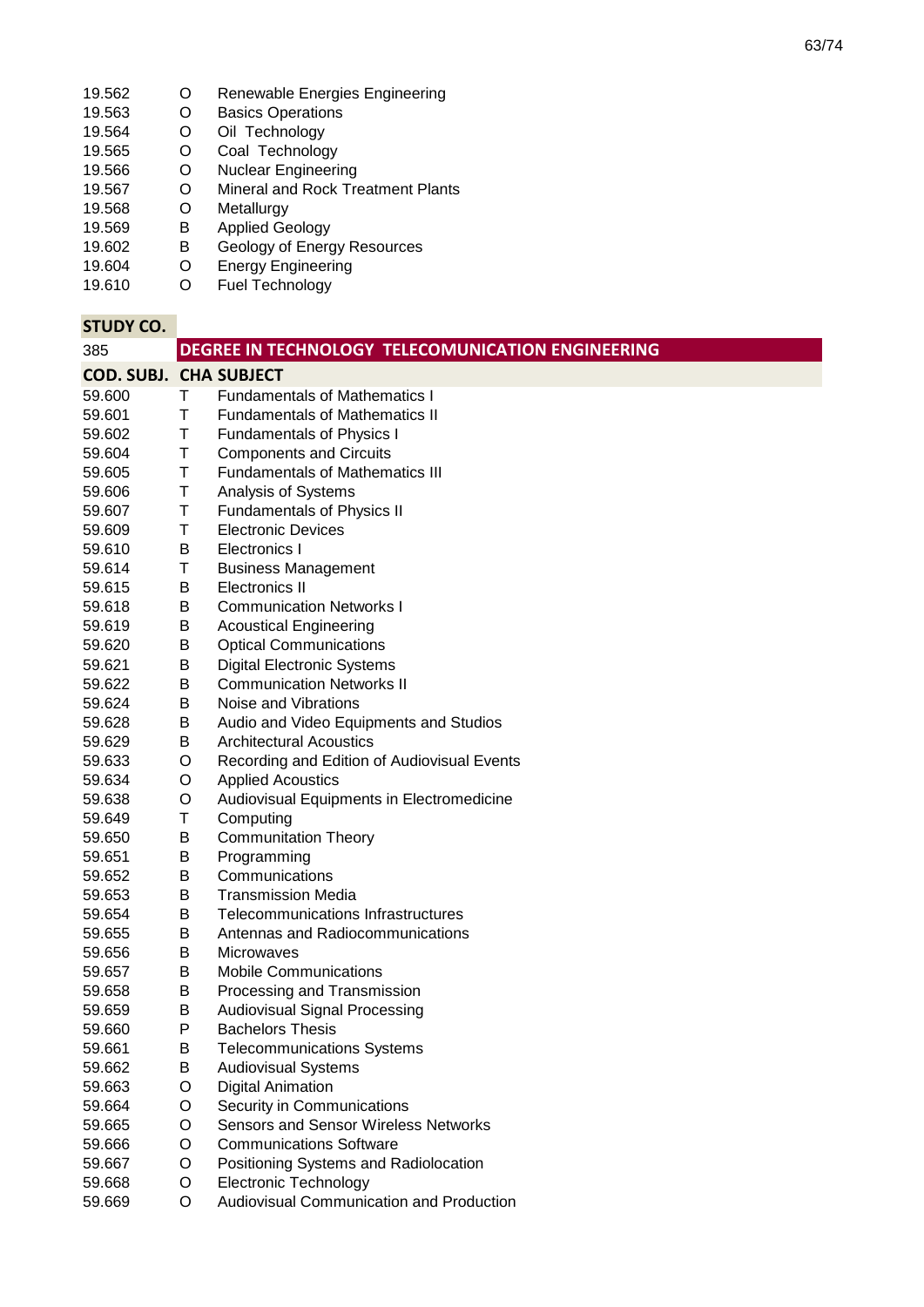**STATISTICS** 

| 59.670                        | O      | <b>Biometry</b>                                      |
|-------------------------------|--------|------------------------------------------------------|
| 59.671                        | O      | Interdisciplinary Applications in Telecommunications |
| 59.672                        | O      | <b>Work Placement</b>                                |
|                               |        |                                                      |
| <b>STUDY CO.</b>              |        |                                                      |
| 386                           |        | <b>DEGREE IN FINE ARTS (CU)</b>                      |
|                               |        |                                                      |
| <b>COD. SUBJ. CHA SUBJECT</b> |        |                                                      |
| 55.300                        | Τ      | Painting I                                           |
| 55.301                        | Τ      | Sculpture I                                          |
| 55.302                        | Τ      | Drawing I                                            |
| 55.306                        | B      | The Printed Image I                                  |
| 55.307                        | Τ      | Contemporary Art Theory and Criticism                |
| 55.309                        | B      | Sculpture II                                         |
| 55.310                        | B      | Drawing II                                           |
| 55.311                        | B      | Painting II                                          |
| 55.313                        | B      | <b>Aesthetics of Modernity</b>                       |
| 55.314                        | B      | Introduction to Design                               |
| 55.315<br>55.318              | B      | History of the Visual Arts II                        |
|                               | O<br>O | Graphic Design I                                     |
| 55.323<br>55.325              | O      | Art and Identity<br>Photography History              |
| 55.361                        | T      | Photography                                          |
| 55.362                        | T      | Digital imaging technologies                         |
| 55.363                        | Τ      | History of Visual Arts I                             |
| 55.364                        | В      | Photography and Video Art                            |
| 55.365                        | B      | Seminars and critical theory I                       |
| 55.366                        | В      | <b>Creation Process</b>                              |
| 55.367                        | B      | Artistic practices in the public sphere              |
| 55.368                        | В      | Seminars theory and criticism II                     |
| 55.369                        | B      | Laboratory creation                                  |
| 55.370                        | P      | <b>Final Project</b>                                 |
| 55.371                        | O      | Drawing workshop                                     |
| 55.372                        | O      | Painting Workshop I                                  |
| 55.373                        | O      | Painting Workshop II                                 |
| 55.374                        | O      | Sculpture workshop I                                 |
| 55.375                        | O      | Conceptual practices                                 |
| 55.376                        | O      | <b>Creation Workshop I</b>                           |
| 55.377                        | O      | <b>Creation Workshop II</b>                          |
| 55.378                        | O      | Sculpture workshop II                                |
| 55.379                        | O      | Printmaking Workshop                                 |
| 55.380                        | O      | Sculptural interventions                             |
| 55.381                        | O      | Lighting and space                                   |
| 55.382                        | O      | Postproduction                                       |
| 55.383                        | O      | Sound art                                            |
| 55.384                        | O      | History of cinema                                    |
| 55.385                        | O      | Photography workshop                                 |
| 55.386                        | O      | Art direction                                        |
| 55.387                        | O      | Film workshop                                        |
| 55.389                        | O      | Experimental cinema                                  |
| 55.390                        | O      | Action Art Workshop                                  |
| 55.392                        | O      | Design and Interfaces                                |
| 55.393                        | O      | Aesthetics and New Media                             |
| 55.394                        | O      | Printed Image II                                     |
| 55.395                        | O      | New media art                                        |
| 55.396                        | O      | Digital design                                       |
| 55.397                        | O      | 3D digital image workshop                            |
| 55.398                        | O      | Art and interaction                                  |
| 55.399                        | O      | Form and representation in the act system            |

O Form and representation in the act system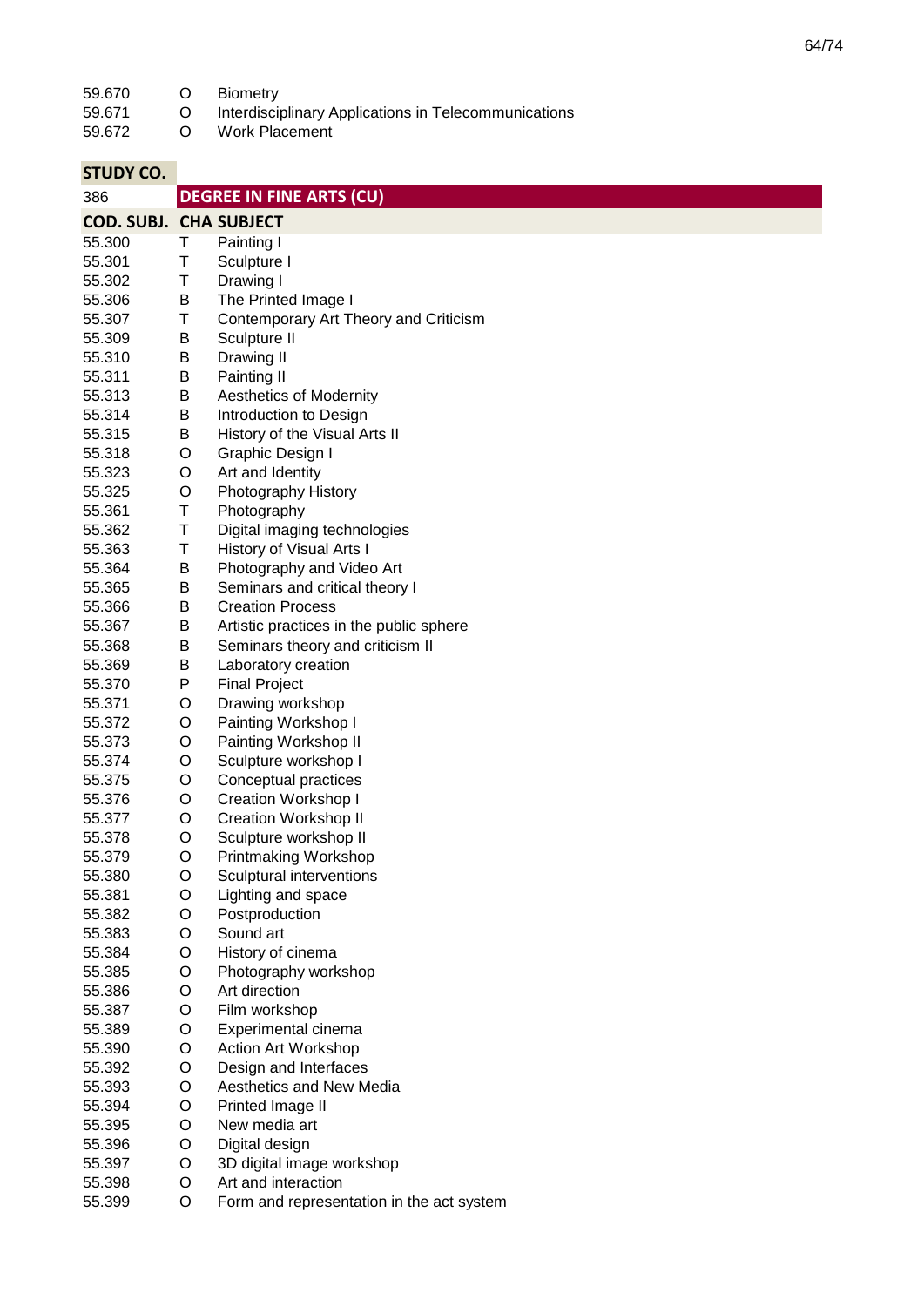| 55.400 | O | Graphic Design II |
|--------|---|-------------------|
|--------|---|-------------------|

- 55.401 O Other artistic behaviors<br>O Spatial representation s
- 55.402 O Spatial representation systems<br>O Art and literature
- 55.404 O Art and literature<br>O Philosophy of Art
- 55.405 O Philosophy of Art<br>O Art and culture in
- 55.406 O Art and culture industry<br>O Practice Placements
- 55.407 **Practice Placements**

| <b>STUDY CO.</b>                        |         |                                                      |
|-----------------------------------------|---------|------------------------------------------------------|
| 387                                     |         | <b>DEGREE IN NURSERING (TO)</b>                      |
| <b>COD. SUBJ. CHA SUBJECT</b>           |         |                                                      |
| 15.300                                  | Τ       | Human Anatomy                                        |
| 15.301                                  | Τ       | Psychology                                           |
| 15.302                                  | Τ       | Biochemistry                                         |
| 15.303                                  | B       | <b>Fundamentals of Nursing 1</b>                     |
| 15.304                                  | Τ       | <b>Health Sciences Statistics</b>                    |
| 15.305                                  | Τ       | Cultural Diversity and Social Inequalities in Health |
| 15.306                                  | B       | Introduction to Public Health                        |
| 15.307                                  | Τ       | Human Physiology                                     |
| 15.308                                  | Τ       | <b>Nutrition and Dietetics</b>                       |
| 15.309                                  | Τ       | Legislation and Professional Ethics                  |
| 15.310                                  | B       | Fundamentals of Nursing 2                            |
| 15.311                                  | Τ       | Health Psychology                                    |
| 15.312                                  | Τ       | Pharmacology                                         |
| 15.313                                  | B       | <b>Community Nursing 1</b>                           |
| 15.314                                  | B       | <b>Maternity Nursing</b>                             |
| 15.315                                  | B       | Psychiatric and Mental Health Nursing                |
| 15.316                                  | Β       | <b>Geriatric Nursig</b>                              |
| 15.317                                  | B       | <b>Medical-Surgical Nursing 1</b>                    |
| 15.318                                  | E       | <b>Clinical Practice 1</b>                           |
| 15.319                                  | Е       | <b>Clinical Practice II</b>                          |
| 15.320                                  | B       | <b>Community Nursing 2</b>                           |
| 15.321                                  | B       | <b>Pediatric Nursing</b>                             |
| 15.322                                  | B       | Medical-Surgical Nursing 2                           |
| 15.323                                  | B       | Medical-Surgical Nursing 3.                          |
| 15.324                                  | Ε       | <b>Clinical Practice 3</b>                           |
| 15.325                                  | В       | <b>Health Services Management</b>                    |
| 15.326                                  | Е       | <b>Clinical Practice 4</b>                           |
| 15.327                                  | Β       | Medical-Surgical Nursing 4                           |
| 15.328                                  | Е       | <b>Clinical Practice 5</b>                           |
| 15.331                                  | E       | Practicum I                                          |
| 15.332                                  | E       | Practicum II                                         |
| 15.333                                  | P       | <b>Undergrate Dissertation</b>                       |
| 15.345                                  | $\circ$ | Nursing Regarding Frailty and Dependency             |
| 15.346                                  | O       | Nursing in Urgency and Emergency                     |
| 15.347                                  | O       | <b>Care Surgical Outposts</b>                        |
| <b>STUDY CO.</b><br>388                 |         | <b>DEGREE IN NURSERING (AB)</b>                      |
|                                         |         |                                                      |
| <b>COD. SUBJ. CHA SUBJECT</b><br>15.300 | T       | Human Anatomy                                        |
| 15.301                                  | Τ       |                                                      |
| 15.302                                  | Τ       | Psychology<br>Biochemistry                           |
| 15.303                                  | B       | <b>Fundamentals of Nursing 1</b>                     |
| 15.304                                  | Τ       | <b>Health Sciences Statistics</b>                    |
| 15.305                                  | T       | Cultural Diversity and Social Inequalities in Health |
| 15.306                                  | B       | Introduction to Public Health                        |

15.307 T Human Physiology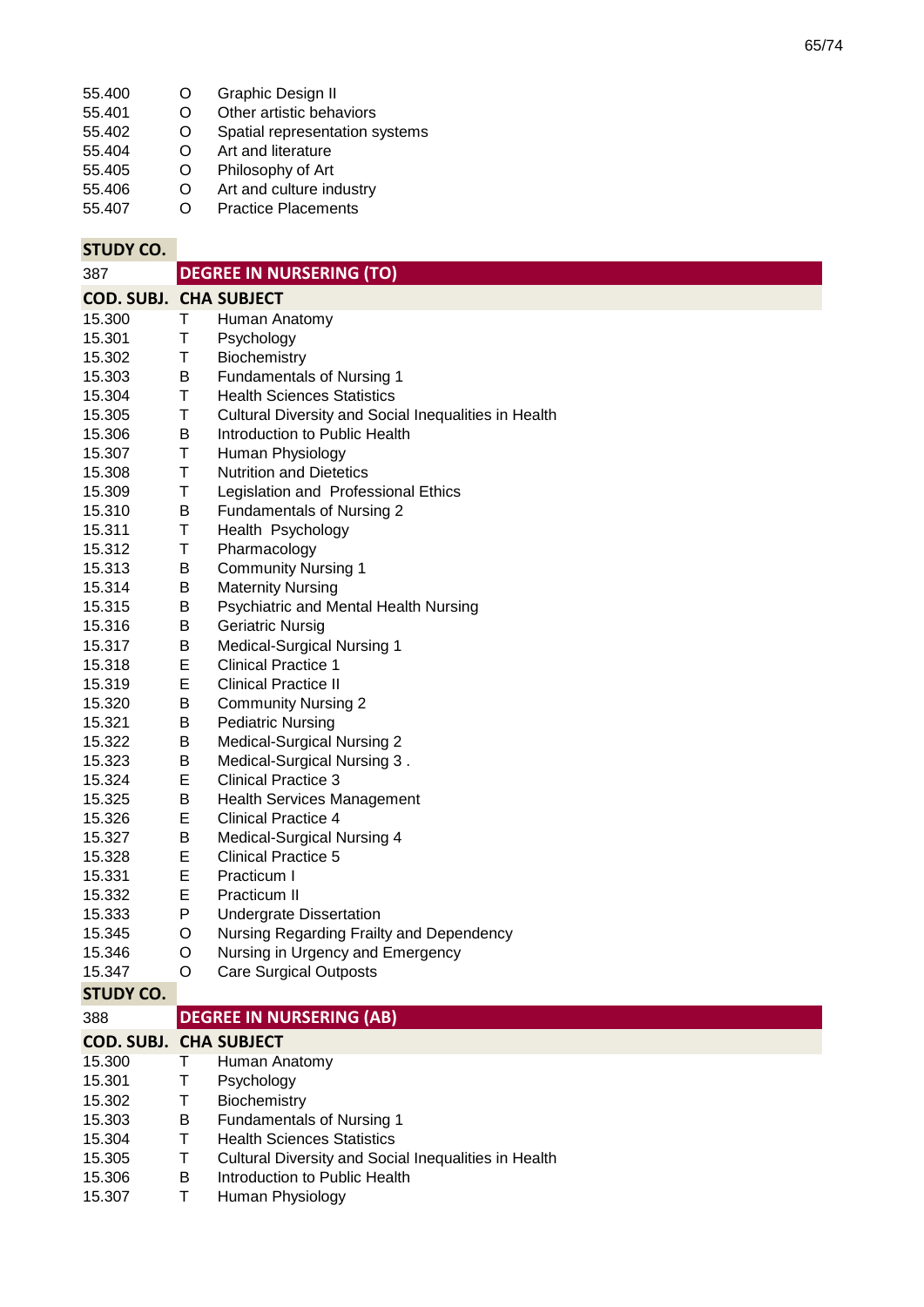| 15.308                        | Τ      | <b>Nutrition and Dietetics</b>                                  |
|-------------------------------|--------|-----------------------------------------------------------------|
| 15.309                        | Τ      | Legislation and Professional Ethics                             |
| 15.310                        | B      | Fundamentals of Nursing 2                                       |
| 15.311                        | Τ      | Health Psychology                                               |
| 15.312                        | Т      | Pharmacology                                                    |
| 15.313                        | B      | <b>Community Nursing 1</b>                                      |
| 15.314                        | B      | <b>Maternity Nursing</b>                                        |
| 15.315                        | B      | Psychiatric and Mental Health Nursing                           |
| 15.316                        | В      | <b>Geriatric Nursig</b>                                         |
| 15.317                        | В      | <b>Medical-Surgical Nursing 1</b>                               |
| 15.318                        | E      | <b>Clinical Practice 1</b>                                      |
| 15.319                        | E      | <b>Clinical Practice II</b>                                     |
| 15.320                        | B      | <b>Community Nursing 2</b>                                      |
| 15.321                        | B      | <b>Pediatric Nursing</b>                                        |
| 15.322                        | B      | <b>Medical-Surgical Nursing 2</b>                               |
| 15.323                        | B      | Medical-Surgical Nursing 3.                                     |
| 15.324                        | Е      | <b>Clinical Practice 3</b>                                      |
| 15.325                        | B      | <b>Health Services Management</b>                               |
| 15.326                        | E      | <b>Clinical Practice 4</b>                                      |
| 15.327                        | В      | Medical-Surgical Nursing 4                                      |
| 15.328                        | Е      | <b>Clinical Practice 5</b>                                      |
| 15.331                        | E      | Practicum I                                                     |
| 15.332                        | Е      | Practicum II                                                    |
| 15.333                        | P      | <b>Undergrate Dissertation</b>                                  |
| 15.334                        | O      | Mental Health, Development and Sexuality                        |
| 15.335                        | O      | <b>Occupational Health</b>                                      |
| 15.336                        | O      | <b>Public Health Surveillance</b>                               |
|                               |        |                                                                 |
|                               |        |                                                                 |
| 15.337                        | O      | Physical Exercise, Sport and Health                             |
| <b>STUDY CO.</b>              |        |                                                                 |
| 389                           |        | <b>DEGREE IN NURSERING (CU)</b>                                 |
| <b>COD. SUBJ. CHA SUBJECT</b> |        |                                                                 |
| 15.300                        | T.     | Human Anatomy                                                   |
| 15.301                        | Τ      | Psychology                                                      |
| 15.302                        | Τ      | Biochemistry                                                    |
| 15.303                        | B      | <b>Fundamentals of Nursing 1</b>                                |
| 15.304                        | Τ      | <b>Health Sciences Statistics</b>                               |
| 15.305                        | Τ      | Cultural Diversity and Social Inequalities in Health            |
| 15.306                        | B      | Introduction to Public Health                                   |
| 15.307                        | Τ      | Human Physiology                                                |
| 15.308                        | T      | <b>Nutrition and Dietetics</b>                                  |
| 15.309                        | Τ      | Legislation and Professional Ethics                             |
| 15.310                        | B      | Fundamentals of Nursing 2                                       |
| 15.311                        | T      | Health Psychology                                               |
| 15.312                        | Τ      | Pharmacology                                                    |
| 15.313                        | B      | <b>Community Nursing 1</b>                                      |
| 15.314                        | B      | <b>Maternity Nursing</b>                                        |
| 15.315                        | B      | Psychiatric and Mental Health Nursing                           |
| 15.316                        | B      | Geriatric Nursig                                                |
| 15.317                        | B      | <b>Medical-Surgical Nursing 1</b>                               |
| 15.318                        | E      | <b>Clinical Practice 1</b>                                      |
| 15.319                        | E      | <b>Clinical Practice II</b>                                     |
| 15.320                        | B      | <b>Community Nursing 2</b>                                      |
| 15.321                        | B      | <b>Pediatric Nursing</b>                                        |
| 15.322                        | B      | <b>Medical-Surgical Nursing 2</b>                               |
| 15.323                        | B      | Medical-Surgical Nursing 3.                                     |
| 15.324                        | E      | <b>Clinical Practice 3</b>                                      |
| 15.325<br>15.326              | B<br>E | <b>Health Services Management</b><br><b>Clinical Practice 4</b> |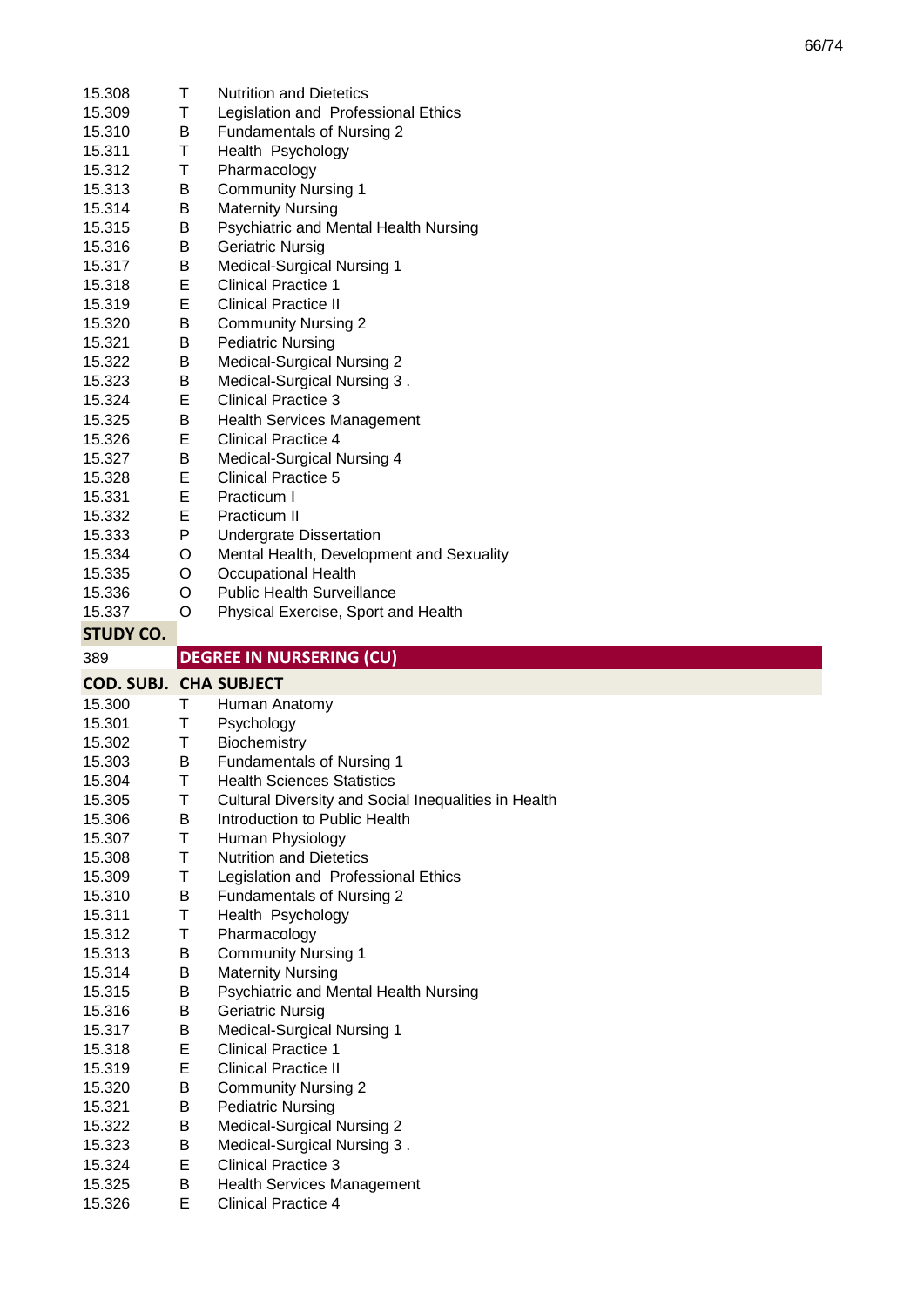| 15.327                        | Β | Medical-Surgical Nursing 4                           |
|-------------------------------|---|------------------------------------------------------|
| 15.328                        | E | <b>Clinical Practice 5</b>                           |
| 15.331                        | E | Practicum I                                          |
| 15.332                        | Е | Practicum II                                         |
| 15.333                        | P | <b>Undergrate Dissertation</b>                       |
| 15.341                        | O | Social Policy                                        |
| 15.342                        | O | Physical Activity and Health                         |
| 15.343                        | O | Methods and Investigation in Health                  |
| <b>STUDY CO.</b>              |   |                                                      |
| 390                           |   | <b>DEGREE IN NURSERING (CR)</b>                      |
| <b>COD. SUBJ. CHA SUBJECT</b> |   |                                                      |
| 15.300                        | Τ | Human Anatomy                                        |
| 15.301                        | Τ | Psychology                                           |
| 15.302                        | Т | Biochemistry                                         |
| 15.303                        | В | <b>Fundamentals of Nursing 1</b>                     |
| 15.304                        | T | <b>Health Sciences Statistics</b>                    |
| 15.305                        | Т | Cultural Diversity and Social Inequalities in Health |
| 15.306                        | B | Introduction to Public Health                        |
| 15.307                        | Τ | Human Physiology                                     |
| 15.308                        | Τ | <b>Nutrition and Dietetics</b>                       |
| 15.309                        | Τ | Legislation and Professional Ethics                  |
| 15.310                        | В | Fundamentals of Nursing 2                            |
| 15.311                        | Τ | Health Psychology                                    |
| 15.312                        | Τ | Pharmacology                                         |
| 15.313                        | B | <b>Community Nursing 1</b>                           |
| 15.314                        | В | <b>Maternity Nursing</b>                             |
| 15.315                        | В | Psychiatric and Mental Health Nursing                |
| 15.316                        | В | <b>Geriatric Nursig</b>                              |
| 15.317                        | В | <b>Medical-Surgical Nursing 1</b>                    |
| 15.318                        | Е | <b>Clinical Practice 1</b>                           |
| 15.319                        | Е | <b>Clinical Practice II</b>                          |
| 15.320                        | В | <b>Community Nursing 2</b>                           |
| 15.321                        | В | <b>Pediatric Nursing</b>                             |
| 15.322                        | B | Medical-Surgical Nursing 2                           |
| 15.323                        | B | Medical-Surgical Nursing 3.                          |
| 15.324                        | Е | <b>Clinical Practice 3</b>                           |
| 15.325                        | B | <b>Health Services Management</b>                    |
| 15.326                        | E | <b>Clinical Practice 4</b>                           |
| 15.327                        | В | Medical-Surgical Nursing 4                           |
| 15.328                        | E | <b>Clinical Practice 5</b>                           |
| 15.331                        | Е | Practicum I                                          |
| 15.332                        | E | Practicum II                                         |
| 15.333                        | P | <b>Undergrate Dissertation</b>                       |
| 15.338                        | O | Research Methodology                                 |
| 15.339                        | O | <b>Molecular Pathology</b>                           |
| 15.340                        | O | <b>Clinical Biochemistry</b>                         |
| <b>STUDY CO.</b>              |   |                                                      |
| 390                           |   | <b>DEGREE IN NURSERING (TA)</b>                      |
| <b>COD. SUBJ. CHA SUBJECT</b> |   |                                                      |
| 15.300                        | Т | Human Anatomy                                        |
| 15.301                        | Т | Psychology                                           |
| 15.302                        | Т | Biochemistry                                         |
| 15.303                        | B | <b>Fundamentals of Nursing 1</b>                     |
| 15.304                        | Τ | <b>Health Sciences Statistics</b>                    |
| 15.305                        | Т | Cultural Diversity and Social Inequalities in Health |
| 15.306                        | В | Introduction to Public Health                        |
| 15.307                        | Τ | Human Physiology                                     |

67/74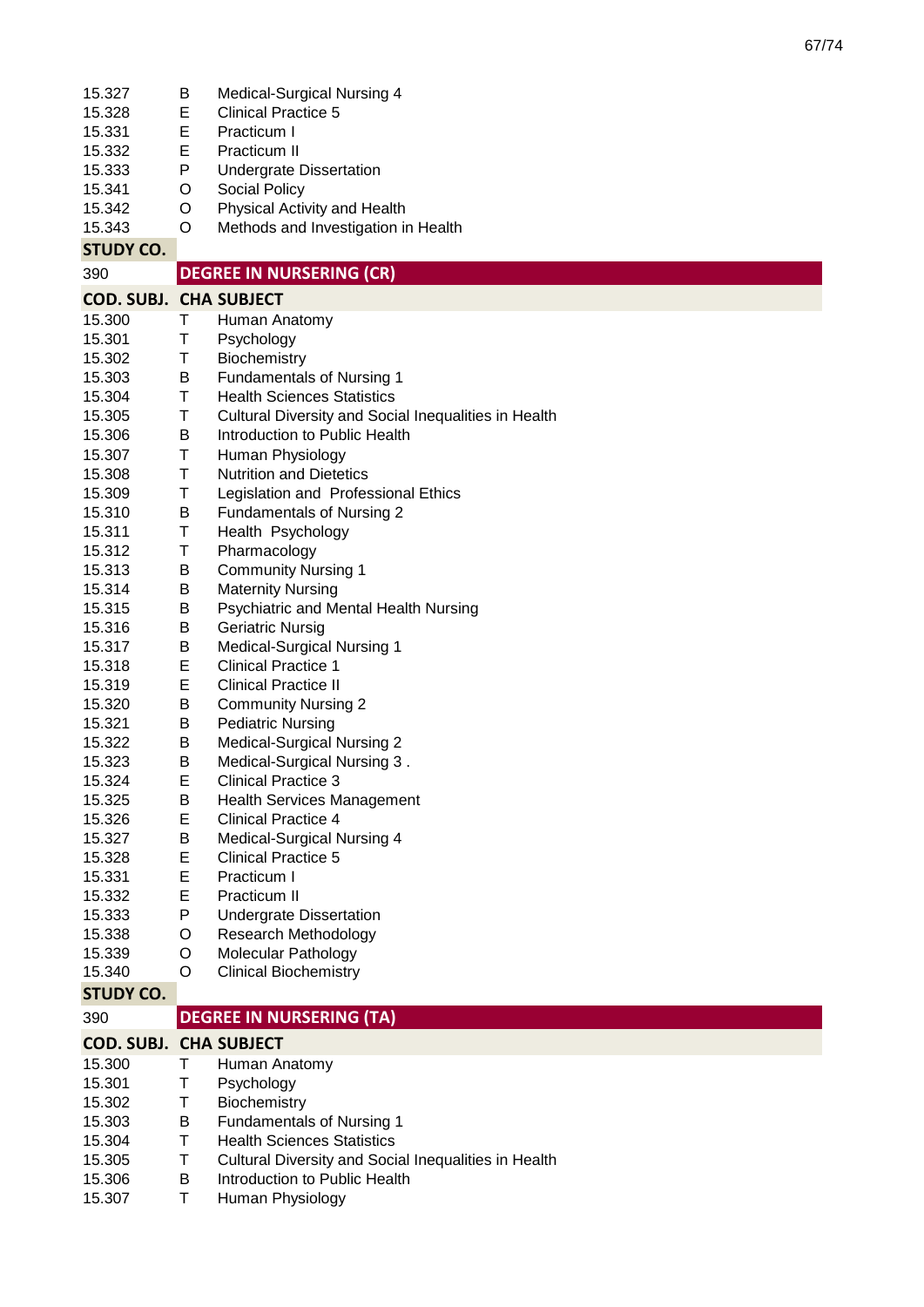| 15.308 | Τ  | <b>Nutrition and Dietetics</b>           |
|--------|----|------------------------------------------|
| 15.309 | T. | Legislation and Professional Ethics      |
| 15.310 | B. | Fundamentals of Nursing 2                |
| 15.311 | T  | Health Psychology                        |
| 15.312 | T  | Pharmacology                             |
| 15.313 | B  | <b>Community Nursing 1</b>               |
| 15.314 | B  | <b>Maternity Nursing</b>                 |
| 15.315 | B  | Psychiatric and Mental Health Nursing    |
| 15.316 | B  | <b>Geriatric Nursig</b>                  |
| 15.317 | B  | <b>Medical-Surgical Nursing 1</b>        |
| 15.318 | Е  | <b>Clinical Practice 1</b>               |
| 15.319 | Е  | <b>Clinical Practice II</b>              |
| 15.320 | B  | <b>Community Nursing 2</b>               |
| 15.321 | В  | <b>Pediatric Nursing</b>                 |
| 15.322 | B  | Medical-Surgical Nursing 2               |
| 15.323 | B  | Medical-Surgical Nursing 3.              |
| 15.324 | E. | Clinical Practice 3                      |
| 15.325 | B  | <b>Health Services Management</b>        |
| 15.326 | Е  | Clinical Practice 4                      |
| 15.327 | B  | Medical-Surgical Nursing 4               |
| 15.328 | Е  | Clinical Practice 5                      |
| 15.331 | Е  | Practicum I                              |
| 15.332 | Е  | Practicum II                             |
| 15.333 | P  | <b>Undergrate Dissertation</b>           |
| 15.346 | O  | Nursing in Urgency and Emergency         |
| 15.348 | O  | Introduction to the Research Methodology |
| 15.349 | O  | Medical Care and Cultural Anthropology   |

|  | STUDY CO. |  |
|--|-----------|--|
|  |           |  |
|  |           |  |

| <b>STUDY CO.</b>              |   |                                                   |
|-------------------------------|---|---------------------------------------------------|
| 392                           |   | <b>DEGREE IN PRIMARY EDUCATION (AB)</b>           |
| <b>COD. SUBJ. CHA SUBJECT</b> |   |                                                   |
| 46.300                        | Τ | Developmental Pyschology                          |
| 46.301                        | Τ | Foreign Language Teaching I                       |
| 46.302                        | Τ | Sociology of Education                            |
| 46.303                        | Τ | <b>Educational Pyschology</b>                     |
| 46.304                        | B | <b>Teaching Numbers and Stochastics</b>           |
| 46.305                        | В | Spanish Applied Linguistics in Teaching           |
| 46.306                        | В | Physical Education (P.E.) As A School Subject     |
| 46.307                        | Τ | <b>Teaching-Learning Processes</b>                |
| 46.308                        | В | Foreign Language Teaching II. English             |
| 46.309                        | T | Learning and Developmental Disorders              |
| 46.310                        | Τ | <b>Education and Society</b>                      |
| 46.311                        | Τ | Management and Innovation in Educational Contexts |
| 46.313                        | B | Social Sciences I: Teaching Geography             |
| 46.314                        | B | Social Sciences II: Teaching History              |
| 46.315                        | B | Didactics of Geometry and Measurement             |
| 46.316                        | Τ | Contemporary Trends in Education                  |
| 46.319                        | В | <b>Musical Education</b>                          |
| 46.328                        | T | Foreign Language Teaching II, French              |
| 46.329                        | B | Foreign language and its didactics II: French     |
| <b>STUDY CO.</b>              |   |                                                   |
| 393                           |   | <b>DEGREE IN PRIMARY EDUCATION (CR)</b>           |
| <b>COD. SUBJ. CHA SUBJECT</b> |   |                                                   |
| 46.300                        | Τ | Developmental Pyschology                          |
| 46.301                        | Τ | Foreign Language Teaching I                       |
| 46.302                        | Τ | Sociology of Education                            |
| 46.303                        | Τ | <b>Educational Pyschology</b>                     |
|                               |   |                                                   |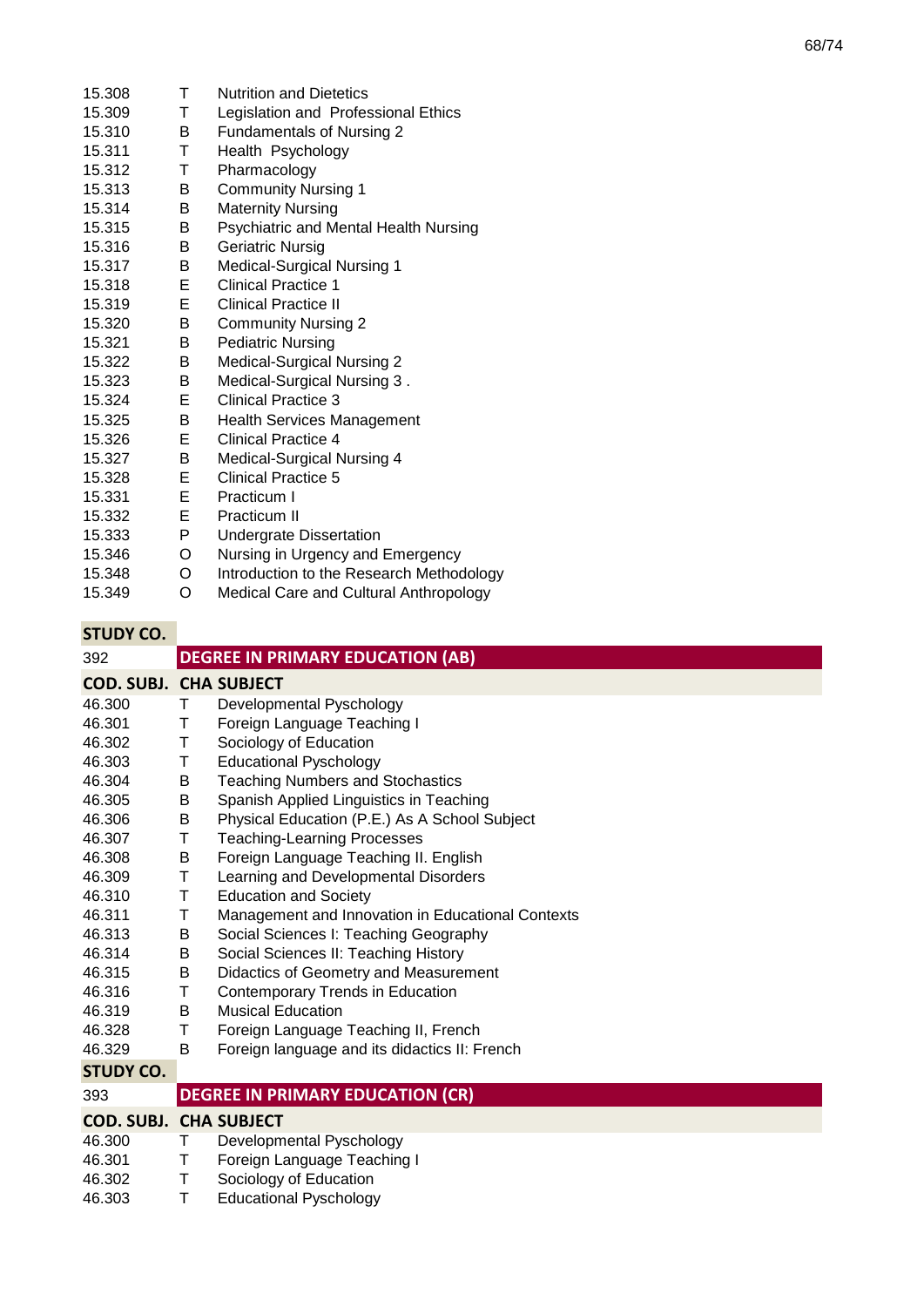| 46.304                        | B      | <b>Teaching Numbers and Stochastics</b>                                   |
|-------------------------------|--------|---------------------------------------------------------------------------|
| 46.305                        | В      | Spanish Applied Linguistics in Teaching                                   |
| 46.306                        | В      | Physical Education (P.E.) As A School Subject                             |
| 46.307                        | Τ      | <b>Teaching-Learning Processes</b>                                        |
| 46.308                        | В      | Foreign Language Teaching II. English                                     |
| 46.309                        | Τ      | Learning and Developmental Disorders                                      |
| 46.310                        | Τ      | <b>Education and Society</b>                                              |
| 46.311                        | Τ      | Management and Innovation in Educational Contexts                         |
| 46.313                        | B      | Social Sciences I: Teaching Geography                                     |
| 46.314                        | B      | Social Sciences II: Teaching History                                      |
| 46.315                        | В      | Didactics of Geometry and Measurement                                     |
| 46.316                        | Τ      | Contemporary Trends in Education                                          |
| 46.319                        | B      | <b>Musical Education</b>                                                  |
| 46.328                        | Τ      | Foreign Language Teaching II, French                                      |
| 46.329                        | B      | Foreign language and its didactics II: French                             |
| <b>STUDY CO.</b>              |        |                                                                           |
| 393                           |        | <b>DEGREE IN PRIMARY EDUCATION (CU)</b>                                   |
| <b>COD. SUBJ. CHA SUBJECT</b> |        |                                                                           |
| 46.300                        |        |                                                                           |
| 46.301                        | Τ      | Developmental Pyschology                                                  |
| 46.302                        | Τ<br>Τ | Foreign Language Teaching I<br>Sociology of Education                     |
| 46.303                        | Τ      | <b>Educational Pyschology</b>                                             |
| 46.304                        |        | <b>Teaching Numbers and Stochastics</b>                                   |
| 46.305                        | B<br>Β | Spanish Applied Linguistics in Teaching                                   |
| 46.306                        | Β      | Physical Education (P.E.) As A School Subject                             |
| 46.307                        | Τ      | <b>Teaching-Learning Processes</b>                                        |
| 46.308                        | В      | Foreign Language Teaching II. English                                     |
| 46.309                        | Τ      | Learning and Developmental Disorders                                      |
| 46.310                        | Τ      | <b>Education and Society</b>                                              |
| 46.311                        | Τ      | Management and Innovation in Educational Contexts                         |
| 46.313                        | B      | Social Sciences I: Teaching Geography                                     |
| 46.314                        | Β      | Social Sciences II: Teaching History                                      |
| 46.315                        | B      | Didactics of Geometry and Measurement                                     |
| 46.316                        | Τ      | Contemporary Trends in Education                                          |
| 46.319                        | B      | <b>Musical Education</b>                                                  |
| 46.328                        | Τ      | Foreign Language Teaching II, French                                      |
| 46.329                        | B      | Foreign language and its didactics II: French                             |
| <b>STUDY CO.</b>              |        |                                                                           |
| 395                           |        | <b>DEGREE IN PRIMARY EDUCATION (TO)</b>                                   |
|                               |        |                                                                           |
| <b>COD. SUBJ. CHA SUBJECT</b> |        |                                                                           |
| 46.300                        | Τ      | Developmental Pyschology                                                  |
| 46.301                        | Т      | Foreign Language Teaching I                                               |
| 46.302                        | Т      | Sociology of Education                                                    |
| 46.303                        | Т      | <b>Educational Pyschology</b>                                             |
| 46.304                        | Β      | <b>Teaching Numbers and Stochastics</b>                                   |
| 46.305                        | Β      | Spanish Applied Linguistics in Teaching                                   |
| 46.306                        | Β      | Physical Education (P.E.) As A School Subject                             |
| 46.307                        | Τ      | <b>Teaching-Learning Processes</b>                                        |
| 46.308                        | В      | Foreign Language Teaching II. English                                     |
| 46.309                        | Τ      | Learning and Developmental Disorders                                      |
| 46.310                        | Τ      | <b>Education and Society</b>                                              |
| 46.311                        | Τ      | Management and Innovation in Educational Contexts                         |
| 46.313                        | B      | Social Sciences I: Teaching Geography                                     |
| 46.314<br>46.315              | Β<br>B | Social Sciences II: Teaching History                                      |
| 46.316                        | Τ      | Didactics of Geometry and Measurement<br>Contemporary Trends in Education |
|                               |        |                                                                           |
| 46.319                        | B      | <b>Musical Education</b>                                                  |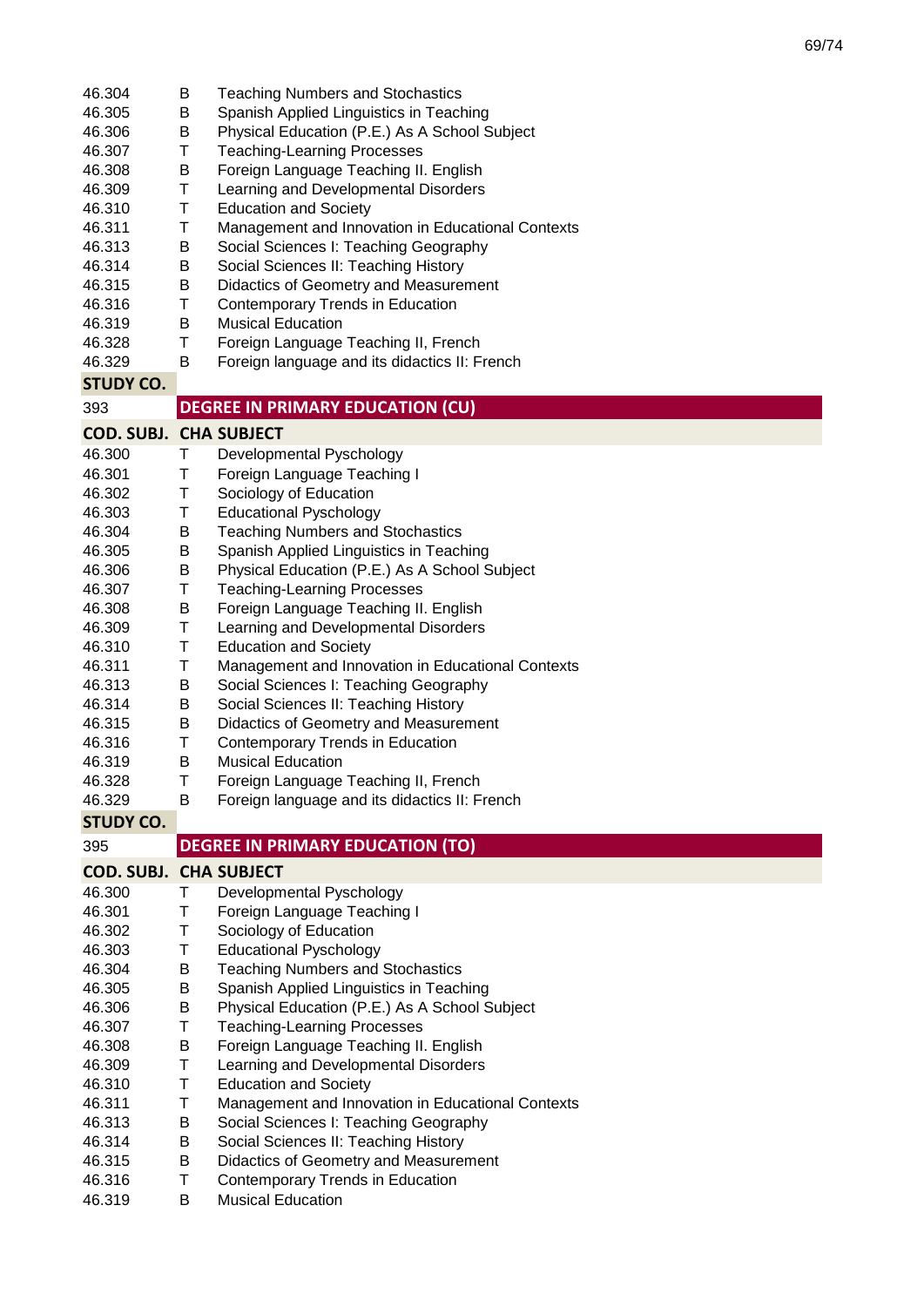| 46.328 |  | Foreign Language Teaching II, French |  |
|--------|--|--------------------------------------|--|
|--------|--|--------------------------------------|--|

46.329 B Foreign language and its didactics II: French

## **STUDY CO.**

| 396                           |   | <b>DEGREE IN INTERNATIONAL STUDIES (TO)</b>                                   |
|-------------------------------|---|-------------------------------------------------------------------------------|
| <b>COD. SUBJ. CHA SUBJECT</b> |   |                                                                               |
| 51.400                        | Τ | Introduction to economics                                                     |
| 51.401                        | т | Introduction to international relations                                       |
| 51.402                        | т | Contemporary world economic history                                           |
| 51.403                        | Т | Political sociology                                                           |
| 51.404                        | Τ | Data management and information technology applied to international relations |
| 51.405                        | Τ | Introduction to law                                                           |
| 51.406                        | т | International organizations and institutions                                  |
| 51.407                        | т | Statistical methods applied to international relations                        |
| 51.408                        | т | <b>Geopolitics</b>                                                            |
| 51.409                        | B | International economics                                                       |
| 51.410                        | B | Comparison of political systems                                               |
| 51.411                        | B | International journalism and communication                                    |
| 51.412                        | B | Organisation of the European Union                                            |
| 51.413                        | B | Public international law                                                      |
| 51.414                        | B | Functioning and policies of the European Union                                |
| 51.415                        | B | Private international law for international relations                         |
| 51.416                        | B | Public administrative policies                                                |
| 51.417                        | B | International protection of human rights and international criminal law       |
|                               |   |                                                                               |

# **STUDY CO.**

| 397                           |   | <b>DEGREE IN CRIMINOLOGY</b>                                |
|-------------------------------|---|-------------------------------------------------------------|
| <b>COD. SUBJ. CHA SUBJECT</b> |   |                                                             |
| 51.600                        | Τ | Constitutional Law basic and Criminology                    |
| 51.601                        | Τ | Scientific research in criminology I                        |
| 51.602                        | Т | Crime and Psicology                                         |
| 51.603                        | Τ | Classical criminological theories                           |
| 51.604                        | Т | Use and applications of ict in Criminology                  |
| 51.605                        | Τ | Te Criminal process                                         |
| 51.606                        | Τ | Introduction to criminal law                                |
| 51.607                        | т | Introduction to administrative law                          |
| 51.608                        | т | Anthropology of violence and crime                          |
| 51.609                        | т | Crime and society                                           |
| 51.610                        | B | Means of investigation and evidence in criminal proceedings |
| 51.611                        | В | Social control and criminal justice systems I               |
| 51.612                        | В | Advanced criminal law                                       |
| 51.613                        | В | Scientific research in criminology II                       |
| 51.614                        | B | Contemporary criminological theories                        |
| 51.615                        | В | Legal and Forensic psychology                               |
| 51.616                        | В | Social control and crimininal justice system II             |
| 51.617                        | В | Management of public and private security                   |
| 51.618                        | В | Environmental criminology                                   |
| 51.619                        | В | Victiminology                                               |

| 398                           | <b>DEGREE IN CRIMINOLOGY</b> |                                 |  |
|-------------------------------|------------------------------|---------------------------------|--|
| <b>COD. SUBJ. CHA SUBJECT</b> |                              |                                 |  |
| 57.300                        |                              | <b>Foundations of Chemistry</b> |  |
| 57.301                        |                              | <b>Mathematics</b>              |  |
| 57.302                        |                              | <b>Physics</b>                  |  |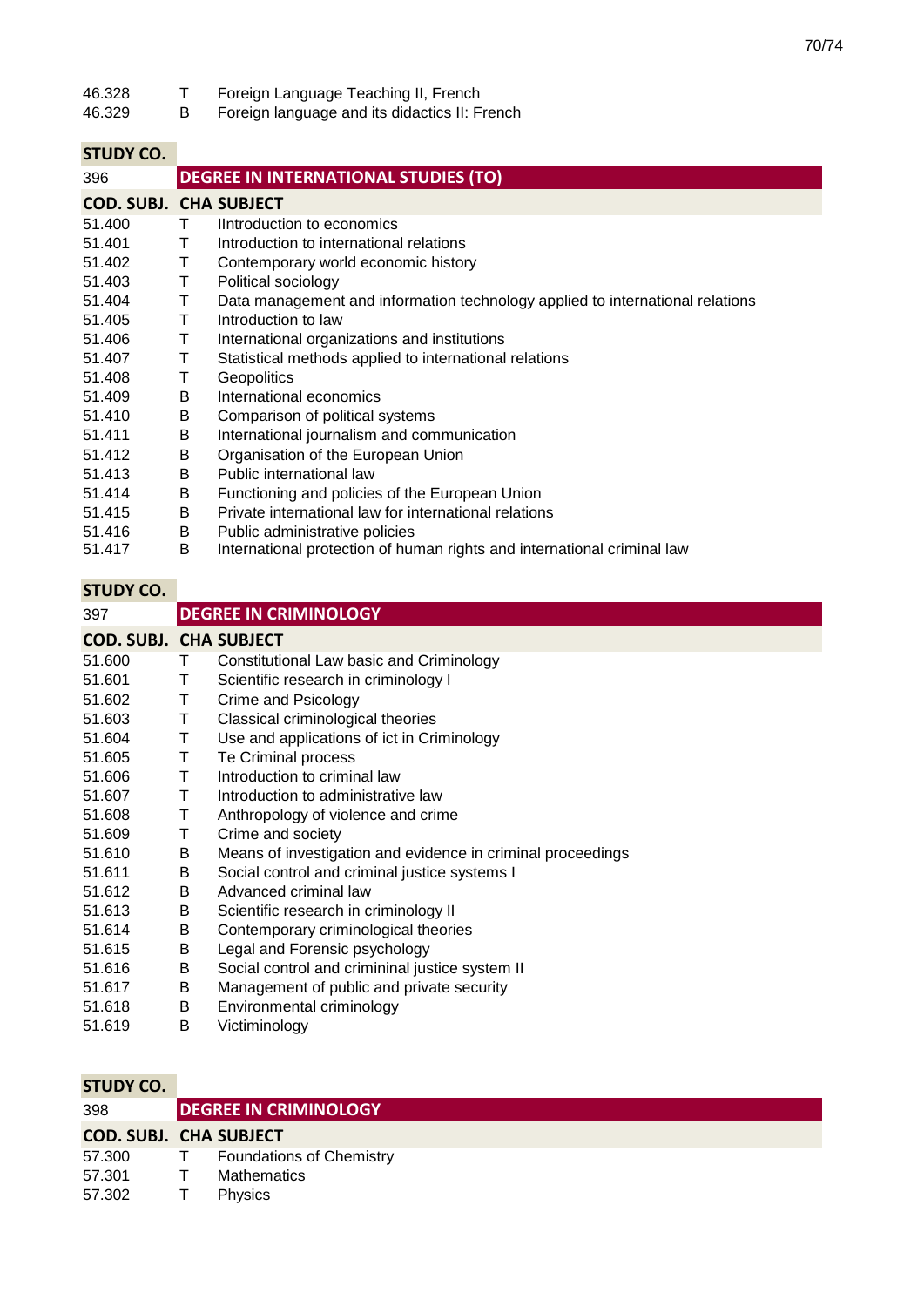| 57.303 | Τ | Biology                                            |
|--------|---|----------------------------------------------------|
| 57.304 | T | Geology                                            |
| 57.305 | T | <b>Laboratory Basic Operations</b>                 |
| 57.306 | T | <b>Statistics and Computational Methods</b>        |
| 57.307 | В | <b>Foundations of Analytical Chemistry</b>         |
| 57.308 | B | Inorganic Chemistry I                              |
| 57.309 | В | <b>Organic Chemistry I</b>                         |
| 57.310 | B | Physical-Chemistry I: Thermodynamics               |
| 57.311 | B | <b>Gravimetric and Titrimetric Analysis</b>        |
| 57.312 | B | <b>Instrumental Analysis I</b>                     |
| 57.313 | Β | <b>Instrumental Analysis II</b>                    |
| 57.314 | B | <b>Organic Chemistry II</b>                        |
| 57.315 | B | Physical-Chemistry II: Introduction to Quantum Che |
| 57.316 | В | <b>Instrumental Analysis II</b>                    |
| 57.317 | В | Molecular Inorganic Chemistry                      |
| 57.318 | В | <b>Organic Chemistry III</b>                       |
| 57.319 | В | Physical-Chemistry III: Polyatomic Molecules and A |
| 57.320 | B | <b>Structural Analysis</b>                         |
| 57.321 | B | <b>Instrumental Separation Methods</b>             |
| 57.322 | B | Inorganic Chemistry of Solid State                 |
| 57.323 | B | <b>Amplified Organic Chemistry</b>                 |
| 57.324 | B | Physical-Chemistry IV: Kinetics in Chemistry       |
| 57.325 | B | Physical-Chemistry V: Electrochemistry and Macromo |
| 57.326 | B | <b>Chemical Engineering</b>                        |
| 57.327 | B | <b>Science of Materials</b>                        |
| 57.328 | В | Biochemistry                                       |
| 57.329 | В | Projects and Management Systems                    |
| 57.331 | O | <b>Applied Analytical Chemistry</b>                |
| 57.332 | O | <b>Catalytic Processes</b>                         |
| 57.333 | O | Chemistry and Atmospheric Pollution                |
| 57.334 | O | Organic Products for Daily and Industrial Uses     |
| 57.335 | O | <b>Chemical Procedures for Industry</b>            |
| 57.336 | O | Industrial Microbiology                            |
| 57.338 | Ο | <b>Advanced Experimentation in Chemistry</b>       |
| 57.339 | E | <b>Work Placement</b>                              |
| 57.340 | P | Undergraduate Dissertation                         |

| 399                           |   | <b>DEGREE IN PODOLOGY (TA)</b>                    |
|-------------------------------|---|---------------------------------------------------|
| <b>COD. SUBJ. CHA SUBJECT</b> |   |                                                   |
| 32.500                        |   | Human Anatomy                                     |
| 32.501                        | Τ | Psicology                                         |
| 32.502                        | Τ | Biochemistry                                      |
| 32.503                        | Т | Microbiology and public health                    |
| 32.504                        | B | Fundamentals of podiatry                          |
| 32.505                        | Τ | Cultural diversity and social health inequalities |
| 32.506                        | Τ | Human physiology                                  |
| 32.507                        | т | Human anatomy of the lower limb                   |
| 32.508                        | B | Biophysics and biomechanics                       |
| 32.509                        | B | Statistic in healthcare sciences                  |
|                               |   |                                                   |
| STIJDY CO                     |   |                                                   |

| JIUDI LU.                     |                          |
|-------------------------------|--------------------------|
| 400                           | <b>DEGREE IN ENOLOGY</b> |
| <b>COD. SUBJ. CHA SUBJECT</b> |                          |
| 58.500                        | QUÍMICA I                |
| 58.501                        | <b>BIOLOGÍA I</b>        |
| 58.502                        | <b>FÍSICA</b>            |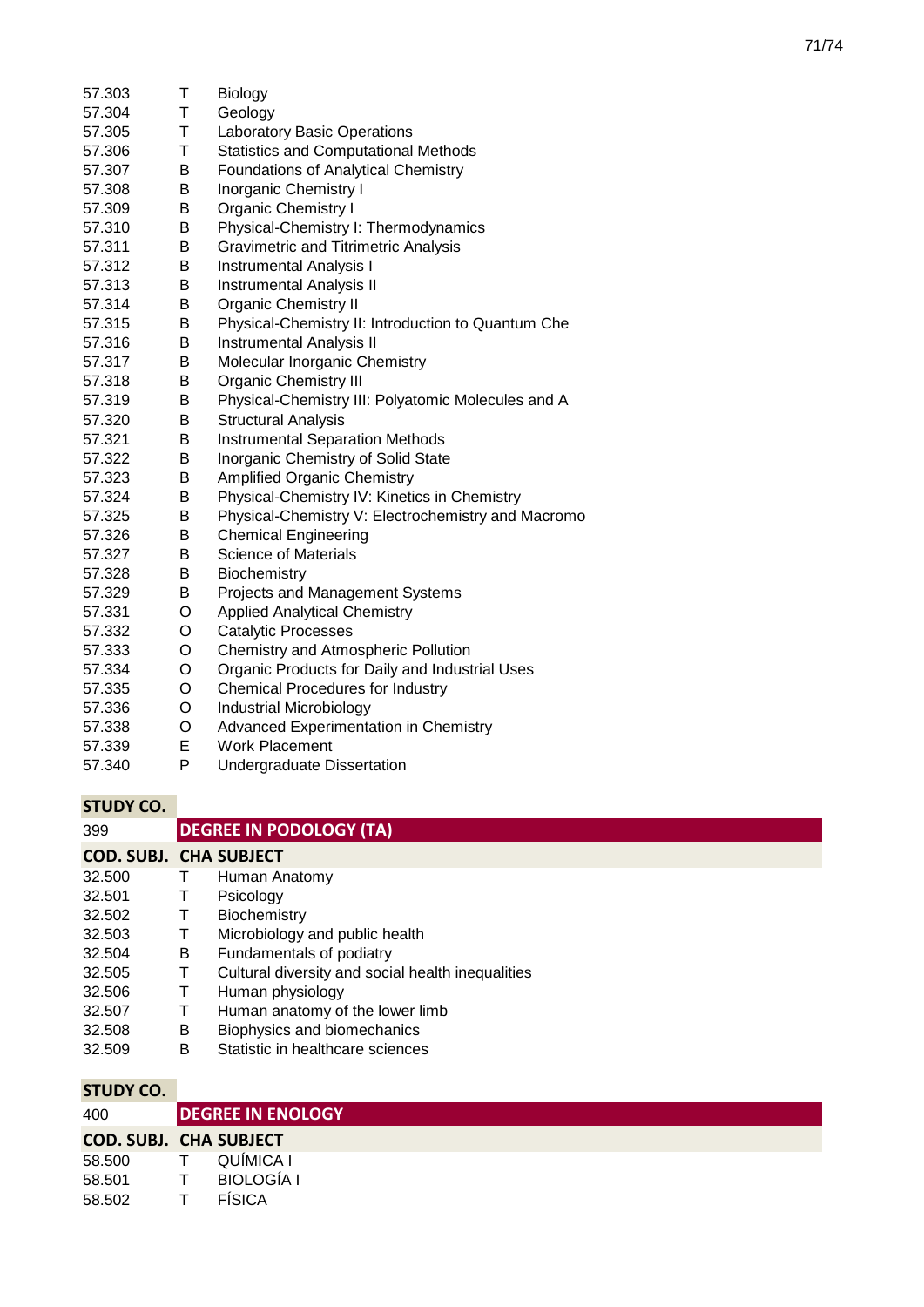- 58.503 T EDAFOLOGÍA Y CLIMATOLOGÍA<br>58.504 B FUNDAMENTOS DE ENOLOGÍA
- 58.504 B FUNDAMENTOS DE ENOLOGÍA<br>58.505 T QUÍMICA II
- 58.505 T QUÍMICA II
- BIOLOGÍA II
- 58.507 T MATEMÁTICAS<br>58.508 T MICROBIOLOGÍ
- **MICROBIOLOGÍA**
- 58.509 B ECOLOGÍA E IMPACTO AMBIENTAL
- 58.510 T BIOQUÍMICA<br>58.511 B QUÍMICA OR
- 58.511 B QUÍMICA ORGÁNICA<br>58.512 B ANÁLISIS QUÍMICO E
- 58.512 B ANÁLISIS QUÍMICO ENOLÓGICO<br>58.513 B FITOTECNIA
- 58.513 B FITOTECNIA<br>58.514 B OPERACIONI
- 58.514 B OPERACIONES BÁSICAS EN LA INDUSTRIA ENOLÓGICA I
- 58.515 T ESTADÍSTICA Y APLICACIONES INFORMÁTICAS
- 58.516 B QUÍMICA ENOLÓGICA
- 58.517 B OPERACIONES BÁSICAS EN LA INDUSTRIA ENOLÓGICA II<br>58.518 B TECNOLOGÍA ENOLÓGICA
- TECNOLOGÍA ENOLÓGICA
- 58.519 B VITICULTURA I

| 401                           |   | <b>DEGREE IN AUDIOVISUAL COMUNICATION</b>  |
|-------------------------------|---|--------------------------------------------|
| <b>COD. SUBJ. CHA SUBJECT</b> |   |                                            |
| 16.500                        | Τ | Contemporary World History                 |
| 16.501                        | т | <b>Contemporary Political Institutions</b> |
| 16.502                        | т | Informative Documentation                  |
| 16.503                        | т | Oral and Written Expression in Spanish     |
| 16.504                        | B | <b>Communication Technologies</b>          |
| 16.505                        | Τ | <b>Communication Law</b>                   |
| 16.506                        | Τ | Media Literacy                             |
| 16.507                        | B | <b>Audiovisual Narrative</b>               |
| 16.508                        | B | Image Technologies                         |
| 16.509                        | B | Sound Technologies                         |
| 16.510                        | B | <b>Audiovisual Script</b>                  |
| 16.511                        | Τ | <b>Communication Policies</b>              |
| 16.512                        | Τ | General History of Communication           |
| 16.513                        | Τ | <b>Communication Theory</b>                |
| 16.514                        | B | Audiovisual Production 1                   |
| 16.515                        | Τ | Economic Structure                         |
| 16.516                        | B | Radio Formats Workshop                     |
| 16.517                        | B | <b>Audiovisual Formats Workshop</b>        |
| 16.518                        | B | <b>Audiovisual Production 2</b>            |

| 402                           |   | <b>DEGREE IN BIOTECHNOLOGY</b>       |
|-------------------------------|---|--------------------------------------|
| <b>COD. SUBJ. CHA SUBJECT</b> |   |                                      |
| 60.600                        | т | Chemistry                            |
| 60.601                        | т | Biology                              |
| 60.602                        | Т | Genetics                             |
| 60.603                        | Τ | <b>Physics</b>                       |
| 60.604                        | Т | <b>Mathematics</b>                   |
| 60.605                        | В | Biomolecular chemistry               |
| 60.606                        | В | Plant physiology                     |
| 60.607                        | Τ | Microbiology                         |
| 60.608                        | Т | Statistics and computational methods |
| 60.609                        | Т | <b>Business</b>                      |
| 60.610                        | Τ | Thermodynamics and chemical kinetics |
| 60.611                        | Τ | Cell and tissue biology              |
| 60.612                        | B | Animal physiology                    |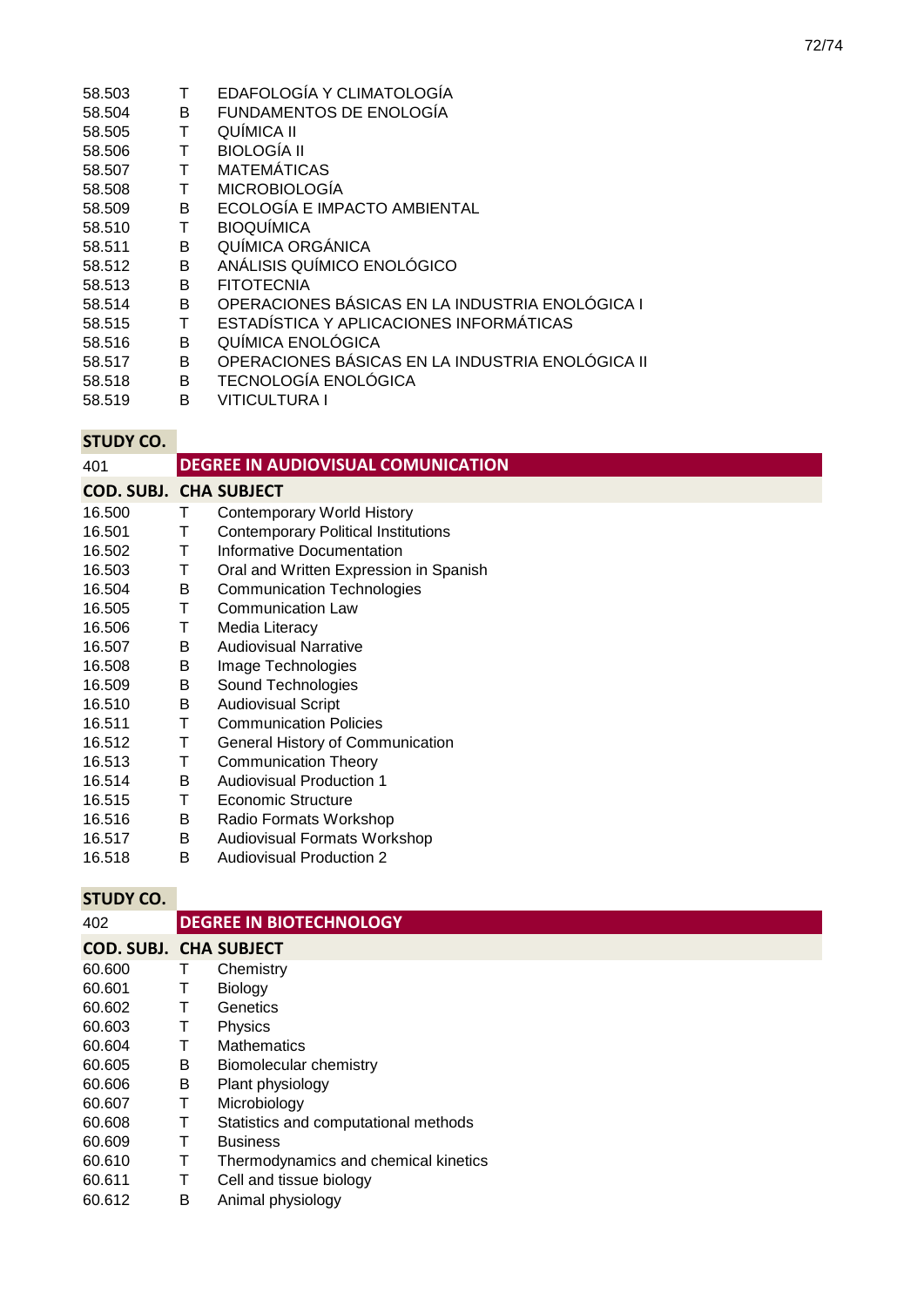| 60.613 | <b>Molecular Biology</b> |
|--------|--------------------------|
|--------|--------------------------|

- 60.614 B Bioprocess Engineering I
- 60.615 B Molecular genetics
- 60.616 B Molecular markers<br>60.617 B General And Applie
- 60.617 B General And Applied Enzymology
- B Metabolic Biochemistry<br>B Bioprocess Engineering
- 60.619 B Bioprocess Engineering II

## **STUDY CO.**

| 403    | <b>DEGREE IN AEROSPACE ENGINEERING (TO)</b> |                                                |  |  |  |
|--------|---------------------------------------------|------------------------------------------------|--|--|--|
|        | <b>COD. SUBJ. CHA SUBJECT</b>               |                                                |  |  |  |
| 56.700 |                                             | ÁLGEBRA                                        |  |  |  |
| 56.701 | Τ                                           | <b>CÁLCULO I</b>                               |  |  |  |
| 56.702 | Τ                                           | <b>FÍSICA I</b>                                |  |  |  |
| 56.703 | T.                                          | <b>QUÍMICA</b>                                 |  |  |  |
| 56.704 | B                                           | TECNOLOGÍA AEROESPACIAL                        |  |  |  |
| 56.705 | T                                           | <b>CÁLCULO II</b>                              |  |  |  |
| 56.706 | T.                                          | ESTADÍSTICA INFERENCIAL                        |  |  |  |
| 56.707 | T.                                          | <b>FÍSICA II</b>                               |  |  |  |
| 56.708 | Τ                                           | EXPRESIÓN GRÁFICA                              |  |  |  |
| 56.709 | B.                                          | <b>TECNOLOGÍA DEL MEDIO AMBIENTE</b>           |  |  |  |
| 56.710 | T                                           | <b>INFORMÁTICA</b>                             |  |  |  |
| 56.711 | B                                           | MÉTODOS MATEMÁTICOS                            |  |  |  |
| 56.712 | B                                           | TERMODINÁMICA TÉCNICA Y TRANSFERENCIA DE CALOR |  |  |  |
| 56.713 | B                                           | RESISTENCIA DE MATERIALES                      |  |  |  |
| 56.714 | B                                           | CIENCIA DE LOS MATERIALES                      |  |  |  |
| 56.715 | Τ                                           | <b>GESTIÓN EMPRESARIAL</b>                     |  |  |  |
| 56.716 | B                                           | MECÁNICA DE FLUIDOS                            |  |  |  |
| 56.717 | B                                           | <b>ELECTROTÉCNIA</b>                           |  |  |  |
| 56.718 | B                                           | ELECTRÓNICA Y AUTOMÁTICA                       |  |  |  |
| 56.719 | B                                           | MECÁNICA DEL SÓLIDO DEFORMABLE                 |  |  |  |

## **STUDY CO.**

| 404                           | <b>DEGREE IN GEOGRAPHY, TERRITORIAL DEVELOPMENT AND SONTENIBILITY</b> |                                                          |  |  |
|-------------------------------|-----------------------------------------------------------------------|----------------------------------------------------------|--|--|
| <b>COD. SUBJ. CHA SUBJECT</b> |                                                                       |                                                          |  |  |
| 66.108                        |                                                                       | Key Aspects of the History of Art                        |  |  |
| 66.409                        | т                                                                     | Geography of Spain                                       |  |  |
| 66.450                        | Τ                                                                     | FUNDAMENTOS HISTÓRICOS DEL TERRITORIO                    |  |  |
| 66.451                        | T                                                                     | PENSAMIENTO Y GLOBALIZACIÓN                              |  |  |
| 66.452                        | т                                                                     | GEOGRAFÍA FÍSICA Y SOSTENIBILIDAD: EL SISTEMA TIERRA     |  |  |
| 66.453                        | Τ                                                                     | GEOGRAFÍA HUMANA Y SOSTENIBILIDAD: SOCIEDAD Y TERRITORIO |  |  |
| 66.454                        | B                                                                     | FUNDAMENTOS DE CARTOGRAFÍA                               |  |  |
| 66.455                        | B                                                                     | ANÁLISIS HISTÓRICO DEL DESARROLLO SOCIAL                 |  |  |
| 66.456                        | Τ                                                                     | EUROPA Y LA GLOBALIZACIÓN                                |  |  |
| 66.457                        | B                                                                     | TECNOLOGÍAS DE LA INFORMACIÓN GEOGRÁFICA                 |  |  |
|                               |                                                                       |                                                          |  |  |
| <b>STUDY CO.</b>              |                                                                       |                                                          |  |  |
| 405                           |                                                                       | <b>DEGREE IN COMPUTING ENGINEERING (TA)</b>              |  |  |
|                               | <b>COD. SUBJ. CHA SUBJECT</b>                                         |                                                          |  |  |
| STUDY CODI DEGICOD. SUBJ.     |                                                                       |                                                          |  |  |

| 42.300 | T.     | <b>Calculus and Numerical Methods</b>   |
|--------|--------|-----------------------------------------|
| 42.301 | $\top$ | <b>Physics for Computer Science</b>     |
| 42.302 | $\top$ | Programming Fundamentals I              |
| 42.303 | T.     | <b>Computer Technology</b>              |
| 42.304 | T.     | <b>Business Management Fundamentals</b> |
| 42.305 |        | Algebra and Discrete Mathematics        |